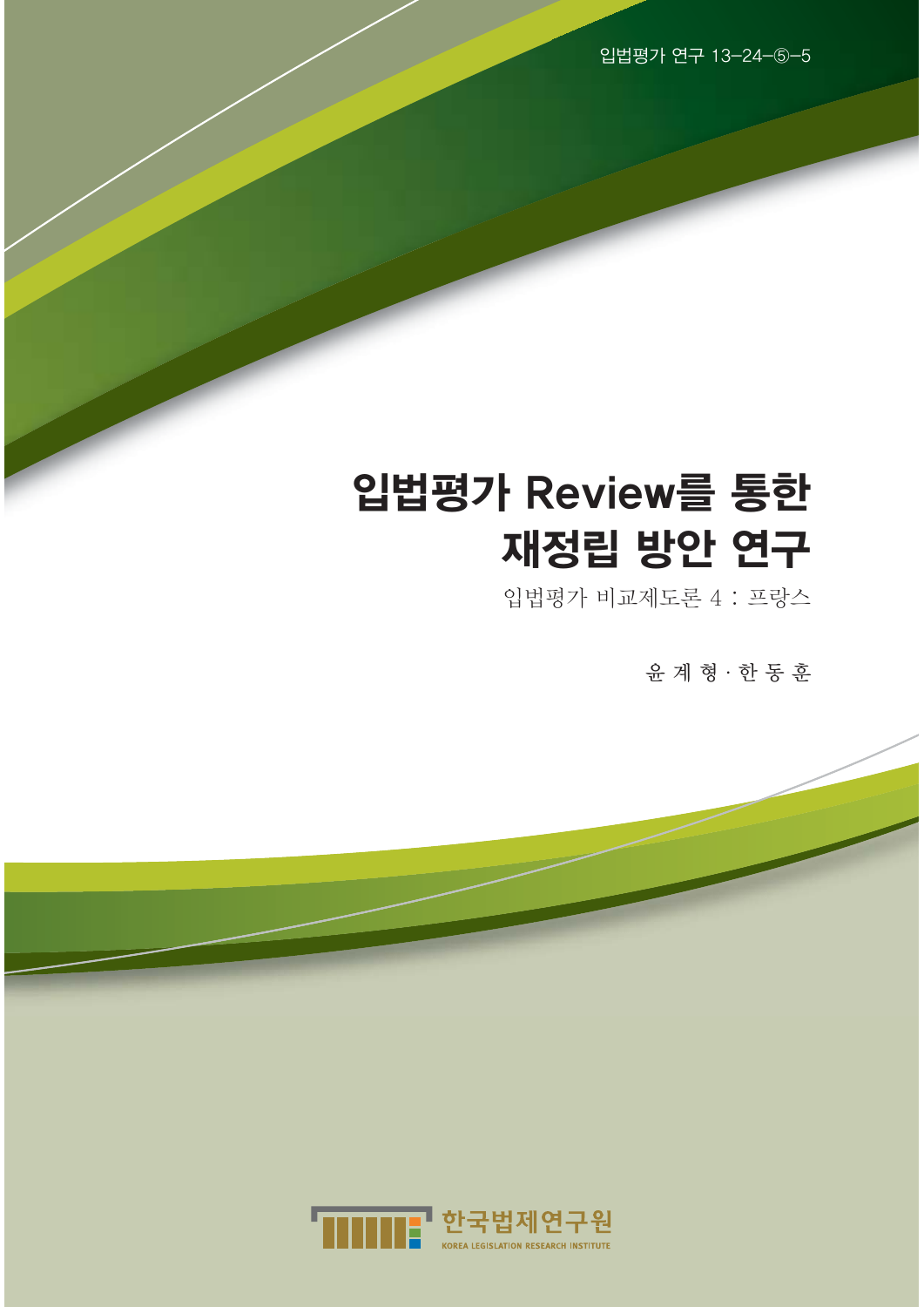입법평가 연구 13-24-5-5

# 입법평가 Review를 통한 재정립 방안 연구 - 입법평가 비교제도론 4 : 프랑스 -

윤 계 형 · 한 동 훈

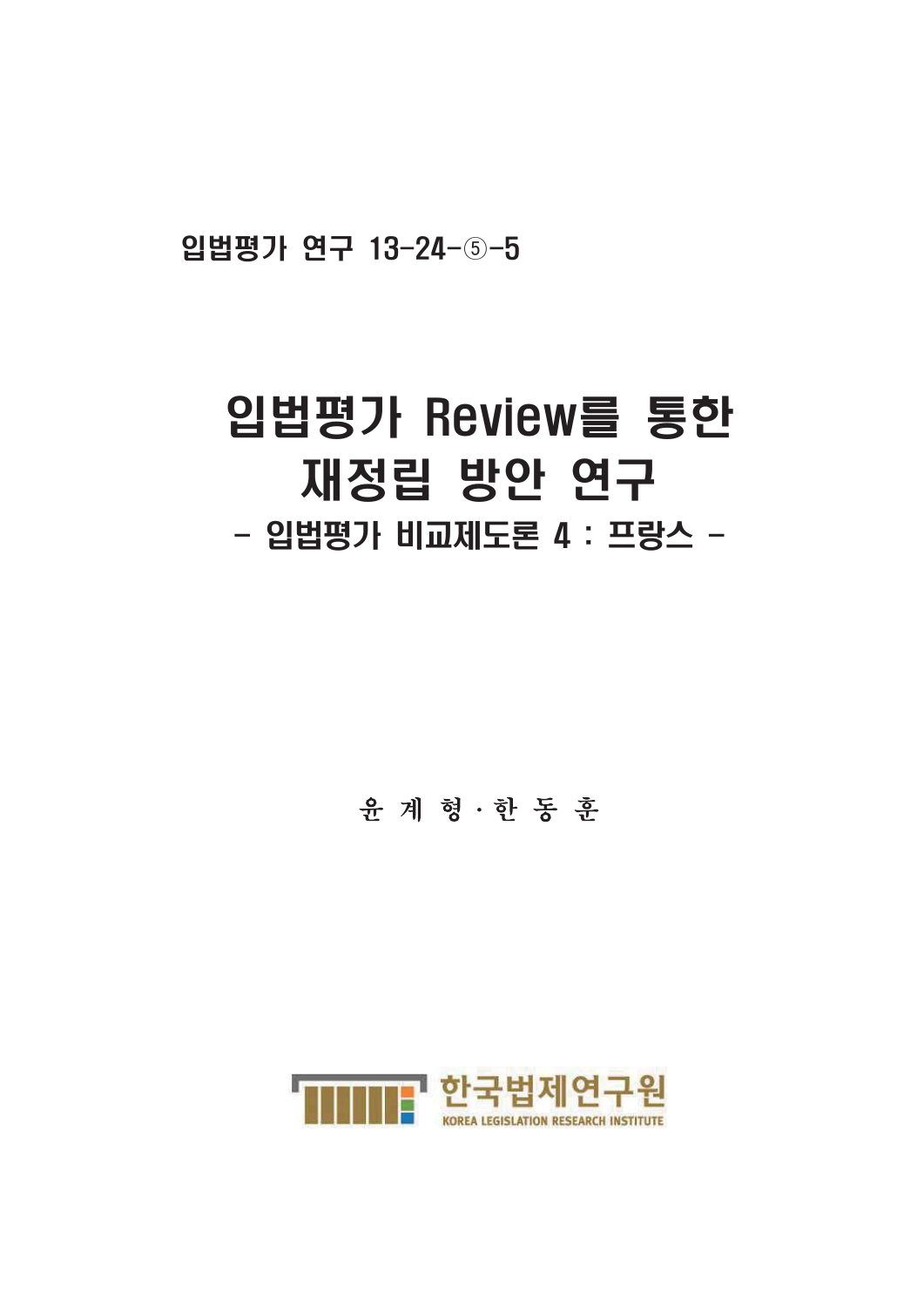# 입법평가 Review를 통한 재정립 방안 연구 - 입법평가 비교제도론 4 : 프랑스 -A Study on Review of Legislative Evaluation - Comparative Study on Legislative Evaluation 4 : France -

연구자 : 윤계형(한국법제연구원 부연구위원) Yun, Gye-Hyeong 한동훈(헌법재판연구원 책임연구관) Han, Dong-Hoon

2013. 10. 15.

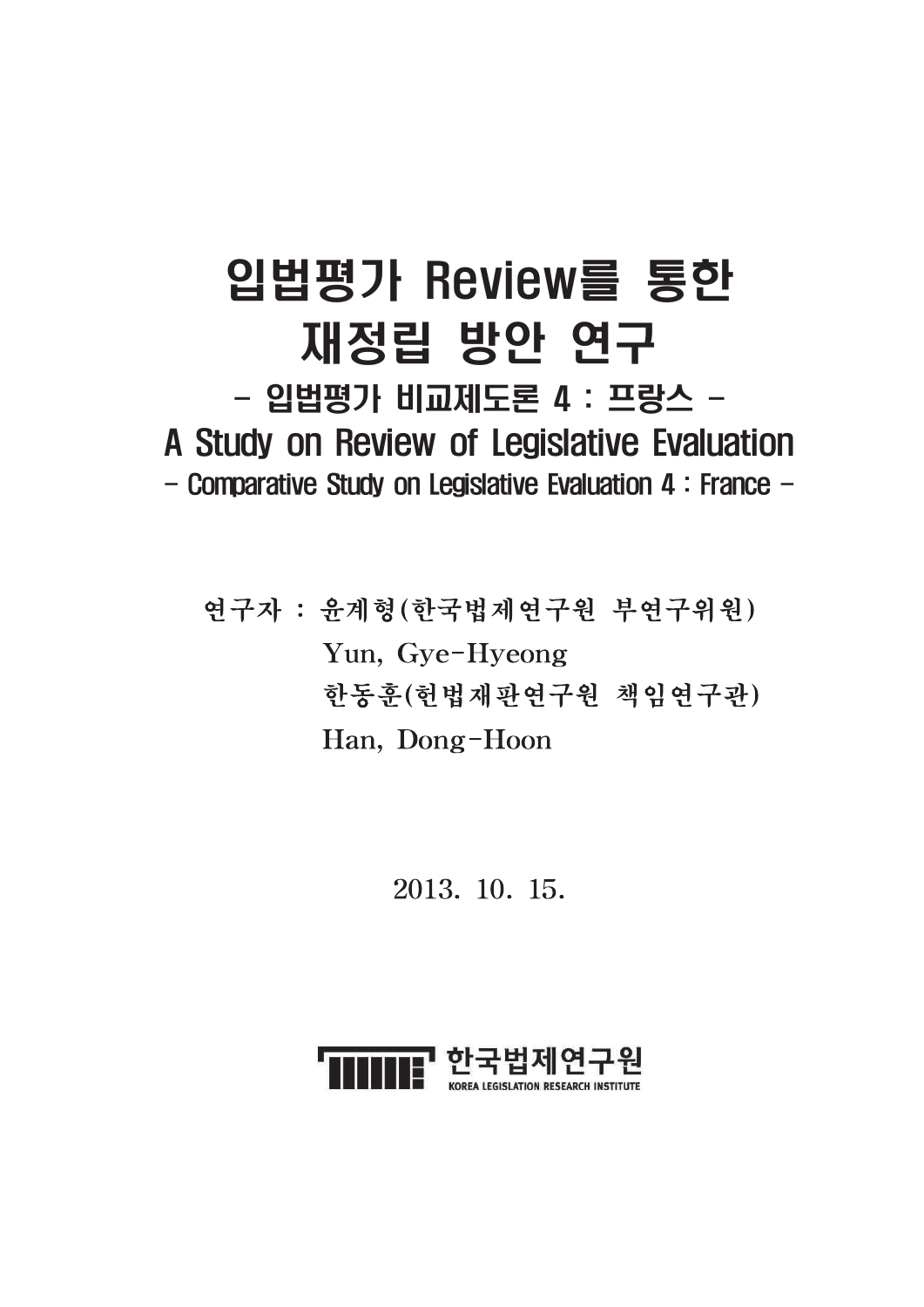## 요 약 문

#### I. 배경 및 목적

- □ 현대사회의 특징인 사회국가, 복지국가는 필연적으로 수많 은 법규범을 필요로 하게 되었음. 그러나 법규범의 인플레 이션은 법규범의 질의 저하와 국민생활의 불편을 초래하게 되었음.
- □ 이에 세계 각국은 양질의 규범을 만들기 위한 노력을 진행 하고 있으며, 입법평가제도는 이와 같은 노력의 주요한 수 단이 되고 있음.
- □ 본 연구는 프랑스의 입법평가제도의 특징적인 면을 살펴봄 으로써 우리나라의 입법평가제도 발전을 위한 시사점을 찾 고자 함.

## Ⅱ. 주요 내용

□ 프랑스의 입법평가(영향평가)는 일련의 수상통첩(circulaire) 을 통해 정립하고자 하는 노력이 있었으나, 만족스럽지 못 한 평가를 받게 되고, 2008년 헌법개정 및 이에 따른 조직 법률의 제정(loi organique)을 통해 확고한 헌법상 제도로 정 착되게 됨.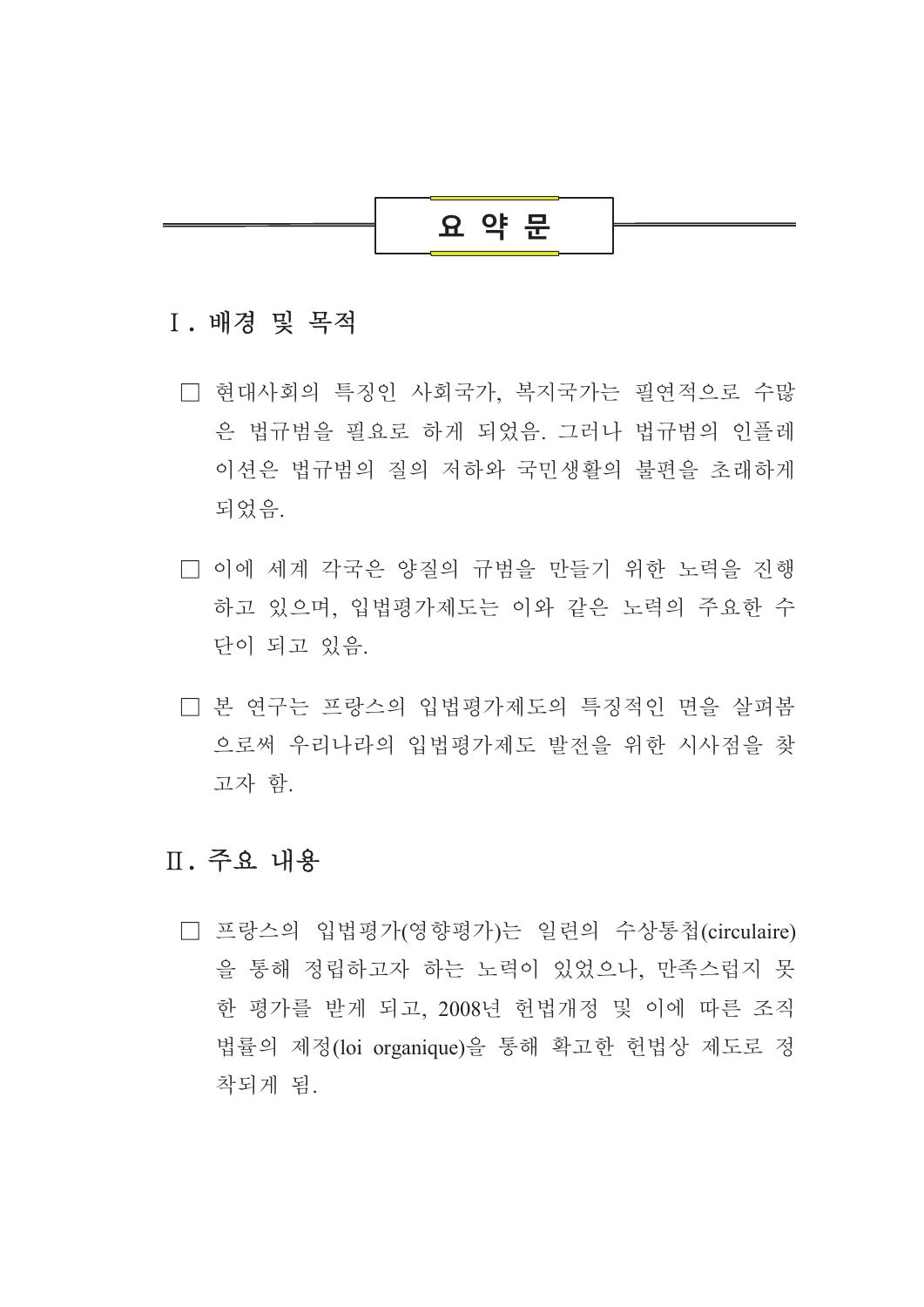- □ 프랑스의 영향평가서의 작성에 있어서 국정조정실(secrétariat général du Gouvernement)은 작성의 실질적인 책임을 지며, 국 사원(Conseil d'État))은 내용에 대한 심사를, 의회는 영향평 가서가 조직법률이 정한 조건을 충족하였는지를 검토하며, 마지막으로 헌법재판소는 영향평가서를 둘러싼 정부와 의회 의 대립이 있는 경우 최종적인 결정을 하는 역할을 담당함.
- □ 프랑스 영향평가서는 진단, 목적의 제시, 가능한 선택과 새 로운 입법을 하는 이유, 새로운 규정의 예상가능한 영향, 자문활동 등의 내용이 포함되어야 함.
- □ 프랑스의 영향평가에 대해서는 긍정적인 평가와 부정적인 평가가 공존함.
	- 긍정적인 입장은 영향평가가 입법에 있어서 평가의 문화를 발 전시키게 하여, 실정법의 안정성·복잡성 등의 개선에 도움이 되며, 헌법재판소가 비례성 통제를 수행하는데 있어 보충적인 정보를 제공할 것이라는 입장임.
	- 부정적인 입장은 영향평가의 작성주체의 문제, 프랑스 제5공화 국 헌정관행과의 충돌문제, 국민의 다양한 정치적 의사를 조정 하는 의회가 기술관료에 의한 지배를 받게 될 것이라는 입장임.

#### Ⅲ. 기대효과

□ 프랑스의 영향평가는 우리나라의 입법평가의 제도화를 위해 다음과 같은 시사점을 줄 것임.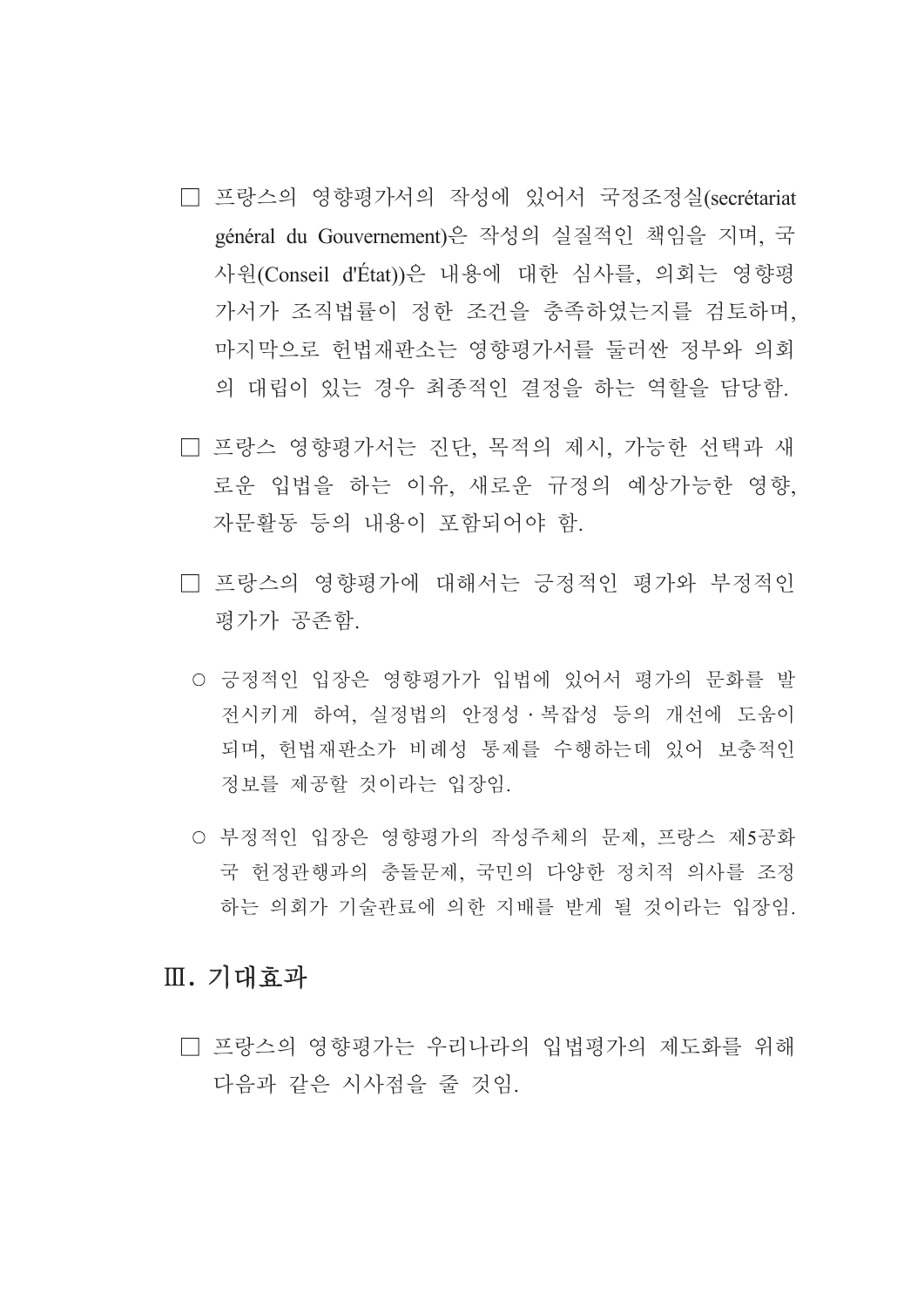- 법적 근거의 측면에서 입법평가는 입법권과 집행권의 권한에 관 한 헌법적 차원의 문제임.
- 입법평가서의 작성을 담당하는 기관과 법률안을 작성하는 기관 은 다른 기관이어야 함.
- 입법평가제도가 국민의 다원적 의사를 조정하는 의회의 역할과 어떻게 조화될 수 있는지 고려해야 함.

▶ 주제어 : 프랑스 영향평가, 입법평가, 입법절차, 입법평가서, 규범의 질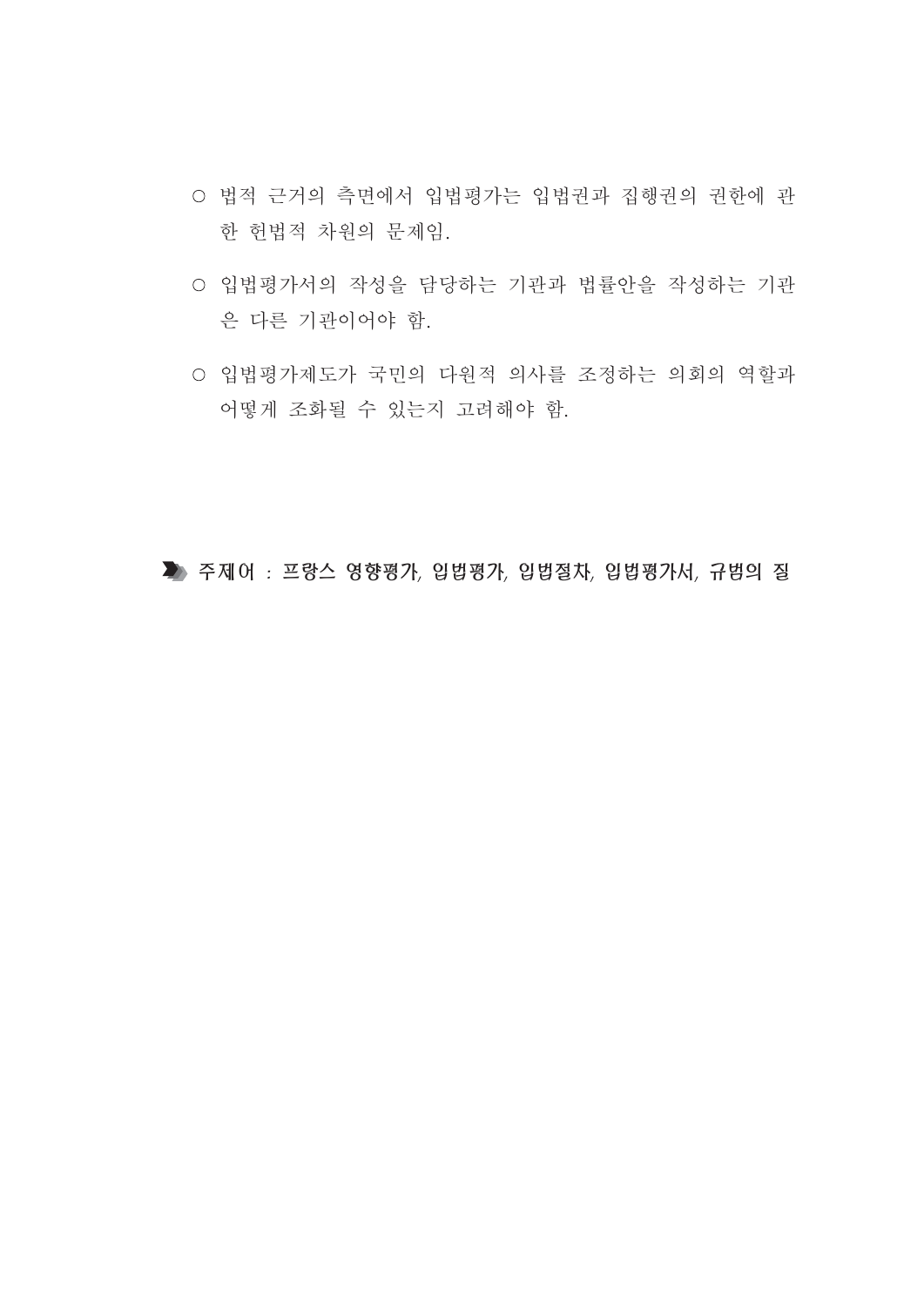#### I. Background and Purpose of Research

- $\Box$  Legislation Evaluation is a systemic approach to critically assessing the positive and negative effects of proposed and existing regulations and non-regulatory alternatives.
- $\Box$  This book provides methodological issues and country experiences with the implementation of Legislation Evaluation and includes guidance material to improve the performance of LIA in France.

### **II. Main Contents**

- $\Box$  The role of General Secretariat of the Government, the Council of State and Parliament in impact assessments.
	- The General Secretariat of the Government platys an important role as "checkpoint guard" in monitoring the preparation of legislation and regulations.
	- O The Council of State issues a recommendation of the validity of legislation.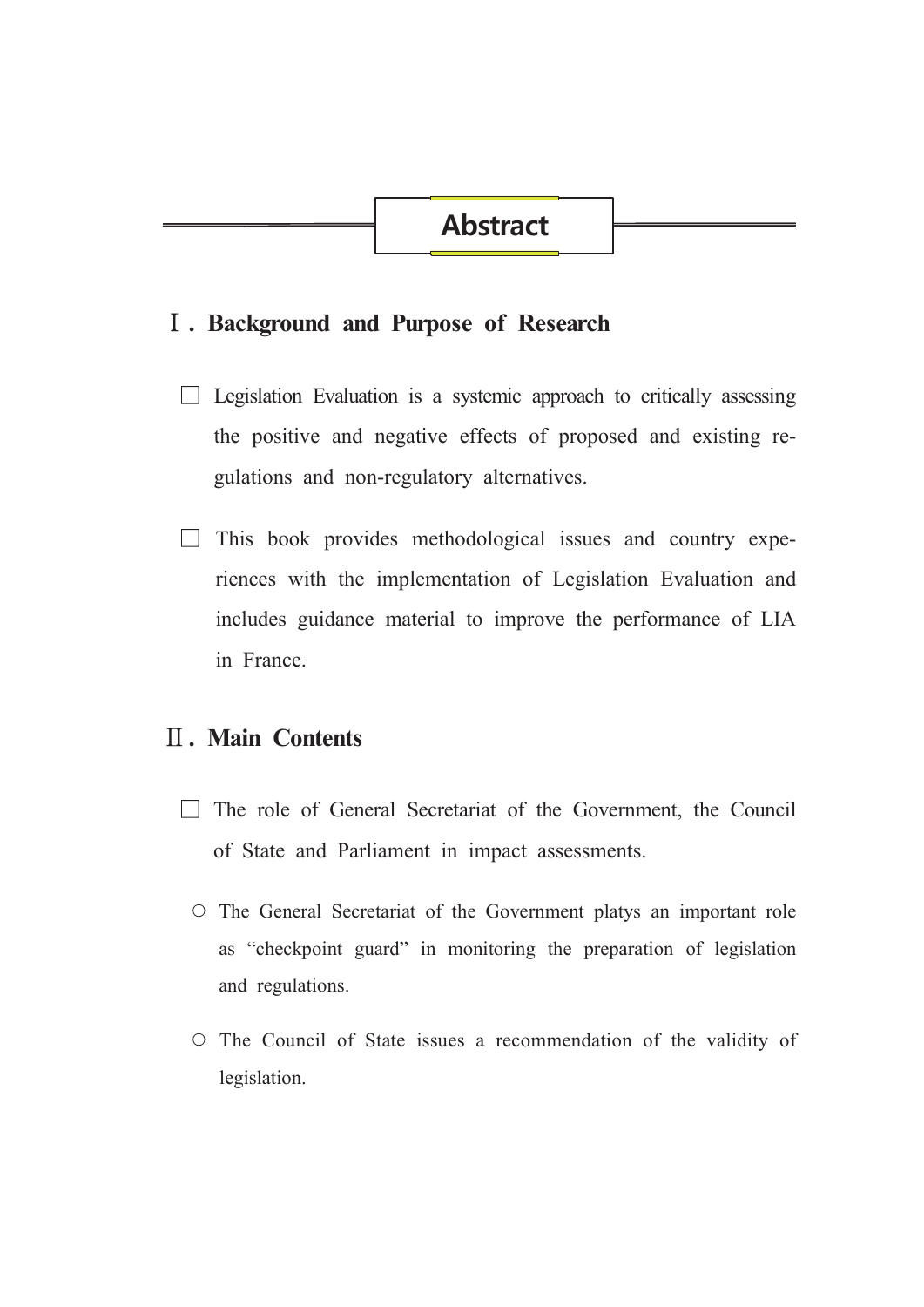- The Council of State's recommendation is secret but the government my make it public and the annual report of the Council may refer to mention certain ex post recommendations.
- $\circ$  The constitutional revision of 23 July 2008 made significant amendments to parliament's role in respect of legislation.
- $\Box$  Reference system for impact assessments.
	- O Diagnosis and justification for the action, Definition of the one or more aims Possible, options and the need to regulate, Presentation and review of the impacts of the planned measures, Consultation, Implementation, monitoring and evaluation of the intervention.
- $\Box$  The legislative evaluation of France faces both positive and negative opinions.
	- $\circ$  The positive argument says the legislative evaluation helps nurture evaluation-friendly atmosphere, improve the stability, complexity, etc. of the positive law and provide additional information to "La Republique Franciase" for its implementation of the proportional principle.
	- $\circ$  The negative argument points out some problems such as who performs the legislative evaluation, conflict with constitutional practices in the Fifth Republic of France, and the possibility that technocrats dominate the Parliament that has to coordinate far more diverse political opinions of people.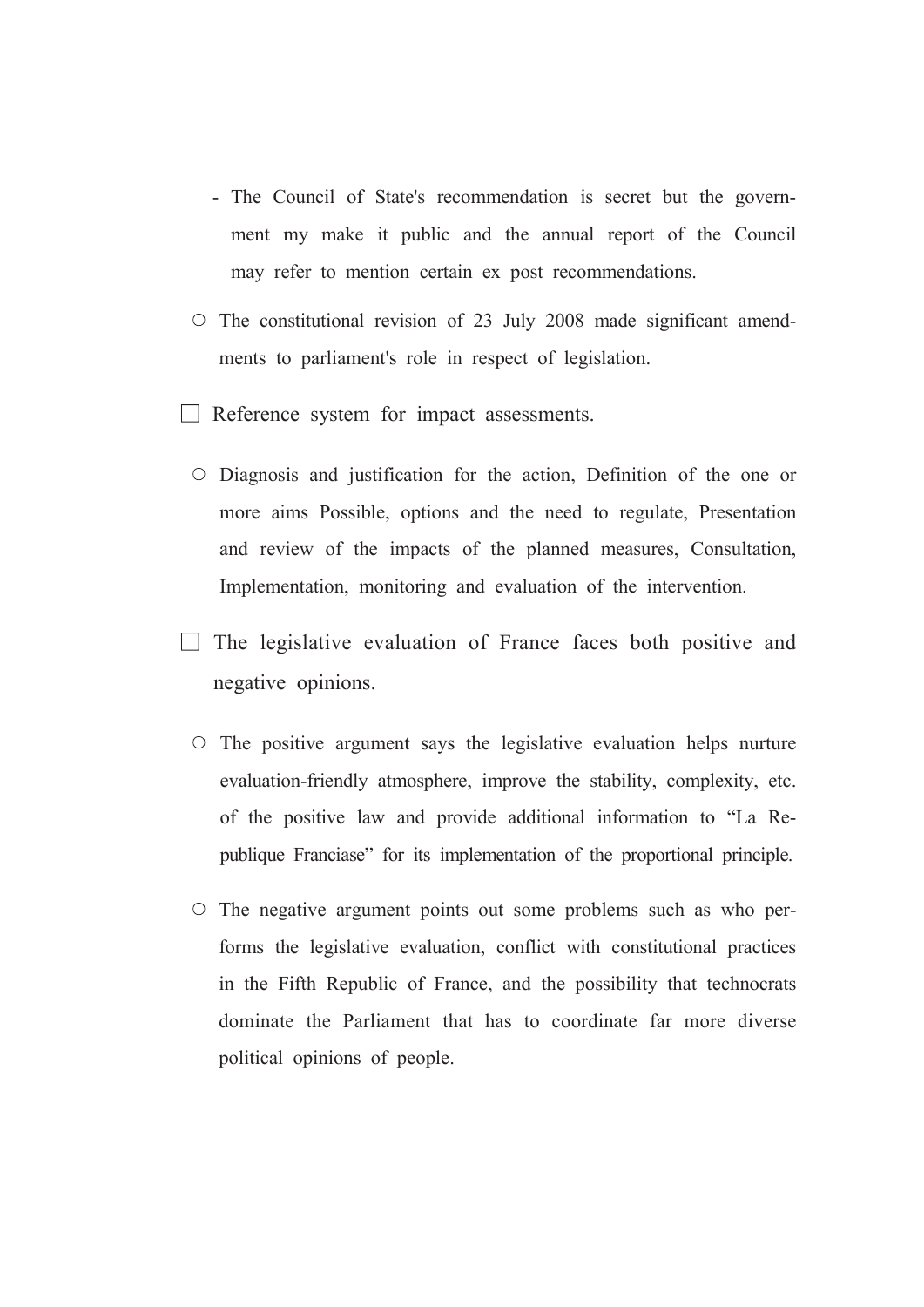#### **III.** Expected Effects

- $\Box$  The French legislative evaluation has implications for South Korea's legislative evaluation system establishment.
	- $\circ$  Legislative evaluation, in terms of legal basis, is the issue of the constitutional dimension on legislative right and executive power.
	- O The organization in charge of making the Report of Legislative Evaluation and the organization preparing a legislative bill should be different agencies.
	- O Careful consideration is required on how to coordinate the legislative evaluation system with the National Assembly that represents diversified voices of people in a harmonious way.

Key Words: Legislation Evaluation, The Process of laws and decrees in france, Legal Quality, Better Regulation, The French public governance context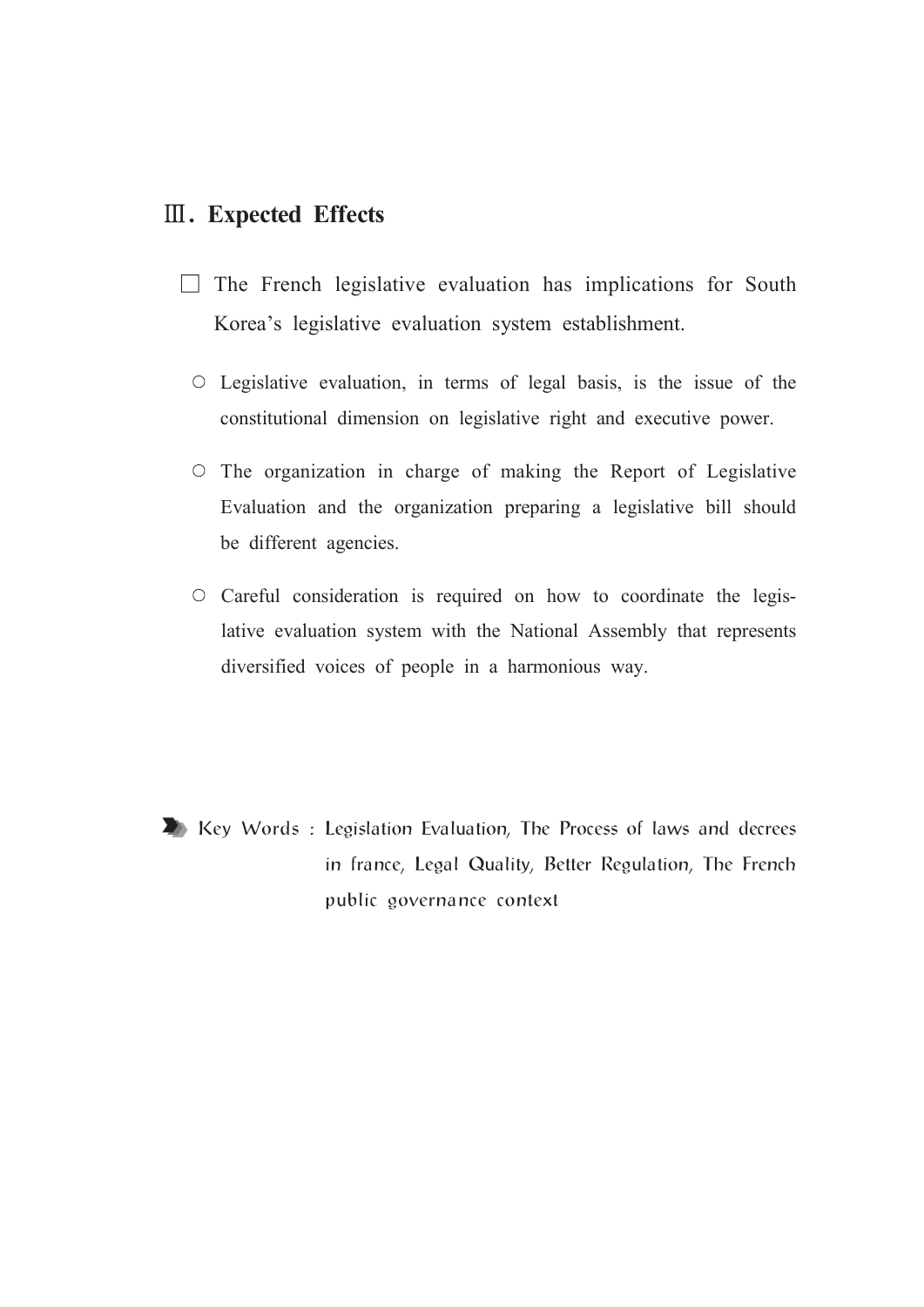| 节 | 목 차 |  |  |
|---|-----|--|--|
|   |     |  |  |

| Abstract 37                             |
|-----------------------------------------|
|                                         |
|                                         |
|                                         |
| 제 2 장 프랑스 영향평가의 제도화 및 관련기관의 역할 … 17     |
| I. 프랑스 영향평가의 제도화 ……………………………………………… 17  |
| 1. 프랑스의 영향평가제도의 도입배경 …………………………………… 17  |
| 2. 영향평가제도의 도입을 위한 프랑스의 노력 ……………………… 19  |
| Ⅱ. 프랑스 영향평가와 관련 기관의 역할 ……………………………… 32  |
| $1.99$ and $32$                         |
|                                         |
| 2. 영향평가서 작성의 실질적 책임자로서의 국정조정실 ………… 33   |
| 3. 영향평가서의 내용의 심사기관으로서의 국사원 ………………… 36   |
| 4. 영향평가서의 심사기관으로서의 의회(하원) ……………………… 39  |
| 5. 영향평가서에 대한 정부와 의회의 대립시 심판기관으로서의       |
| 헌법재판소 …………………………………………………………………… 41     |
|                                         |
| 제 3 장 프랑스의 입법절차와 영향평가의 방법론 ……………… 45    |
| I. 프랑스의 입법절차와 영향평가 ……………………………………… 45   |
| 45                                      |
| 46                                      |
| 3. 하원과 상원의 왕복심의 …………………………………………………… 47 |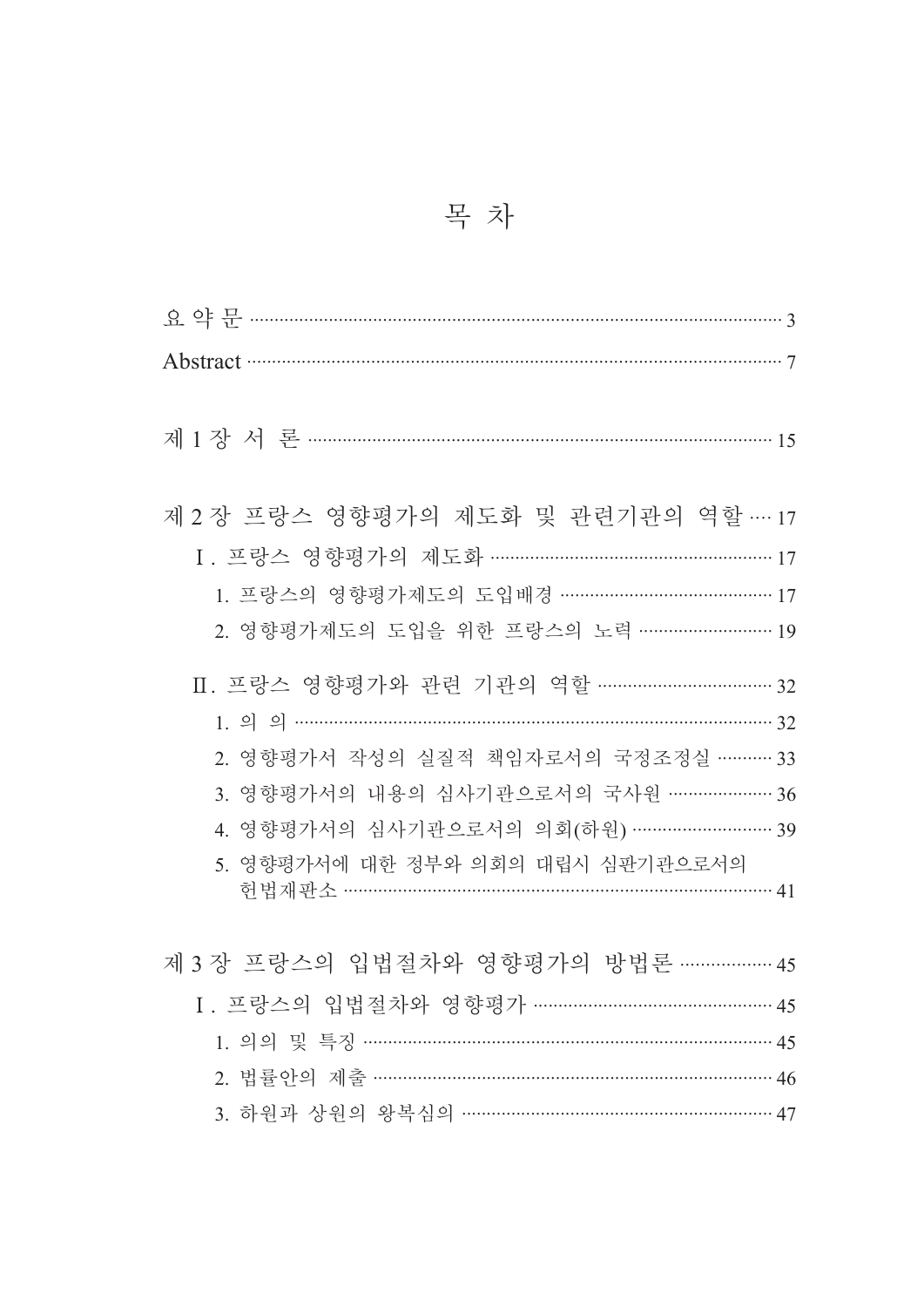| 4. 타협의 절차로서 양원동수위원회 ……………………………………… 53    |  |
|-------------------------------------------|--|
| 5. 특별한 법안 채택절차 ……………………………………………………… 56   |  |
| 6. 법률의 공포 ………………………………………………………………………… 57 |  |
|                                           |  |
|                                           |  |
|                                           |  |
| 3. 가능한 선택과 새로운 입법을 하는 이유 …………………………… 60   |  |
| 4. 새로운 규정의 예상가능한 영향 ………………………………………… 61   |  |
| 5. 자문활동 …………………………………………………………………………… 62  |  |
| 6. 개혁의 실행 ……………………………………………………………………… 62  |  |
|                                           |  |
| 제 4 장 프랑스 영향평가의 최근 동향 및 평가 …………………… 65    |  |
| I. 프랑스 영향평가의 최근 동향 및 국사원보고서의 판단… 65       |  |
| 1. 영향평가와 관련된 통계 …………………………………………………… 65   |  |
| 2. 2012년 프랑스 국사원의 보고서의 진단 …………………………… 65  |  |
|                                           |  |
| Ⅱ. 프랑스 영향평가에 대한 학계의 평가 ……………………………… 70    |  |
| 1. 영향평가제도 도입에 대한 견해 ………………………………………… 70   |  |
| 2. 영향평가제도의 목적에 대한 견해 …………………………………… 71    |  |
| 3. 영향평가제도와 헌정관행과의 관계에 대한 견해 ………………. 72    |  |
| 4. 영향평가제도와 의회권한과의 관계에 대한 견해 ………………. 73    |  |
| 5. 그 밖의 견해 ………………………………………………………………… 74   |  |
|                                           |  |
| 제 5 장 결론 - 프랑스 영향평가의 시사점 …………………………… 77   |  |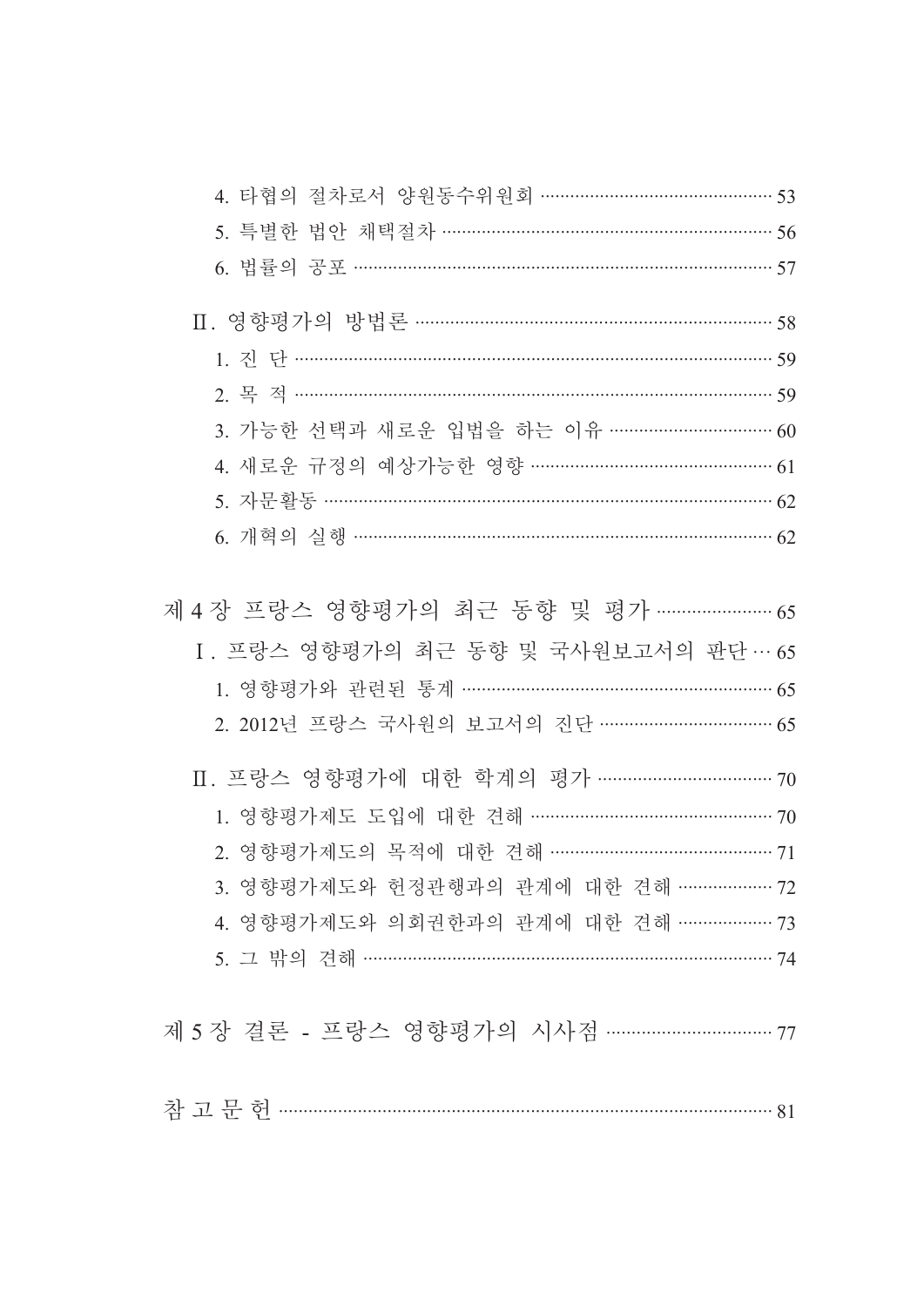## [부록]

|  |  |  |  |  | ※ 프랑스 하원에 제출된 영향평가서 …………………………………… 91 |  |
|--|--|--|--|--|---------------------------------------|--|
|--|--|--|--|--|---------------------------------------|--|

※ 영향평가를 검토하기 위해 제시된 기준표 ……………………… 99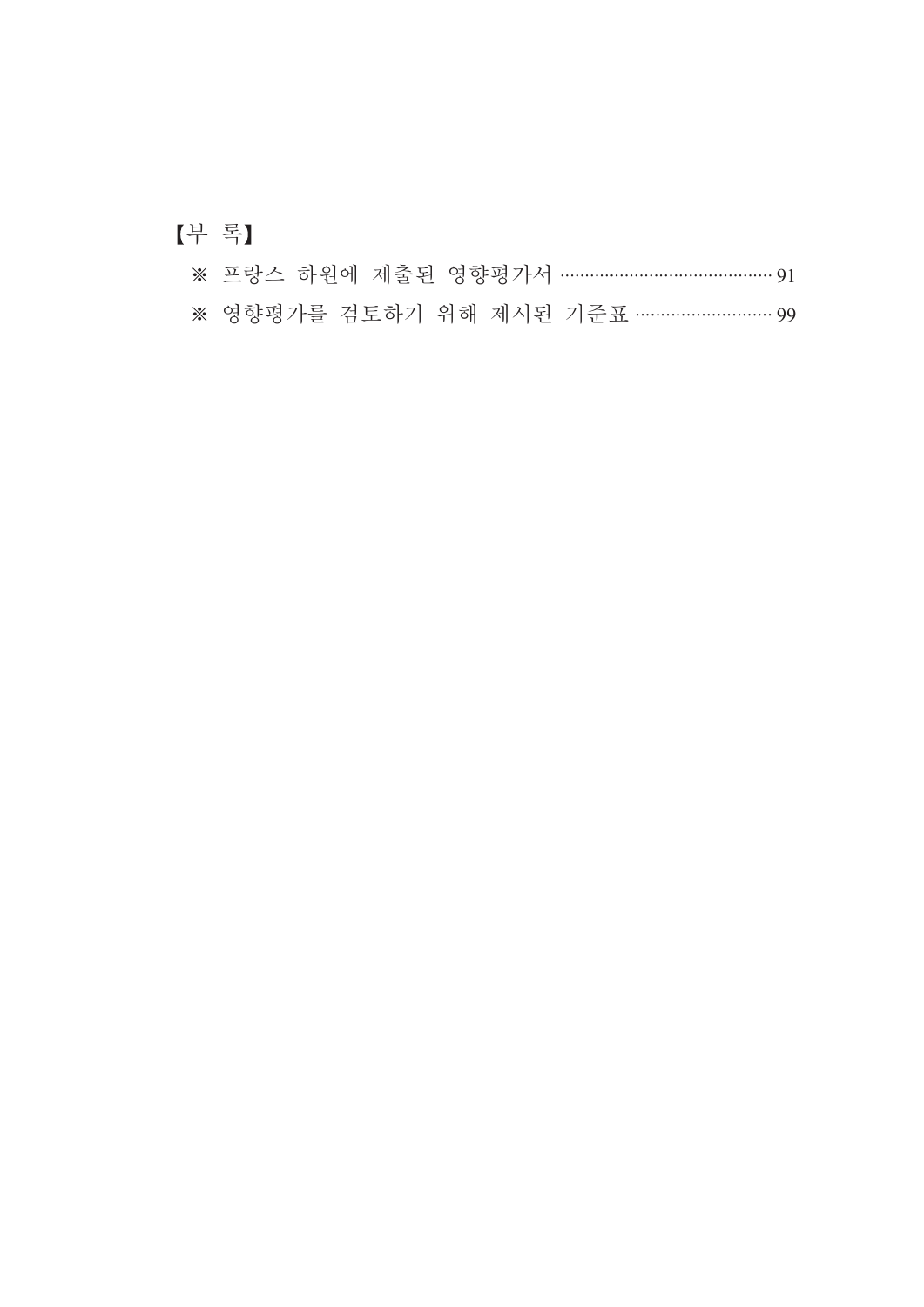### 제1장서 론

현대사회는 사회국가 내지 복지국가를 지향하고 있으며, 이는 국가 의 역할에도 영향을 미치게 되어 야경국가에서 급부국가로 국가의 역 할이 변화되게 되었다. 그리고 이와 같은 국가의 모습의 변화는 필여 적으로 수많은 법규범을 필요로 하게 되었다.

그러나 이에 따른 법규범의 인플레이션은 법규범의 질의 저하와 함 께 법규범이 당초에 목표한 바와 달리 국내적으로는 국민생활을 오히 려 불편하게 하였으며, 국제적으로는 개별 주권국가의 국제경쟁력의 약화라는 문제를 노정하게 되었다.

따라서 현재 세계 각국은 "입법평가제도"를 통하여 보다 양질의 규 범을 만들고자 하는 노력을 경주하고 있으며, 프랑스 또한 2008년 헌 법개정 및 2009년의 헌법규정의 집행을 위한 조직법률의 제정을 통하 여 이와 같은 노력에 동참하고 있는 상황이다.1)

우리나라 역시 2000년대에 들어 법규범의 인플레이션으로 인한 문 제점이 나타나고 있는 것은 물론, 법규범의 긍정적 · 부정적 효과를 과학적이고 객관적으로 측정하여 보다 나은 대안을 제시하는 접근에 대하여 관심을 가지기 시작했으며, 입법평가와 그 제도화에 대한 여구 가 이루어지고 있다. 특히 입법평가를 제도화하여 이미 실시하고 있 는 외국에서 시사점을 찾는 것은 향후 우리나라에서 입법평가를 실시 하고자 할 때 유의미할 것이며, 제도화준비과정에 기초가 될 수 있을 것으로 판단된다.

이에 본 연구는 기존에 소개된 프랑스 영향평가제도의 법제도적인 측면의 특징적인 면을 검토하고자 하며, 비록 긴 기간은 아니지만 실

<sup>1)</sup> 프랑스의 영향평가제도의 제도화 과정에 대한 보다 자세한 내용은 한동훈, 2008년 프랑스 헌법개정과 프랑스의 영향평가제도, 입법평가연구(창간호), 2009 참조.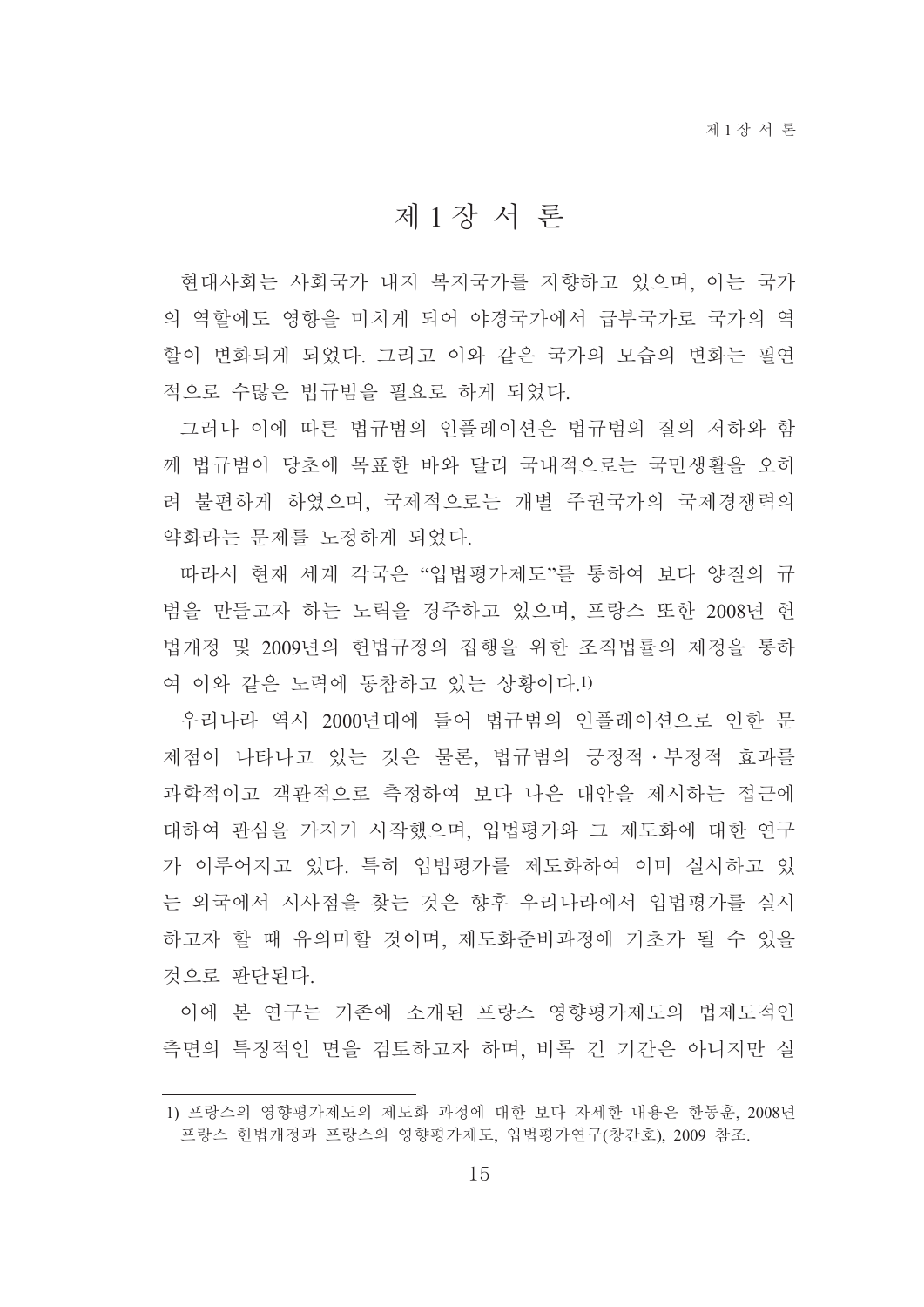제로 운영된 경험을 프랑스 학자들의 논문이나 저술 등의 분석을 통 해 비판적으로 검토함으로써 우리나라의 입법평가제도의 발전에 시사 점을 얻고자 한다.2)

<sup>2)</sup> 기존의 프랑스 영향평가제도에 대한 연구로는 한동훈, 2008년 프랑스 헌법개정과 프랑스의 영향평가제도, 입법평가연구 창간호, 한국법제연구원, 2009; 한동훈 프랑 스의 영향평가의 기준틀과 적용사례, 입법평가연구 제4호, 한국법제연구원, 2011; Anne-Sophie Denolle/한동훈(역), 프랑스의 영향평가 : 실패한 개혁인가?, 입법평가연구 제 6호, 한국법제연구원, 2012; 윤계형 · 한동훈, 프랑스의 입법평가의 방법론 및 사례 연구, 한국법제연구원, 2011; 한동훈(역), 정부제출법률안에 부가되는 영향평가, 한 국법제연구원, 2012.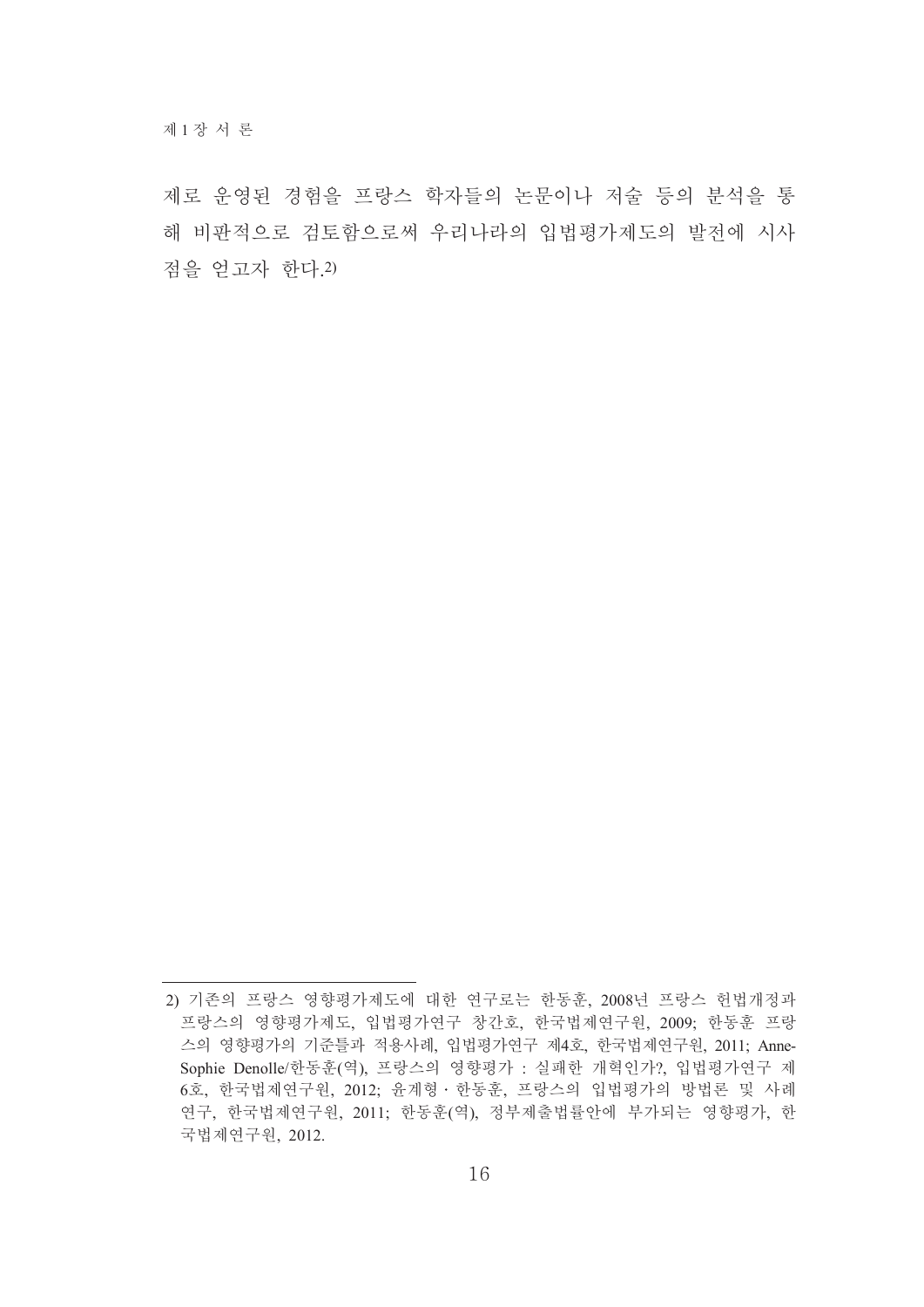I 프랑스 영향평가의 제도화

## 제 2 장 프랑스 영향평가의 제도화 및 관련기관의 역할

#### Ⅰ. 프랑스 영향평가의 제도화

1. 프랑스의 영향평가제도의 도입배경

프랑스에서 영향평가(입법평가)제도를 도입하게 된 배경으로는 양질 의 규범이 국가경쟁력을 담보한다는 "경제협력개발기구(OECD)"의 영 향과 프랑스 국내의 규범의 홍수현상에 대한 대응의 필요성을 지적할 수 있다.

(1) 경제협력개발기구(OECD)의 영향

규범 특히 법률의 질을 개선하고자 하는 노력은 1990년대부터 특히, "경제협력개발기구(OECD)"에 의해 수행되어 왔다. 즉 양질의 규범이 경쟁력을 담보한다고 생각한 경제협력개발기구는 개별 국가의 정부에 게 법규정의 영향에 대한 사전적 분석, 조사 및 개혁을 통합할 것을 권고하였고, 이와 같은 권고는 유럽연합(EU), 나아가 프랑스에도 영향 을 주었다.

(2) 규범의 홍수현상

전체주의 국가가 아닌 자유민주주의를 표방하고 있는 현대국가는 법 치주의를 국가의 기본원리로 삼고 있으며, 국가의 사회적 영역에 대한 개입의 증대는 필연적으로 법규범의 양의 확대를 초래하게 된다(규범 의 홍수현상). 이와 같은 전체주의 국가를 제외한 현대국가의 일반적 특성은 프랑스 또한 피해갈 수 없었으며, 이에 대하여 다른 유럽 국 가와 마찬가지로 프랑스에서도 지속적인 비판과 연구가 있어 왔으며,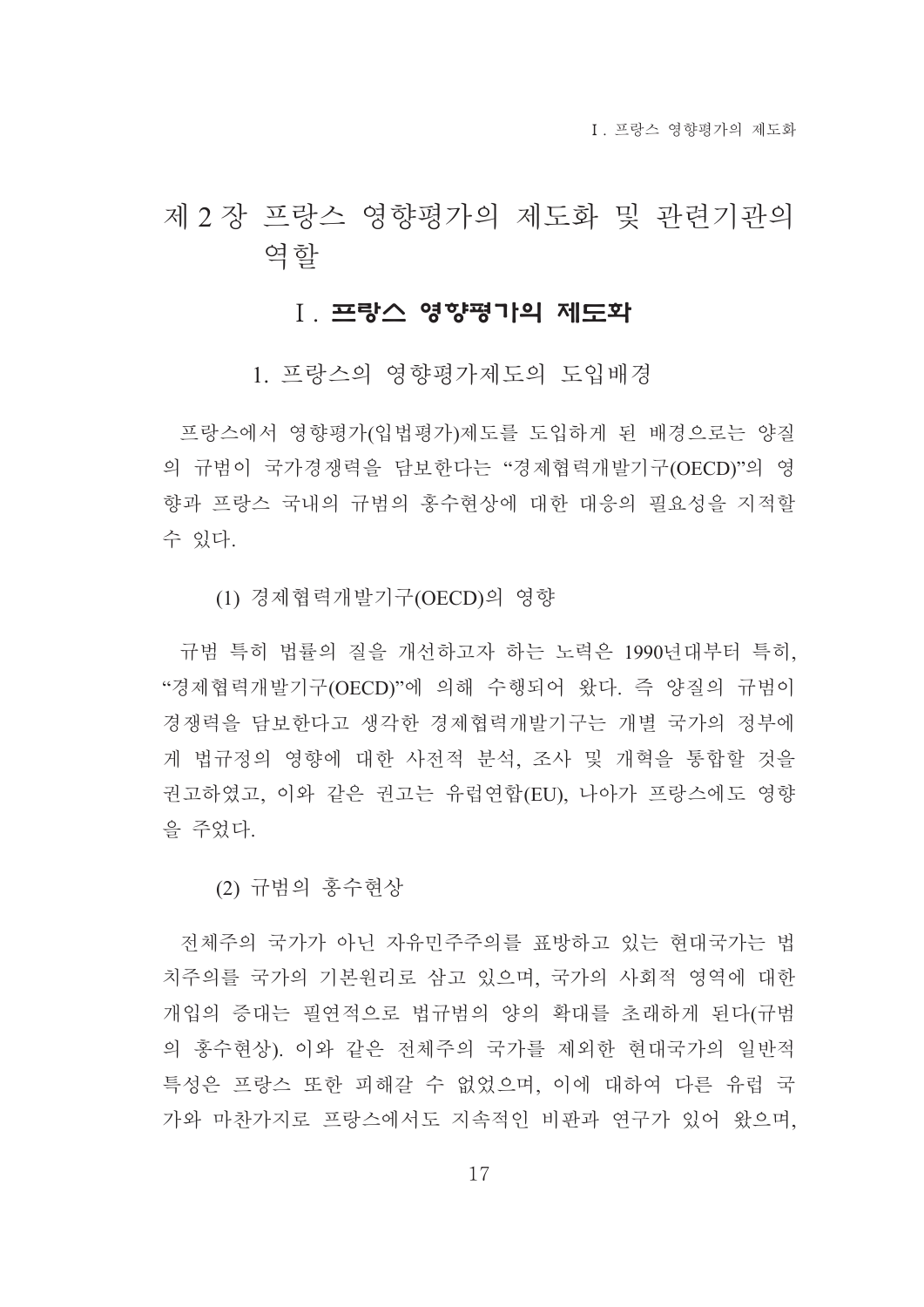'규제 인플레이션' 혁상은 더욱 심화될 것으로 전망되고 있다.3)

구체적으로 프랑스 법령의 수를 살펴보면,4) 관보의 페이지수로 계 산된 법 및 법령의 양은 1970년부터 1990년 사이에 30% 증가했으며 1990년 이후로 30%가 더 증가했다. 새로운 법령의 수는 8,500개에서 10,700개에 가깝게 증가한 반면, 새로운 법과 오르도낭스(ordonnance)의 수는 1994년부터 2000년 사이에 410개에서 2001년에서 2007년 사이에 535개로 증가했다. 2008년 7월 1일 기준으로, 법률은 2,619개(그 중 20% 는 조례들이었다)였으며 명령 및 규칙 등은 (2007년 7월 1일 현재) 22,883 개였다.5)

[표] 프랑스의 입법통계6)

|        | 2001 | 2002 | 2003 | 2004 | 2005 | 2006 | 2007 | 기간합계 |
|--------|------|------|------|------|------|------|------|------|
| 법<br>률 | 40   | 34   | 56   | 40   | 50   | 45   | 40   | 305  |
| 오르도낭스  | 19   | 12   | 18   | 53   | 85   | 28   |      | 230  |
| 합<br>계 | 59   | 46   | 74   | 93   | 135  | 73   | 55   | 535  |

- 3) 프랑스에서 입법안은 의회와 정부에서 제출할 수 있으며, 실제로 통과되는 법률안 은 정부제출 법안들이다. 실제로는 정부 법안들보다 훨씬 더 많은 의회 법안들이 의회에 제출된다. 의회 의원들의 법안들은 1995년 10월 1개월마다 의회가 상정하는 안건을 다루기로 한 이후로 훨씬 더 활발해졌으며, 2008년 7월 23일의 헌법 개정으 로 각 의회 및 행정부의 공동의 안건을 제시하면서 이러한 추세는 더 심화될 것으 로 예상되고 있다.
- 4) 프랑스의 국정조정실(secrétariat général du Gouvernement, SGG)은 Légifrance 웹사이 트에서 법령의 수를 확인할 수 있도록 하고 있다.
- 5) 프랑스의 법규범은 헌법, 국제법, 법률(조직법률, 보통법률), 오르도낭스(법률명령), 데크레(명령), 아레테, 시큘래르(훈령)으로 분류하기도 하고(전학선, 프랑스의 법령 체계 및 법치주의에 관한 연구, 공법학연구 제12권 제1호, 2011.02, 200-214면), 헌 법. 국민투표에 의해 채택된 법률(loi référendaire), 조직법, 양원규칙, 국제협약과 조 약, 수권법률(loi d'habilitaton), 대통령의 비상대권 행사시의 법률명령(ordonnance), 예 산법률, 일반법률, 데크레(décret)와 부령(arrêté)으로 설명하기도 한다(사법연수원, 프 랑스법 I, 2006, 18-27면).
- 6) 이 통계는 2001년에서 2007년 사이 만들어진 새로운 규정에 대한 것으로 국제 조 약이나 협정을 비준하는 권한이 있는 법은 포함되지 않았으며, 최고행정법워과 각 료회의의 공동 법령들은 "각료회의 법령"에 포함되어 있다(www.Légifrance.gouv.fr).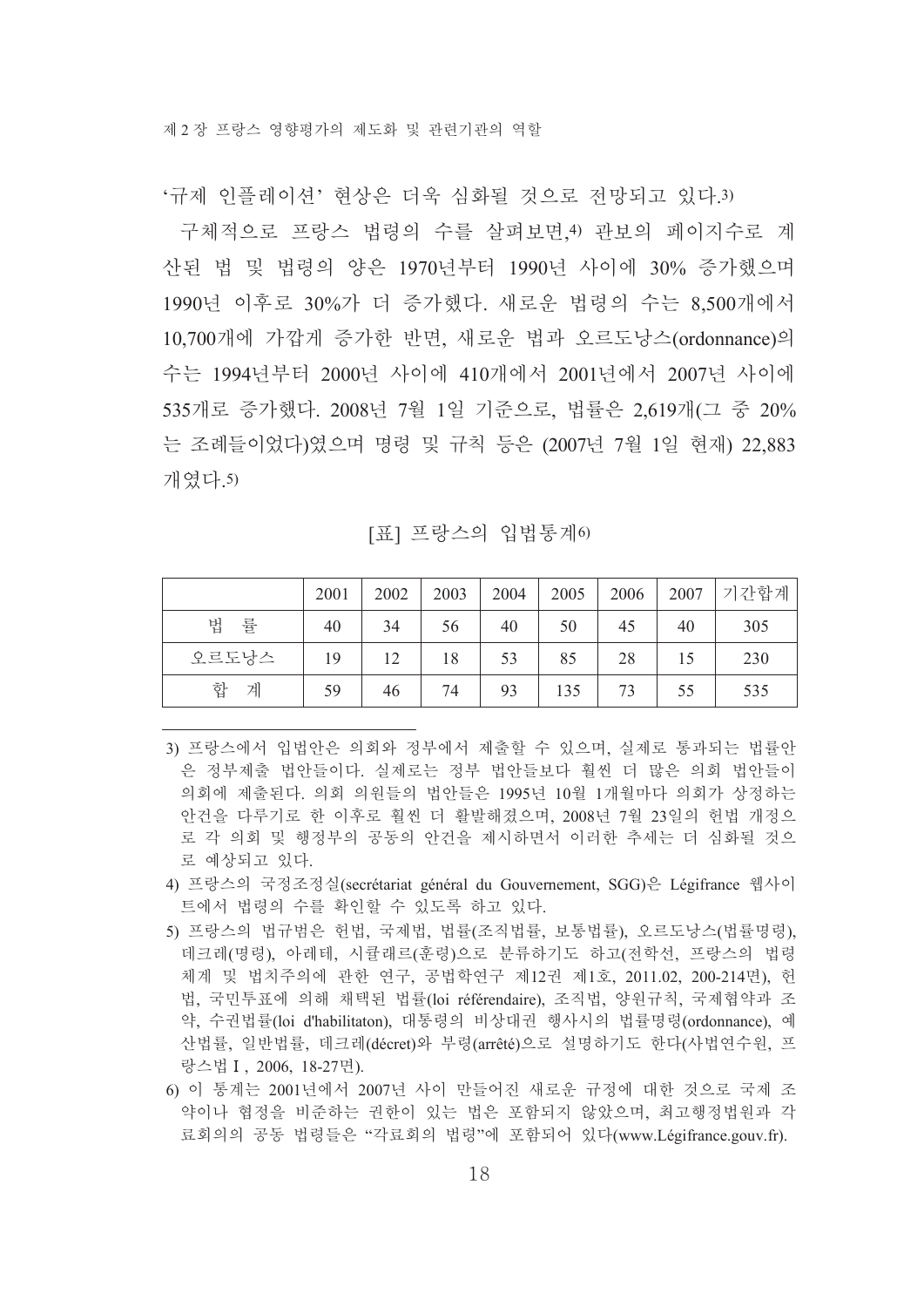I 프랑스 영향평가의 제도화

|                  | 2001 | 2002 | 2003 | 2004 | 2005 | 2006 | 2007 | 기간합계  |
|------------------|------|------|------|------|------|------|------|-------|
| 국무회의심의를<br>거친 명령 | 44   | 77   | 42   | 54   | 67   | 65   | 70   | 419   |
| 국사원 심의를<br>거친 명령 | 496  | 638  | 504  | 562  | 707  | 765  | 792  | 4464  |
| 데크레              | 790  | 890  | 758  | 864  | 919  | 955  | 1029 | 6205  |
| 총 합계             | 1286 | 1528 | 1262 | 1426 | 1626 | 1720 | 1821 | 10669 |

2. 영향평가제도의 도입을 위한 프랑스의 노력

입법의 질을 개선하고자 하는 프랑스의 노력은 정부의 주요보고서 를 통한 권고와 이에 대한 대답으로써의 법령의 제정 및 헌법적 수용 으로 특징지워진다.7)

따라서 아래에서는 정부의 주요보고서의 핵심적 내용과 법령 및 헌 법, 조직법률의 주요내용을 일별해 보도록 한다.

(1) 정부의 보고서에 의한 입법의 질의 제고를 위한 노력

1) 피크보고서(rapport Picq, 1994)8)

피크보고서는 국가의 기본적인 책무들에 초점을 맞추면서 책임의 위임을 개선하고, 예산 및 회계 규칙들을 현대화함으로써 국가 역할 의 현대화를 위한 전반적인 전략을 제시하였으며, 입법의 질의 개선

<sup>7)</sup> 물론 25년이 넘게 진행된 과학적 · 기술적 선택의 평가국(Office d'évaluation des choix scientifiques et technologiques), 국민의회(하원)에서의 평가 및 통제부서(Mission d'évaluation et de contrôle, MEC)의 경험과 사회보장자금조달법률에 대한 평가 및 통제 부서(Mission d'évaluation et de contrôle des lois de financement de la sécurité sociale, MECSS), 2004년 2월 12일의 결의(résolution) 후의 법률적용의 조사강화는 규범의 질을 개선하고자 하는 공권력주체의 의지를 보여주는 것이라 평가할 수 있다. 유계 형 · 한동훈, 프랑스 입법평가의 방법론 및 사례연구, 한국법제연구원, 2011, pp. 19-20.

<sup>8)</sup> 원문은 http://www.ladocumentationfrancaise.fr/rapports-publics/954026900/index.shtml 참조.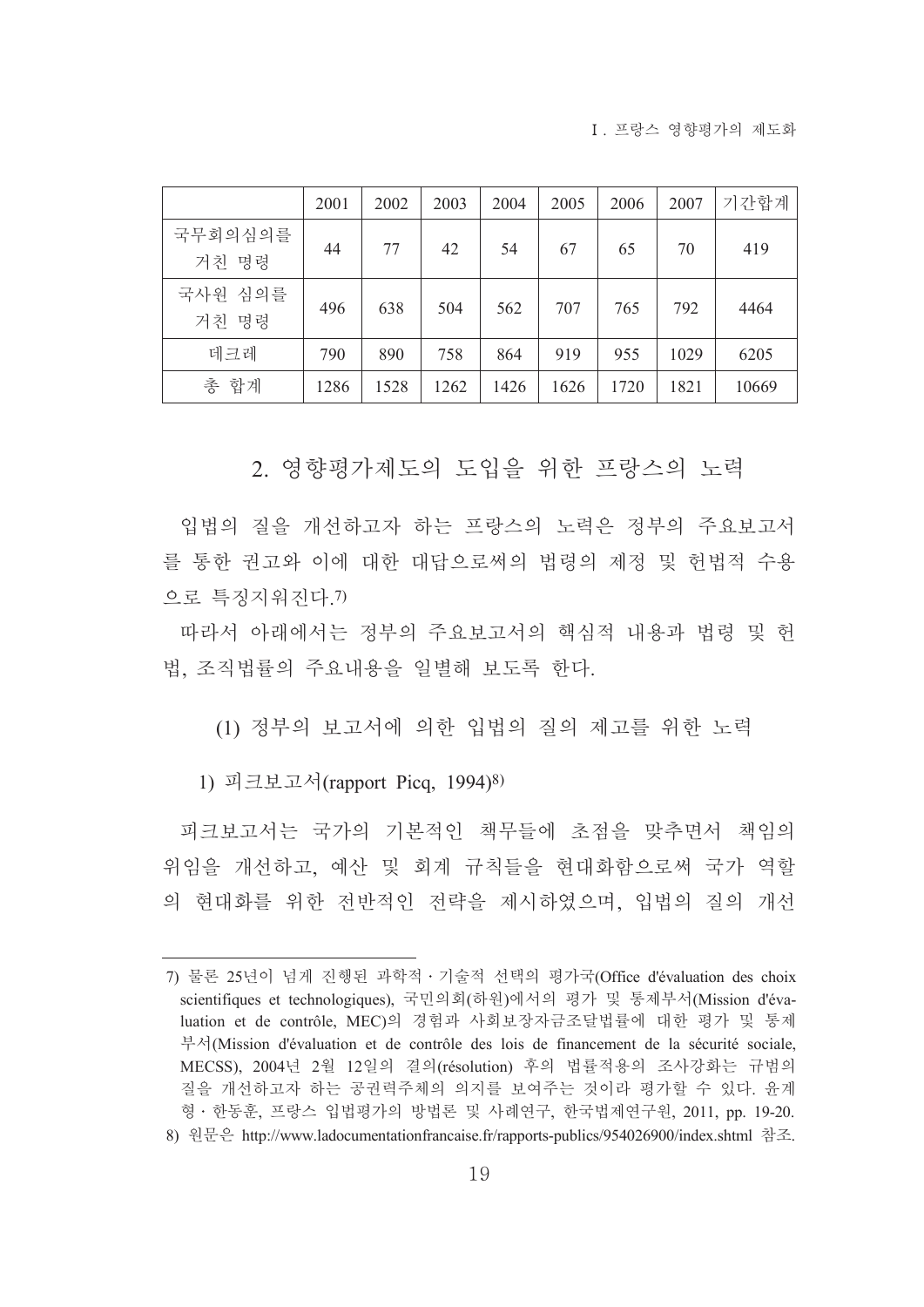과 관련하여 새로운 법률 및 규칙의 제정시 사전적 영향평가의 실시 를 제안하였다는 점에 그 의미가 있다.

동 보고서의 제안에 따라 1995년 7월 26일의 수상통첩에 의해 가장 중요한 일부의 정부제출법률안과 데크레안에 대한 입법평가가 규정되 게 되었으며, 1995년 11월 21일의 수상통첩에 의해서 영향평가의 방 법론에 대해서 규정되게 되었으며, 이는 1998년 1월 26일의 수상통첩 에 의해서 보완되었다.

2) 만델켈른 보고서(rapport Mandelkern, 2002)9)

만델켈른 보고서는 Dieu-donné Mandelkern<sup>10)</sup>이 의장의 직위를 담당 한 국가 개혁을 위한 부처가 위워회의 토의의 결과로서의 성격을 가 진다. 영향평가와 관련하여 동 보고서는 그 당시까지 시행되었던 영 향평가 관행을 면밀히 검토한 결과 부정적인 평가를 내렸다. 즉 동 보고서는 각각의 영향평가들은 종종 시기가 늦고, 전체적으로 형식적 으로 진행되었으며, 또한 많은 입법초안에 대해 이 같은 형식의 면밀 한 검토가 없었다는 사실을 지적하였다. 결론적으로 동 보고서는 그 동안 진행된 영향평가는 이미 행해진 조정을 개괄적인 방식으로 사후 에 정당화하는 제도에 불과하였다고 평가되었다.

3) 라세르 보고서(rapport Lasserre, 2004)<sup>11)</sup>

만델켈른 보고서의 영향평가에 대한 지적을 보다 심사한 것으로 평 가되는 라세르 보고서는 영향평가를 규정하는 규범의 형식이 수상의 회람으로 규정되고 있는 점에서 비롯되는 한계를 지적하였으며, 영향

<sup>9)</sup> 원문은 http://www.ladocumentationfrancaise.fr/rapports-publics/024000213/index.shtml 참조

<sup>10) 2000</sup>년 유럽 위원회의 임명으로 규제개선의 고위 자문그룹의 의장이기도 하였음.

<sup>11)</sup> 원문은 http://www.ladocumentationfrancaise.fr/dossiers/qualite-normes-securite-juridique/qualitereglementation.shtml 참조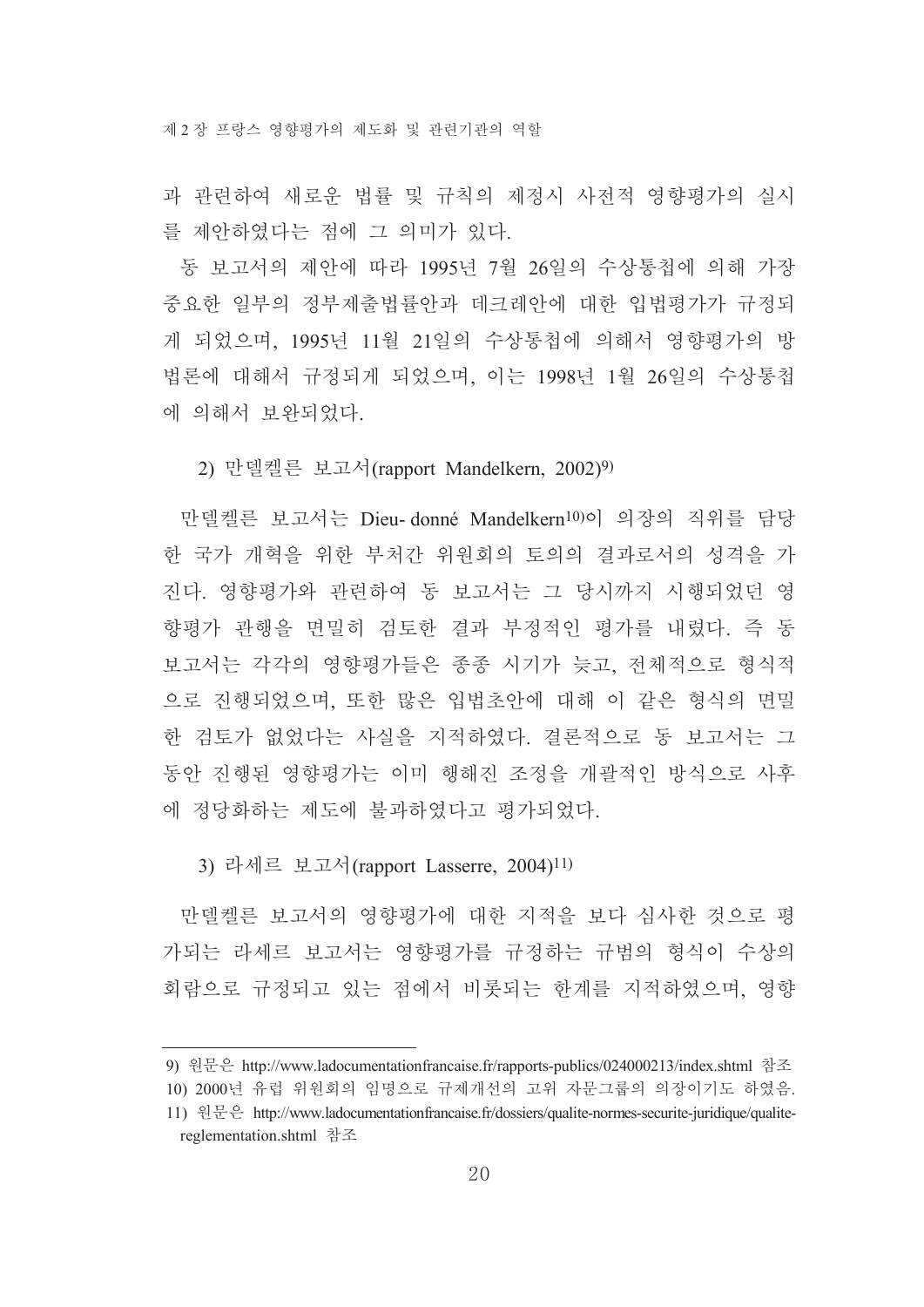에 대한 예상 분석은 개혁에 당면한 기본 선택들이 결정되면, 훨씬 더 초기 단계에서 고려되어야 할 것임을 권고하였다.

#### 4) 법적 안정성과 법의 복잡성에 대한 국사워 보고서 (Sécurité juridique et complexité du droit, 2006)<sup>12)</sup>

법적 안정성과 법의 복잡성에 대한 국사원 보고서는 상당히 많은 수 의 정부제출법률안과 국사원에서의 데크레안은 여전히 법률안에 대한 다소 확장된 정당화를 기술하는 단순한 이유서가 첨부되고 있음을 지 적하면서, 영향평가제도가 형식적인 것으로 전락하고 있음을 확인하 였다. 또한 동 보고서는 그 동안의 입법평가에 관한 수상통첩은 규범 제정을 합리화하는데 실패하였다고 진단하였다.

5) 바르스만 보고서(rapport Warsmann, 2009)<sup>13)</sup>

바르스만 보고서에서 여러 가지의 정부보고서에 의해 지적된 영향평 가에 대한 부정적 평가를 고려한 국사원은 다음과 같은 제안을 하였 다. 즉. 법적 형식에 있어서 수상통첩보다 상위의 법적인 수단을 통해 영향평가를 규정할 것과 이와 같은 상위의 법적인 수단을 통해 몇몇 절차적 의무-특히 국민의회(하원)에 대한 법률안의 제출시 사전적인 입 법평가서를 첨부하는 것-를 부과하는 것이 필요하다고 지적하였다.

그리고 보다 구체적으로 국사원은 의회에 대해 정부제출법률안의 제 정 및 제출절차를 규정할 목적으로 헌법 제39조에 추가된 하나의 항 을 둠으로써 그 헌법적 근거를 두고, 구체적인 사항은 조직법률 속에 규정하는 것이 바람직하다고 보았다.

<sup>12)</sup> 원문은 http://www.ladocumentationfrancaise.fr/rapports-publics/064000245/index.shtml 참조

<sup>13)</sup> 원문은 www.premier-ministre.gouv.fr/acteurs/communiques 4/premier ministre recoit rapport 624 73.html 참조.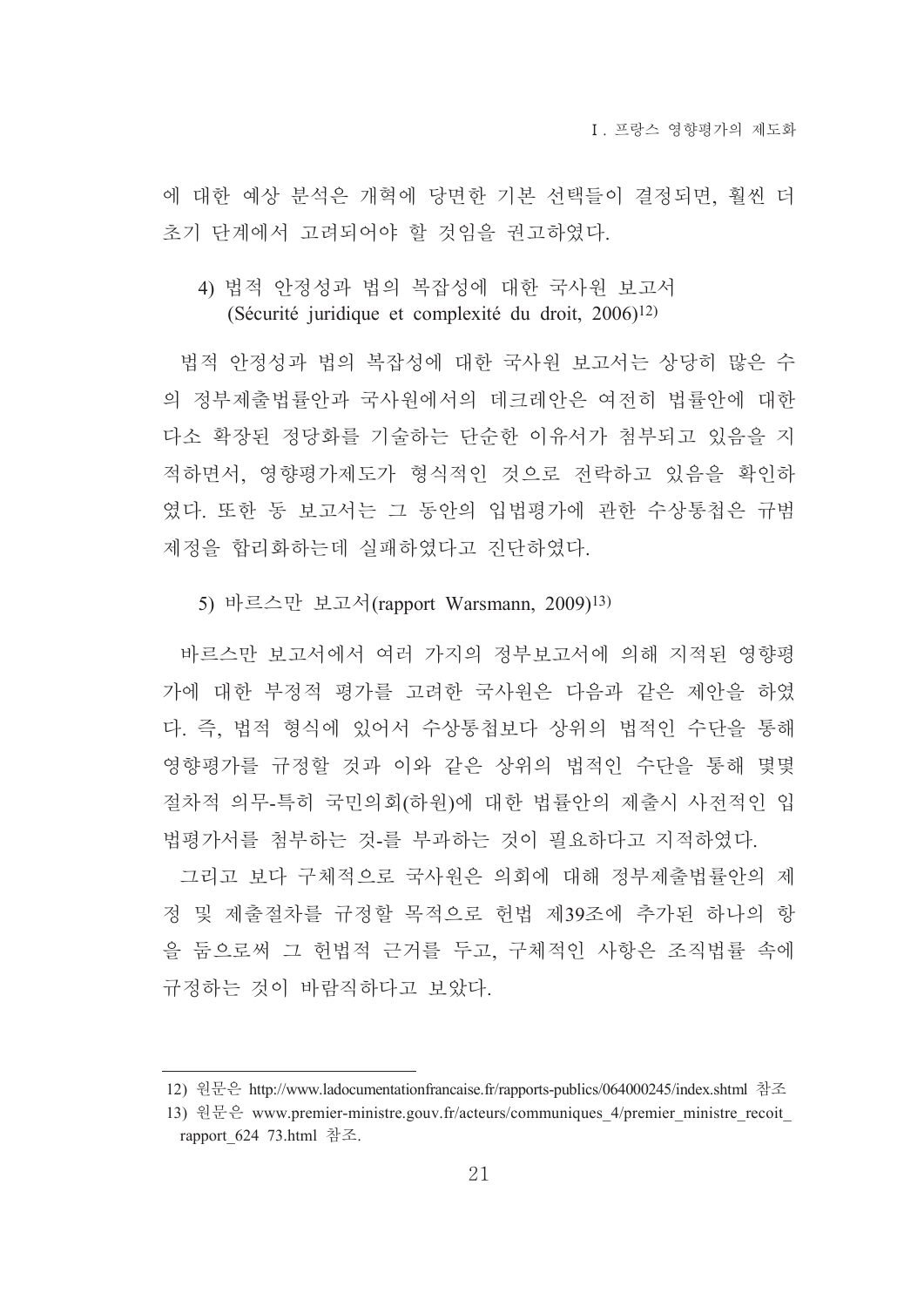(2) 프랑스 영향평가의 제도화 과정

프랑스에서 영향평가는 자연보호에 과한 1976년 7월 10일 법률14)을 통해 화경부야에서 최초로 도입되었지만 15) 일반적인 법률안의 영역 에서 영향평가가 도입된 것은 일련의 수상통첩(circulaire)이라는 수단 을 통해서 점차적으로 이루어졌으며, 최종적으로는 헌법개정 및 이에 따른 조직법률의 제정으로 이루어졌다. 아래에서는 입법평가를 규정한 수상통첩과 관련 법규정들을 살펴보기로 한다.16)

1) 수상통첩에 의한 영향평가의 제도화 노력

① 1995년 11월 21일의 수상통첩

1995년 11월 21일의 수상통첩17)은 정부제출법률안과 국사워의 의결 을 거친 데크레안의 작성에 영향평가서를 첨부할 것을 규정함으로써 영향평가를 시험적으로 실시할 것을 규정하였다.18)

② 1998년 1월 26일의 수상통첩

1998년 1월 26일의 수상통첩19)은 "입법평가의 목적은 예상되는 조치 에 대해서 사저적으로 행정적 · 사법적 · 사회적 · 경제적 · 예사적인 영

- 17) Circulaire du 21 novembre 1995 relative à l'expérimentation d'une étude d'impact accompagnant les projets de loi et de décret en Conseil d'État.
- 18) 동 수상통첩은 "정부제출법률안의 이유서와 데크레의 제출을 위한 보고서에 첨 부된 독자적인 문서로서의 입법평가는 예상되는 장점에 대한 정확한 분석과 법률 의 다면적인 영향을 포함하고 있어야 한다."고 규정하고 있다.
- 19) Circulaire du 26 janvier 1998 relative à l'étude d'impact des projets de loi et de décret en Conseil d'Etat.

<sup>14)</sup> Loi nº 76-629 du 10 juillet 1976 relative à la protection de la nature.

<sup>15)</sup> 동 법률 제2조는 자연계에 미치는 그 규모나 영향의 규모로 인하여 자연에 대한 침해를 초래할 수 있는 개발 또는 건설공사를 하기 전에 영향평가가 실행된다는 점을 규정함으로써 최초로 영향평가의 개념을 사용하였다.

<sup>16)</sup> 프랑스의 입법평가의 법제도적 전개과정에 대해서는 한동훈, 2008년 프랑스 헌법 개정과 프랑스의 영향평가제도, 입법평가연구, 창간호, 2009의 내용을 참고하였으 며, 부분적으로 수정을 가하였다.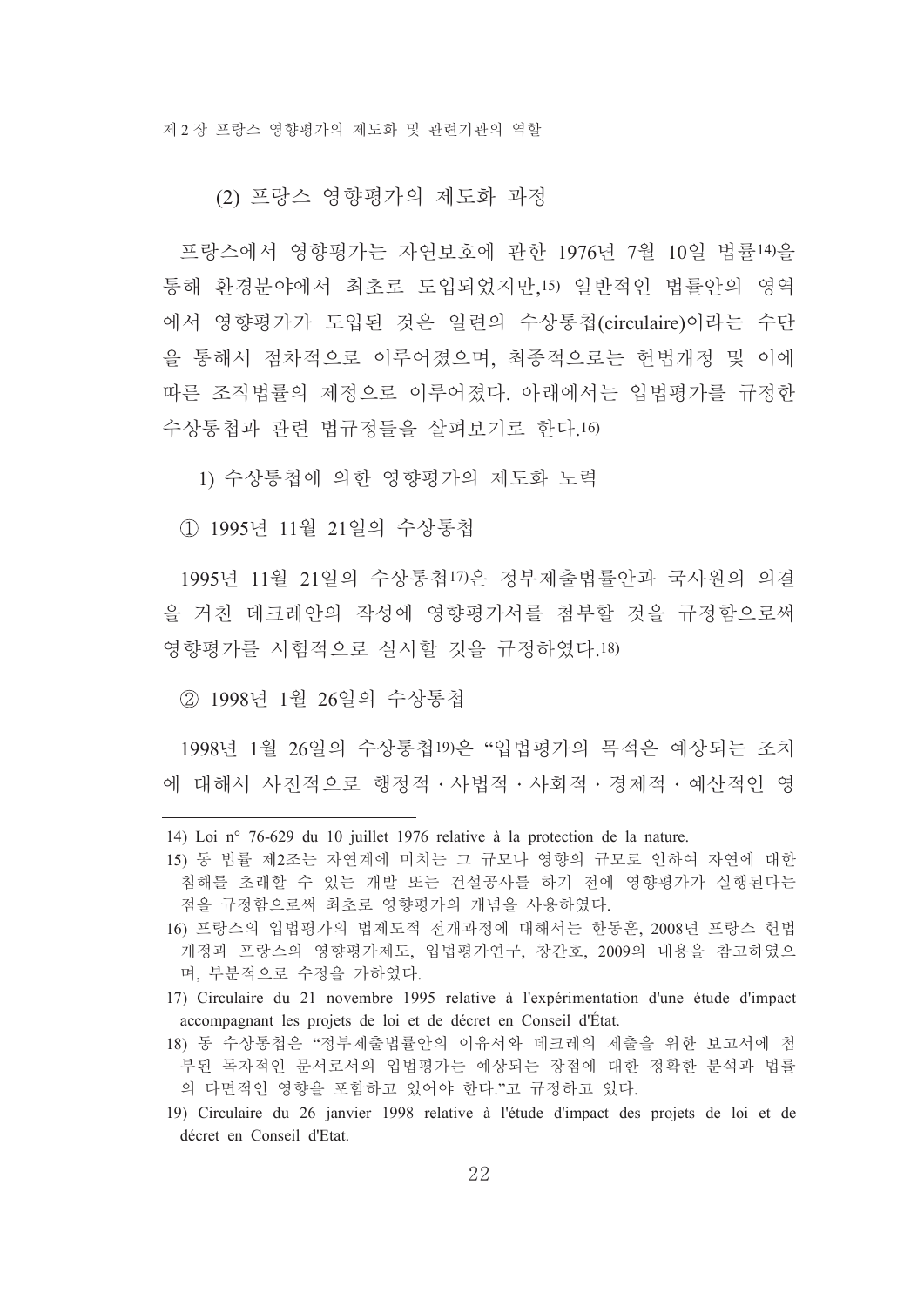향을 평가하는 것과 납득할 만한 방식으로 공적 결정을 함에 있어서 전체결과가 사전적으로 평가되는 것이 보장되는 것이다."라고 함으로 써 영향평가를 보다 일반화하도록 규정하였다.

그러나 동 수상통첩에 의한 영향평가의 일반화는 제한적이며, 실효 성이 없는 것으로 평가되며, 특히, 1998년 1월 26일의 수상통첩의 실 행 후 작성된 보고서20)는 "2002년 4월 현재 입법평가가 비록 일반적 규칙으로 실행되고 있지만, 그 내용은 밀도나 질에 있어서 일정하지 않으며, 종종 공적 결정을 효과적으로 나타내거나 재검토하기에 불충 분하며, 입법평가가 너무 지체되어서 공적 결정의 과정에서 하나의 중요한 요소로 기능하기 미흡하다"고 함으로써 동 수상통첩에 의해 실시되고 있는 영향평가에 대해 전반적으로 부정적인 평가를 내렸다.

3 2003년 8월 26일의 수상통첩

영향평가제도의 활성화를 위한 2003년 8월 26일의 수상통첩21)은 국 민(자연인 또는 기업)의 상황에 상당한 영향을 미칠 수 있고, 합목적 적인 선택을 필요로 하는 법령안이 우선적으로 입법평가의 대상이 되 도록 조정하였고, 영향평가를 수행하는 데 있어 국정조정실장(secrétariat général du Gouvernement) 하에 계획회의(réunion de programmation)를 설치하여 i) 정책의 시의적절함과 법률안의 법적인 필요성을 확인하 고, 규율에 대한 가능한 대안을 탐구하고, 사전에 법률과 데크레의 영 역에 속하는 것을 고려하고, ii) 정부의 입법 활동에 대하여 보다 잘 계획하고, iii) 입법평가를 착수하는 것이 필요한 경우 그 형태와 조건 을 정하는 역할을 하도록 하였다. 22) 또한, 2003년 8월 26일의 통첩은

<sup>20)</sup> Rapport du groupe de travail interministériel sur qualité de la réglementation, présidé par M. Dieudonné Mandelkern, avril 2002.

<sup>21)</sup> Circulaire du 26 août 2003 relative à la maîtrise de l'inflation normative et à l'amélioration de la qualité de la réglementation.

<sup>22)</sup> Journal officiel de la République française, 29 août 2003 참조.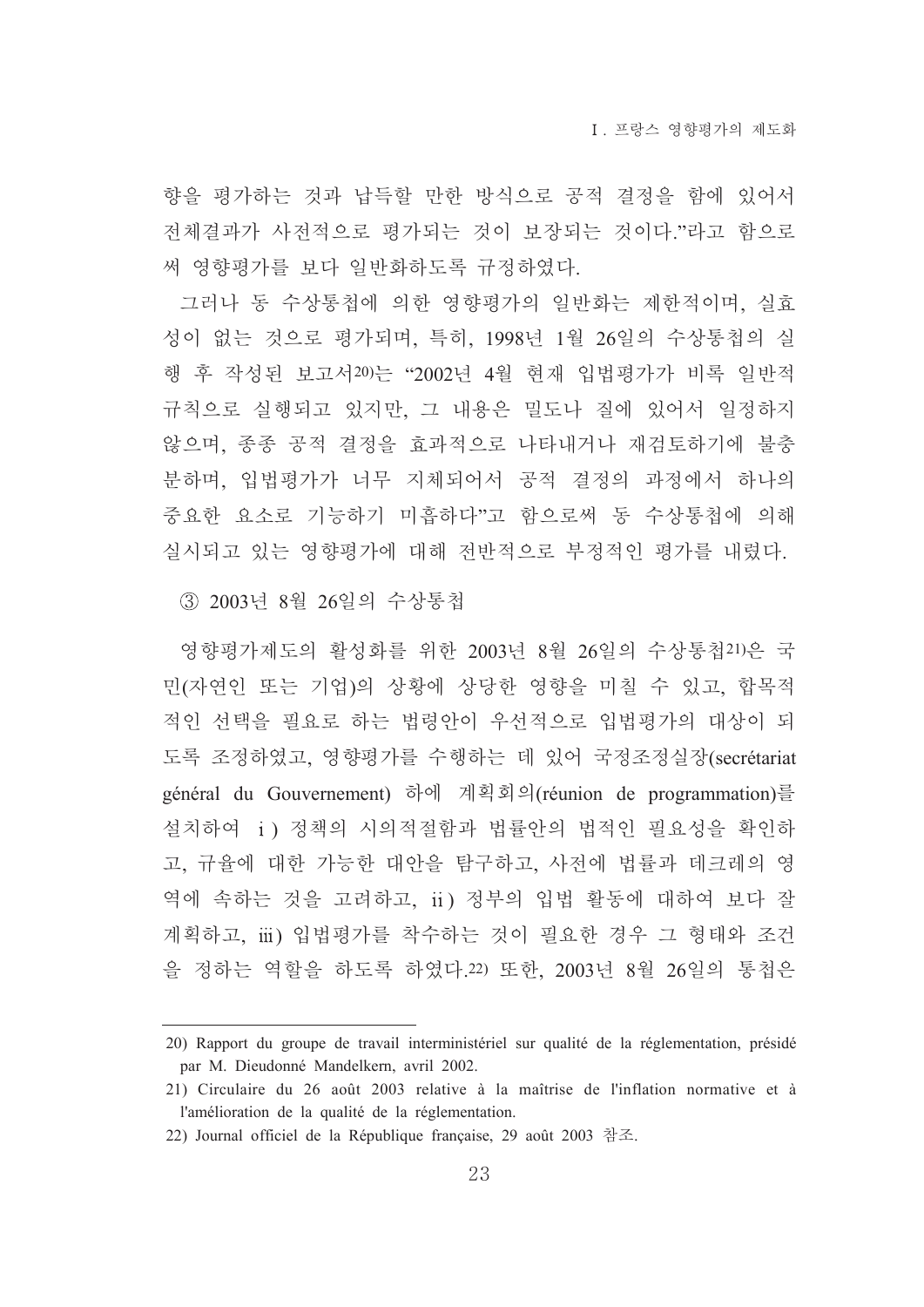입법평가의 항목을 법률안의 성질에 따라 선별하도록 하였으며, 입법 평가를 위하여 조사단체와 여러 행정부서에서 선발된 인적 조직망에 도움을 호소할 수 있도록 규정하였으며, 국정조정실장은 이와 같은 인 적 조직망을 구성하고, 그 활동을 지원하는 임무를 맡도록 함으로써 영향평가가 보다 실효적으로 작동되도록 노력하였다.

그러나 이와 같은 노력에도 불구하고 영향평가의 실제적인 면에 대 해서는 부정적인 평가가 이어졌으며, 특히 Lasserre의 보고서23)에서는 종 전의 입법평가가 법률과 데크레안 모두 입법평가의 대상이 되어 입법 평가의 부담이 큰 반면에 입법평가를 제대로 시행할 수 있는 여건(인 력, 전문성 등)은 마련되지 못함으로써 입법평가 본래의 목적인 입법 결정을 위한 지원이 아닌, 단순히 거쳐야 하는 형식적인 절차로 전락 하였다고 평가하였다.

2) 2008년 헌법개정에 따른 영향평가의 정착

1 2008년 헌법개정과 조직법률의 내용

일련의 수상통첩에 의한 영향평가의 제도화를 위한 노력은 수상통 첩이라는 규범의 특성상 영향평가제도를 일반적인 제도로 정착시키는 데 어느 정도의 하계를 보여주었다. 이에 프랑스는 2008년 헌법개정 의 논의에서 영향평가를 헌법상의 제도로 도입하고자 하는 시도를 하 였으며, 이는 조직법률의 제정으로 보다 구체화되게 된다.

즉 2008년 프랑스는 i) 집행권의 통제, ii) 의회권한의 강화, iii) 새 로운 기본권의 보장을 기본방향으로 큰 폭의 헌법개정을 하였으며.24) 영향평가와 관련하여 헌법 제39조를 규정하였다.25) 그리고 헌법 제39

25) 개정된 헌법 제39조의 내용은 다음과 같다. "③ 하원 또는 상원에 대한 정부제출

<sup>23)</sup> Rapport du groupe de travail présidé par M. Bruno Lassere, Pour une meilleure qualité de la réglementation, mars 2004.

<sup>24) 2008</sup>년 헌법개정에 대한 개괄적인 소개로는 한동훈, 2008년 프랑스 헌법개정에 관한 소고, 토지공법연구 제43집 제3호, 2009.2. 참조.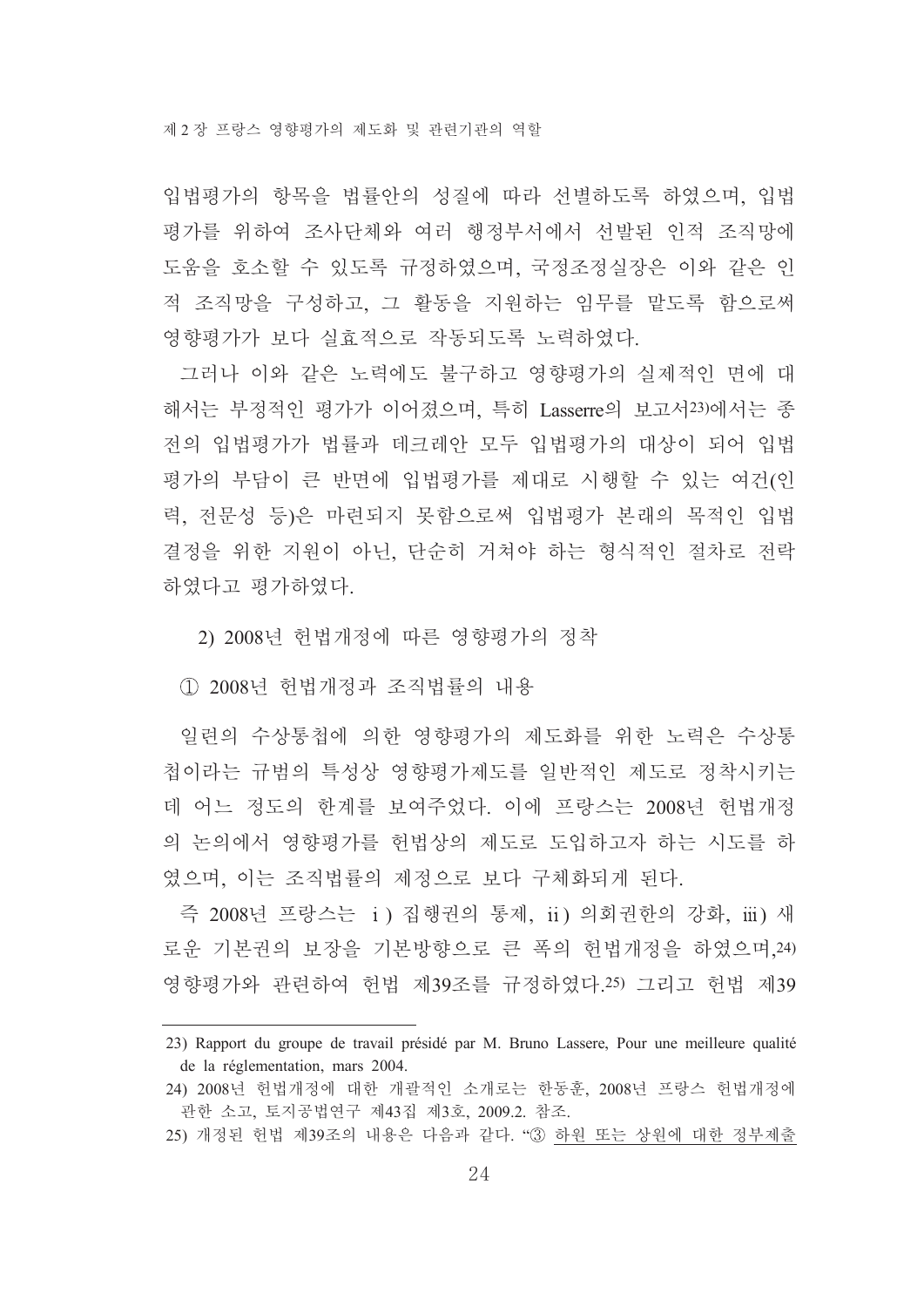조 제3항의 규정에 따라 "헌법 제34-1조, 제39조, 제44조의 적용에 관 한 2009년 4월 15일의 조직법률"26)이 제정되게 된다.27)

《2009년 4월 15일의 조직법률의 주요내용》

#### 제 2 장 헌법 제39조에 따른 정부제출법률안의 제출에 관한 규정

#### 제 8 조

정부제출법률안은 그 작성시부터 입법평가의 대상이 된다. 이와 같은 입법 평가를 보고하는 문서는 정부제출법률안을 국사원에 이송할 때에 정부제출 법률안에 첨부된다. 입법평가를 보고하는 문서는 입법평가와 관계되는 정 부제출법률안과 함께 법률안을 처음 제출받은 워의 사무국에 제출된다. 입법평가를 보고하는 문서는 정부제출법률안에 의해 추구된 목적을 명확하 게 규정하며, 새로운 법규정의 간섭 외의 가능한 선택을 조사하며, 새로운 입법을 채택하게 된 동기를 설명하다.

입법평가를 보고하는 문서는 다음 사항을 정확하게 설명한다.

- 현재 발효되거나, 기초되고 있는 유럽법과 정부제출법률안의 관련성과 국 내법질서에 대한 정부제출법률안의 영향
- •정부제출법률안이 대상으로 하고 있는 영역에 있어서의 국토에 대한 법 의 적용상태
- 고려된 규정의 과거의 적용방식, 폐지될 법규정, 제안된 임시적 조치

법률안의 제출은 조직법률에 의해 정해진 조건에 따른다. 4) 처음 정부제출법률안 을 제출받은 워의 의장단회의가 조직법률에 의해 정해진 규칙이 지켜지지 않았다 고 인정하는 경우, 정부제출법률안은 의사일정에 등록될 수 없다. 의장단회의와 정 부간에 의견이 일치하지 않는 경우 해당의회의장 또는 수상은 헌법재판소에 제소 할 수 있으며, 헌법재판소는 8일 내에 이에 대한 결정을 내린다. 5 법률에 의해 규정된 조건에 따라 양원의 의장은 각 원의 의원들에 의해 제출된 의원발의법률안 을 위원회의 검토에 앞서 각 원이 반대하지 않는 한 국사원에 제출하여 의견을 구 할 수 있다."

- 26) LOI organique n° 2009-403 du 15 avril 2009 relative à l'application des articles 34-1, 39 et 44 de la Constitution.
- 27) 2008년 헌법개정주비 당시 정부보고서, 헌법개정안에 대한 의회보고서, 의회에서 의 토의 내용을 고려해 볼 때 입법평가를 제도화하기 위하여 프랑스 헌법 제39조 제3항을 설치하였다고 볼 수 있으며, 이를 구체화하기 위하여 일반법률이 아닌 조 직법률(loi organique)의 형식을 취했다는 점도 하나의 근거가 될 수 있다.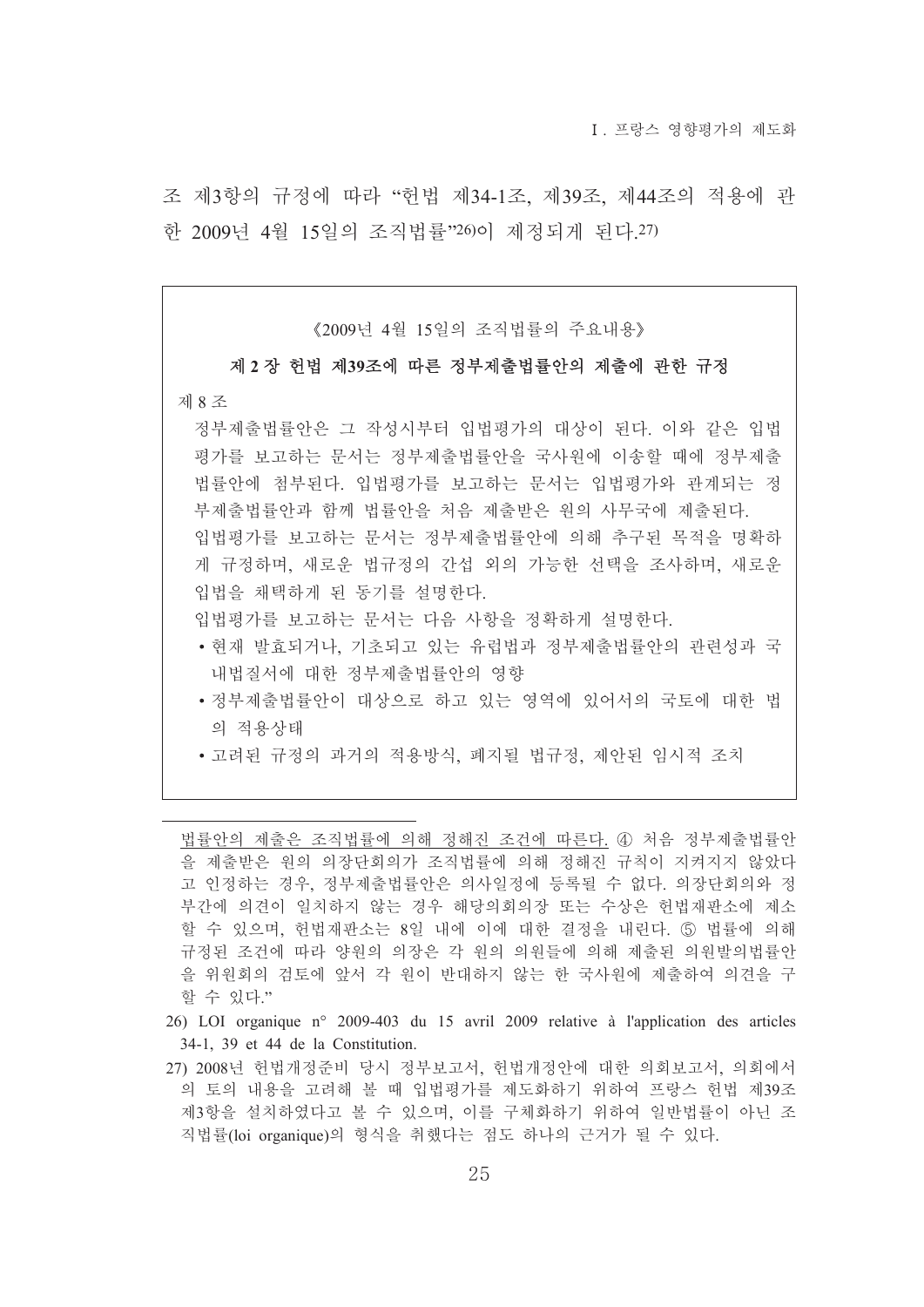- 헌법 제73조<sup>28)</sup>와 제74조<sup>29)</sup>에 의해 규정된 지방자치단체, 누벨칼레도니아, 남극지역 프랑스령에서 고려된 규정의 적용조건, 필요한 경우에는 제안 된 변용과 일부 지방자치단체의 경우 적용면제를 증명하는 적용조건
- 채택된 계산방법을 적시함으로써 경제적 · 재정적 · 사회적 · 화경적 결과 와 각각의 공공행정과 관계되는 법인과 개인을 위해 고려된 규정에 기대 되는 재정적 비용 · 편익에 대한 평가
- 공적인 직무에 고려된 규정의 결과에 대한 평가
- 국사원에 대한 제소 전에 행해진 자문
- 필요한 적용규범의 예상목록, 적용규범의 주요방향 및 적용규범 공포를 위한 예상기간
- 제 9조

정부제출법률안이 제출된 사무국이 있는 원의 의장단회의는 본 장에 의해 정해진 규정이 준수되지 않았다는 것을 확인하기 위하여 정부제출법률안의 제출 후 10일의 기간을 사용할 수 있다. 의회가 회기 중이 아닐 경우 이 기간은 다음 회기의 시작 전 10일까지 정

지되다.

28) 프랑스 헌법 제73조 ① 법률과 규칙들은 해외 도 · 지역(주)에서도 자동적으로 적 용된다. 법률·행정입법들은 지방자치단체들의 특성과 제약에 따라 번안할 수 있다. 2 지방자치단체들은 경우에 따라 법률(la loi) 또는 규칙(le réglement)에 의해 부여 된 권한에 따라 그 소관사항에 해당하는 법률 · 행정입법들을 번안할 수 있다. ③ 각 지방자치단체들의 특성을 감안하기 위해 제1항의 예외로써, 본 조에서 규정 하는 지방자치단체들은 경우에 따라 법률 또는 규칙으로 정하는 바에 의해 법률 또는 규칙의 소관사항 중 일정한 사항에 대해 해당지역 내에서 적용되는 규칙을 제정할 수 있다. 4 국적 · 시민권 · 공적 자유의 보장 · 개인의 신분 및 능력 · 사법조직 · 형법 · 형사 소송절차 · 외교 · 국방 · 치아 · 공공질서 · 화폐 · 차과 · 외화 · 선거법에 대한 조례는 제정될 수 없다. 제외대상은 조직법으로 구체화되고 보완될 수 있다.

5 상기의 2개 항은 레유니옹島에서는 적용되지 아니한다.

6 제2항 · 제3항의 권한은 조직법에서 정하는 요건과 그 유보조항에 따라 해당 지 방자치단체의 요구에 의해 부여된다. 이러한 권한이 공적 자유 · 헌법상 보장된 권 리의 행사를 근원적으로 침해하는 경우에는 부여되지 아니한다.

- 7 제72-4조에서 정하는 바에 따라 해당지역 유권자들의 사전 동의 없이 법률로써 해외 도 · 지역을 지방자치단체로 대체하여 설치하거나 이 두 지방자치단체를 관할 하는 단일 지방의회를 설립할 수 없다.
- 29) 프랑스 허법 제74조 ① 본 조에서 규정하는 지방자치단체들은 공화국 내에서 각 각의 고유한 이익을 감안한 지위를 가진다. ② 지방자치단체들의 지위는 지방의회의 의견개진 후 채택된 다음의 조직법으로

정한다.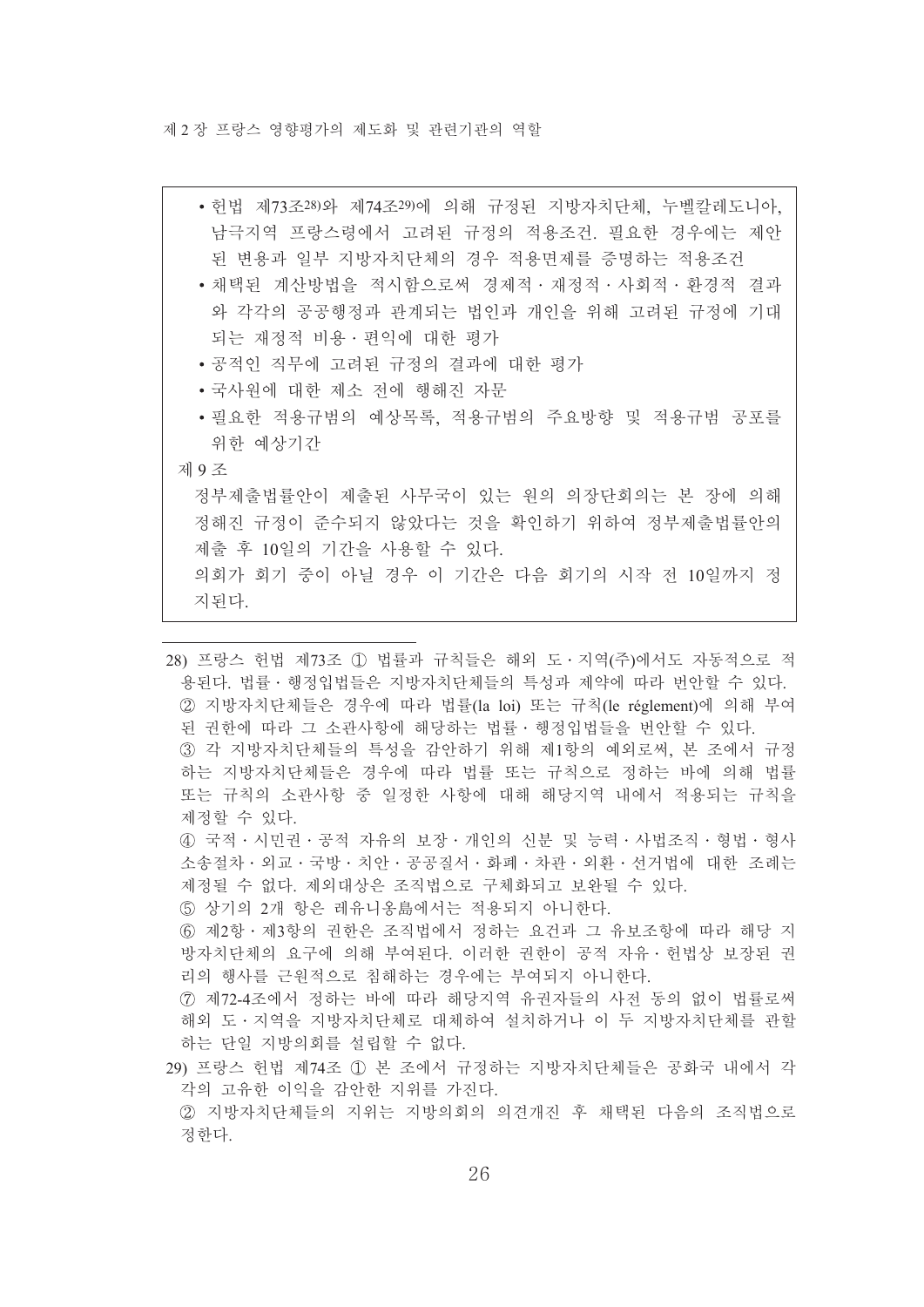제10조 헌법재판소의 조직법률을 규정하는 1958년 11월 7일의 법률명령(n°58-1067) 제2절 제3장 뒤에 다음과 같은 제3장의2를 추가한다. 제3장의2 정부제출법률안의 제시조건에 대한 검토 "제26-1조 헌법 제39조 제4항의 규정에 따라 제소받은 헌법재판소는 즉시 수상, 국민의회(하워)와 상원의 의장에게 통고한다. 헌법재판소의 결정은 이 유가 부기되며, 국민의회(하워)와 상원의 의장과 수상에게 즉시 통고된다. 헌법재판소의 결정은 프랑스 공화국 관보에 공포된다." 제11조 제8조는 헌법개정안, 재정법률안, 사회보장자금조달법률안, 헌법 제34조 제 21항에서 규정한 프로그램적 법률안 및 위기상황을 연장하는 법률안의 경 우에는 적용되지 않는다. 헌법 제38조30)의 적용에 따라 정부가 의회에 법률명령에 의해 조치를 취하 는 것을 승인해 줄 것을 요구하는 법률안의 규정은 이 법률안이 국사워에 이송될 때 제8조의 제2항에서 제7항까지 그리고 끝에서 두 번째 항에서 규 정한 문서(입법평가서)가 부가된다. 이 문서(입법평가서)는 입법평가문서와 관계되는 규정을 포함하는 정부제출법률안과 함께 법률안을 처음 제출받은 워의 사무국에 제출되다

- 법률 · 행정입법의 적용 요건.
- •지방자치단체의 권하과 이미 해외 지방자치단체에 이양된 권하 외에 국가는 조 직법으로 구체화되고 보완되는 제73조 제4항에 열거된 권한을 이양할 수 없다.
- 지방자치단체들의 조직 · 제도운영에 관한 규칙. 지방의회 선거제도.
- •지방자치다체 관련 조항을 포함한 정부제출 법안 의원발의 법안 법률명령 안 · 명령안. 소관사항과 관련 있는 국제협약의 비준 · 승인.
- 3) 조직법은 자치권을 가진 지방자치단체의 다음 권한도 규정할 수 있다.
	- 국사워은 법률의 소과사항에 해당하는 지방의회의 조례에 대한 사법권을 행사 하다
	- 특히 지방자치단체가 제소한 헌법위원회가 지방자치단체의 지위가 발효된 이 후에 공포된 법률이 해당 지방자치단체의 소관사항에 해당한다고 재결하면 지 방의회에서 이를 개정할 수 있다.
	- 지방자치단체는 지역적 필요에 따라, 그 주민을 위한 취업 · 창업 · 택지보호의 조치를 취할 수 있다.
	- 국가의 감독 하에 지방자치단체는 전국적인 공적 자유의 보장을 준수하면서 그 권한을 행사할 수 있다.
- 4) 본 조와 관련된 여타 지방자치단체의 특수한 구성방식은 해당 지방의회와 협의
- 한 후 법률로써 규정되고 개정된다.
- 30) 프랑스 헌법 제38조 ① 정부는 국정수행을 위하여 법률의 소관사항에 속하는 조 치를 일정한 기간 동안 법률명령으로써 행할 수 있도록 승인해줄 것을 의회에 요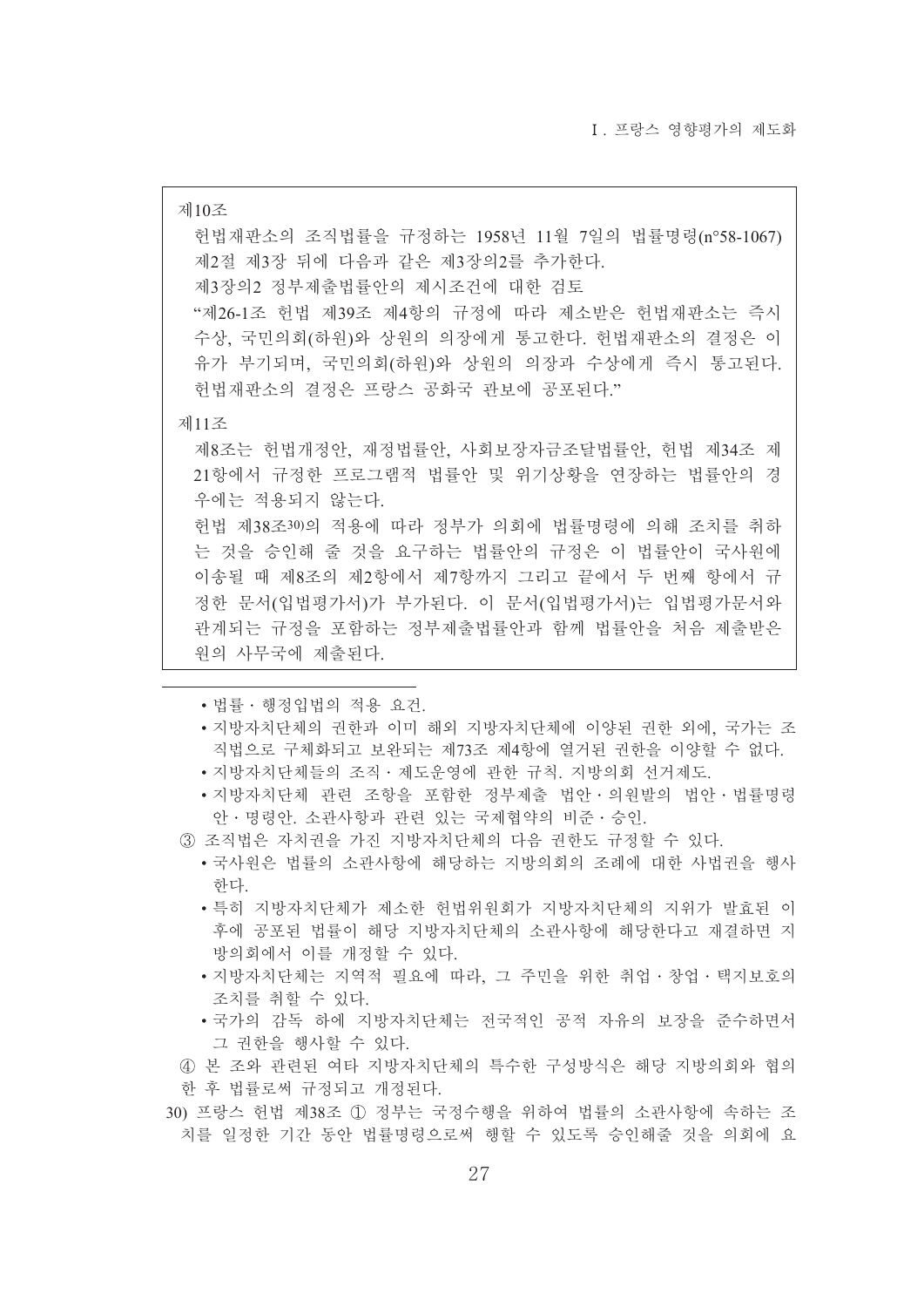법률명령의 승인을 고려한 정부제출법률안의 규정들은 국사원으로 이송될 때 제8조의 마지막 8개 항에서 규정된 문서가 포함된 입법평가서가 부가된다. 이 문서(입법평가서)는 입법평가문서와 관계되는 규정을 포함하는 정부제출법률 안과 함께 법률안을 처음 제출받은 워의 사무국에 제출된다.

제8조는 헌법 제53조31)에 따라 제출된 정부제출법률안에는 적용되지 않는다. 그렇지만 이 법률안의 제출은 경제적 · 재정적 · 사회적 · 화경적 결과를 평가하 고, 프랑스 법질서에 대한 영향을 분석하고, 협상의 역사, 서명과 비준의 상황 및 필요한 경우 유보조항 또는 프랑스에 의해 표명된 해설적 성명을 제출함으 로써 조약과 협정에 의해 추구된 목적을 명확히 설명하는 문서가 부가된다.

제12조

I. 재정법률에 관한 2001년 8월 1일의 조직법률(n°2001-692) 제51조는 다음 의 8°에 의해 보충된다.

《8° 제34조 Ⅰ과 Ⅱ의 7°에 속하는 규정의 경우 헌법 제34-1조. 제39조 와 제44조의 적용에 관한 2009년 4월 15일의 조직법률(n°2009-403) 제8조 의 마지막 열개의 항에서 정한 문서를 포함하는 사전적 평가》

Ⅱ. 동 조직법률 제53조는 다음의 4°에 의해 보충된다.

《4° 제34조 Ⅰ의 2°와 Ⅱ의 7°에 속한 규정의 경우 헌법 제34-1조, 제39 조와 제44조의 적용에 관한 2009년 4월 15일의 조직법률(n°2009-403) 제8 조의 마지막 열개의 항에서 정한 문서를 포함하는 사전적 평가》 32)

Ⅲ. 사회보장법전 제111-4조 Ⅲ는 다음의 10°에 의해 보충된다.

《10° 제111-3조의 속하는 규정의 경우 헌법 제34-1조, 제39조와 제44조 의 적용에 관한 2009년 4월 15일의 조직법률(n°2009-403) 제8조의 마지막 열개의 항에서 정한 문서를 포함하는》

구할 수 있다.

- ② 법률명령은 국사원의 의견청취 후 국무회의에서 발한다. 법률명령은 공포 즉시 발효된다. 그러나 수권법률에서 정한 기한 내에 이를 승인하는 법안이 의회에 제출 되지 아니하면 폐기된다.
- ③ 본 조의 제1항의 기한이 만료되면 법률명령의 법률 소관사항은 법률에 의해서 만 개정될 수 있다. 법률명령은 명시적인 방법으로만 비준될 수 있다.
- 31) 프랑스 헌법 제53조 ① 평화조약, 통상조약, 국제기구와 관련한 조약 또는 협정, 국가의 재정부담, 법률의 개정, 개인의 신분변화, 영토의 할양 · 교환 · 병합을 야기 하는 조약 또는 협정은 법률에 의해서만 비준 또는 승일할 수 있다.
	- ② 조약 또는 협정은 비준 또는 승인되어야만 효력을 발휘한다.
- 3 관련 국민들의 동의 없이 이루어지는 모든 영토의 할양 · 교환 · 병합은 무효이다. 32) I 과 II는 재정법률에 관계되는 규정이다.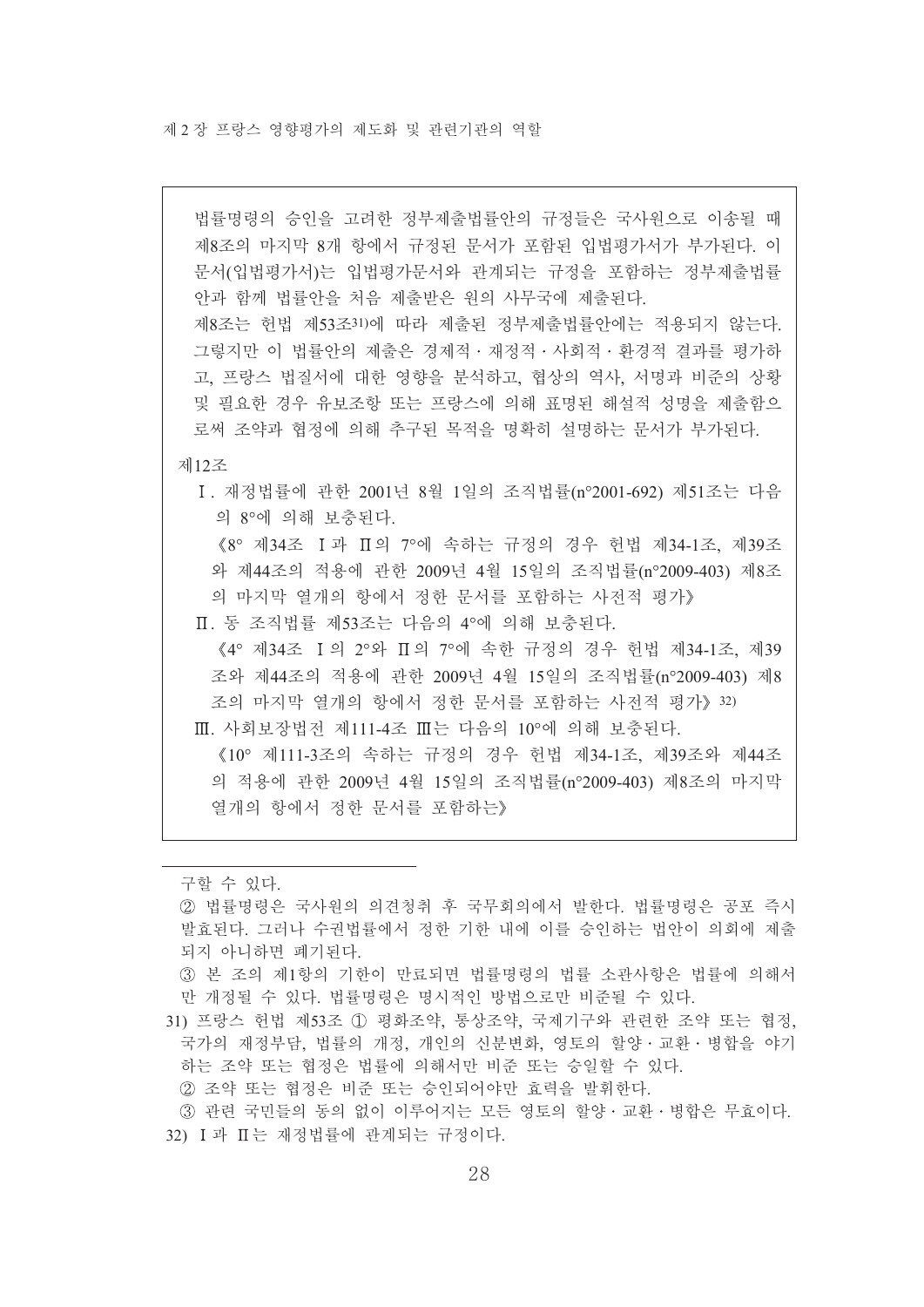I 프랑스 영향평가의 제도화

#### 제 3장 헌법 제44조에 근거한 수정권에 관한 규정

제15조

각 원의 규칙은 그 제안자의 요구에 따라 의회구성원의 수정안 또는 수정 안을 제출받은 위원회의 수정안이 본회의에서 토의 전에 해당 원에 알려지 는 사전적 평가의 대상이 되게 할 수 있는 조건을 정할 수 있다.

즉, 동조직법률은 제8조는 정부제출법률안이 영향평가의 대상이 되 며, 영향평가서는 정부제출법률안을 국사원에 이송할 때에 함께 이송 됨을 규정하며, 영향평가의 내용으로 진단, 추구된 목적, 가능한 선택 과 새로운 입법을 하는 이유, 새로운 규정의 예상가능한 영향, 자문활 동. 개혁의 실행에 대해 규정하고 있으며, 제9조는 정부제출법률안을 제출받은 원의 의장단회의가 10일의 기간을 영향평가의 적법성의 확 인을 위해 사용함을 규정하고 있으며, 제10조는 헌법 제39조 제4항에 따라 의장단회의와 정부간에 의견이 일치하지 않는 경우 헌법재판소 (Conseil constitutionnel)33)가 이에 대한 판단을 한다는 점을 규정하고 있으며, 제11조는 헌법개정안, 재정법률안, 사회보장자금조달법률안 등 의 법률안은 영향평가의 대상에서 제외됨을 규정하고 있다.34)

② 헌법재판소의 조직법률에 대한 한정해석결정

이와 같은 조직법률에 대해 프랑스 헌법재판소는 조직법률에 대한 필수적인 사전적 위헌법률심판(2009년 4월 9일의 결정35))을 통하여 동 조직법률에 대해 중요한 한정적 해석결정을 내렸다.

<sup>33)</sup> 종래 프랑스의 "Conseil constitutionnel"에 대한 번역어로 "헌법위원회"를 사용하였 다. 그러나 2008년 헌법개정에 따라 사후적 · 구체적 위헌법률심판권(Question prioritaire de constitutionnalité, QPC)이 도입으로 사법기관으로서의 성격이 강화되었기 때문에 현재로서는 "헌법재판소"라는 번역어가 더 적절하다고 판단된다.

<sup>34)</sup> 자세한 내용은 한동훈, 2008년 프랑스 헌법개정과 프랑스의 영향평가제도, 입법 평가연구(창간호), 2009, 61-79면 참조.

<sup>35)</sup> Décision nº 2009-579 DC du 09 avril 2009.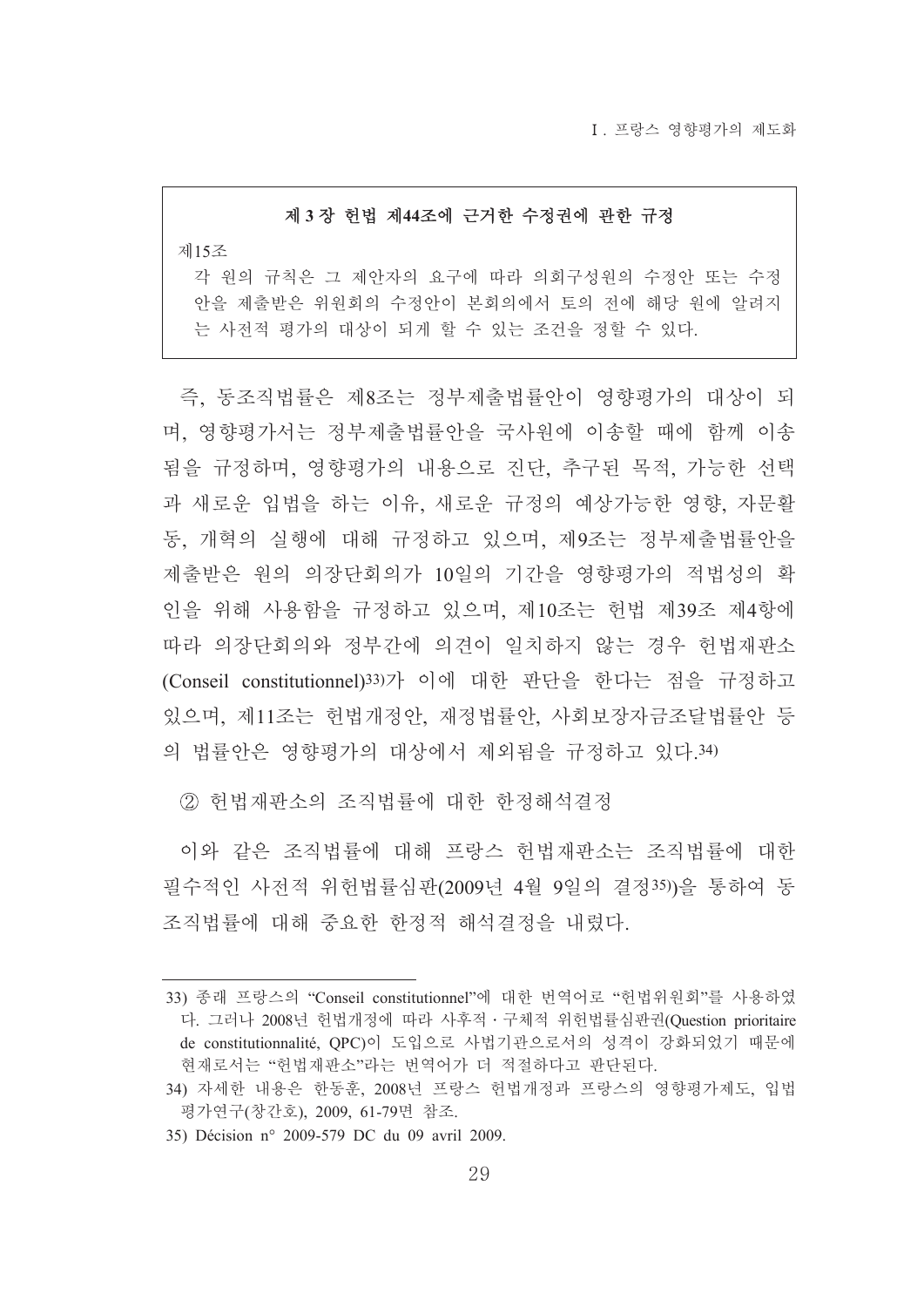즉, 프랑스 헌법재판소는 정부에게 법률명령을 통하여 일반적으로 법률의 영역에 속하는 조치를 취할 권한을 정부에 부여하는 것을 목 적으로 하는 정부제출법률안에 대한 입법평가의 경우 헌법재판소는 "이와 같은 규정은 정부로 하여금 의회에게 정부가 권한의 부여에 근 거하여 내리는 법률명령의 내용을 알리는 것을 명하는 것으로 해석될 수 없다"(판시이유 21)라고 판시고, 법률명령을 비준하는 정부제출법 률안에 입법평가가 부가되도록 규정하는 조항이 헌법에 반하는 것이 라고 선언하였다. 즉, 헌법재판소는 문제되는 조항이 정부에게 문제되 는 규정에 대한 입법평가를 제출하는 것이 아닌, 이전에 내려진 법률 명령에 대한 입법평가를 제출하도록 하는 것이라고 보았으며, 이는 헌 법 제39조에서 그 근거를 찾을 수 없으며, 법률명령의 채택에 관한 헌 법 제38조와 제74-1조36)를 무시하는 것이라고 파다하였다.

그리고 허법재판소는 재정법률안과 사회보장자금조달법률안의 배타 적 영역에 속하지 않는 규정을 정하고 있는 조직법률 제12조에 대해 헌법재판소는 이 규정은 헌법 제39조에 적용에 관한 것이 아니라. 사 회적 · 재정적 법률안에 적용가능한 절차를 정하는 헌법 제47조37)와

- 37) 프랑스 헌법 제47조 ① 의회는 조직법률에서 정하는 바에 따라 재정법률안을 의 결한다.
	- ② 국민의회에 정부제출 법률안이 제출된 날로부터 40일 이내에 제1차 독회를 통 해 의결하지 아니하면 정부는 이를 상원에 부의하고, 상원은 이를 15일 이내에 의 결하여야 한다. 그 다음은 제45조에서 정한 조건에 따른다.

<sup>36)</sup> 프랑스 헌법 제74-1조 ① 제74조에서 정한 해외지방자치단체와 누벨칼레도니아에 서 정부는 국가의 권한에 속하는 분야에서 본국에서 발효중인 법적 성격을 가진 조항들에 필요한 변형을 하여 법률명령(ordonnance)의 형식으로 확장하거나 해당 지 방자치단체의 특정한 조직에서 발효 중인 법적 성격을 가진 조항을 적합하게 할 수 있다. 다만, 법률이 문제되는 조항에 대해서 명시적으로 이와 같은 절차를 사용 하는 것을 금지하지 않아야 한다.

② 법률명령은 관련 지방의회 및 국사원의 의견청취 후 국무회의에서 발한다. 법률 명령은 게재 즉시 발효되다. 게재 후 18개월 이내에 의회에서 비준되지 아니하면 그 법률명령은 폐기된다.

<sup>3)</sup> 의회가 70일 이내에 의결하지 않으면, 정부제출 법률안은 법률명령으로써 발효 될 수 있다.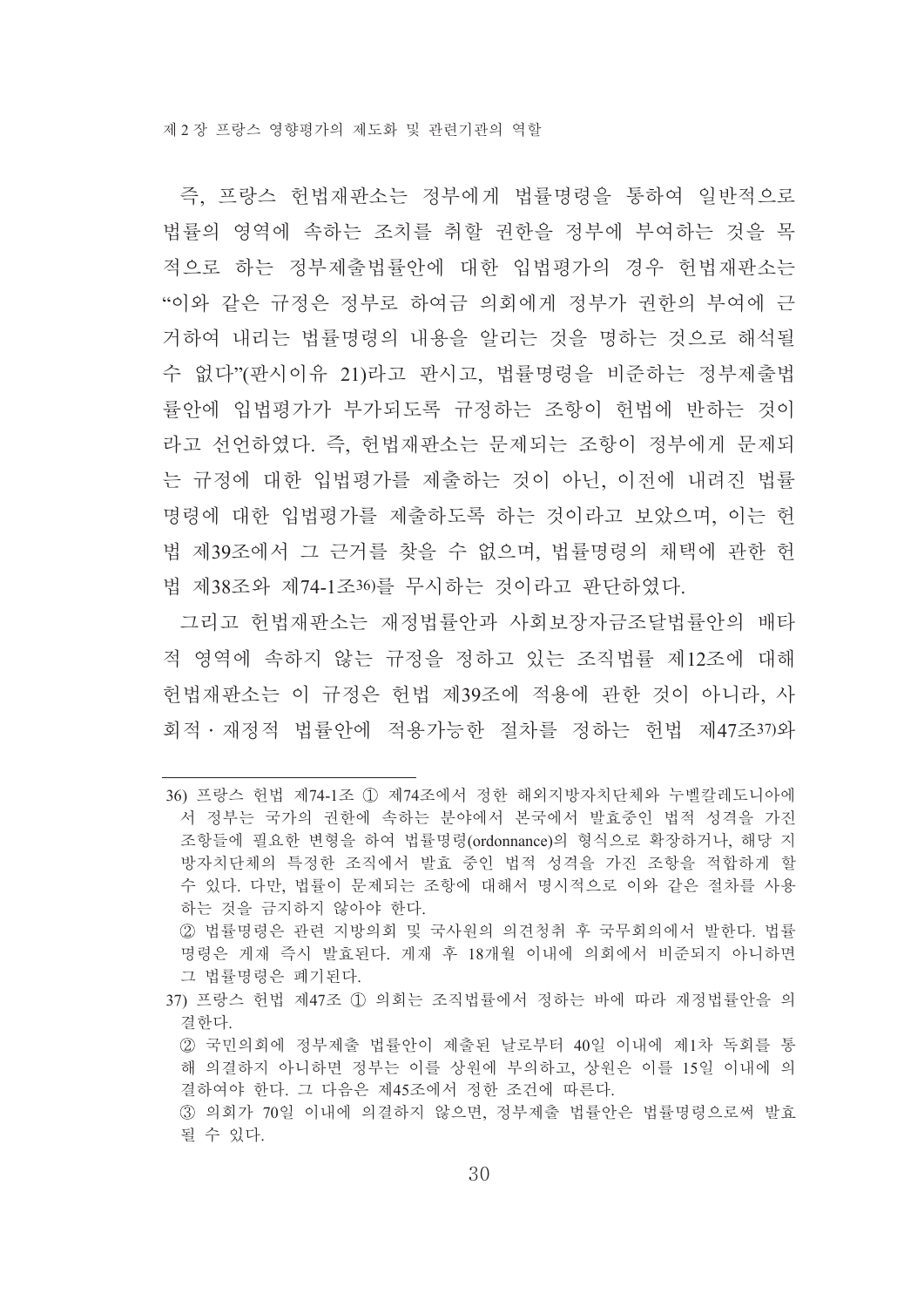제47-1조38)의 적용에 관한 것이라고 보았다. 즉, 처음 제출받은 워의 의장단회의는 비록 그들이 생각하기에 그 평가가 조직법률의 규정을 충족시키지 못하다 하더라도 재정법률안과 사회보장자금조달법률안의 의사일정에 대한 등록을 거부하지 못한다.

이와 같은 헌법재판소의 판시에 따라 필수적으로 국사워과 의회로 이송되어야 하는 법률안은 일반적 정부제출법률안(다녀간의 재정적 방 향설정을 하는 경우외의 프로그램적 법률), 조직법률안, 오르도낭스(ordonnance)를 통해 법률적 조치를 취하는 권한부여규정, 재정법률안과 사 회보장자금조달법률안 중 배타적이지 않은 규정, 조약과 협정의 비주 과 승인을 위한 법률안의 경우로 확정되었으며, 이에 반하여, 조직법 률에 의해 입법평가가 필수적이지 않은 것으로 규정된 것은 헌법개정 안, 공공재정에 관한 프로그램적 법률안, 재정법률과 사회보장자금조 달법률안의 배타적 규정, 비상사태를 연장하는 법률안, 법률명령의 비 주에 관한 규정으로 정해지게 되었다.

그렇지만 조직법률을 통한 입법평가의 의무화를 규정하지 않는다고 해서 정부가 의회에 충부한 정보를 제공하기 위해 자발적으로 입법평 가를 작성하여 제출하는 것을 금지하는 것을 의미하는 것은 아니다.

38) 프랑스 헌법 제47-1조 ① 의회는 조직법률에서 정하는 바에 따라 사회보장자금

- ② 국민의회에 정부제출 법률안이 제출된 날로부터 20일 이내에 제1차 독회를 통 해 의결하지 아니하면 정부를 이를 상원에 부의하고, 상원은 이를 15일 이내에 의 결하여야 한다. 그 다음은 제45조에 따른다.
- 3) 의회가 50일 이내에 의결하지 않으면, 정부제출 법률안은 법률명령으로써 발효 될 수 있다.
- 4) 의회가 회기 중이 아니거나 제28조 제2항에 의해 각 원에서 휴회결정을 한 주 간에는 본 조에서 정하는 기간이 중단된다.

<sup>4)</sup> 한 회계연도의 세입 및 세출을 정하는 재정법률이 당해 회계연도가 개시되기 전에 공표될 수 있는 개한 내에 제출되지 아니한 경우에 정부는 의회에 대하여 조 세징수의 승인을 긴급요구하고, 명령으로써 의결된 항목에 대한 지출을 개시한다. 5 의회가 회기 중이 아닌 때에는 본 조사에서 정하는 기간은 중단된다.

조달법률을 의결하다.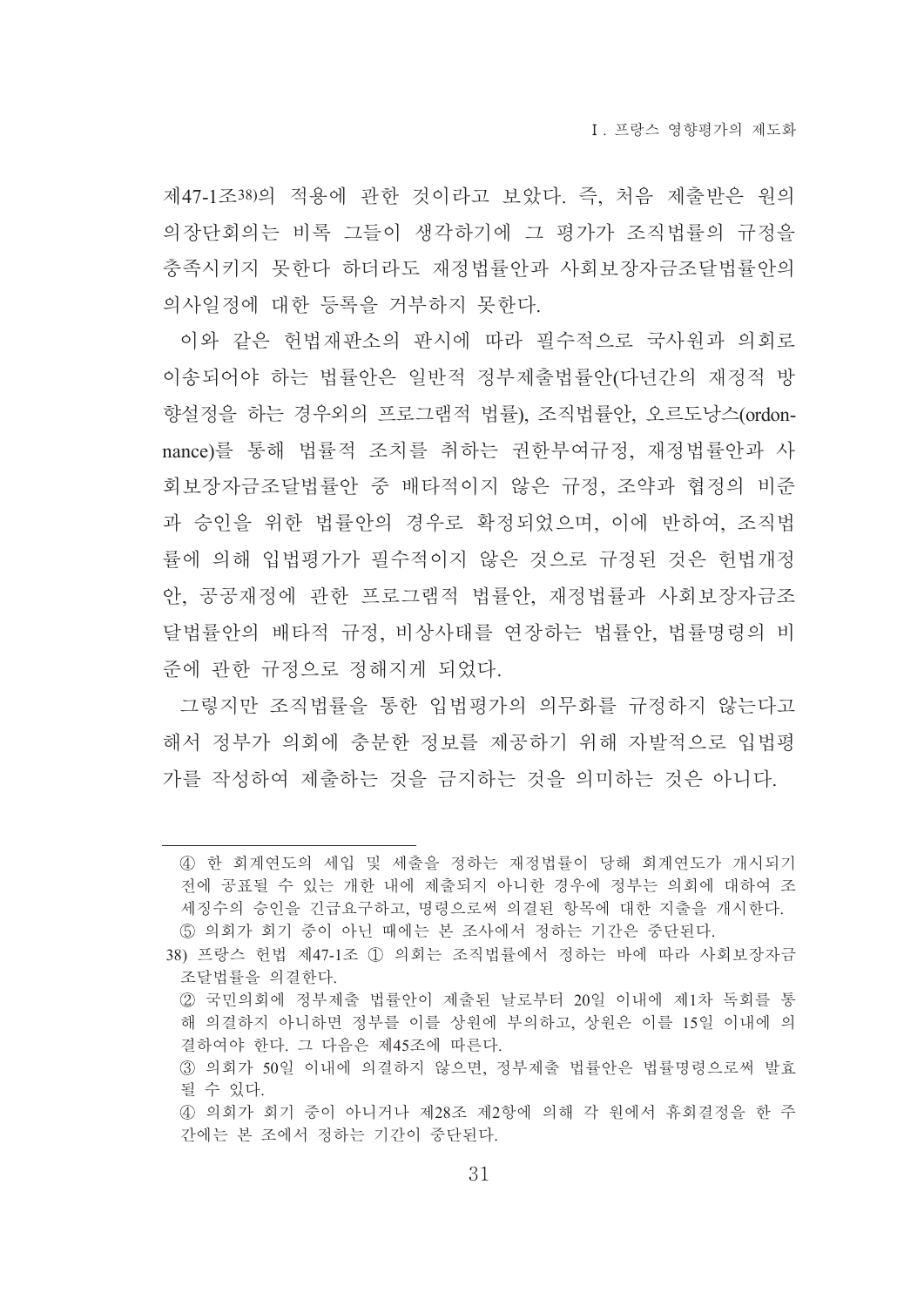③ 하워규칙의 개정

영향평가제도의 도입을 위한 2008년 헌법개정과 조직법률의 개정에 따라 법률안의 토의에서 가장 중요한 역할을 하는 하원의 규칙은 개 정되지 않을 수 없었으며, 이에 따라 하원은 2009년 5월 27일의 결의 를 통해 개정을 하였다.

즉 의장단회의의 역할(제47-1조), 입법평가의 공개성과 있을지 모를 의견제시의 수집(제83조와 제86조) 그리고 의원들의 수정안에 대한 사 전적 평가에 관한 규정이 만들어졌으며, 또한, 하원의장 또는 상임위 원회의 위원장은 공공정책에 대한 평가 및 통제위원회(Comité d'évalution et de contrôle des politiques publiques)에게 입법평가에 관한 의견을 구 할 수 있으며(제146-5조), 일정한 조건의 경우 의원들의 수정안에 대 한 사전적 평가를 할 수 있도록 하였다(제146-6조).

#### Ⅱ. 프랑스 영향평가와 관련 기관의 역할

#### $1.99$

헌법상 제도로 도입된 프랑스의 영향평가제도는 그 실행에 있어서 여러 기관이 관계된다. 그 중에서도 국정조정실(secrétariat général du Gouvernement)은 영향평가서의 작성에 있어서 실질적인 책임을 지며, 국사원 (Conseil d'État)은 영향평가서의 내용에 대한 검토를 하며, 의회는 영 향평가서가 조직법률이 정한 조건을 충족하였는지 심사를 하며, 마지 막으로 헌법재판소는 영향평가서를 둘러싼 정부와 의회의 대립이 있 을 경우 최종적인 결정을 하는 역할을 하다.

이와 같은 영향평가와 관련된 여러 헌법적 기관의 역할에 대하여 충 실한 이해를 위해서는 대통령제나 의원내각제와 어느 정도 차별성이 있는 프랑스 헌정체제에 대한 기본적인 이해를 요하기에 어느 정도의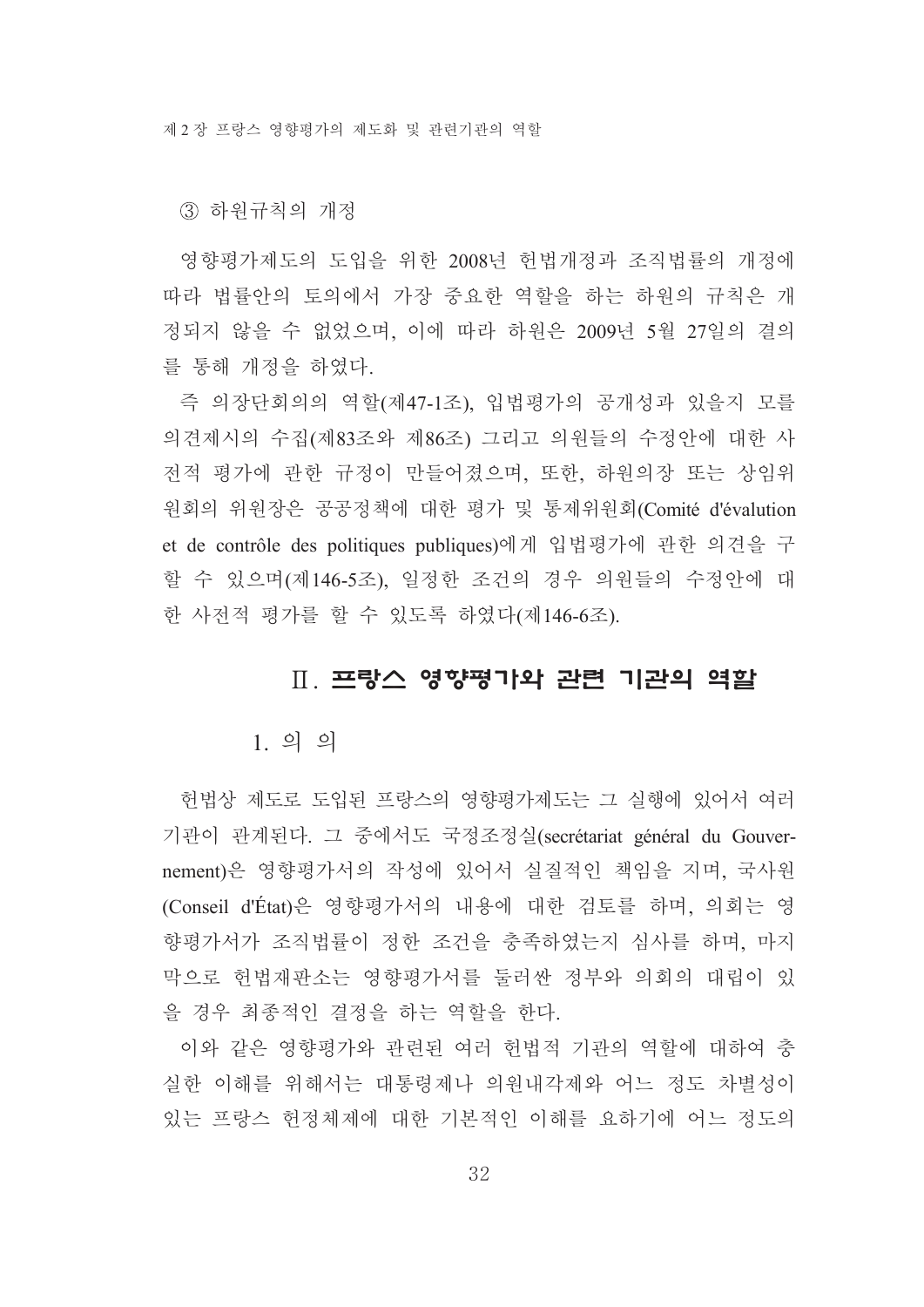입무적 서술은 불가피하므로 영향평가에서의 역할과 함께 살펴보기로 한다.

- 2. 영향평가서 작성의 실질적 책임자로서의 국정조정실 (secrétariat général du Gouvernement)
- (1) 프랑스 헌법상 국정조정실

 $1)$  의 의

국정조정실의 기원은 프랑스 제3공화국에서부터 비롯된다. 1875년의 헌법적 법률39)은 장관에 대해 규정하고 있으며, 장관이 의회에 대한 책임을 지는 것으로 하였지만, 각의의장(Président du Conseil). 수상, 행 정부에 과한 규정은 없었다. 그런데 이와 같이 헌법상 수상에 과한 규정의 부재는 1875년부터 정치현실을 통하여 치유하고자 하였으며, 그 결과 대통령이 행정부를 임명할 때 행정부를 구성하는 장관 중 1 인을 각의의장(Président du Conseil)으로 임명하였다. 그러나 제4공화국 헌법은 제32조를 통하여 대통령에게 내각회의 의장 지위를 부여함에 따라 각의의장이라는 표현은 더 이상 적절하지 않게 되었으며 1958년 제5공화국 헌법은 각의의장이라는 표현을 수상으로 대체하였다. 그리 고 각의의장 총무국(Secrétariat générale de la présidence du Conseil)은 1946년부터 국정조정실(Secrétariat générale du gouvernement)<sup>40)</sup>으로 개칭

40) 번역에 따라서는 "행정부 총무국"이라 부르기도 하다.

<sup>39)</sup> 프랑스 제3공화국은 단일한 헌법전이 존재하지 않으며, "1875년 2월 25일의 공권 력의 조직에 관한 법률"(Loi du 25 février 1875 relative à l'organisation des pouvoirs), "1875년 2월 24일의 상원의 조직에 관한 법률"(Loi du 24 février 1875 relative à l'organisation du Sénat). "1875년 7월 16일의 공권력의 관계에 관한 법률"(Loi constitutionnelle du 16 juillet 1875 sur les rapports des pouvoirs publics)이라는 3개의 헌 법적 법률을 통해 구성되었으며, 일반적으로 프랑스 헌법상 프랑스 제3공화국 헌법 이라 칭할 경우 이들 3개의 헌법적 법률을 말한다. 프랑스 제3공화국의 헌법적 법 률의 제정과 관련된 사항에 대해서는 한동훈, 프랑스 제3공화국 헌법과 헌정실제, 헌법학연구 제15권 제2호, 2009.2. 참조.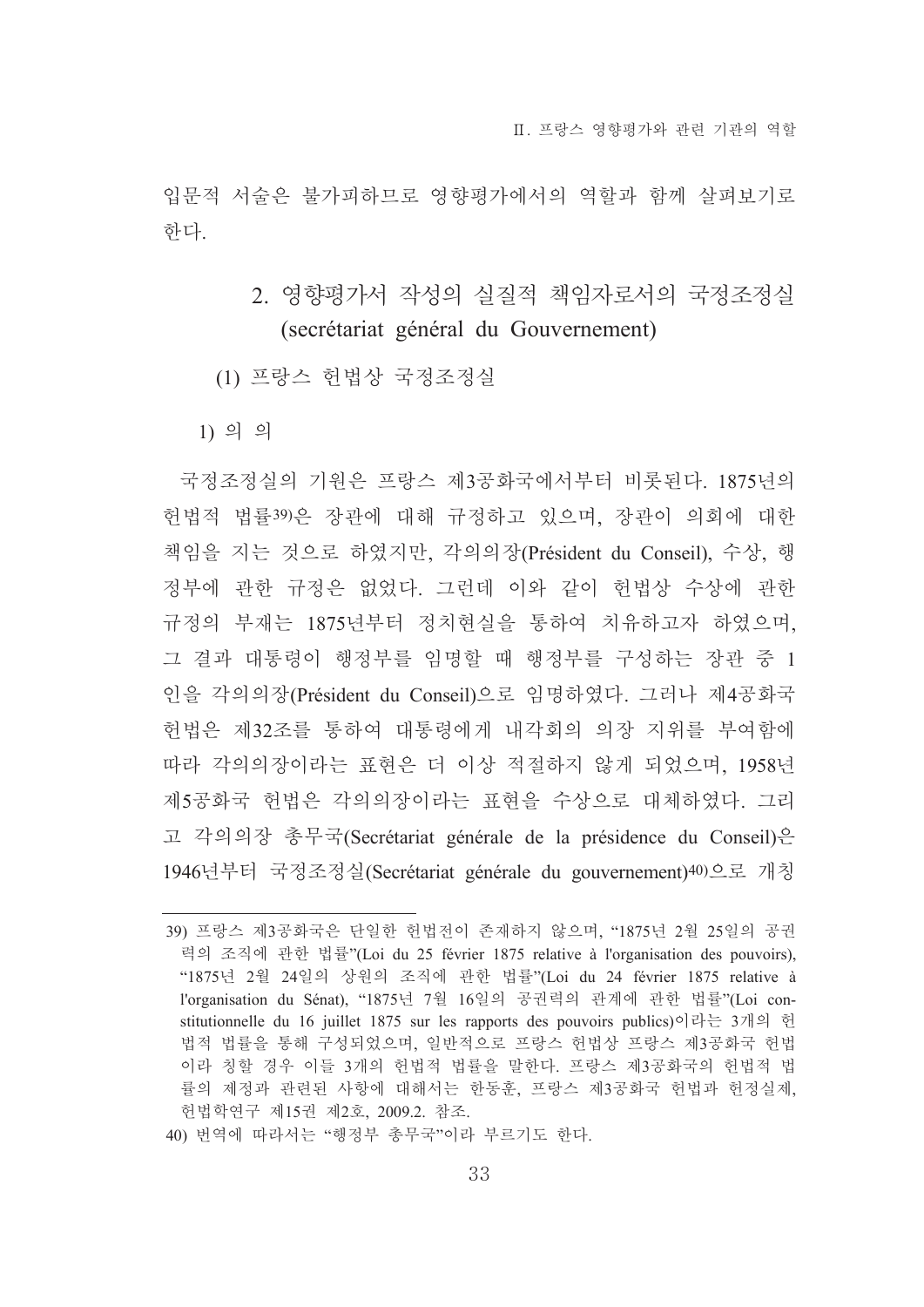되었으며, 수상 사무실의 최고책임자는 국정조정실장(secrétaire générale du gouvernement)<sup>41)</sup>이라고 명명하게 되었다.

국정조정실은 1945년부터 2006년까지 8명의 국정조정실장만이 그 직무를 계승하였다는 사실에서 볼 수 있는 바와 같이, 수상과 함께 교체되지 않으며, 정치적 성격을 가지지 않는 중립적인 기관이라 할 수 있다. 그리고 내각과의 관계에서 내각은 수상에 대한 정치적인 보좌 를 하지만, 국정조정실에 대한 어떠한 형태의 간섭도 할 수 없기 때 문에 국정조정실은 내각으로부터 독립적인 기관이다.42)

2) 국정조정실의 구체적인 역할

1 정부활동의 합법성과 원활함을 보장하는 역할

국정조정실은 주요한 기능으로는 정부업무의 조직 및 정부활동의 절차를 준수하게 하고, 정부에 대한 법적인 자문을 하는 것이며, 이와 같은 기능으로 인하여 새로운 정부가 구성될 때 정부활동의 계속성을 보장하고, 수상의 업무에 대한 감독을 가능하게 한다.

정부업무의 조직 및 정부활동의 절차를 준수하도록 하는 기능에 대 해 살펴보자면, 국정조정실은 부처간회의(réunions interministérielles)를 소집하며, 보고서를 작성하여 보존하고, 배포함으로써 "공화국의 서기" (greffier de la République)로서 행동함으로써 정부에 의한 결정작업의 모든 단계에 관여한다. 그리고 국정조정실은 국사원(Conseil d'État)의 자문부서에 법률이나 법률명령(ordonnance)과 같은 가장 중요한 법문서 를 이송하여 정부의 입장을 전하며, 여러 부처의 간섭에 대해 일관성 을 담보할 수 있도록 한다.

<sup>41)</sup> 번역에 따라서는 "행정부 총무국장"이라 부르기도 한다.

<sup>42)</sup> 이와 같은 국정조정실의 독립성은 초기부터 그 구성원을 국사원(Conseil d'État)출 신으로 충워하였다는 점에서 확인될 수 있으며, 이와 같은 인적구성을 통해 프랑스 의 국가공권력의 계속성을 보장하고 있다. Pierre-Henri PRELOT, Le Secrétaire Général du Gouvernement comme Organe de Conciliation entre les Ministres, 법학논집 제12권 제 1호, 이화여자대학교, 2007, 123-127면 참조.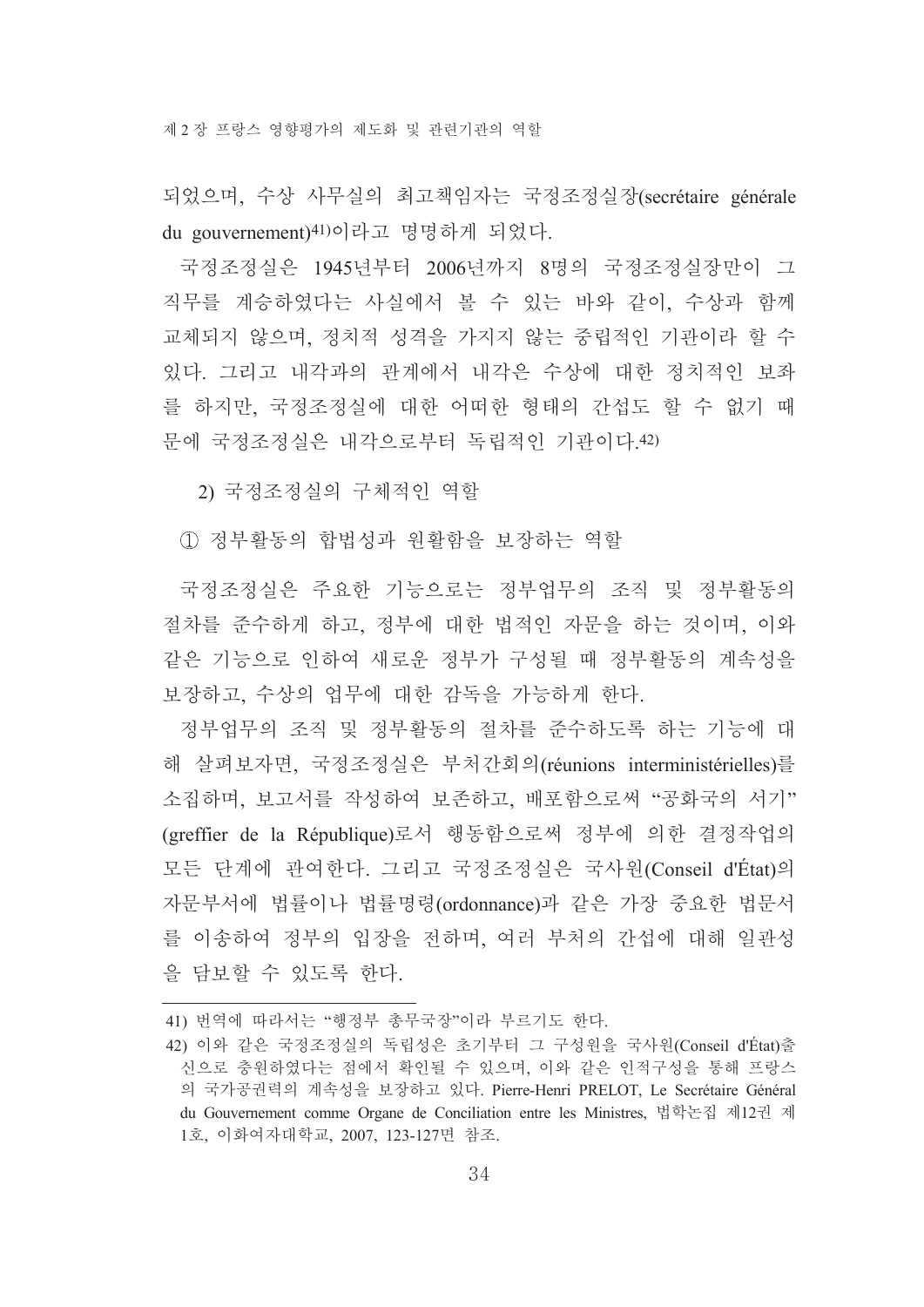정부에 대한 법적인 자문기능에 대해 살펴보자면, 국정조정실의 구 성원은 국정조정실로 이송되는 법률안의 형식적ㆍ법적인 수정을 검토 하며, 관계부처와 함께 국사원에서 소송의 목적이 된 데크레를 방어 하는 역할을 한다. 그리고 법률안에 의해 제기되는 헌법적 문제에 대 해 절차의 모든 단계에서 헌법적 감시를 보장하며, 헌법재판소(Conseil constitutionnel)에 위헌법률심판이 제기되었을 경우 정부의 의견서 를 작성하는 역할을 한다.

마지막으로, 국정조정실은 부처의 법률문헌의 배포를 보장하며, 특 히 법률의 해석에 관한 수상의 통첩(circulaire)을 작성한다.

② 하원에 대한 특권적인 대화상대자로서의 역할

국정조정실은 입법절차에 있어서 공식적이지는 않지만, 실질적으로 상당히 중요한 역할을 수행한다. 즉, 국정조정실은 의회와의 관계를 책 임지는 장관과 의회에 대해 법률안을 방어하는 임무를 가진 장관과 관계를 유지하면서 정부제출법률안의 제출에 관한 데크레의 준비와 입 법절차의 추적을 보장하며, 의회의 사무국에 법률안을 실제로(physiquement) 제출하는 책임을 담당한다(그러나 실제로는 2008년 4월 이래로 이와 같은 법률안의 제출은 전자적 방식으로 이루어지고 있다).

뿐만 아니라, 하원(Assemblée nationale) 규칙 제115조에서는 국민의회 가 수정 없이 상원(Sénat)에 의해 가결된 정부제출법률안 또는 의원발의 법률안을 채택할 경우, 하원의장은 "공포를 위해서 최종적인 법률은 국 정조정실을 거쳐 공화국 대통령에게 이송한다."고 규정하고 있으며, 또 한 국정조정실은 헌법에 규정된 서명을 수집하고, 공화국 관보에 법률 의 공포를 보장하며, 헌법재판소에 위헌법률심판이 제기된 경우 정부의 의견을 제출하며, 법률이 가결된 후 법률이 규정할 수 없는 세부적인 상황을 정하는 적용데크레(décrets d'application)작성에 신경을 쓴다.

그리고 국정조정실은 정부와 의회의 관계의 윤활유적인 역할을 한 다. 즉. 국정조정실은 문서로 된 질문에 대해 여러 부처의 대답을 모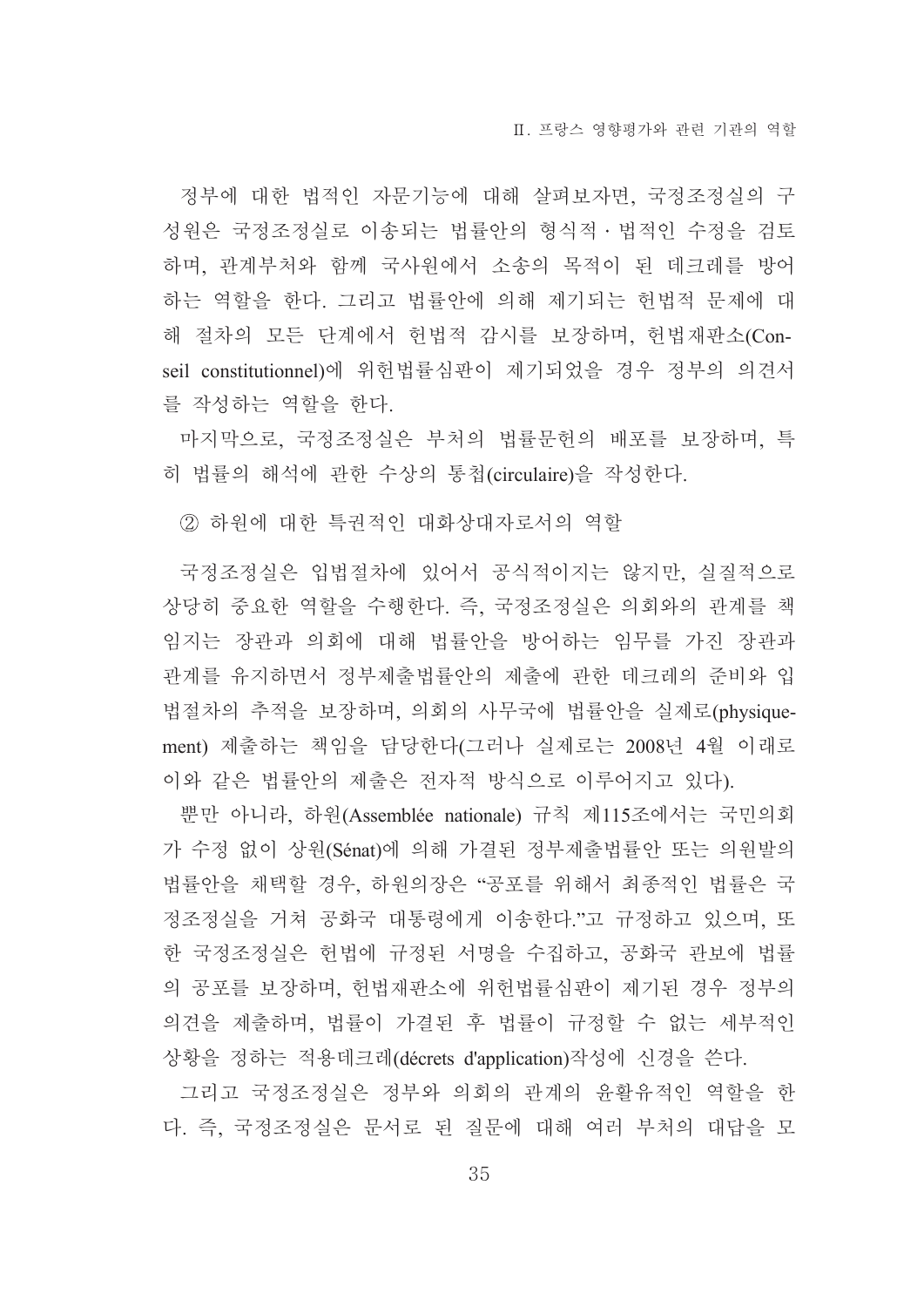으며, 그 내용을 통제하고 공화국 관보에 공포를 위해 의회에 이송하 며, 집행부에 의해 예상되는 몇몇 임명에 대한 의견을 제시하는 실질 적인 역할을 한다. 즉, 헌법 제13조에서 조직법률은 "권리와 자유에 대한 보장 또는 국민의 경제적 · 사회적 생활에 대한 그 직위 및 지위 의 중요성으로 인하여 공화국 대통령의 임명권은 각 원의 관계상임위 원회의 공개적 의견 후에 행사되는" 몇몇의 직위와 지위의 명단을 정 한다고 규정하고 있는데 이는 실제로 국정조정실에 의해 행사된다.

(2) 영향평가와 관련된 국정조정실의 역할

국정조정실은 영향평가와 관련하여, 비록 새로운 개혁을 위한 법률 안에 대한 책임을 지는 것은 해당 법률의 소과부서 장관이지만 영향 평가의 세무항목을 결정하고, 사전적 평가작업에 도움이 되는 다른 부 처의 협력을 위한 실질적 도움을 주는 역할을 하다 43)

또한 국정조정실은 중간 단계의 영향평가서가 2009년 4월 15일의 조 직법률에서 규정한 사항에 부합하는지를 통제하며, 필요한 경우 보정 이나 교정을 명한다. 44)

### 3 영향평가서의 내용의 심사기과으로서의 국사워 (Conseil d'État)

(1) 프랑스 허법상 국사워

프랑스의 재판기관은 행정재판권과 일반재판권으로 구별되는 이 원적 구조를 그 특징으로 하며, 국사원은 이 가운데 행정사건의 최

<sup>43)</sup> 즉, 새로운 법률안의 소관부처와 수상에 속하는 국정조정실간의 회의에서 입법평 가의 골격, 새로운 법률안의 소관부처 외의 다른 부처로부터 받을 수 있는 도움, 소 관부처의 영향평가계획의 일정 등이 정해지기 때문에 영향평가의 작성과 관련하여 실질적인 역할을 한다고 평가될 수 있다. 윤계형 · 한동훈, 위의 책, 2011, 41-42면

<sup>44)</sup> Jean-Pierre BALCOU, Les études d'impact : mieux légiférer par l'évaluation préalables, Les études d'impact accompagnant les projets de loi, L.G.D.J., 2012, 106-107 $\vec{P}$ .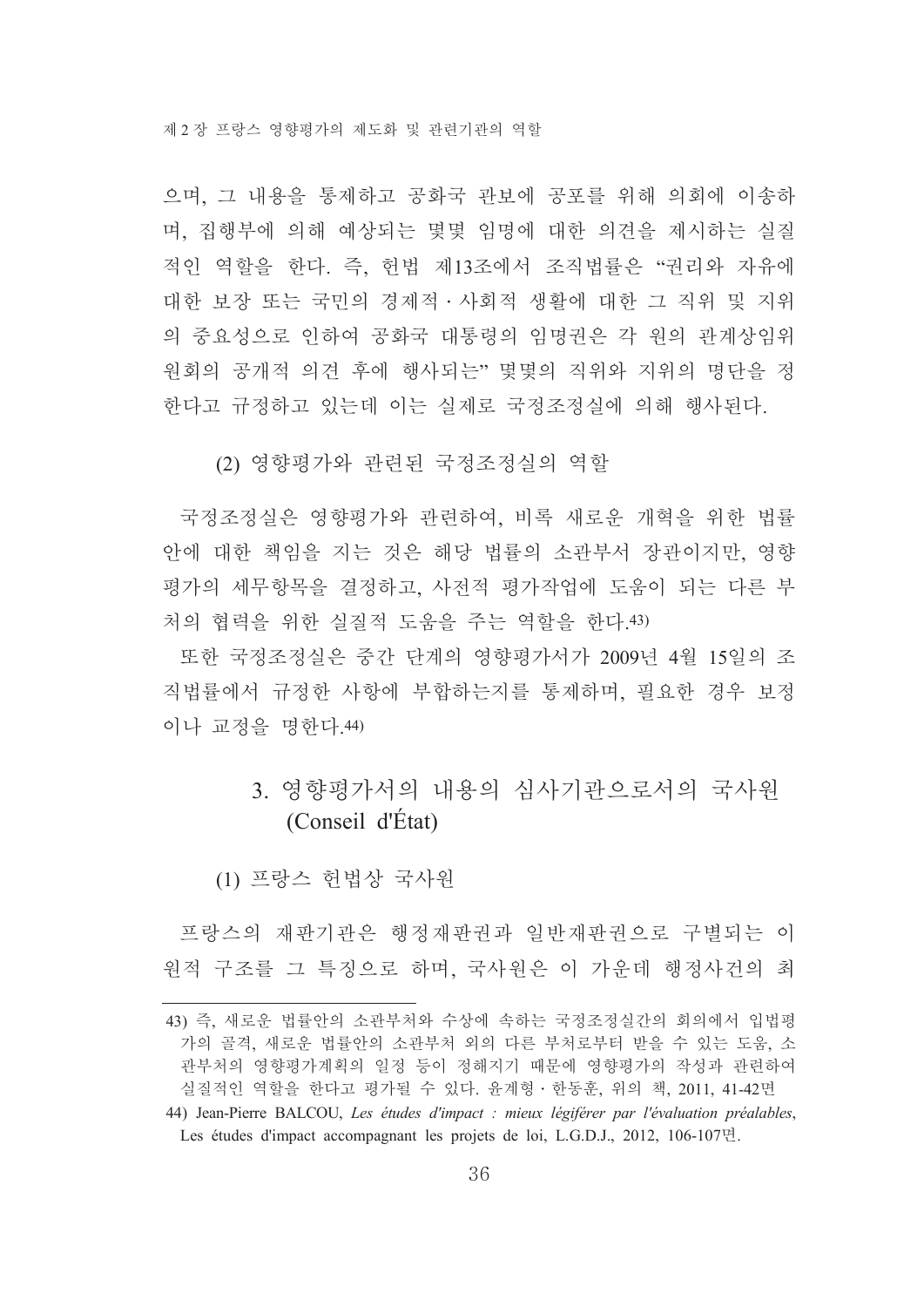종심으로서의 성격을 가진다.

국사원의 조직을 살펴보자면, 국사원의 원장을 지칭하는 프랑스 원 어는 사실은 부원장을 의미하는 "Vice-président"이다. 이는 예전에 국 사원의 원장직을 국가원수(chef de l'État) 또는 정치권이 담당한 것에 유래한다.45) 국사원은 약 300명의 국사원 위원과 390명의 공무원으로 구 성된다. 국사원 위원 중 3분의 2는 국사원(Palais-Royal)에 출근하여 국 사원 본연의 업무인 정부와 의회에 대한 조언, 행정규칙에 대한 심판, 행정소송업무를 담당하며, 나머지 3분의 1은 다른 기관으로 파견되어 그 기관의 업무를 담당한다.46)

한편, 국사워의 주요업무는 자문활동, 행정심판, 행정재판권의 우영 으로 분류될 수 있다. 우선, 국사원은 정부제출 법률안(projet de loi), 오르도낭스(ordonnance), 데크레(décret) 등을 입안하는 데 조언을 한다. 나아가, 2008년 7월 23일의 헌법개정에 따라 국사원은 의원발의법률안 (proposition de loi)에 관해서도 상 · 하원의장의 자문에 응하여야 하며, 1999년 3월 19일의 조직법률(loi organique)에 따라 뉴벨깔레도니아의 정 부제출 법률안 및 의원발의 법률안에 대하여도 자문에 응하여야 한 다. 다음으로 국사원은 최고행정재판소로서 역할을 한다. 마지막으로, 국사원은 8개의 행정항소법원(cours administratives d'appel), 42개의 행 정지방법원(tribunaux administratifs)과 국가망명권법원(Cour nationale du droit d'asile)47)의 운영을 보장하는 임무를 진다. 이는 국사원장의 책임 하

- 46) http://www.conseil-etat.fr/fr/organisation/
- 47) http://www.cnda.fr/

<sup>45) &</sup>quot;1963년 7월 30일 데크레 제17조는 자문적 기능에 관한 최고의사결정기관인 국 사원총회의 의장은 수상이 담당하고 수상이 궐위된 경우에는 법무부장관이, 그 다 음에는 국사원 부원장이 담당한다고 규정하고 있다. 그런데 전통적으로 "président" 이라는 호칭이 정부 수반에게 부여되고 전통적 의식에 있어서는 법무부장관이 원 장직을 대리하고는 있으나, 실제로는 부원장 le vice-président이 총괄책임자이다" 변 해철, 프랑스의 법제문화 - Conseil d'Etat의 입법기능을 중심으로 -, 프랑스학연구, 제25권, 2003, 463면; http://www.conseil-etat.fr/fr/le-vice-president-du-ce/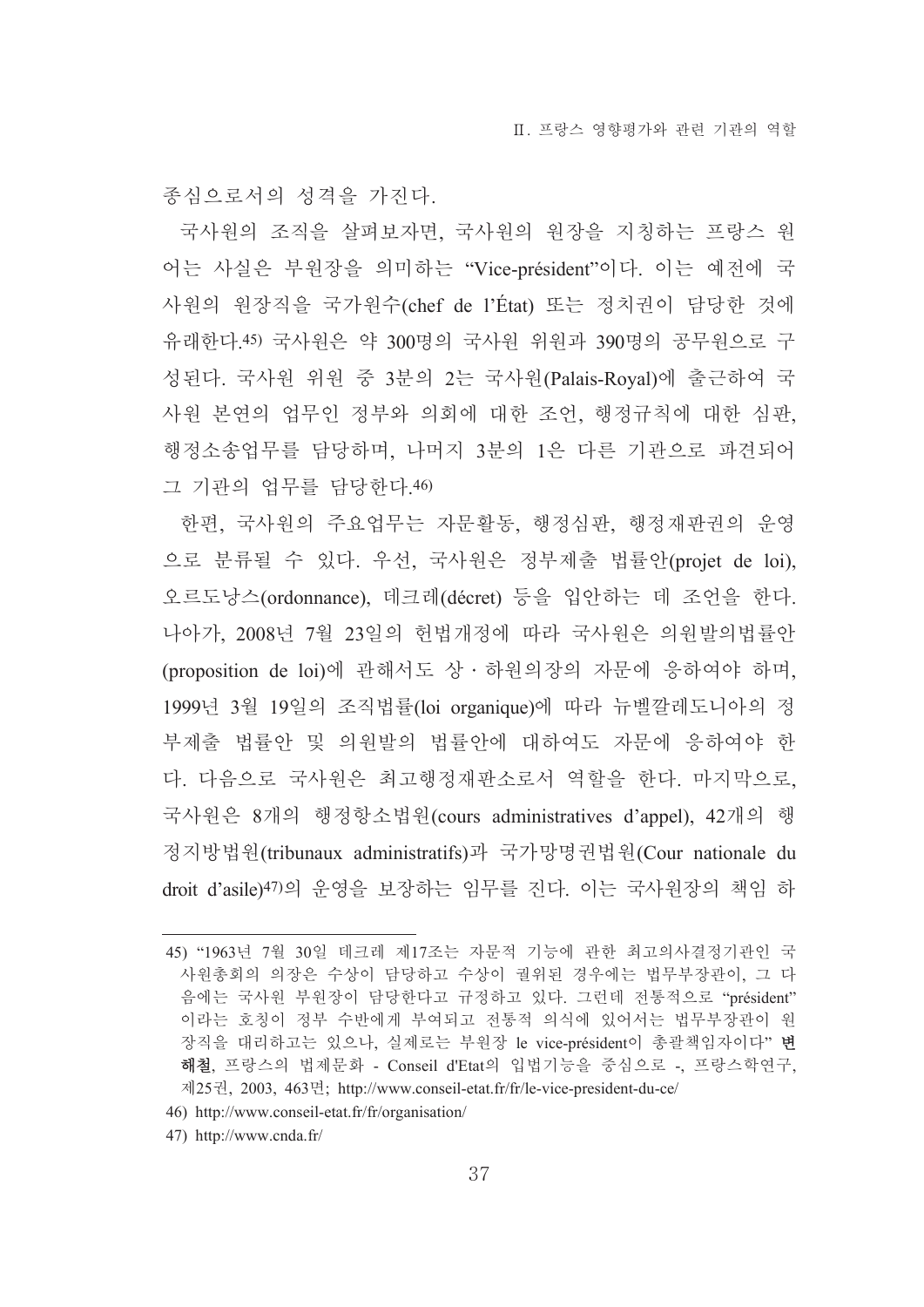에 국사워 사무처장(Secrétariat général)이 수행한다.48)

(2) 영향평가와 관련된 국사원의 역할

영향평가와 관련하여 국사원은 영향평가서의 확실함(sincérité)과 완벽 함(caractère complet)을 검토하는 역할을 한다. 우선 영향평가의 확실함 과 관련하여 국사원은 영향평가서를 전체적으로 평가할 뿐만 아니라 각각의 개별 사항을 평가하며, 영향평가서가 의회에 충분한 정보를 제 공하기 위한 것임을 고려하여, 영향평가서의 공정함, 엄정함, 진지함에 대한 판단을 한다.

그리고 영향평가서의 완벽함과 관련하여 국사원은 목적, 선택, 동기 를 나타내는 영향평가서가 기존의 법률안 이유서 보다 더욱 구체적으 로 설명되고 있는 지를 검사하다.

이와 같은 국사워의 영향평가서에 대한 검토의 밀도와 관련하여 법 규범상에 명확히 드러나지는 않지만, 형식적인 검토는 아닌 것으로 판 다되다. 49)

왜냐하면, 국사원은 영향평가서에 대한 통제를 함에 있어 중요하지 않은 점에 대한 흠결이 있는 경우에는 의회에 정부제출법률안을 제출 하기 전에 영향평가서를 수정할 것을 내용으로 하는 의견서를 정부에 제출하며, 중요한 사항에 대한 불충분한 점이 발견된 경우에는 조정 을 기대하는 의견을 채택함으로써 법률안에 본안에 대한 검토를 중단 할 수 있으며, 심각한 흠결이 있는 경우에는 조건 없이 당해 정부제 출법률안을 거부하기 때문이다.50)

<sup>48)</sup> http://www.conseil-etat.fr/fr/missions/

<sup>49)</sup> 영향평가서에 대한 국사원의 역할에 대해서는 한동훈 역, 정부제출법률안에 부가 되는 영향평가, 한국법제연구원, 2012, pp. 67-68.

<sup>50)</sup> Jean-Marc Sauvé, «Le rôle du Conseil d'Etat dans la mise en oeuvre des études  $d'impact$ , intervention au colloque organisé le 29 novembre 2010 par l'Université Paris Ouest Nanterre La Défense sur «L'impact du droit : l'évaluation économique com-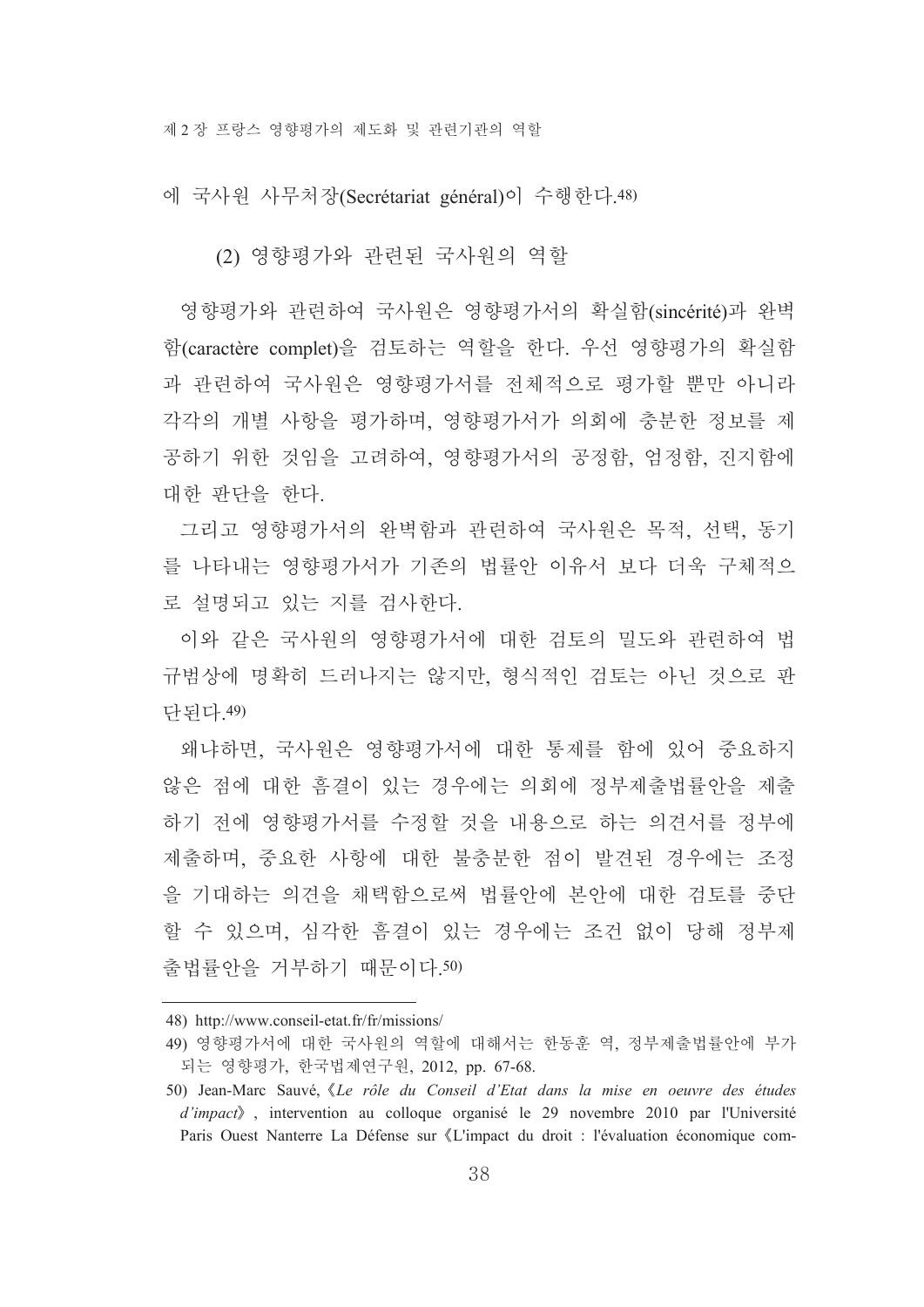4. 영향평가서의 심사기관으로서의 의회(하워)

(1) 프랑스 헌법상 하워

프랑스 제3공화국 및 제4공화국 하의 하원은 "의회절대주의". "의회 주권"이라는 말에서 의미하는 바와 같이 헌정체제에서 절대적인 영향 력을 행사하였다. 따라서 프랑스 제3공화국 및 제4공화국 하에서는 집 행권은 의회의 영향력 하에 있게 되었으며, 중요한 독자적인 의미를 가질 수 없었다.

그러나 제3공화국 및 제4공화국의 의회주의에 대한 반동으로 특징 지워지는 현행 프랑스 제5공화국 하에서 의회 특히 하워은 이전에 누 리던 절대적인 영향력을 행사할 수 없게 되었으며, 이는 헌법재판제 도의 도입, 수많은 의회절차 사항이 헌법에 규정되는 것, 법률사항의 한정 등으로 확인할 수 있다.

그렇지만 입법에 있어서 하워이 주도적인 역할을 한다는 점에는 의 문이 없으며, 이는 영향평가와 관련해서도 하워이 영향평가서의 검토 에 중심적인 역할을 하는 것에서 확인할 수 있다.

(2) 영향평가와 관련된 하워의 역할

정부가 정부제출법률안을 제출하면서 함께 제출하는 영향평가서에 대해 의회의 기관 - "의장단회의"(Conférence des présidents)와 "공공정책 에 관한 평가와 통제위원회"(Comité d'évaluation et de contrôle des politiques publiques) - 은 검토를 한다. 51)

parée de la norme juridique》(http://www.conseil-etat.fr/fr/discours-et-interventions/le-role-duconseil-d-etat-dans-la-mise-en-oeuvre-des-etudes-d-impact.html) 4-5면.

<sup>51)</sup> http://www.assemblee-nationale.fr/13/controle/com cec/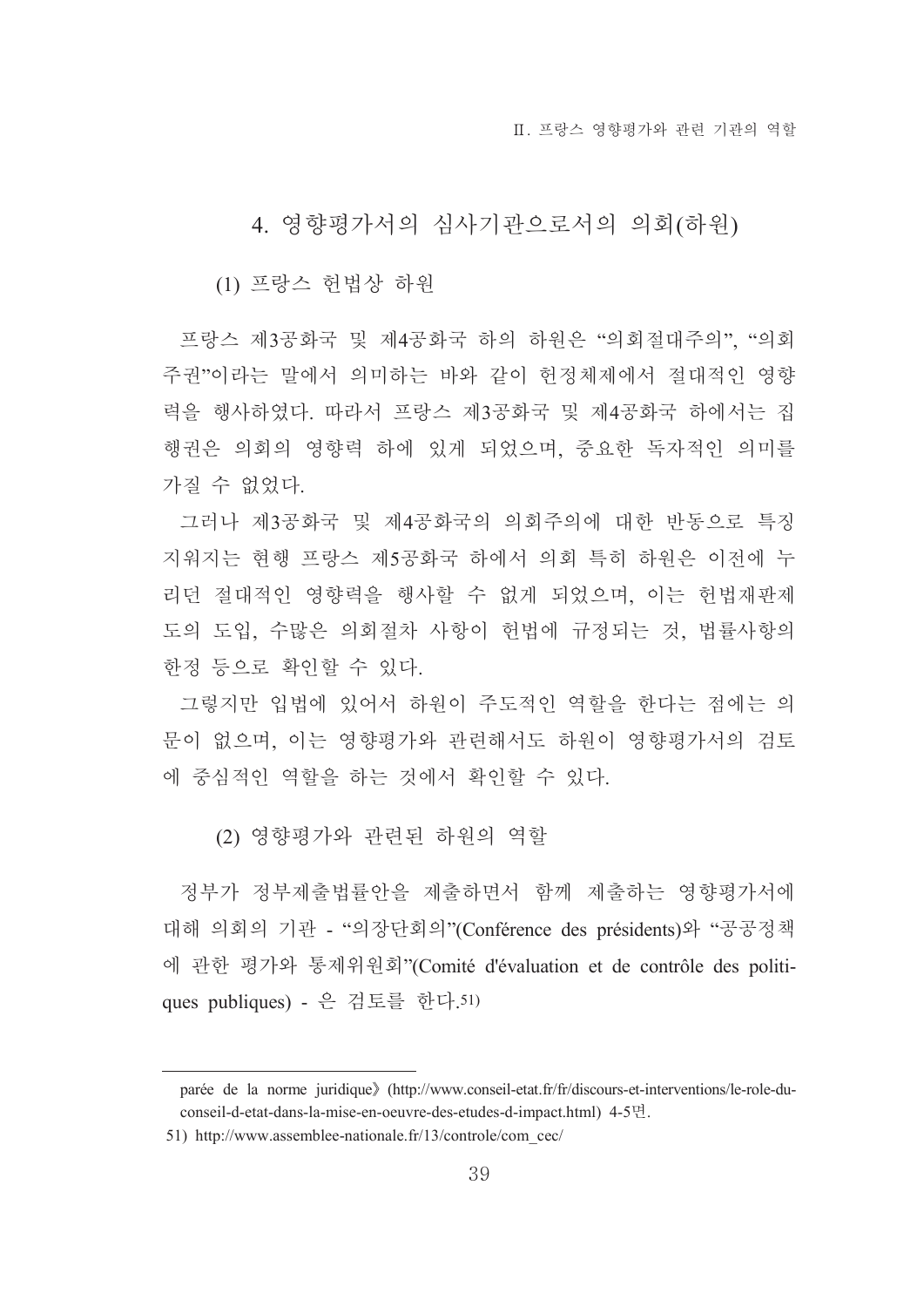#### 1) 의장단회의(Conférence des présidents)

의장단회의는 1911년에 하원에 설치되었다가, 2008년에 헌법개정에 의해 규정되게 되었는데, 의사일정을 정하고, 입법절차에 대한 토의를 하고, 통제 및 평가업무를 담당하는 의회의 두 번째 주요기관이다. 하 원의 의장단회의의 구성은 하원의장, 하원부의장, 상임위원회 위원장, 특별위원회의 요구에 따른 특별위원회 위원장, 의회그룹들의 장, 재정 위원회의 수석보고자, 유럽위원회의 위원장으로 구성된다(하원규칙 제 47조).52)

영향평가와 관련하여 의장단회의는 10일의 기간 내에 정부가 제출 한 입법평가서가 "헌법 제39조의 적용에 관한 조직법률"이 정한 제출 조건에 충족되는지를 판단한다. 그리고 만약 의장단회의와 정부가 의 견이 일치하지 않는 경우에 하원의장은 헌법 제39조에 의해 규정된 조건에 따라 헌법재판소에 이를 제소하며, 정부제출법률안의 의사일 정에의 등록은 헌법재판소가 결정을 내릴 때까지 정지된다(하원규칙 제47-1조).53)

## 2) 공공정책에 관한 평가와 통제위원회(Comité d'évaluation et de contrôle des politiques publiques)

"공공정책에 관한 평가와 통제위원회"는 하원규칙 제146-2조에 따라 17명의 당연직 위원(하원의장, 그룹의 장들, 상임위원회의 위원장들, 재정위원회의 수석보고위원, 유럽위원회의 위원장, 과학 및 기술적 선 택에 대한 평가국의 장, 남성과 여성의 기회균등과 여권에 관한 의회 대표단의 위원장)과 15명의 각 그룹별로 지명된 위원으로 구성된 기 과이다.54)

<sup>52)</sup> Pierre Avril/Jean Gicquel, Droit parlementaire, Montchrestien, 2010, 79면.

<sup>53)</sup> 윤계형 · 한동훈, 프랑스 입법평가의 방법론 및 사례연구, 한국법제연구원, 2011, 48-49면

<sup>54)</sup> http://www.assemblee-nationale.fr/13/controle/com cec/index.asp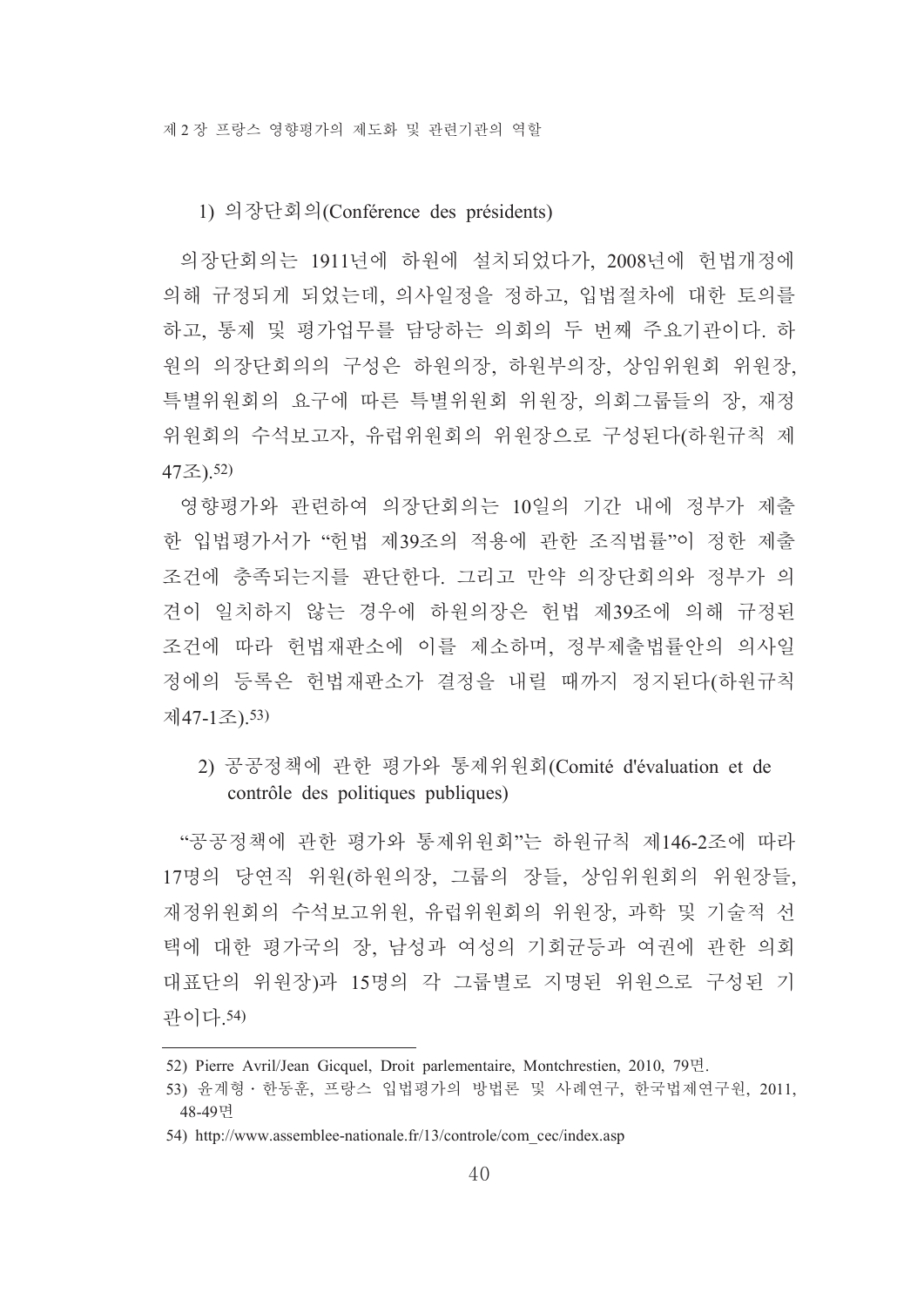영향평가와 관련하여 "공공정책에 관한 평가와 통제위원회"는 하워 규칙 제146-5조에 따라 법률안이 제출된 위원회의 위원장이나 하원의 장의 요구에 따라 정부제출법률안에 부가된 영향평가서에 대한 의견을 가능한 한 빠른 기간 내에 법률안의 소관위원회 및 의장단회의에 전달 한다. 또한, 동위원회는 하원규칙 제146-6조에 따라 하원의원 또는 법 률안이 제출된 위원회의 수정안에 대한 사전적 평가를 수행한다.55)

## 5. 영향평가서에 대한 정부와 의회의 대립시 심판기관으로서의 헌법재판소

(1) 프랑스 헌법상 헌법재판소

1) 제4공화국 하의 헌법평의회

규범통제라는 주요한 기능을 담당하는 프랑스 헌법재판소의 기원은 프랑스 제4공화국 헌법에서부터 비롯되었다. 즉 제4공화국에서 헌법제 정작업은 권력분립의 보장, 제2원의 창설, 국가원수에 하원해산권 부여 등에 집중되었으나 위헌법률심사제도는 큰 관심을 끌지 못했다. 당시 헌법제정위원회의 위원장인 A. Philip는 "법관의 정부"는 반동세력의 힘 을 강화시키고, 모든 사회적 진보를 방해할 것이라는 생각을 가졌기 에 기본적으로 위헌법률심판제도에 대하여 반대입장을 가졌다. 따라 서, 그는 위헌법률심판대상을 "공권력의 조직과 관련된 모든 것"으로 한정할 것을 제안하였다.

이와 같은 사고가 반영된 제4공화국 헌법상 헌법평의회(Comité constitutionnel)는 공화국 대통령(président de la République)56)이 주재하도록

<sup>55)</sup> http://www.assemblee-nationale.fr/13/controle/com cec/travaux prep 7.asp

<sup>56)</sup> 프랑스 헌정사에서 "공화국 대통령"이라는 용어는 우리의 "대통령"이라는 용어가 내포하고 있는 않는 역사적 배경을 담고 있다. 제3공화국의 헌법에 해당하는 1875 년 2월 25일의 공권력의 조직에 관한 법률 제2조는 "공화국 대통령은 국민의회(양 원합동회의)로 소집된 상원과 하원의 절대다수의 투표에 의해서 선출된다."라고 규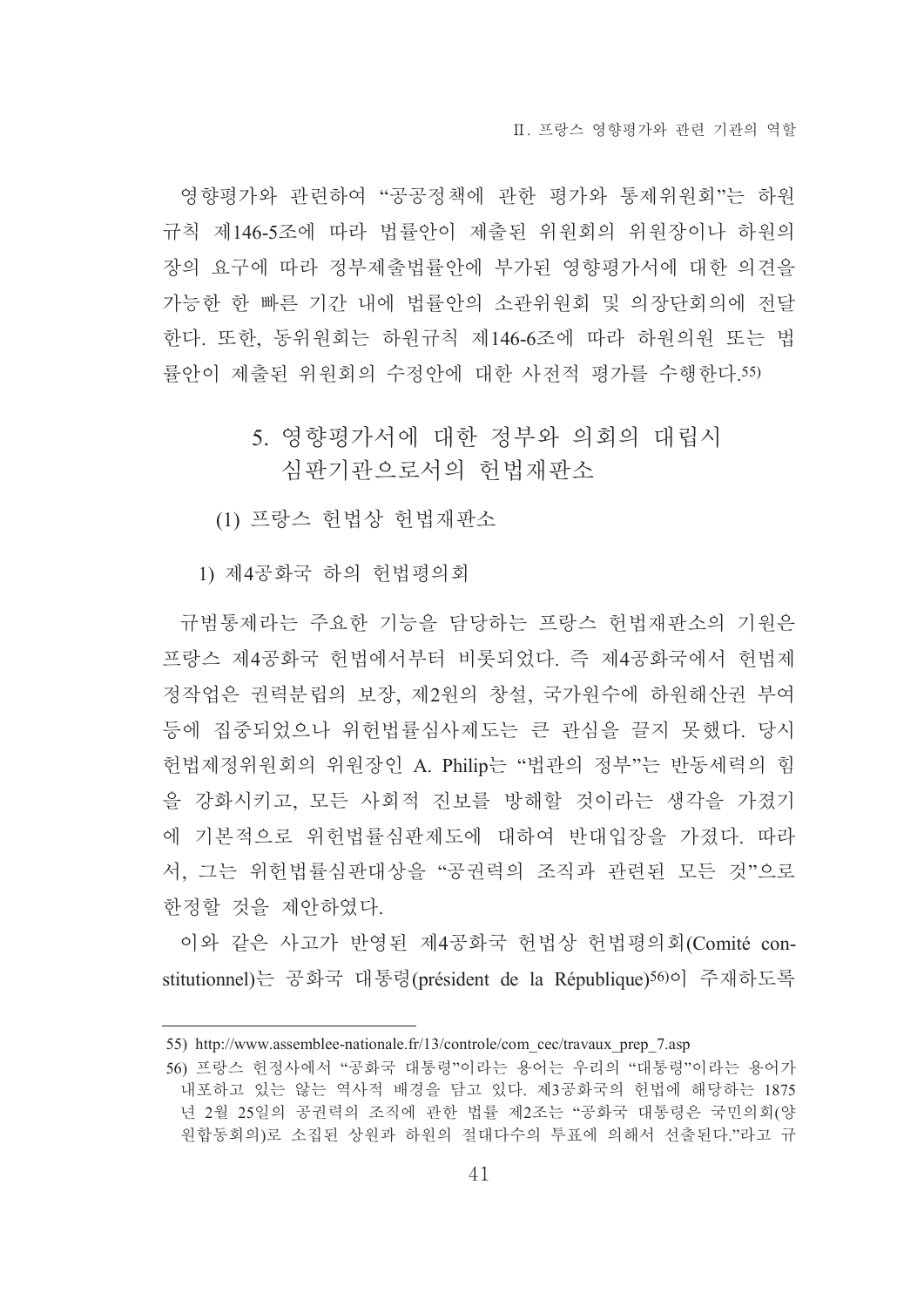되어 있었다. 헌법평의회는 국민의회가 실제로 일반법률의 절차에 따 라 헌법개정을 행했는지를 심사할 권한을 가졌으며, 헌법전문의 규정 을 제외하고, 공권력의 조직에 관한 헌법개정에 대해서만 심사를 할 수 있었다. 57)

이와 같이 설계된 헌법평의회는 국민의 권리에 대하여 어떠하 영향 도 주지 못했다는 점에서 비판을 면할 수 없다. 다만, 국민의회의 이 익을 과도하게 고려한 제4공화국 헌법의 권력구조 속에서 공화주의적 제도를 해치지 않는 가운데 위헌법률심사제도를 도입하였다는 점에 헌 법평의회 설립의 의의를 찾을 수 있을 것이다.58)

2) 제5공화국 헌법하의 헌법재판소

프랑스 제5공화국 헌법은 의회권력의 무력화를 특징으로 하는 헌법 이며, 이를 위한 수단중의 하나가 헌법재판소(Conseil constitutionnel)의 설치이다. 그러나 1958년에 설치된 헌법재판소는 사전적 위헌법률심사 를 주요기능으로 담당하고 있었으며, 이 또한 제소권자가 공화국 대통 령, 수상, 상원의장, 하원의장으로 협소하게 규정되어 있었기 때문에 활 발한 활동을 하기 어려웠다.

그러나 1974년 10월 29일의 헌법개정59)에 따라 제소권자가 60인의 하워의워 또는 60인의 상원의원으로 확대됨으로써 발전을 위한 새로 운 전기를 마련하게 되었으며, 특히 2008년 헌법개정을 통한 사후적 위헌법률심사제도의 도입은 본격적인 헌법재판기관으로서의 성격을 강 화하는 것으로 평가된다. 60)

60) 2008년 헌법개정을 통해 제61-1조- "법원에 소송이 계속 중에 법률규정이 헌법이

정함으로써 오늘날에도 유지되고 있는 공화국을 공고화하였다. 따라서, 본 보고서 에서는 "공화국 대통령"이라는 번역어를 사용한다.

<sup>57)</sup> 구체적인 제4공화국 헌법평의회의 조직 및 권한에 대해서는 Guillaume Drago, Contentieux constitutionnel français, PUF, Thémis, 2011, 156-159면 참조.

<sup>58)</sup> Guillaume Drago, Contentieux constitutionnel français, PUF, Thémis, 2011, 160-161면.

<sup>59)</sup> Loi constitutionnelle n°74-904 du 29 octobre 1974 portant révision de l'article 61 de la Constitution, Journal Officiel de la République Française, 30 octobre 1974, p. 11035.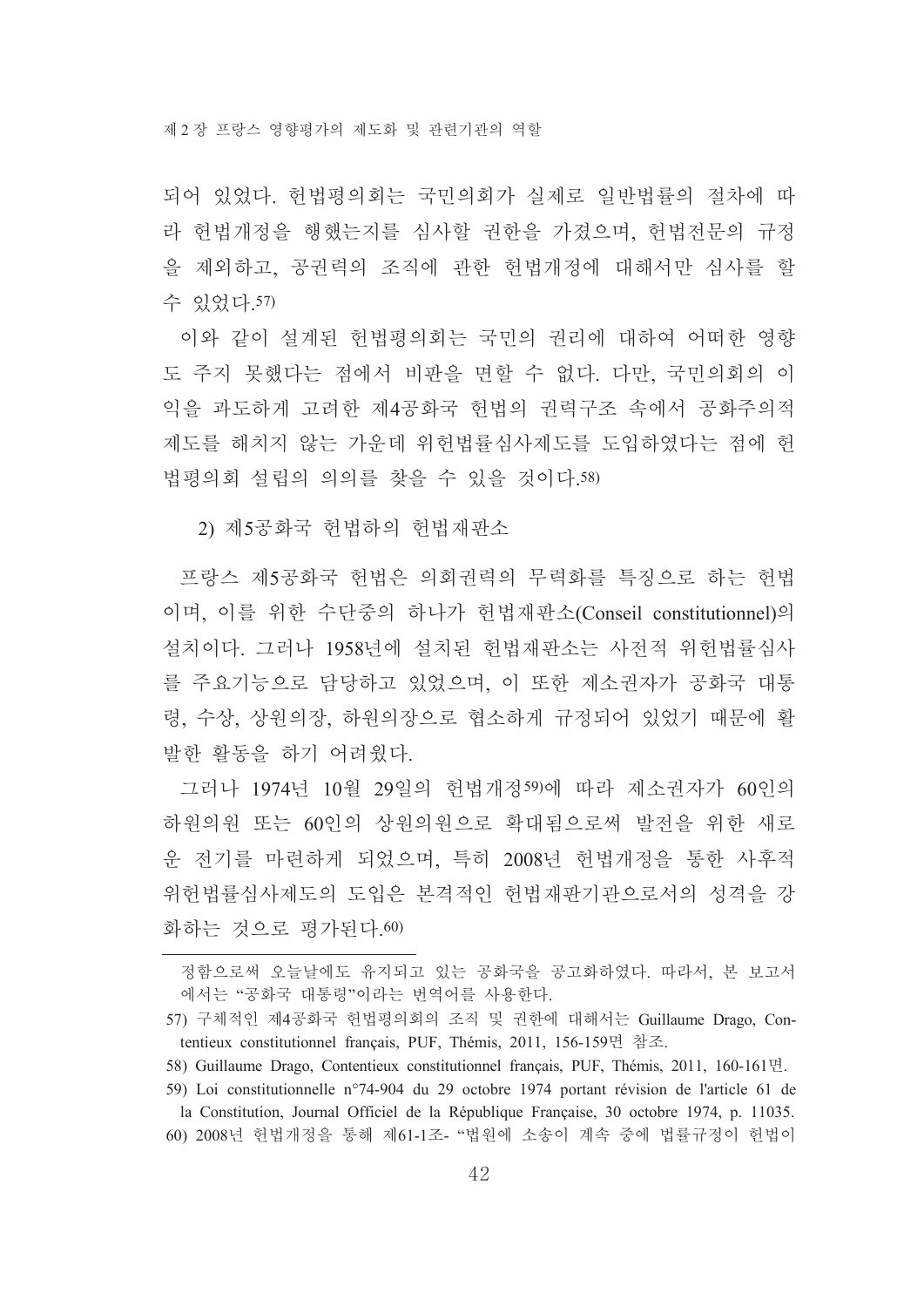#### (2) 영향평가와 관련된 프랑스 헌법재판소의 역할

헌법재판소는 헌법 제39조 제4항 - "처음 정부제출법률안을 제출받 은 원의 의장단회의가 조직법률에 의해 정해진 규칙이 지켜지지 않았 다고 인정하는 경우, 정부제출법률안은 의사일정에 등록될 수 없다. 의 장단회의와 정부간에 의견이 일치하지 않는 경우 해당의회의장 또는 수상은 헌법재판소에 제소할 수 있으며, 헌법재판소는 8일 내에 이에 대한 결정을 내린다." - 의 규정에 따라 의회의 의장단회의와 정부간에 의견이 일치하지 않아 대립하는 경우 이에 대한 판단을 하는 권한이 있다

실제로, 헌법재판소는 "도의회와 지방의회의 동시 개선을 조직하는 법률에 대한 2010년 2월 11일의 결정"에서 하나의 영향평가서가 다른 정부제출법률안에 부가되는 것은 조직법률의 위반이라는 하원의원의 주 장에 대해, "2009년 4월 15일의 조직법률의 규정은 유사한 목적을 가 진 여러 개의 정부제출법률안에 공통의 영향평가서를 제출하는 것을 금지하지 않는다"고 판시한 바 있다.61)

영향평가제도와 관련된 프랑스 헌법재판소의 결정례는 아직 충분히 축척되지 않아서 이와 관련된 프랑스 헌법재판소의 통제의 강도에 대 한 판단을 하기에는 아직 이르다고 판단되다.

그렇지만 현재까지의 프랑스 헌법재판소의 태도는 영향평가에 대해 국사워과 같은 수준의 엄밀한 판단을 하지는 않는 것으로 잠정적인 평가를 내일 수 있다 하더라도 62) 프랑스 헌법재판소가 새로운 권한을 행사할 때 점진적으로 자신의 모습을 드러냈다는 역사적 관찰의 결

보장하는 권리와 자유에 대한 침해를 하는 경우, 정해진 기간 내에 하도록 되어 있 는 국사워과 파기워의 제청에 따라 헌법재판소가 이 문제를 심판한다. 조직법률은 본 조항의 적용조건을 정한다."-가 신설되었다.

<sup>61)</sup> 판시이유(Considérant) 4-5, Décision n° 2010-603 DC du 11 février 2010.

<sup>62)</sup> 한동훈 역, 정부제출법률안에 부가되는 영향평가, 한국법제연구원, 2012, pp. 68-69.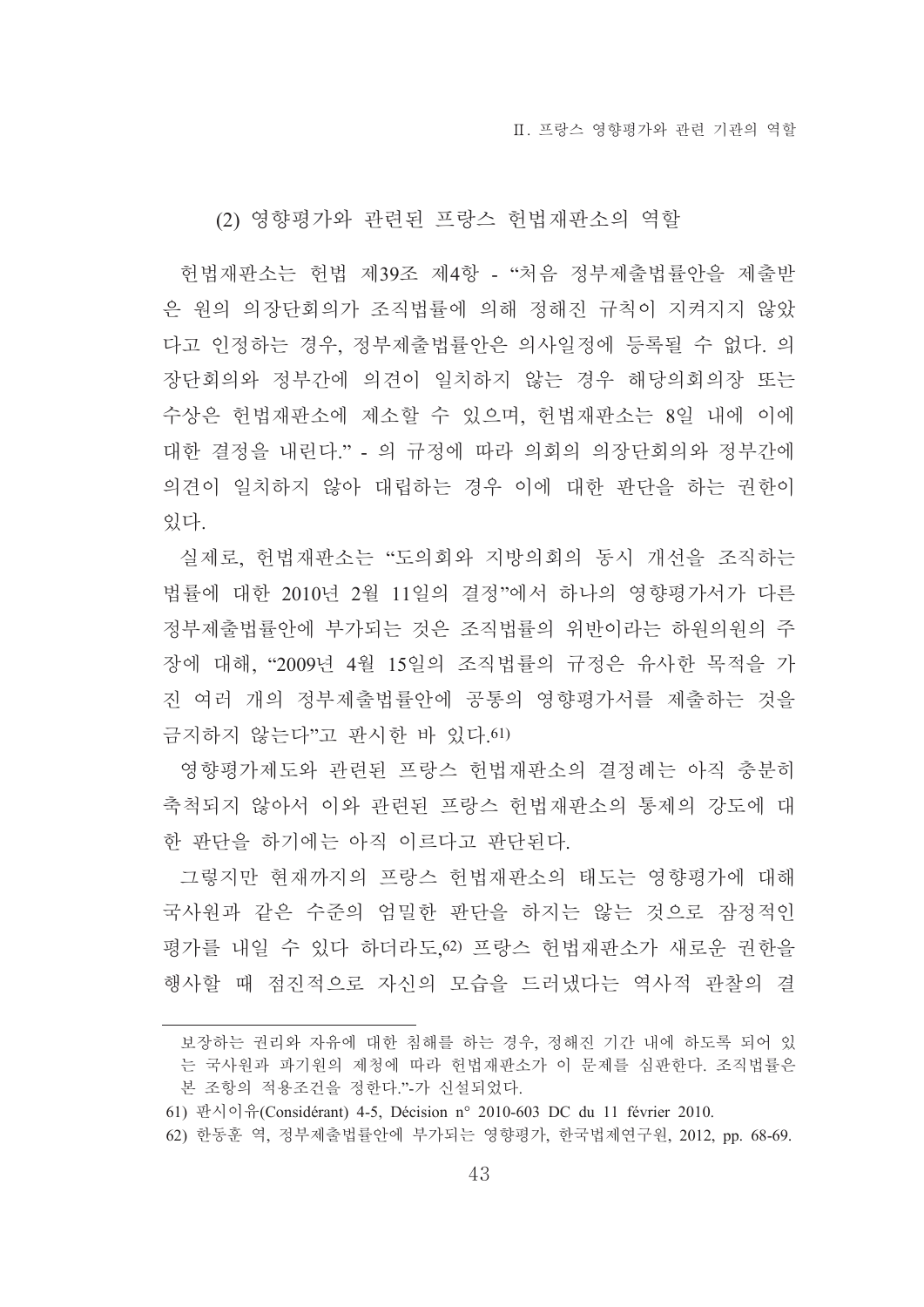제 2 장 프랑스 영향평가의 제도화 및 관련기관의 역할

과63)와 2008년 헌법개정으로 도입된 "사후적 위헌법률심판권"의 활발 한 행사를 하고 있는 모습은 영향평가제도와 관련된 프랑스 헌법재판 소의 역할이 향후 적극적으로 변화할 가능성을 보여주는 논거라 생각 되다.

결론적으로, 영향평가제도와 관련된 프랑스 헌법재판소의 권한은 어 떤 의미도 없거나, 사문화된 것이 아니며, 향후의 발전가능성이 있는 권한이라 생각된다.

<sup>63)</sup> Pierre Avril/Jean Gicquel, Le Conseil constitutionnel, Montchrestien, 2011, pp. 11-60 의 설명은 역사적 관점에서 프랑스 헌법재판소가 자신의 입지를 점차 확대해 가는 과정을 보여준다 생각되며, 이와 같은 경향에 미루어볼 때 영향평가서와 관련된 의 회와 정부간의 대립에서도 어느 순간에는 적극적인 역할을 할 것으로 짐작된다.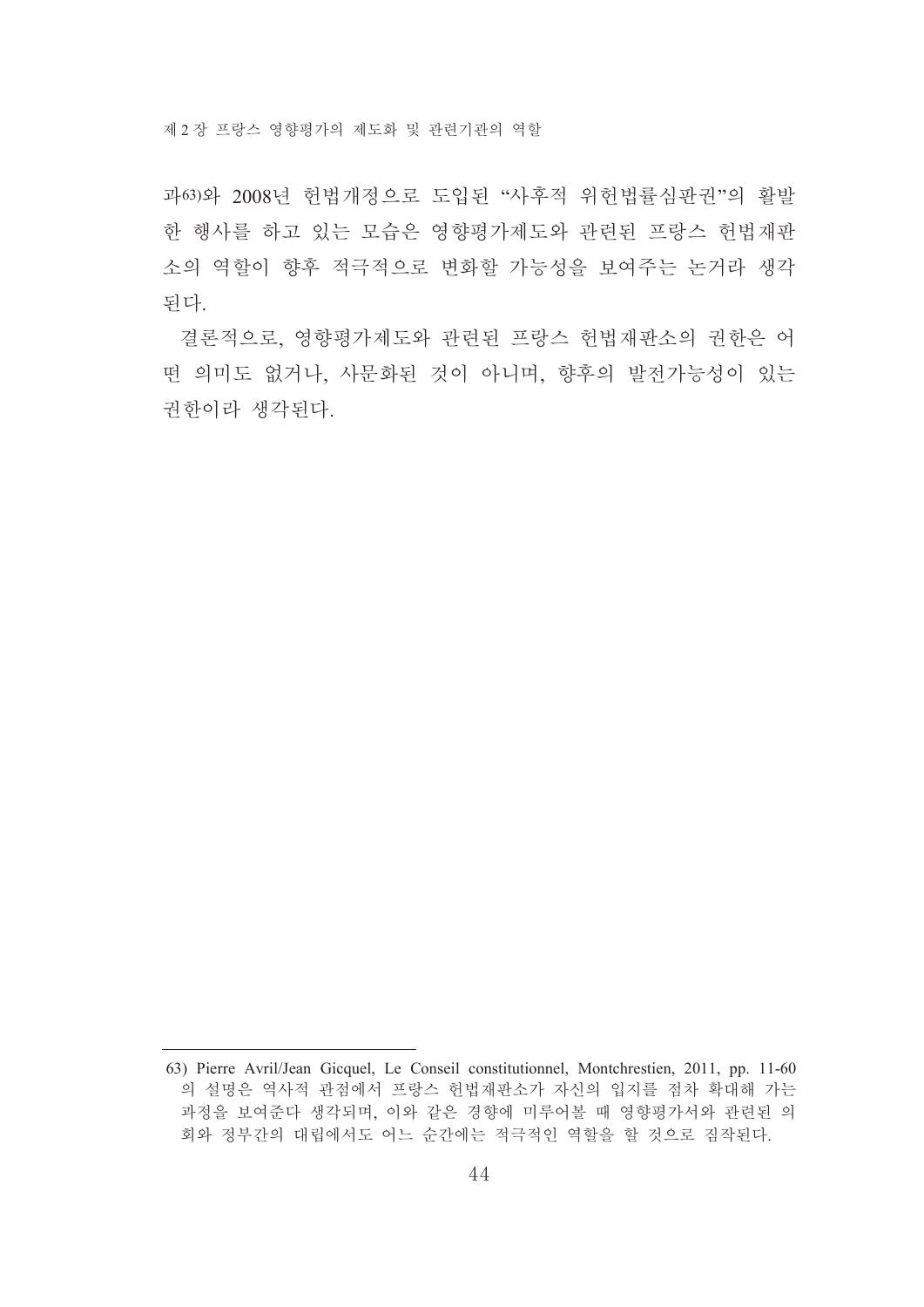I 프랑스의 입법절차와 영향평가

# 제 3 장 프랑스의 입법절차와 영향평가의 방법론

프랑스의 영향평가제도는 규범의 질을 제고하기 위한 프랑스의 노 력임과 동시에 입법절차의 측면에서도 개정을 전제하고 있다. 따라서 본 보고서는 2008년의 헌법개정에 따라 변화된 입법절차를 우선 살펴 보고, 영향평가의 방법론의 특징적인 면을 기술하고자 하다.

#### Ⅰ. 프랑스의 입법절차와 영향평가

1. 의의 및 특징

프랑스 입법절차여는 크게 법률안의 제출, 의회에 의한 법률안의 검 토. 공화국 대통령에 의한 법률의 공포라는 3 단계로 구분될 수 있다. 물론 사전적 위헌법률심사제도를 통해서 헌법재판소가 법률에 대한 사전적 심사를 할 기회는 있지만, 일반법률의 경우 제소권자에 의한 제소가 반드시 있어야 한다.

프랑스 입법절차에서 중요시되는 정신은 하원과 상원간의 타협을 추구한다는 점이다. 즉 법률안은 하워과 상원을 왕래하며, 하원과 상 원에서 동일한 자구로 가결되지 않는다. 그리고 하원과 상원이 "왕복 심의"(navette)를 통해 공통의 법률안을 채택하지 않거나, 시간을 너무 지체하는 경우 정부는 하워의워 7인과 상워의워 7인으로 구성되 "양 워동수위원회"(commission mixte paritaire)를 소집함으로써 타협의 절차 를 사용할 것을 결정할 수 있다. 그리고 의원발의법률안(proposition de loi)의 경우 하워의장과 상워의장 또한 양워동수위워회를 소집할 수 있다. 정부 또는 양워의장에 의해 소집된 양워동수위워회는 타협안을 작성할 의무가 있으며, 경우에 따라서 정부는 양원동수위원회가 작성

<sup>64) 2008</sup>년 헌법개정에 따라 최근에 일부 개정된 프랑스의 입법절차에 대한 설명은 http://www.assemblee-nationale.fr/connaissance/fiches\_synthese/fiche\_32.asp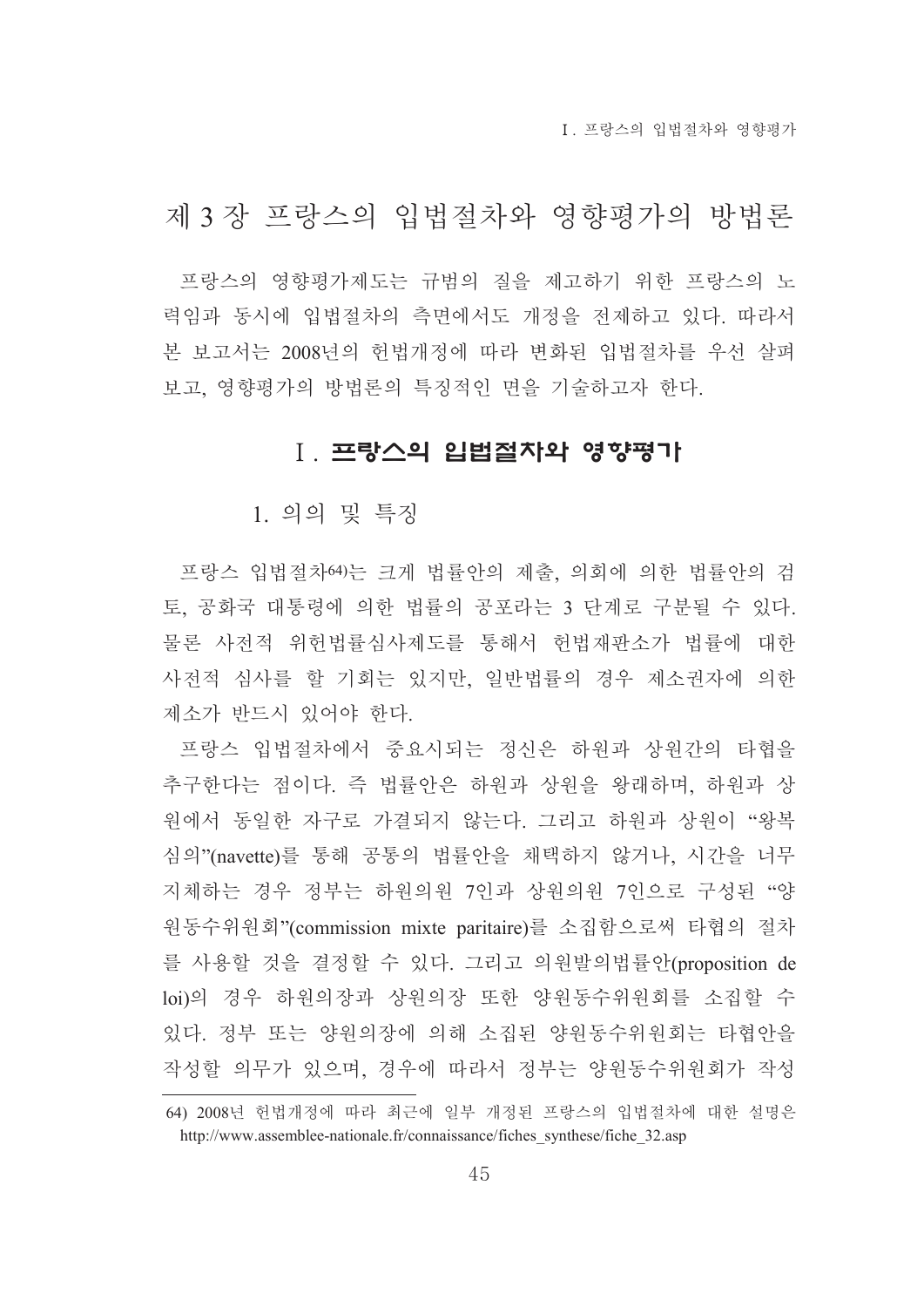한 타협안을 하워과 상원에 제출할 수 있다. 한편, 이와 같은 타협적 절차가 실패하는 경우 일반적으로 정부는 하원이 최종적인 결정권을 행 사하게 한다.

이와 같은 절차를 거쳐 법률안이 가결되게 되면 즉시 국정조정실(secrétariat général du Gouvernment)로 보내지며, 국정조정실은 공화국 대통 령이 법률을 공포할 수 있도록 제출한다. 그렇지만 법률의 공포는 헌 법재판소가 사전적 위헌법률심판권을 행사하는 경우나 예외적인 경우 로써 공화국 대통령이 재의를 요구하는 경우 지체될 수 있다.

# 2. 법률안의 제출

법률안을 발의할 수 있는 권한은 수상과 하원의원 및 상원의원이 가 지며, 수상이 발의하는 법률안의 경우 "정부제출법률안"(projets de loi) 이라 부르고, 하원의원 또는 상원의원이 발의하는 법률안의 경우 "의 워발의법률안"(propositions de loi)이라 부른다.

모든 법률안은 의회에서 토의하기 전에 몇몇 사전적인 절차를 거쳐 야 한다. 우선 정부제출법률안의 경우 의회에 제출하기 전 국무회의에 서 토의전에 행정재판기관이 아닌 정부에 대한 자문기관으로서의 국 사원(Conseil d'État)의 자문의견이 제시된다. 그리고 의원발의법률안의 경우 새로운 법률안이 공공재의 감소나 공적 부담을 증가시키지 않는 다는 것을 조건으로 한 명 또는 여러 명의 하원의원 또는 상원의원에 의해 제출되어야 하며, 하원과 상원의 사무국(Bureau)은 의원발의법률 안이 재정적인 차원에서 수리가능한 지를 검토할 의무가 있다.

재정법률안(projets de loi de finances)과 사회보장자금조달법률안(projets de loi de financement de la sécurité sociale)은 하원에 우선적으로 제출 되어야 하는 반면, 지방자치단체의 조직을 주요 목적으로 하고 있는 법률안의 경우 상원에 우선적으로 제출되어야 한다. 이와 같은 법률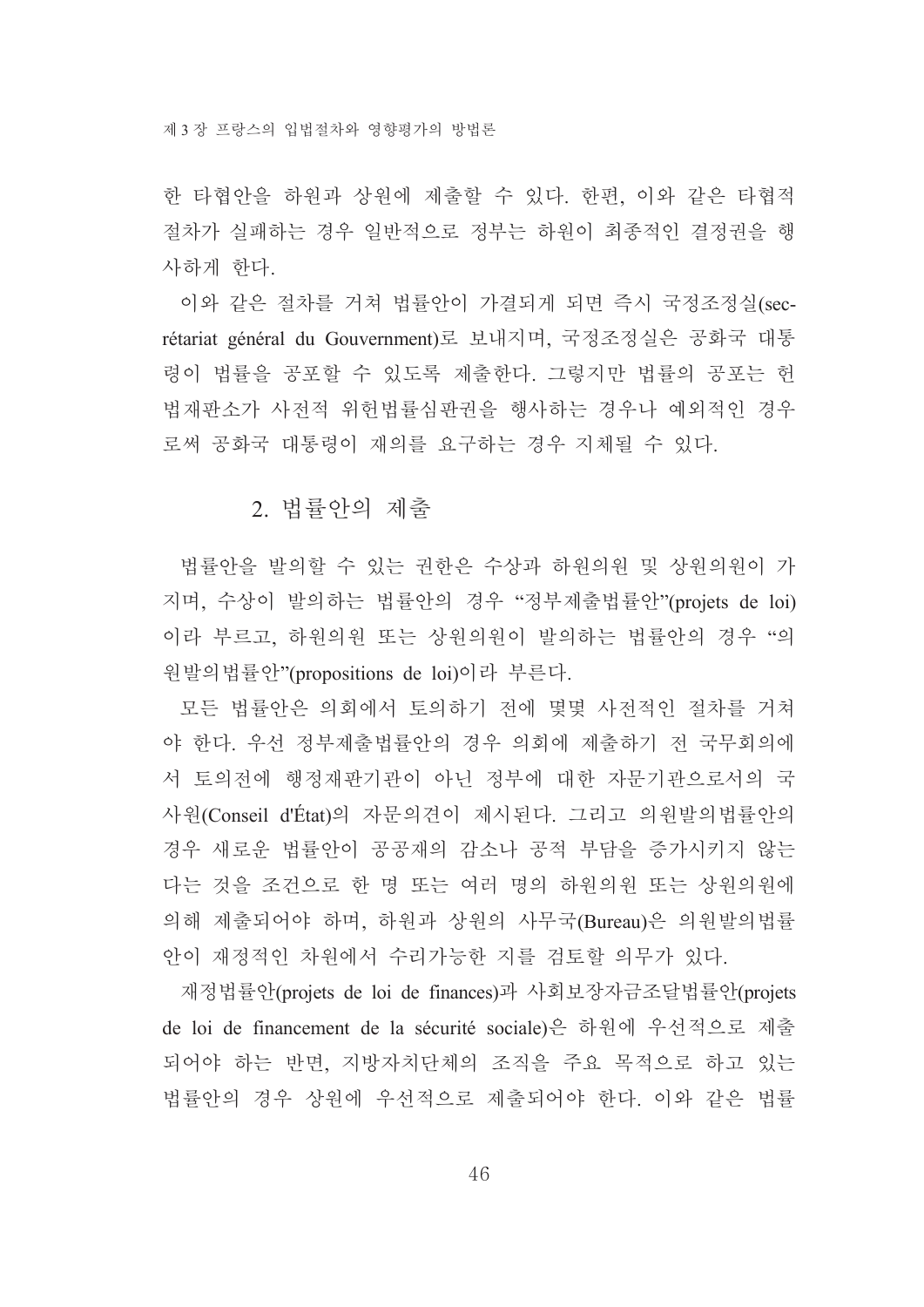안 외에 법률안의 토의는 하원과 상원에서 개별적으로 진행되며, 법률 안이 제출된 다음 모든 법률안은 인쇄되며, 상임위원회(commission permanente) 또는 특별위원회(commission spéciale)의 심사를 위해 이송된다.

정부제출법률안 또는 의원발의법률안은 이유서(exposé des motifs) 및 개별 법률규정(dispositif)으로 구성된다. 우선 이유서에는 기존의 법률의 수정사항이나 새로운 법률규정의 도입의 필요성에 대한 설명이 있다. 그리고 일련의 번호가 매겨진 형식으로 작성된 법률규정은 법규범으 로서의 성격을 가지며 하원과 상원의 토의의 대상이 되며, 각각의 조 항은 기존의 법률을 개정하거나, 새로운 법률규정을 제시하는 형식으 로 되어 있다.

한편, 2008년 7월 23일의 헌법개정이후 정부제출법률안은 2009년 4 월 15일의 조직법률(loi organique)에서 규정한 몇 가지 조건을 따라야 한다. 즉 정부제출법률안은 제출할 때 목적, 새로인 입법의 이유, 대 상으로 삼고 있는 영역에서의 현재의 법적 상태, 유럽법과의 조화, 새 로운 법률안의 경제적 · 재정적 · 사회적 · 환경적 결과에 대한 평가와 고려되는 적용방법 등을 기재한 영향평가서(étude d'impact)가 첨부되어 야 한다. 만약 정부제출법률안의 제출된 다음 10일 내에 정부제출법 률안이 제출되는 사무국의 의장단회의(Conférence des président)가 조직 법률의 규정한 조건이 충족되지 않았다고 판단하는 경우 제출된 법률 안은 의사일정(ordre du jour)에 등록될 수 없다. 그리고 의장단회의와 정부간에 의견이 일치하지 않는 경우 헌법재판소는 수상 또는 관계의 회의 장의 제소에 따라 8일 내에 이에 대한 결정을 한다.

## 3. 하원과 상원의 왕복심의

모든 정부제출법률안과 의원발의법률안은 동일한 법률안의 채택을 목적으로 양원에 의해 계속적으로 심의되며, 하원과 상원에 의해 동 일한 조문으로 법률안이 채택되는 경우 종결된다.

47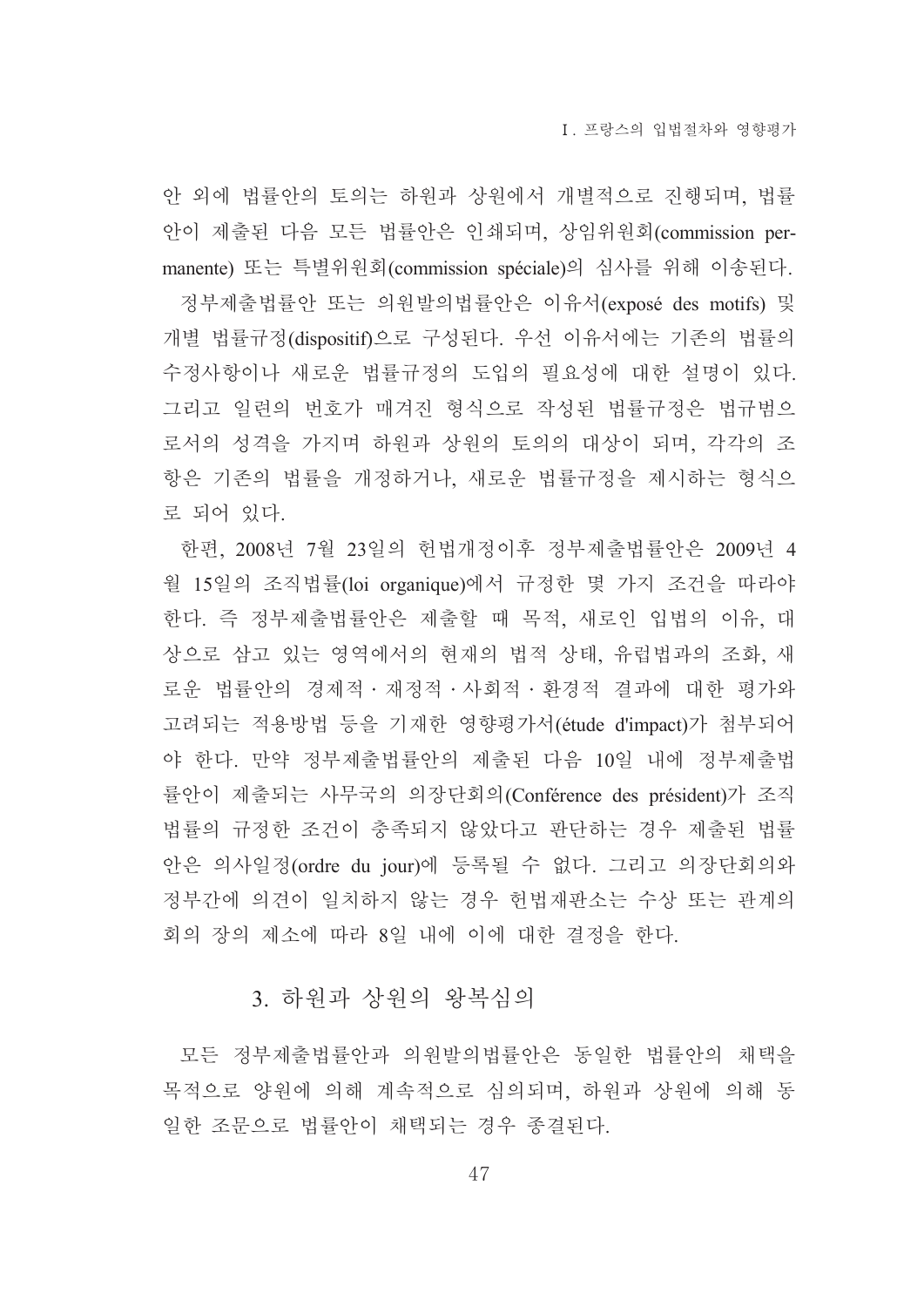법률아의 최종적인 채택에 이르는 절차는 하워과 상워가에 법률아 이 왕래하는 절차(왕복심의(navette)라는 표현을 쓴다)하는 절차이며, 하 워과 상원은 각각 법률안을 심사하고 경우에 따라서는 다른 원에 의 해 채택된 법률안을 수정하기도 한다. 그리고 각각의 단계에 의견이 일치하지 않는 법률안만이 토론된다. 이와 같은 왕복심의절차는 어떤 하나의 원이 수정을 하지 않고 가결하는 경우 종결이 되며, 각각의 워에 의한 토의를 "독해"(lecture)라 부른다.

(1) 제1독회

제1독회의 과정은 위원회에 의한 검토, 의사일정에 등록, 본회의에 서의 토의와 같은 몇 가지 단계를 포함하고 있다. 그리고 본회의에서 의 토의가 끝난 다음 다른 원으로 이송을 하며, 이를 통해 왕복심의 (navette)가 시작된다.

아래에서는 하원에서 진행되는 절차를 중심으로 기술하고자 하며, 이와 같은 절차는 전체적으로는 상원도 동일하다.

1) 위원회에 의한 검토

모든 법률안은 제출되면 위원회의 심사에 회부된다. 어떤 정부제출 법률안 또는 의원발의법률안의 심사를 위해 특별히 구성된 위원회의 경우를 제외하고 법률안의 심사는 하원의 8개의 상임위원회 중의 하 나에서 이루어진다(상원의 경우 7개의 상임위원회가 있다).

법률안을 상임위원회에 배정하는 것은 하워규칙(Réglement de l'Assemblée)에 규정된 바와 같이 하원의장의 권한이며, 다른 상임위원회는 의 견을 제시할 수 있다.

법률안을 이송받은 위워회(commission saisie au fond)는 의원들 가운 데 보고자(rapporteur)를 지정하며, 보고자는 위원회의 이름으로 보고서 를 제출한다(이 보고서는 인쇄 및 전자적 방법으로 게시된다).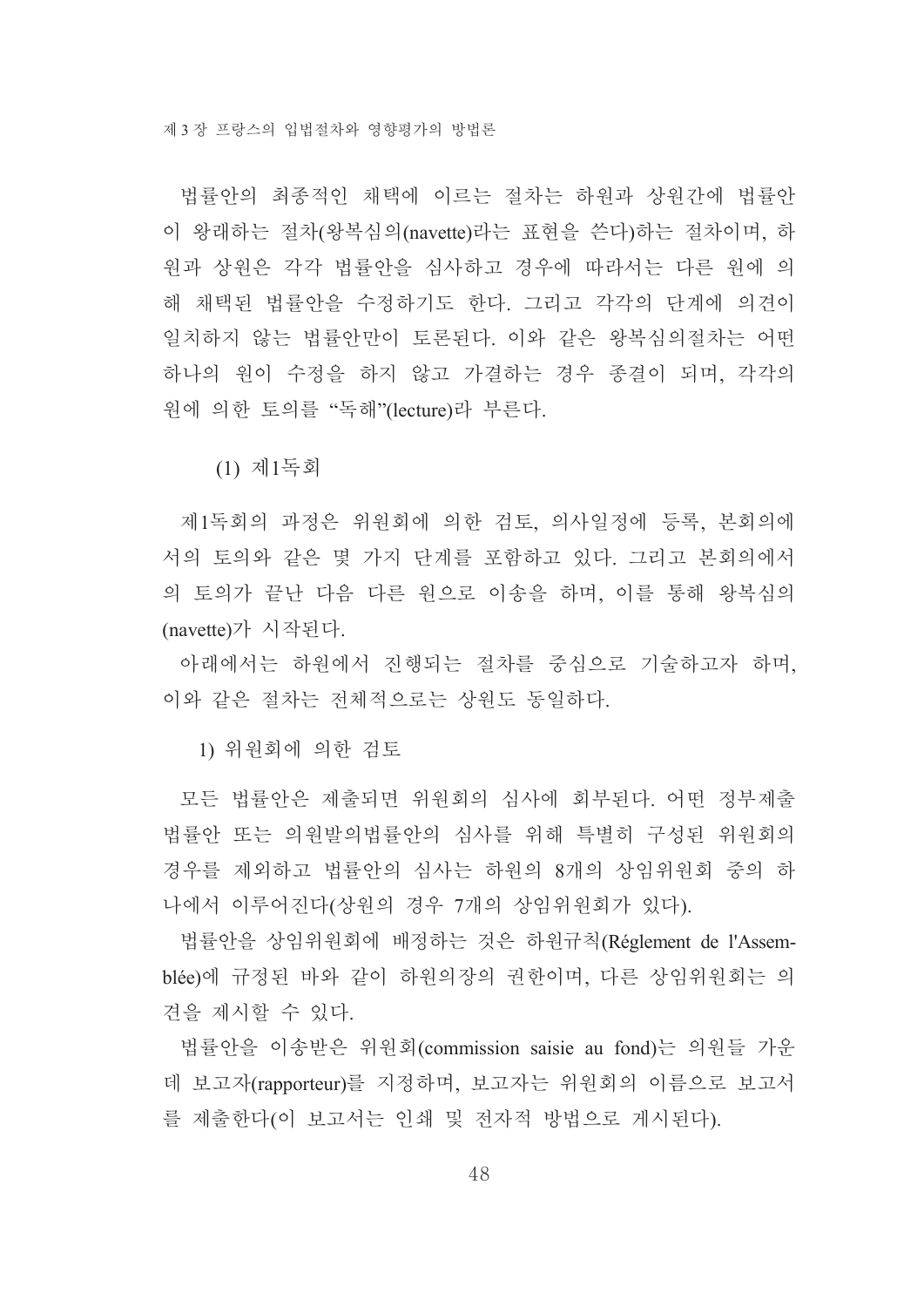2008년 7월 23일 헌법개정65에 따라 도입된 헌법 제39조의 마지막 항 및 의회기능에 관한 1958년 11월 17일의 법률명령(ordonnance) 4-2 에 따라 하워과 상원의 의장은 법률안의 제출자가 반대하는 경우를 제외하고 의원발의법률안에 대한 상임위원회의 검토 전에 의원발의법 률안을 국사원에 제출할 수 있다.

상임위원회에 제출된 정부제출법률안 또는 의원발의법률안에 대해 상임위원회는 법률안에 대한 청문(audition)과 심화된 심사를 한 다음 결 론을 제시한 보고서를 채택한다. 2008년 7월 23일의 헌법개정 이후로 본회의에서의 토의는 헌법개정안, 재정법률안, 사회보장자금조달법률 안의 경우를 제외하고 최초에 제출된 법률안이 아닌 상임위원회에서 가결된 법률안을 대상으로 한다. 이를 위해 상임위원회는 하원의원 또 는 정부의 수정안을 통합한 새로운 법률안을 제안하거나, 최초에 제 안된 법률안을 채택하거나, 법률안을 거부할 수 있다.

만약 상임위원회가 어떠한 법률안도 본회의에 제출하지 않는 경우. 본회의에서의 토의는 최초의 법률안에 대해 개시된다.

2) 의사일정의 등록

정부제출법률안 또는 의원발의법률안이 본회의에서 토의되기 위해 서는 의사일정에 등록되어야 한다. 2008년 7월 23일의 헌법개정 이후 로 헌법은 법률안이 제출된 시점과 본회의에서의 토의 시점간에 최소 6주간의 기간이 필요함을 규정했다. 그런데 이와 같은 기간에 대한 제 한규정은 재정법률안 사회보장자금조달법률안 비상사태에 관한 법률 안의 경우에는 적용되지 않으며, 정부가 "가속화된 절차"(procédure accélérée)를 개시할 것을 결정하는 경우, 의장단회의가 함께 이에 반대하 는 경우 또한 적용되지 않는다.

<sup>65) 2008</sup>년 헌법개정에 대한 개론적 소개로는 정재황 · 한동훈, 2008년 프랑스 헌법개 정에 관한 연구, 한국법제연구원, 2008 참조.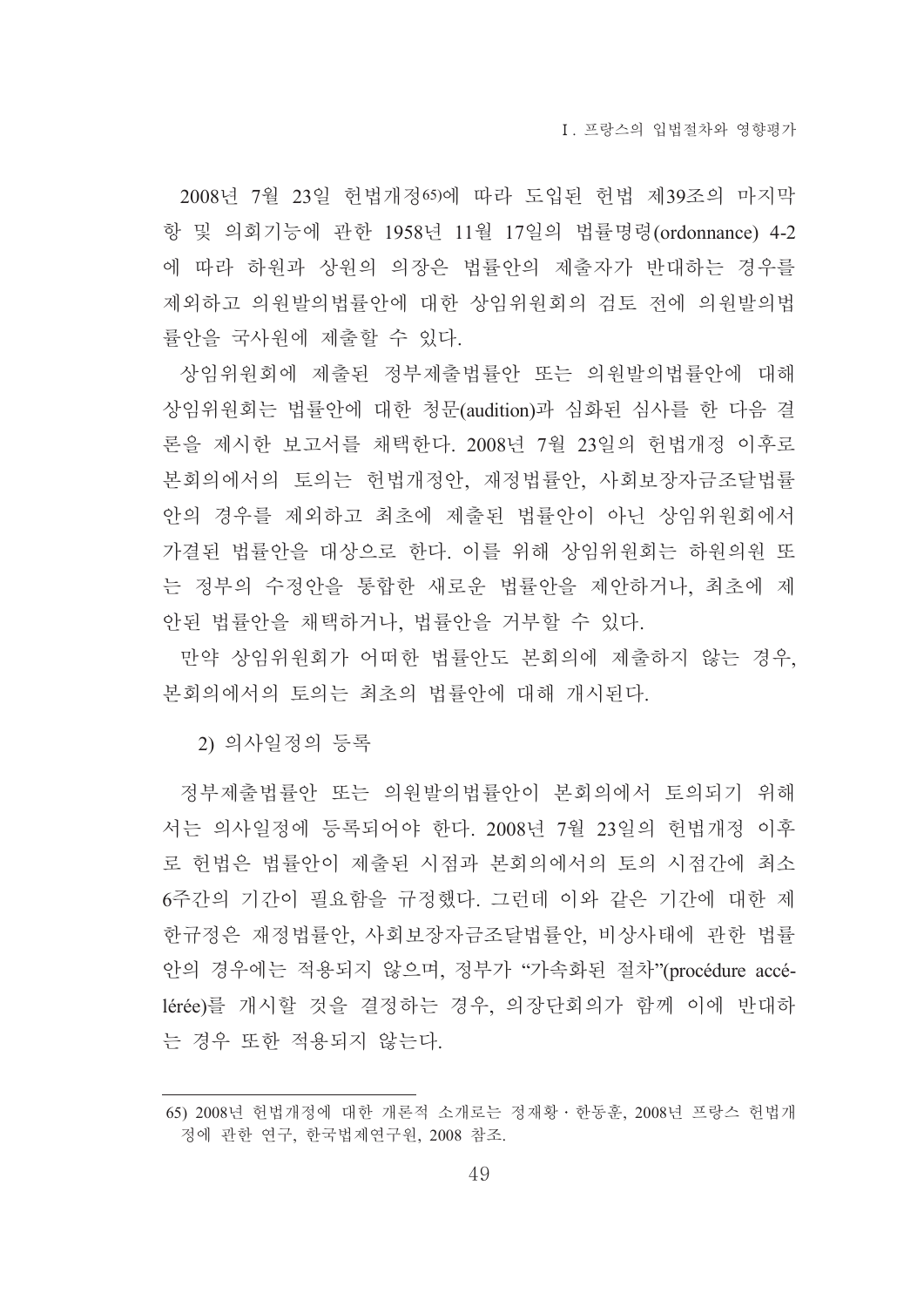또한 2008년의 헌법개정이후로 헌법은 의사일정의 공유를 규정하였 으며, 이는 하원과 상원의 규칙에 의해 규정되었다. 즉, 4주 가운데 2 주는 정부에 의해 정해진 의사일정에 우선적으로 배분되었으며, 이와 같은 우선적 배분을 통해 정부는 의사일정에 등록하고자 하는 법률안 의 목록을 결정하여 토의의 순서 및 토의일을 정할 수 있게 되었다. 이와 같은 절차의 원활한 진행을 위해 정부는 사전에 의회 특히 상임 위원회에 이를 알려야 한다. 그리고 4주 가운데 1주는 정부에 대한 통제 및 공공정책에 대한 평가에 할애되었고, 또 다른 4주 가운데 1 주는 하워과 상원이 각각 정하는 입법을 위한 의사일정에 할애되었 다. 마지막으로, 한 달에 하루는 반대파나 소수파 그룹의 발의를 위해 사용될 수 있다.

양원에 의해 정해진 의사일정에 할애된 2주간에 대한 여러 제안은 의장단회의에 의해 취합되며, 취합되 사항은 과계의회의 표결에 부쳐 진다. 그런데 헌법의 규정에 따라 일부의 법률안은 항상 우선적인 위 치에 있다. 즉 정부는 재정법률안과 사회보장자금조달법률안을 의사 일정에 등록시킬 수 있으며, 6주가 지난 다음 다른 워에 의해 이송된 법률안과 비상사태에 관한 법률안 또한 하원이 회기 중에 등록될 수 있다.

3) 본회의에서의 토의

본회의에서의 토의는 일반적 토의와 세부적 토의 등 두 단계로 구 성된다.

1 일반적 토의

일반적 토의의 단계는 본질적으로 법률안을 소개하는 단계이다. 본 회의의 의장은 법률안이 의사일정에 등록되었음을 알린 다음 해당 장 관에 의해 대표되는 정부 그리고 위원회의 보고자에게 발언권을 준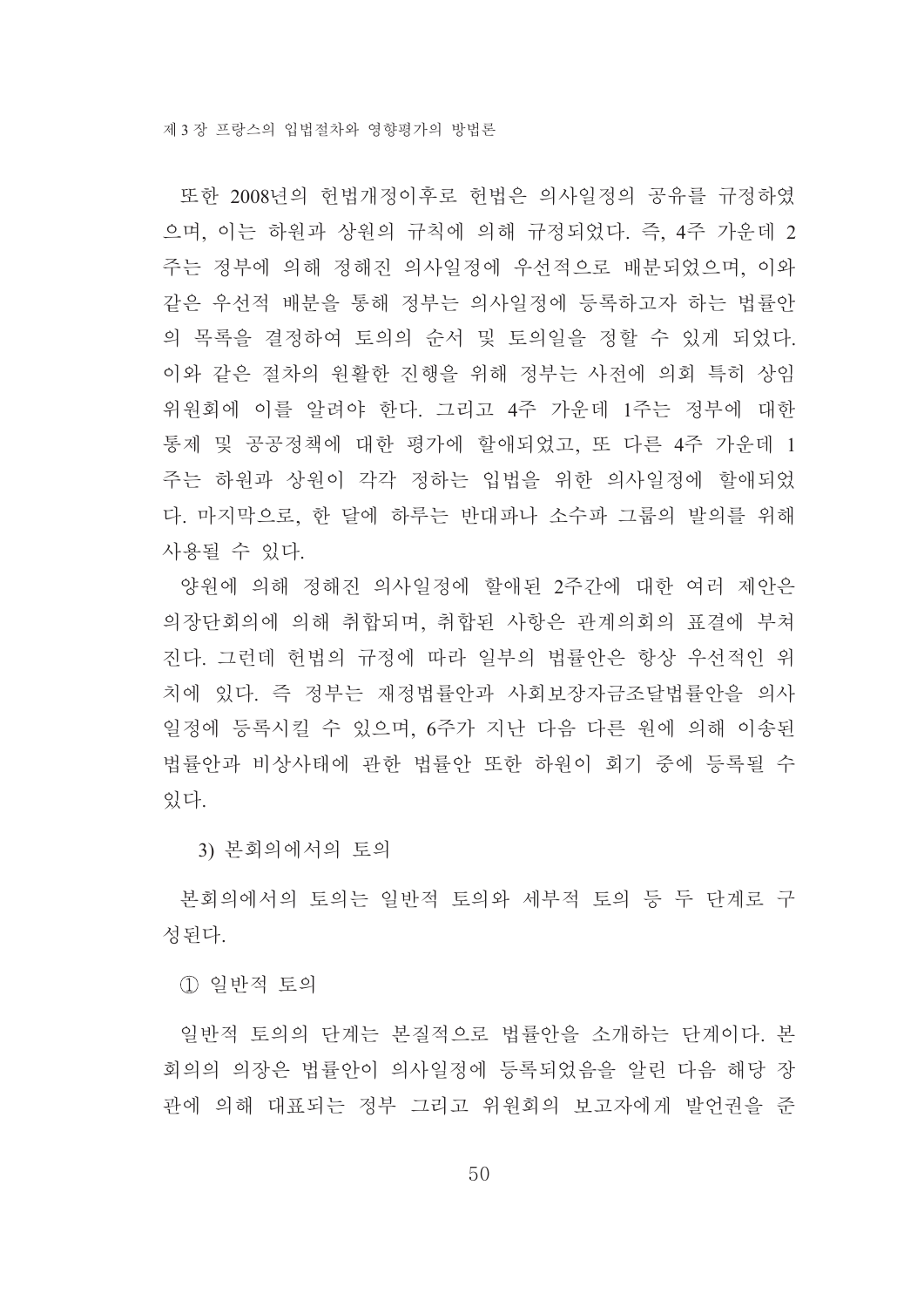Ⅰ 프랑스의 입법절차와 영향평가

다. 의원발의법률안의 경우에는 발언권이 우선적으로 보고자에게 주 어지다

이와 같은 일반적 토의단계에는 세부적 토의가 개시되기 전에 법률 안을 거부하거나 토의의 중단을 초래하는 절차적 발의에 대한 토론이 있을 수도 있다.

의장단회의는 정치적 단체별로 배분된 토의의 전체기간을 정함으로 써 법률안의 일반적 토의를 조직하다.

(2) 세부적 토의

세부적 토의는 조문별 토의를 하는 단계이며, 주로 수정안의 제출을 통해 법률안의 변경에 대한 토의를 하는 단계이다.

i) 조문별 토의

토의에 참가하는 누구나 - 정부, 법률안을 이송받은 위원회, 법률안 에 대한 의견을 제시하는 위원회, 개인적 자격의 하워의원 - 수정안을 제출할 수 있다. 토의의 원활한 진행을 위해 정부 또는 법률안을 이송 받은 위원회가 제출한 경우를 제외한 수정안은 의장단회의의 반대 결 정의 경우를 제외하고 늦어도 본회의에서 법률안에 대한 토의개시전 3 일(이 경우 날짜는 업무를 할 수 있는 날짜를 의미함)의 17시까지 제 출되어야 한다. 정부의 수정안을 제외하고, 수정안은 의원발의법률안과 마찬가지로 재정적인 차워에서 수용가능한 조건을 충족해야 한다.

ii) 투 표

어떤 조항에 대해 제출된 마지막 수정안에 대한 토의후에 하원은 이 조항에 대한 투표를 하며, 조항들에 대한 토의후에 법률안의 전부 또는 일부에 대한 제2차 토의가 진행된다. 그리고 본회의 의장은 법 률안 전체에 대한 투표를 진행한다. 마지막 표결 전에 5분 동안 투표 에 대한 설명이 있을 수 있다.

51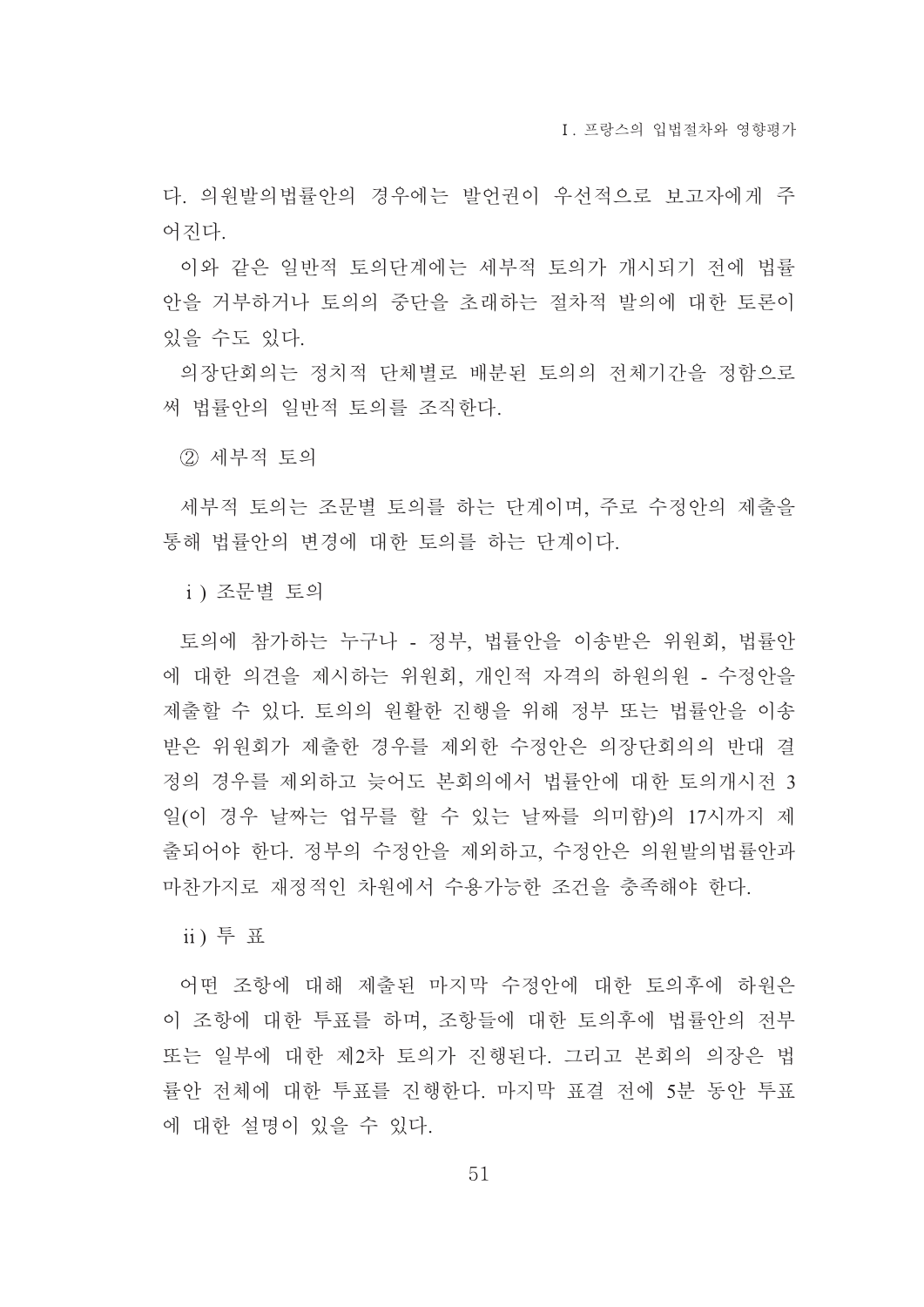투표는 일반적으로 거수로 진행되며, 거수투표의 결과에 대한 의문 이 드는 경우 본회의 의장은 기립으로 투표한다. 일부의 중요한 법률 안의 경우 의장단회는 전체 하워의워이 참석하기 좋은 날을 정함으로 써 공개투표(scrutin public)를 결정한다(일반적으로 정부에 대한 질문 이 있는 다음의 화요일이다). 이와 같은 유형의 투표는 "엄숙투표"(vote solennel)라 칭한다.

iii) "계획된 입법기"(temps législatif programmé)

2009년 5월 27일 하원규칙을 개정한 다음 의장단회의는 일정한 조 건하에 어떤 법률안에 대해서 "계획된 입법기"(temps législatif programmé) 를 적용할 것을 결정할 수 있다.

2008년 헌법개정에 따른 2009년 4월 15일의 조직법률에 의해 도입된 "계획된 입법기"(temps législatif programmé)는 법률안 전체의 검토를 위 해 최장기간을 정하며, 이 기간 가운데 60%의 시간은 반대파 그룹에 할애되어 의원숫자에 비례하여 각 정치적 그룹에 할애되며, 나머지의 시간은 동일한 방식으로 다수파 그룹에 할애되는 것이다. 그리고 정치 적 그룹으로 등록되지 않은 자들은 특별한 발언시간을 가진다.

"계획된 입법기"(temps législatif programmé)가 적용될 때 전체토의시 간은 제한되지 않으며 여러 정치적 그룹이 토의에 할애하기를 원하는 시간에 의존하게 된다. 각 조항에 대한 발언시간은 더 이상 제한되지 는 않지만 어떤 그룹이 자신에게 부여된 시간을 소진하는 경우 이들 그룹의 구성워에 대한 발언권은 거부되며 수정안들은 토의없이 투표 에 부쳐진다.

하워의워들에게 대항할 수 있는 기간이 만료되 다음에 정부 또는 법률안을 이송받은 위원회가 수정안을 제출할 때 보충적 시간이 정치 적 그룹의 대표의 요구에 따라 각각의 그룹 또는 등록되지 않은 그룹 에 부여되다.

52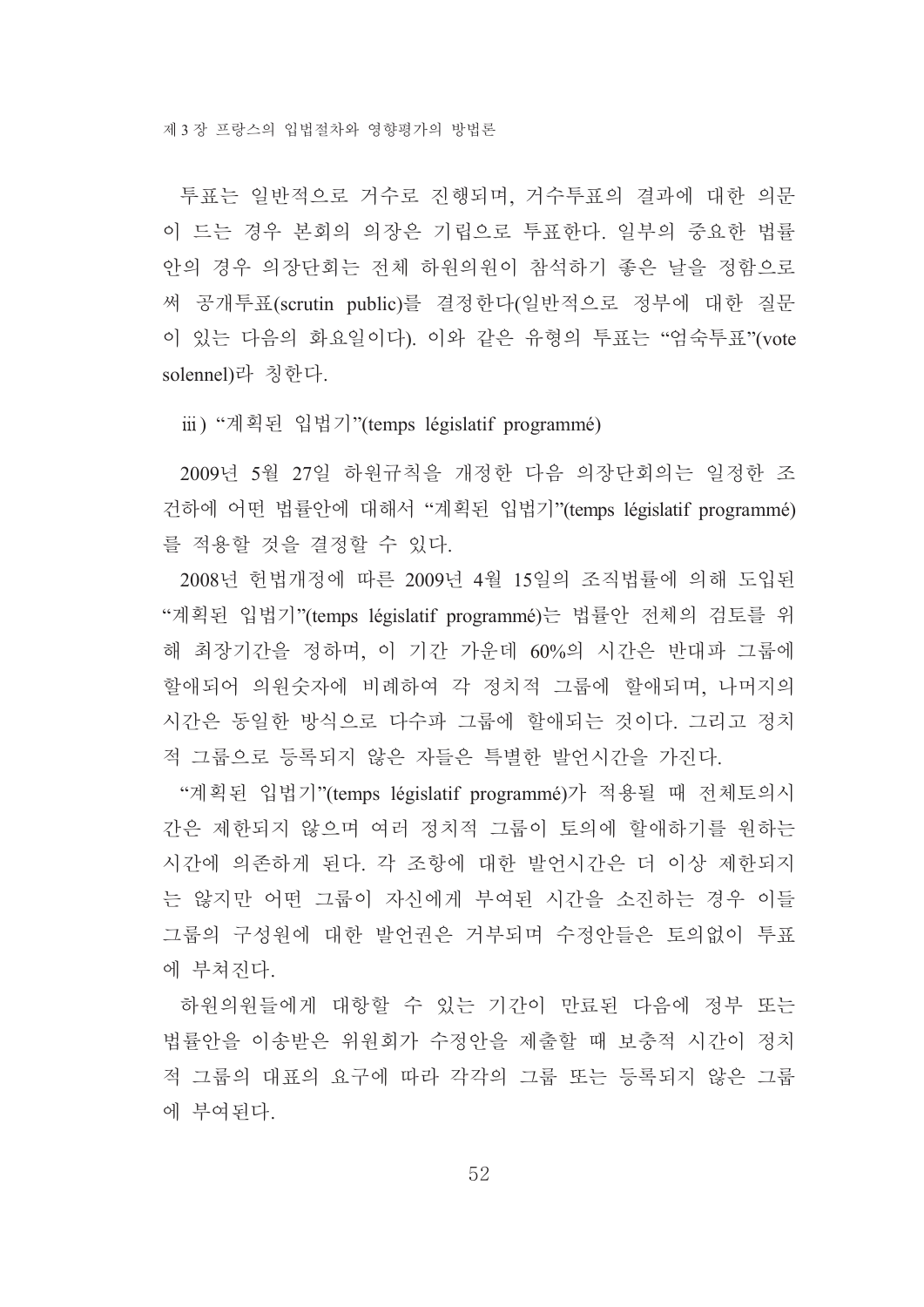"계획된 입법기"(temps législatif programmé)가 적용될 때 원하는 모든 하워의워들은 개별적 투표에 대한 설명을 위해 조항별 토의가 끝나 다음에 5분을 사용할 수 있다.

(2) 이송과 제2독회

첫 번째 원이 법률안을 채택한 경우 법률안은 지체 없이 다른 원으 로 이송되며, 다른 워은 동일한 방식 - 상임의워회에 의한 토의, 의사 일정에 등록, 본회의에서의 토의 - 으로 제1독회를 실시한다.

제2원이 자신에게 이송된 법률안을 수정 없이 채택하는 경우 법률 안은 최종적으로 채택되게 되며, 반대의 경우 하워과 상워간에 왕복 심의가 개시된다.

제2독회부터는 이전에 양원에 의해 동일한 표현으로 가결된 조문들 은 다시 토의되지 않는다. 즉, 왕복심의의 영역은 더 이상 "합의된" 조 항을 포함하지 않는다. 그러나 합의되지 않은 사항에 대해서 왕복심 의는 2번, 3번, 4번 이상 모든 조항이 동일한 표현으로 가결될 때까지 진행된다.

그렇지만 1958년 헌법은 정부로 하여금 정상적인 왕복심의절차를 중단함으로써 어떤 법률안에 대한 최종적인 투표를 촉진할 수 있도록 하는 타협의 절차를 도입하였다.

### 4. 타협의 절차로서 양원동수위워회

타협의 절차는 하워과 상원이 법률안의 2독회를 마친 경우 또는 정 부가 사전에 가속화된 절차(procédure accélérée)를 개시한 경우에는 1독 회를 마친 경우에 7명의 하원의원과 7명의 상원의원을 포함하는 하나 의 위원회 - 즉 양원동수위원회(commission mixte paritaire, CMP) - 의 소 집을 촉구하는 것이다.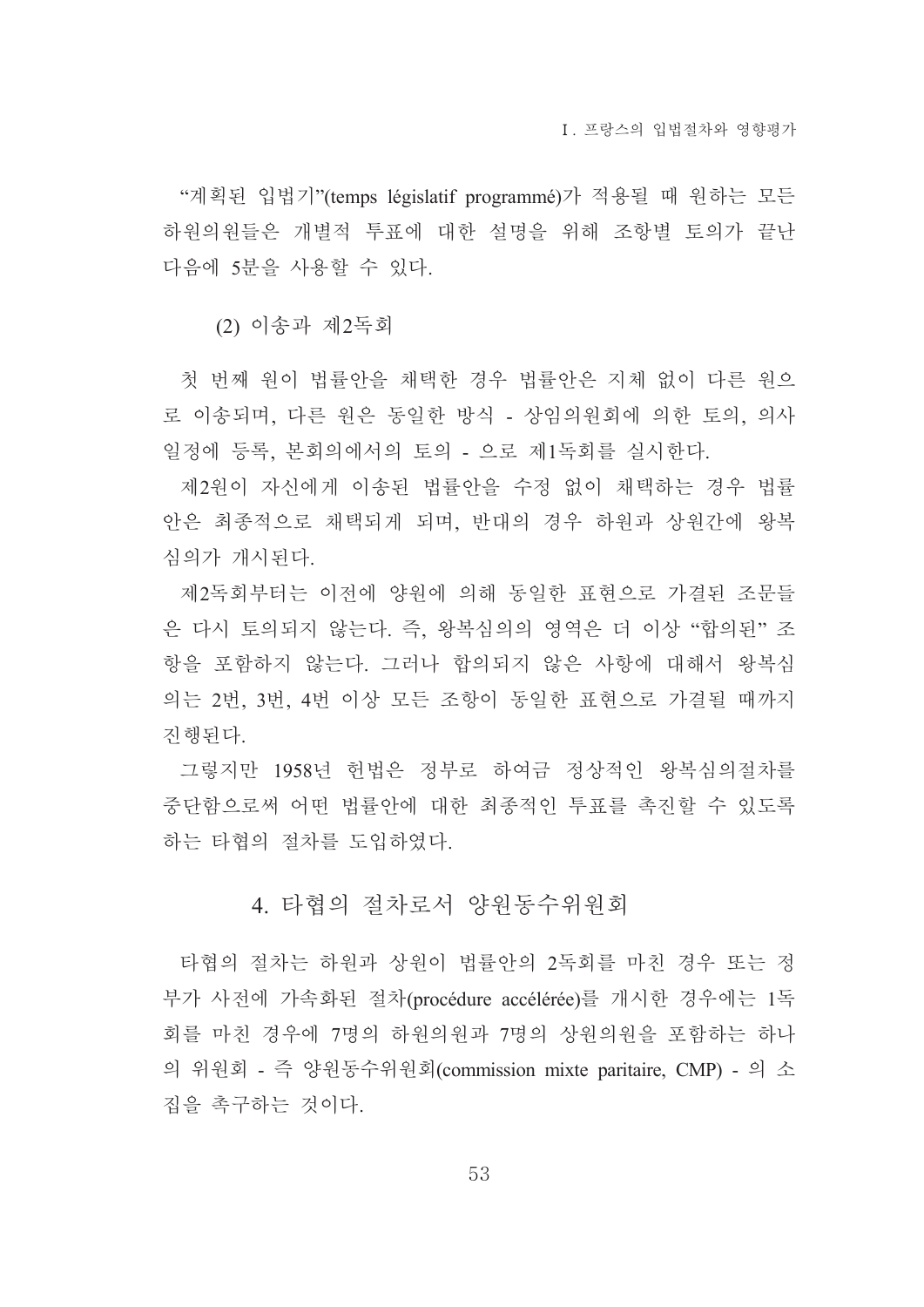제 3 장 프랑스의 입법절차와 영향평가의 방법론

양워동수위원회가 활동하는 가운데 동위원회를 구성하는 의원들은 여전히 토의중인 모든 조항들에 대한 타협안을 마련하고자 노력하며, 이전에 하워 또는 상원에서 채택한 안을 다시 채택하거나 일부의 조 문의 경우 새로운 타협안을 작성할 것을 결정한다.

양원동수위원회의 토의를 규정하는 규칙은 존재하지 않는다. 양원동수 위원회 내에서의 투표는 상당히 드물며, 일반적으로 거수로 진행된다.

양원동수위원회가 한 일은 보고서에 기록되며, 양원동수위원회의 의 원이 타협안을 작성하고, 채택하는 경우 이 법률안은 보고서에 포함 된다. 그러나 이와 반대의 경우 보고서는 타협이 이루어질 수 없었던 이유를 설명한다. 이 단계에서 양원합동위원회가 타협에 성공여부에 따라 여러 가지 가설이 가능하다.

(1) 양워동수위워회가 타협안을 만드는 데 성공한 경우

정부는 타협안을 상원과 하원의 채택을 위해 제출할 수 있다. 정부 는 또한 타협안이 마음에 들지 않는 경우에는 의회가 타협안에 대해 결정하도록 하는 것을 거부할 수 있다. 이 경우에 왕복심의는 중단된 단계부터 다시 재개되며, 양원에 의해 동일한 표현으로 법률안이 채 택될 때까지 계속된다.

양원동수위원회의 보고서의 결론에 대한 본회의에서의 토의는 동 위원회의 보고자의 설명, 정부의 참여, 전체토의에 등록된 연설자의 연설 수으로 진행된다. 본회의에서의 토의에서 특징적인 점은 정부가 제출하거나, 정부가 수용한 수정안만이 본회의에 제출될 수 있다는 점이다.

하워과 상워이 각각 양워동수위워회에서 작성된 타협안을 고려한 정 부제출법률안 또는 의워발의법률안을 채택하는 경우 타협의 절차는 성 공적으로 되어 최종적인 법률이 채택되게 된다.

54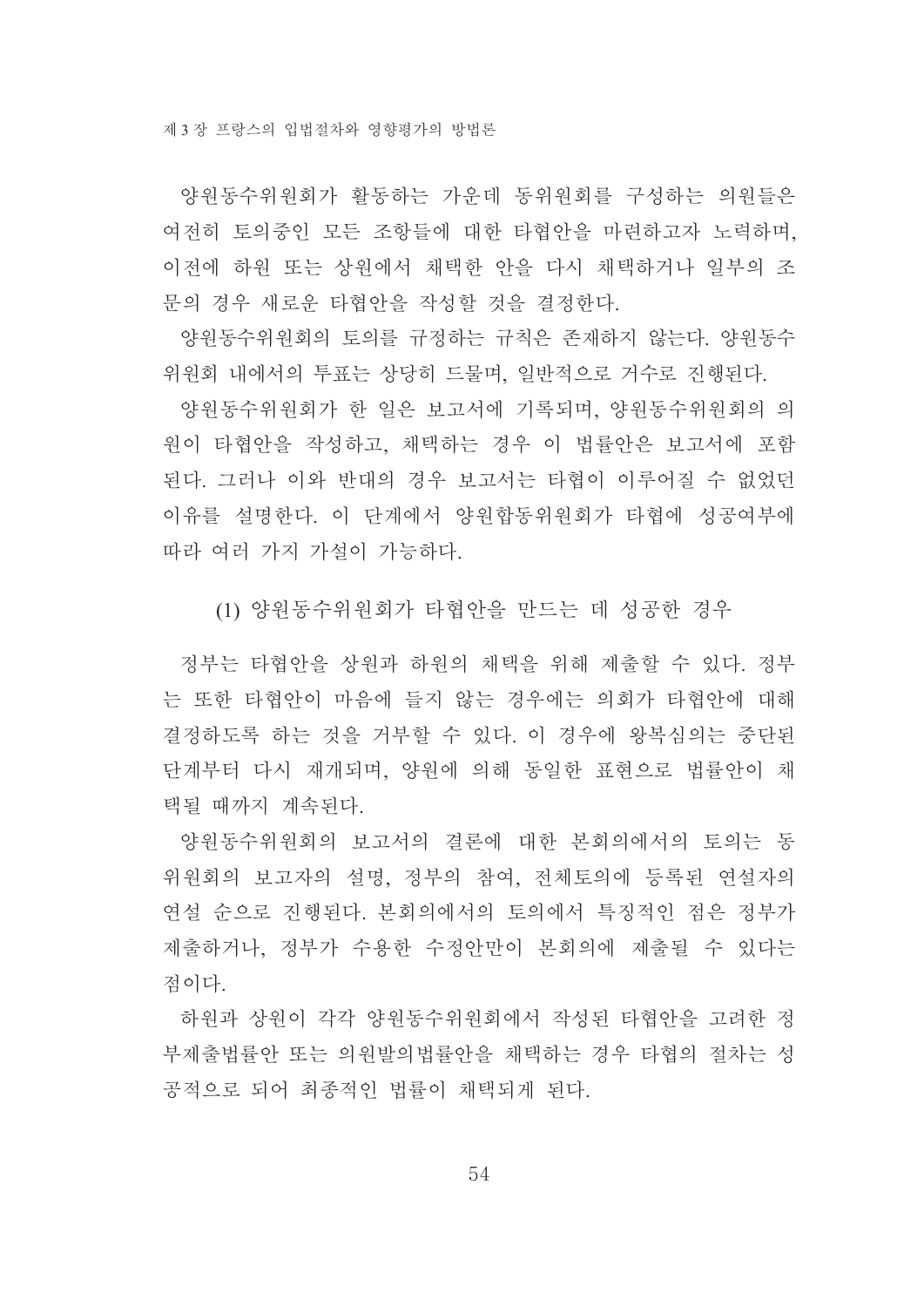(2) 타협이 실패한 경우 : 최종적 결정권은 하원이 가짐

만약 타협안이 하원이나 상원에 의해 거부되는 경우, 또는 어떤 원 에 의해 채택된 양원동수위원회의 법률안에 대한 수정안이 다른 원에 의해 거부되는 경우 타협절차는 실패하게 된다. 그리고 양원동수위워 회가 타협안을 마련하지 못한 경우도 동일한 실패에 해당된다. 이와 같은 경우 정부는 최종적인 결정권을 하원에게 부여할 수 있다.

이와 같은 절차는 하원에 의한 새로운 독해의 시작, 상원에 의한 새 로운 독회의 시작, 그리고 하원에 의한 최종적인 결정 순으로 진행된다. 새로운 독해를 할 때 하원은 타협절차가 개시되기 바로 전에 채택 된 법률안을 대상으로 토의를 진행하며, 이는 상원 제1독회에 법률안 이 제출된 경우 하워이 마지막으로 채택한 법률안을 재심의한다는 것 을 의미하다. 이 법률안에 대해 상임위워회는 심의를 하고 일반적인 절차에 따라 토의되다. 하워에 의해 채택된 법률안은 상워으로 이송 되며, 상원 또한 일반적인 절차에 따라 토의한다. 만약 상원이 수정없 이 법률안을 채택하는 경우, 동 법률안은 최종적으로 채택되게 되며, 반대의 경우 하워이 최종적인 토의를 하기 위해 법률안이 하워으로 이송되다.

최종적인 토의를 할 때 하워은 상당히 제한적인 틀 속에서 토의를 한다. 하원은 상임위원회의 제안에 따라 양원동수위원회가 작성한 법 률안 또는 새로운 독회에서 자신들이 채택한 법률안에 대한 결정을 한다. 새로운 독회에서 자신들이 채택한 법률안에 대한 결정을 하는 경우 하워은 상워이 새로운 독회에서 채택한 수정안 외에 다른 수정 안을 채택할 수 없다.

55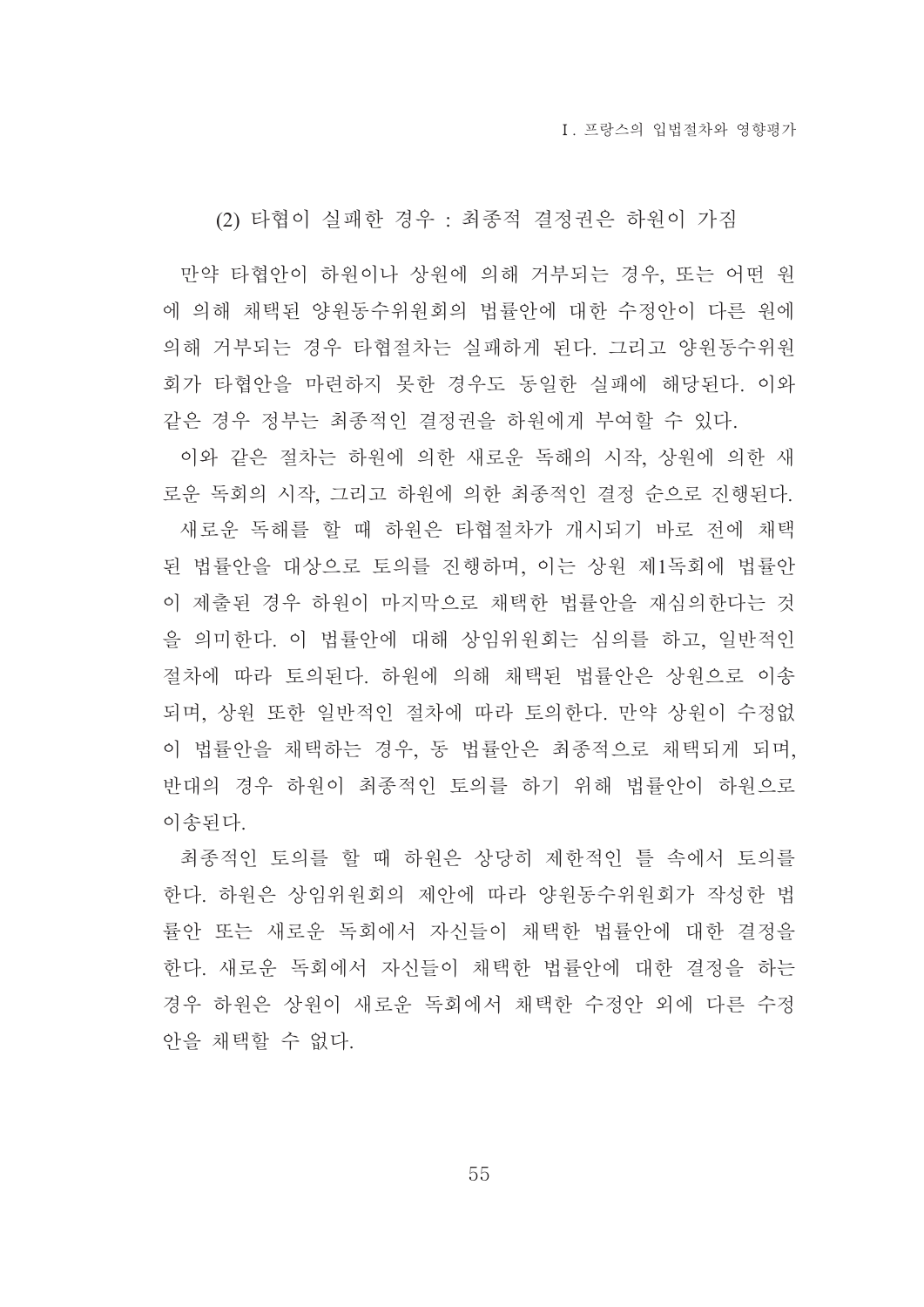### 5. 특별한 법안 채택절차

(1) 간소화된 토의절차

간소화된 토의절차는 정치적인 이해보다는 기술적 이해가 보다 더 부각되는 법률안의 경우에 저체적인 토의를 하지 않고 수정안이 제출 된 조항에 대해서만 표결을 하며, 수정안이 없는 경우 바로 표결에 들어가는 경우를 말한다(주로 국제조약의 승인을 비준하는 법률안에 사용되다)

그런데 이와 같은 간소화된 토의절차의 적용규칙은 의원들 특히 반 대파 의원들의 표현권을 보장한다. 아닌게 아니라, 하원의장, 정부, 법 률안을 제출받은 위원회의 위원장 또는 어떤 그룹의 대표의 요구에 따 라 의장단회의에 의해 간소화된 토의절차가 개시되는 경우 반대의 권 리가 대칭적으로 토의전날 13시까지 하원의장을 제외한 이들 기관에 부여된다. 반대의 권리가 행사되는 경우 해당법률안은 일반적인 입법 절차에 따라 토의된다. 또 다른 반대권리의 보장책으로는 정부가 반 대의 권리를 행사할 수 있는 기간이 만료된 다음에 수정안을 제출하 는 경우 이는 하워의 의사일정에서 자동적으로 법률안의 철회를 초래 한다는 점이다.

(2) 일괄투표

일괄투표는 헌법 제44조 제3항66)에 규정된 절차로써 정부가 하원 또는 상원에 한 번의 투표를 통해서 토의중인 법률안의 전부 또는 일 부에 대한 결정을 요구할 수 있은 권하이다.

<sup>66)</sup> 프랑스 헌법 제44조 제3항 "수정안을 심의중인 원은 정부의 요구에 따라 정부에 서 제출하거나 수락한 수정안에 한해 그 전문 또는 일부에 대해 일괄투표한다."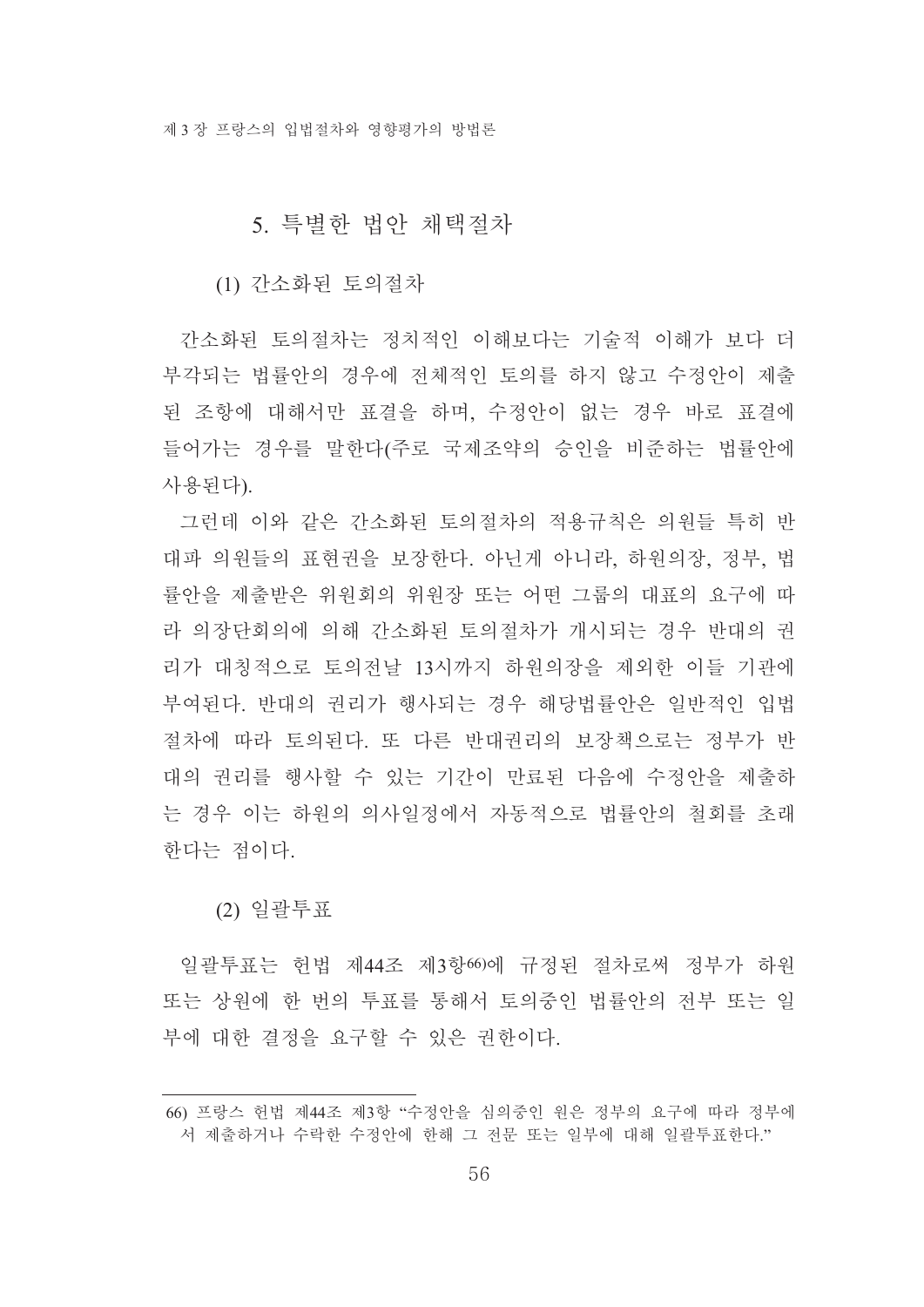정부는 이와 같은 일괄투표에 대한 요구권을 상당히 자유롭게 행사 할 수 있다. 즉 정부는 자유로이 그 시기. 대상법률안을 정할 수 있다.

(3) 법률안의 가결에 정부책임을 회부함

헌법 제49조 제3항67)에 따라 수상은 국무회의의 심의를 거친 후 재 정법률안 또는 사회보장자금조달법률안, 회기중 한번 다른 정부제출 법률안 또는 의워발의법률안의 투표에 대해 하워에 대한 정부의 책임 을 회부할 수 있다. 이와 같은 절차는 상원에 대해서는 실시할 수 없 는데 이는 정부는 상원에 대해서는 책임을 지지 않기 때문이다.

일괄투표의 경우와 마찬가지로 정부는 그 시기와 법률의 내용을 자 유로이 결정할 수 있다.

6. 법률의 공포

(1) 공 포

최종적으로 가결된 법률은 국정조정실로 보내지며, 국정조정실은 법 률을 공포하는 권한을 가진 공화국 대통령에게 법률의 서명을 하도록 한다. 공화국 대통령은 법률공포를 위해 2주의 기간을 사용할 수 있 으며, 공포된 법률은 공화국 관보(Journal officiel)에 게시된다.

그렇지만 법률의 공포는 헌법재판소에 의한 사전적 위헌법률심사가 있는 경우 또는 공화국 대통령이 법률에 대한 새로운 토의를 요구하 는 경우에는 지체될 수 있다.

<sup>67)</sup> 프랑스 헌법 제49조 제3항 "수상은 정부제출 예산법률안 또는 사회보장제도 자 금조달법률안의 표결과 관련하여 국무회의의 심의를 거친 후 국민의회에 대해 책 임을 진다. 정부제출법률안 제출 후 24시간 이내에 전항에서 정하는 요건에 따라 이에 대한 불신임 동의안이 가결되지 아니하는 한 그 의안은 채택된 것으로 간주 한다. 또한 수상은 회기마다 다른 하나의 정부제출법률안 또는 의원발의법률안에 대해서도 이 절차를 사용할 수 있다."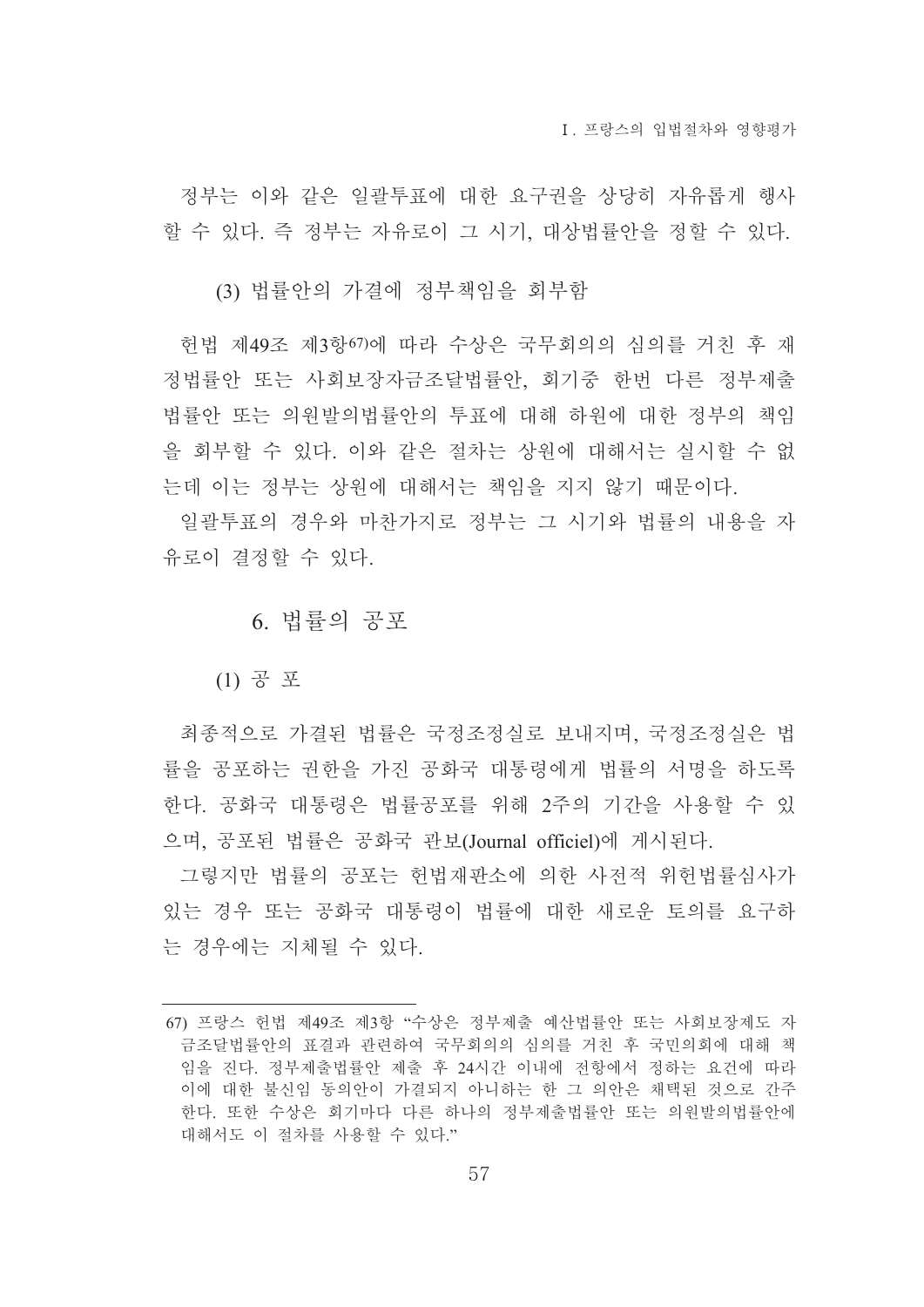(2) 헌법재판소에 의한 사전적 위헌법률심사

헌법재판소는 의회가 가결한 법률이 헌법에 합치되는 지를 심판하 는 기관으로 헌법에 의해 명시적으로 예상하고 있거나, 헌법의 규정 을 적용하는 것을 목적으로 하는 조직법률(loi organique)의 경우 필수 적 사전 심의대상이 된다.

따라서 조직법률 외의 일반법률의 경우 사전적 위헌법률심사는 제 소권자 즉 공화국 대통령, 수상, 하원의장, 상원의장, 60인의 하원의 원, 60인의 상원의원의 제소가 있어야만 개시될 수 있다.

제소기간의 경우 법률의 공포기간 내(2주의 기간)에 이루어져야 하 며, 제소행위는 공포기간을 중단시키는 효과를 가진다. 따라서 이와 같은 단기의 제소기간 때문에 제소권자와 헌법재판소 사무처장간의 비 공식적인 여락이 때로는 중요한 기능을 한다.

헌법재판소는 1달 내에 제소된 사건에 대한 결정을 하지만 정부가 긴급하게 요구하는 경우 8일 내에 결정을 내린다. 그리고 헌법재판소 가 합헌이라고 결정을 내리는 경우 법률은 공포되지만, 법률전체가 헌법에 반한다고 결정을 내리는 경우 공포되지 않는다. 그 결과 이와 같은 법률을 가결한 입법절차는 무효가 된다.

그리고 헌법재판소가 법률의 일부분만 헌법에 합치하는 것으로 판 단하는 경우, 법률은 헌법에 반하는 부분을 제외하고 공포된다.

## Ⅱ 영향평가의 방법론

입법평가의 수행과 관련하여 국정조정실은 헌법과 조직법률의 규정 에 따라 국사원과 의회에 제출되는 입법평가서는 진단, 추구된 목적, 가능한 선택과 새로운 입법을 하는 이유, 새로운 규정의 예상가능한 영향, 자문활동, 개혁의 실행이라는 내용을 포함되도록 하였다.68)

<sup>68)</sup> 영향평가의 내용에 대해서는 RAPPORT D"INFORMATION FAIT AU NOM DU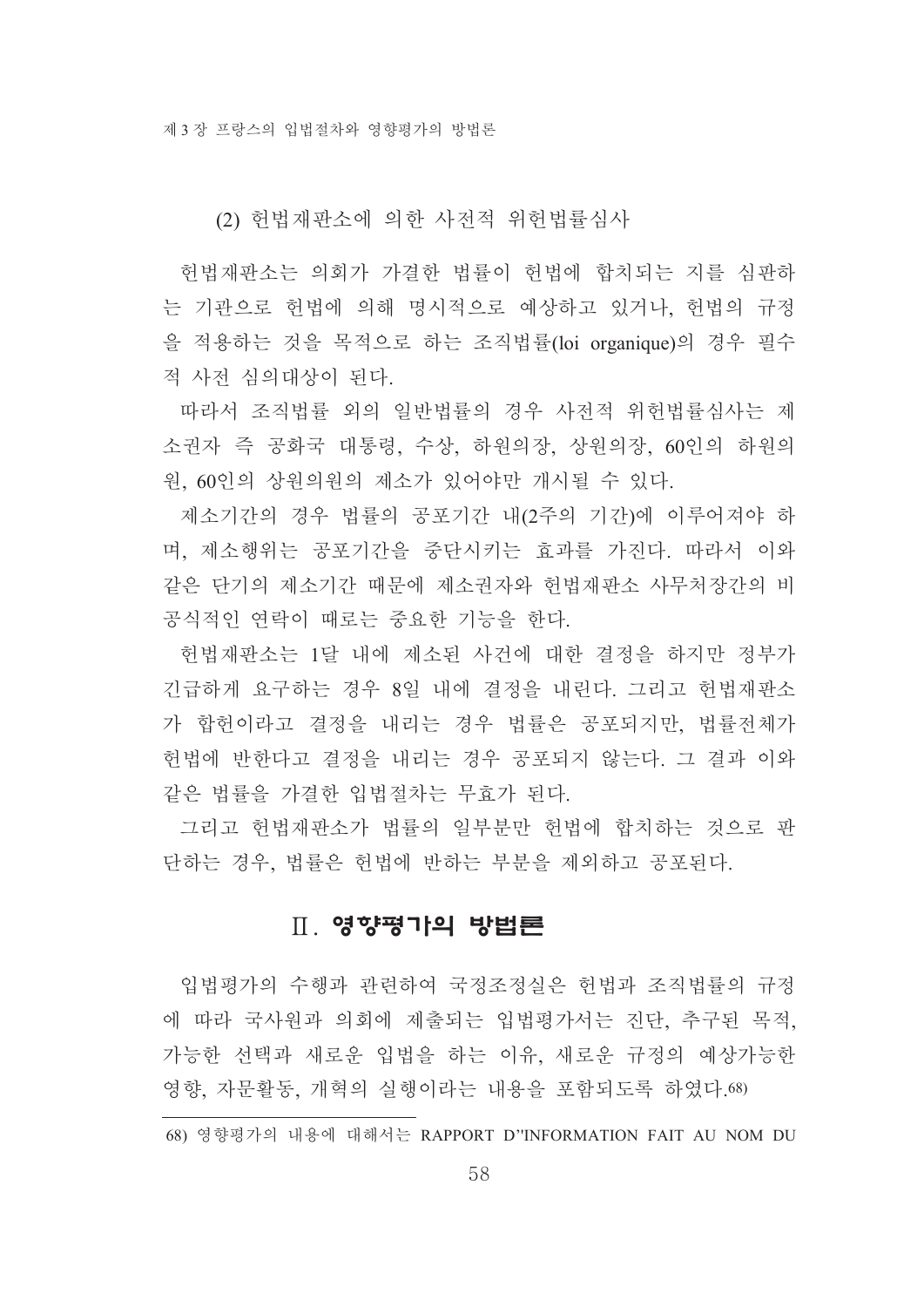### 1. 진단(diagnostic)

진단의 단계는 현재의 법규정의 부적합한 부분을 보여주기 위하여 정부가 개선하기를 워하는 어려움을 정확하게 기술하는 것으로 주거 가 되는 상황과 사실적 또는 법적으로 확인된 문제를 구체적이고, 상 세하게 기술하는 것이다 69)

예를 들면, 2010년 10월 11일의 "공공장소에서 얼굴은폐를 금지하는 법률안"(Projet de loi interdisant la dissimulation du visage dans l'espace public)에 대한 영향평가서는 진단으로 공공장소에서의 얼굴은폐는 "함 께 살아가기"(vivre-emsemble)에 대한 도전이라고 기술하였다.70)

### 2. 목적(objectifs poursuivis)

추구하는 목적은 새로운 법규정의 개입필요성을 엄격하고, 정확하게 기술해야 한다. 예를 들면. "공공장소에서 얼굴은폐를 금지하는 법률 아"의 경우 사회통합을 보존하기 위해 공공장소에서 얼굴을 은폐하는 관행을 후퇴시키는 것을 목적으로 제시했다. 71)

그런데 법률안의 기초자는 종종 보다 광범위하고, 상당히 진부한 또 는 실제로는 미리 정해진 선택이나 유동적인 법의 상황속에서 공통적 인 목적이 없는 적응조치의 집합을 은폐한 일련의 목적을 언급하기

COMITÉ D'ÉVALUATION ET DE CONTRÔLE DES POLITIQUES PUBLIQUES SUR les critères de contrôle des études d'impact accompagnant les projets de loi, PAR MM. CLAUDE GOASGUEN ET JEAN MALLOT(N° 2094), 2009, 18-21면; 윤계형 · 한동훈, 프랑스 입법평가의 방법론 및 사례연구, 한국법제연구워, 2011, 51-59면 참조.

<sup>69)</sup> Jean-Pierre BALCOU, "Les études d'impact : mieux légiférer par l'évaluation préalable", Les études d'impact accompagnant les projets de loi, LGDJ, 2012, 101면.

<sup>70)</sup> Etude d'impact du "Projet de loi interdisant la dissimulation du visage dans l'espace public", pp. 3-10.

<sup>71)</sup> Etude d'impact du "Projet de loi interdisant la dissimulation du visage dans l'espace public", p. 11.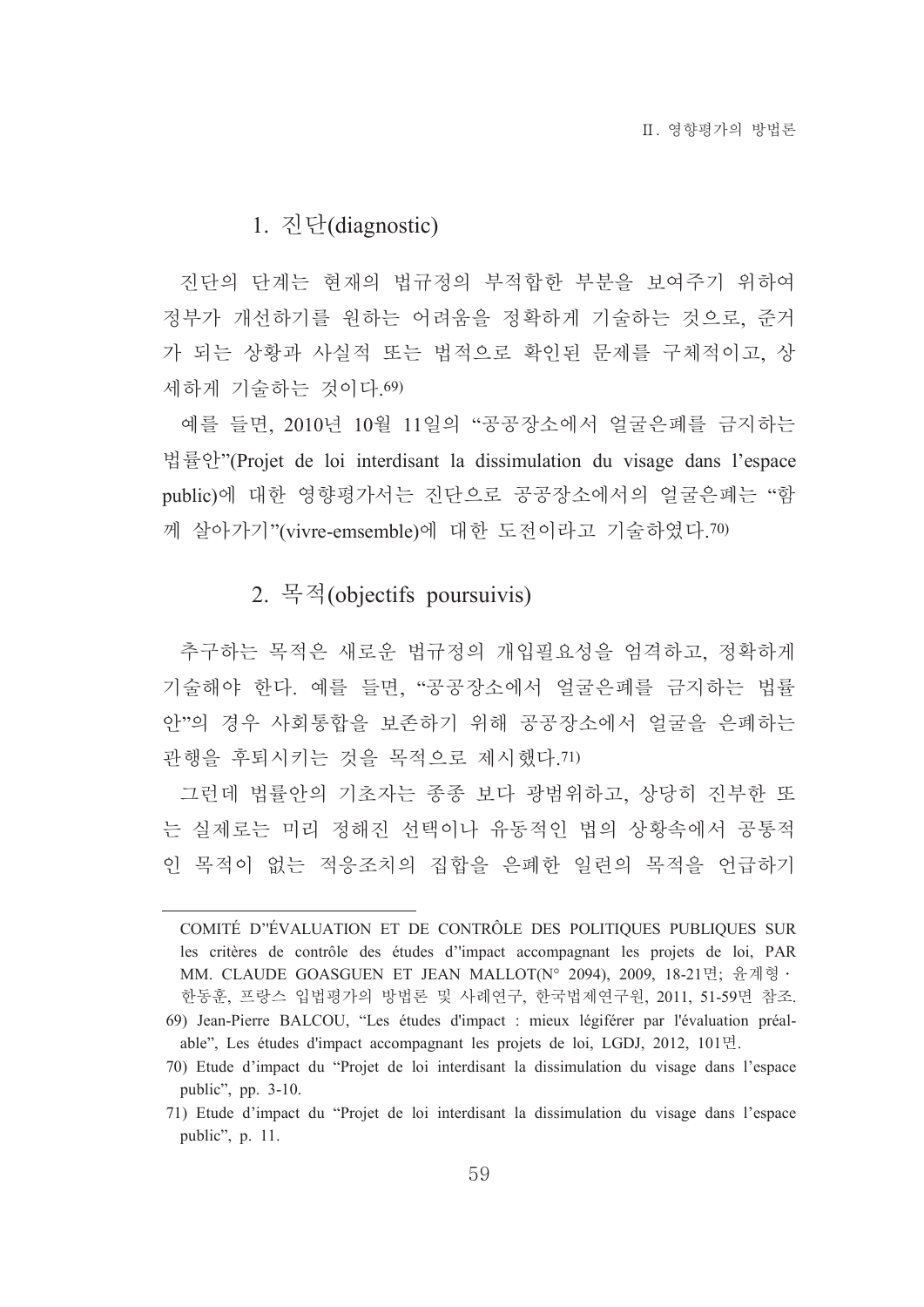제 3 장 프랑스의 입법절차와 영향평가의 방법론

때문에 이와 같은 추구하는 목적의 단계는 또한 입법의 필요성에 대 한 시험으로서의 성격을 가진다. 72)

# 3. 가능한 선택과 새로운 입법을 하는 이유 (options possibles et les motifs du recours à une nouvelle législation)

조직법률이 규정한 바와 같이 새로운 입법을 정당화하기 위해서는 상위의 법규범에 의해 규정될 수 있는지 여부를 검토해야 하며, 상위 의 규범이 없는 경우 선택적 수단을 검토함으로써 새로운 입법을 통 한 개혁의 필요성을 부각해야 하다. 예를 들면 "공공장소에서 얼굴은 폐를 금지하는 법률안"의 경우 새로운 법규정의 개입 외의 가능한 선 택은 제하되 효용성만을 가지는 것으로 파다하였다 73)

뿐만 아니라, 프랑스 헌법 제34조74)와 제37조75)에 따른 법률(loi)의

- 72) Jean-Pierre BALCOU, "Les études d'impact : mieux légiférer par l'évaluation préalable", Les études d'impact accompagnant les projets de loi, LGDJ, 2012, 102면.
- 73) Etude d'impact du "Projet de loi interdisant la dissimulation du visage dans l'espace public", pp. 12-16.
- 74) 프랑스 헌법 제34조 "① 법률은 다음 사항을 규정한다.
	- 시민적 권리 및 공적 자유의 행사를 위해 시민에게 부여된 기본적 보장, 자유, 다 원주의 미디어의 독립. 국방을 위해 시민에게 과하여진 신체 및 재산상 의무.
		- 국적, 개인의 신분 및 법적 능력, 부부재산제, 상속 및 증여,
		- ●중죄 및 경죄 및 위법행위의 결정과 그에 대한 형벌, 형사소송절차, 사면, 새로 운 심급의 법원 설치와 사법관의 지위에 관한 규정.
		- 모든 주세의 과세기주 · 세율 · 징수방식, 화폐발행제도,
	- 2 법률은 다음 사항에 대해서도 규정한다.
		- ●의회, 지방의회, 재외프랑스인의 대표부, 지방자체단체의 심의회 구성원의 선거 위임과 선거기능의 행사조건.
		- 공공기관의 설립.
		- 국가의 일반공무원 및 군공무원의 신분보장.
		- 기업의 국유화 및 공기업의 민영화.
	- 3) 법률은 다음사항의 기본워칙을 정한다.
		- 국방조직.
		- 지방자치단체의 자유행정 · 권한 · 재원.
		- $\bullet$  교육.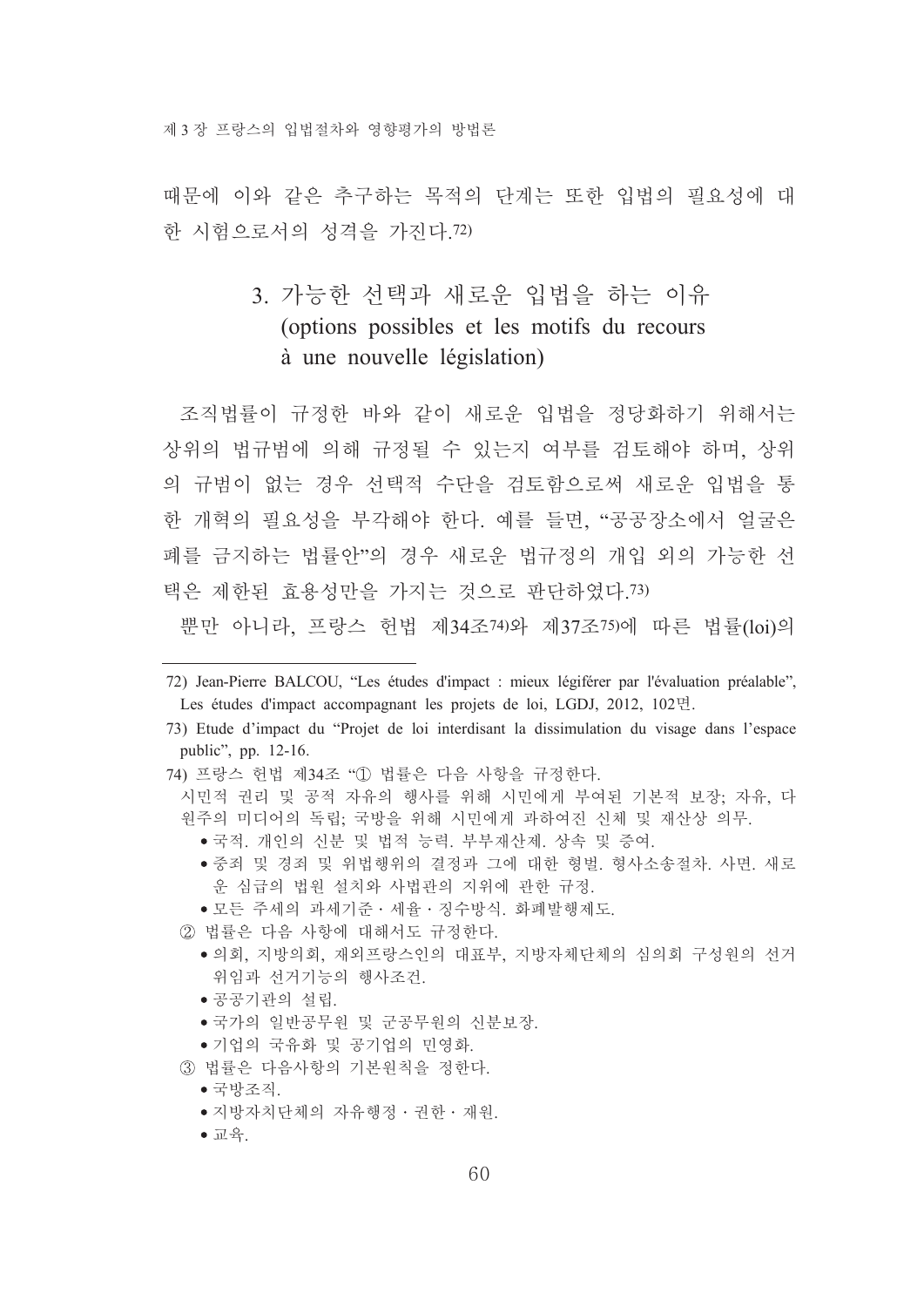영역과 행정규칙(réglementation)의 영역간의 분할을 고려하여 새로운 규칙을 현재의 법질서체계 속에 삽입하는 조건을 평가하여야 한다.

# 4. 새로운 규정의 예상가능한 영향(incidences prévisibles du dispositif)

영향평가서의 분석은 직접적 영향과 간접적 영향으로 이루어져야 하 며, 물질적 · 구체적인 표현으로 여러 유형의 영향에 대한 수량화가 요 망된다. 보다 구체적으로 살펴보자면, 공적 사용의 결과로서 예상되는 개혁에 대한 법적인 영향 미시적 · 거시적 경제영향 재정적 영향(국 가예산의 차원, 지방자치단체의 예산 차원, 필요한 경우에는 공법인 또는 사법인의 예산차원), 사회적 영향(일반이익과 문제가 되는 개별 이익의 측면). 화경적 영향(기후를 위한 비용, 생물다양성, 가능한 경 우 "탄소비용"(coût carbone)) 등을 가능한 한 정확하게 기록할 것이 요 망된다.

- 재산권 · 물권 · 민간채권 · 상업채권.
- 노동권. 노동조합권. 사회보장권.
- 4) 재정법률은 조직법에서 정한 요건과 그 유보조항에 따라 국가의 재워과 및 부 담을 정한다.
- 5 사회보장 자금조달법률은 조직법에서 정한 요건과 그 유보조항에 따라 균형재 정에 대한 일반적인 요건을 정하고, 예상수입을 감안하여 지출의 용도를 정한다.
- 6 프로그램적 법률은 국가활동의 목적을 정한다.
- ⑦ 공공재정의 다녀간의 방향설정은 프로그램적 법률에 의해 정해진다. 공공재정의 다년간의 방향설정은 공공행정의 회계균형이라는 목적에 포함된다.

⑧ 본 조항은 조직법률로 구체화되고 보완될 수 있다."

- 75) 프랑스 헌법 제37조 "① 법률의 소관사항 이외의 사항은 행정입법의 성격을 가 진다.
	- ② 행정입법의 소관에 속하는 사항에 대한 법률은 국사원의 의견청취 후 명령을 발하여 개정할 수 있다. 헌법재판소가 본 헌법의 발효 이후에 제정된 법률이 전 항 의 규정에 의해 행정입법의 소관사항에 속한다고 선언하는 경우에 한해 명령으로 써 개정할 수 있다."

<sup>•</sup> 환경보존.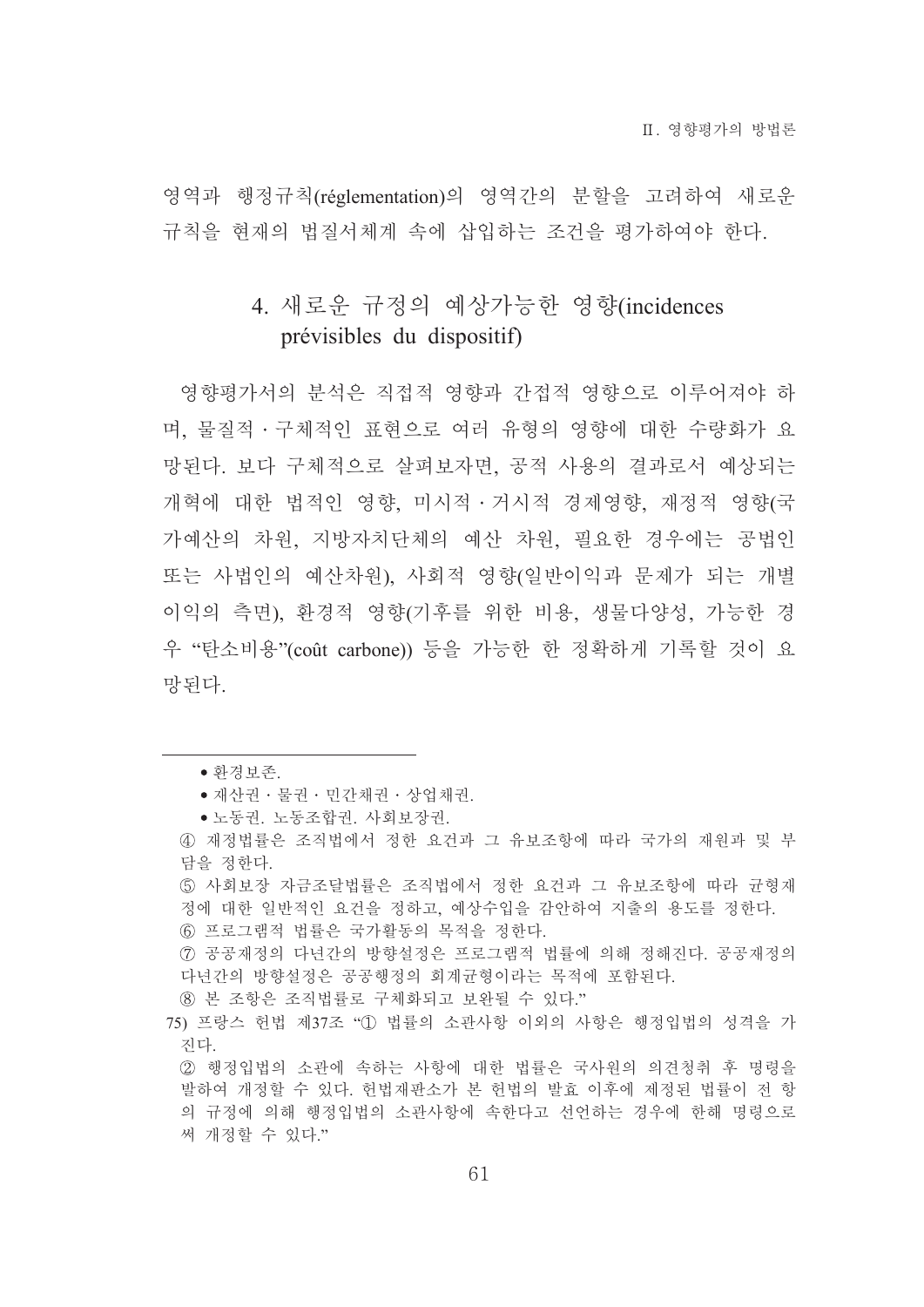또한 개혁의 결과에 대한 평가에 대해 조직법률은 해당 영향평가의 소관부처가 "채택한 계산방법"(méthode de calcul retenue)을 명시할 것 을 규정하고 있다.

예를 들면, "공공장소에서 얼굴은폐를 금지하는 법률안"의 경우 동 법률안에 포함된 규정이 염두에 두는 상황, 적용의 구체적인 조건, 법 적인 영향, 국제적인 영향에 대한 분석을 실시하였다.76)

## 5. 자문활동(consultations menées)

조직법률의 요청에 따라 입법평가서는 국사워으로 이송되기 전에 의 무적 자문과 임의적 자문을 구분하여 기록하여야 한다. 이는 단지 모 든 의무적인 자문이 행하여지는 사법적 통제만이 아니라 전체적으로 또는 부분적으로 정부가 한 의견을 고려하는 것이다. 77)

예를 들면. "공공장소에서 얼굴은폐를 금지하는 법률안"의 경우 여 러 종교지도자, 특히 "프랑스 이슬람위원회"(Conseil franccais du culte musulman). 그리고 정당대표 등의 자문을 구했다고 형식적으로 기술하 고 있다.78)

## 6. 개혁의 실행

영향평가서는 예상되는 개혁의 내용에 필요한 데크레의 예상목록을 포함해야 하지만, 2009년 4월 15일의 조직법률에 대한 헌법재판소의 결정의 판시이유(Considérant) 16에 따라 의무적인 것은 아니다.

<sup>76)</sup> Etude d'impact du "Projet de loi interdisant la dissimulation du visage dans l'espace public", pp. 17-21.

<sup>77)</sup> Jean-Pierre BALCOU, "Les études d'impact : mieux légiférer par l'évaluation préalable", Les études d'impact accompagnant les projets de loi, LGDJ, 2012, 102면.

<sup>78)</sup> Etude d'impact du "Projet de loi interdisant la dissimulation du visage dans l'espace public", p. 22..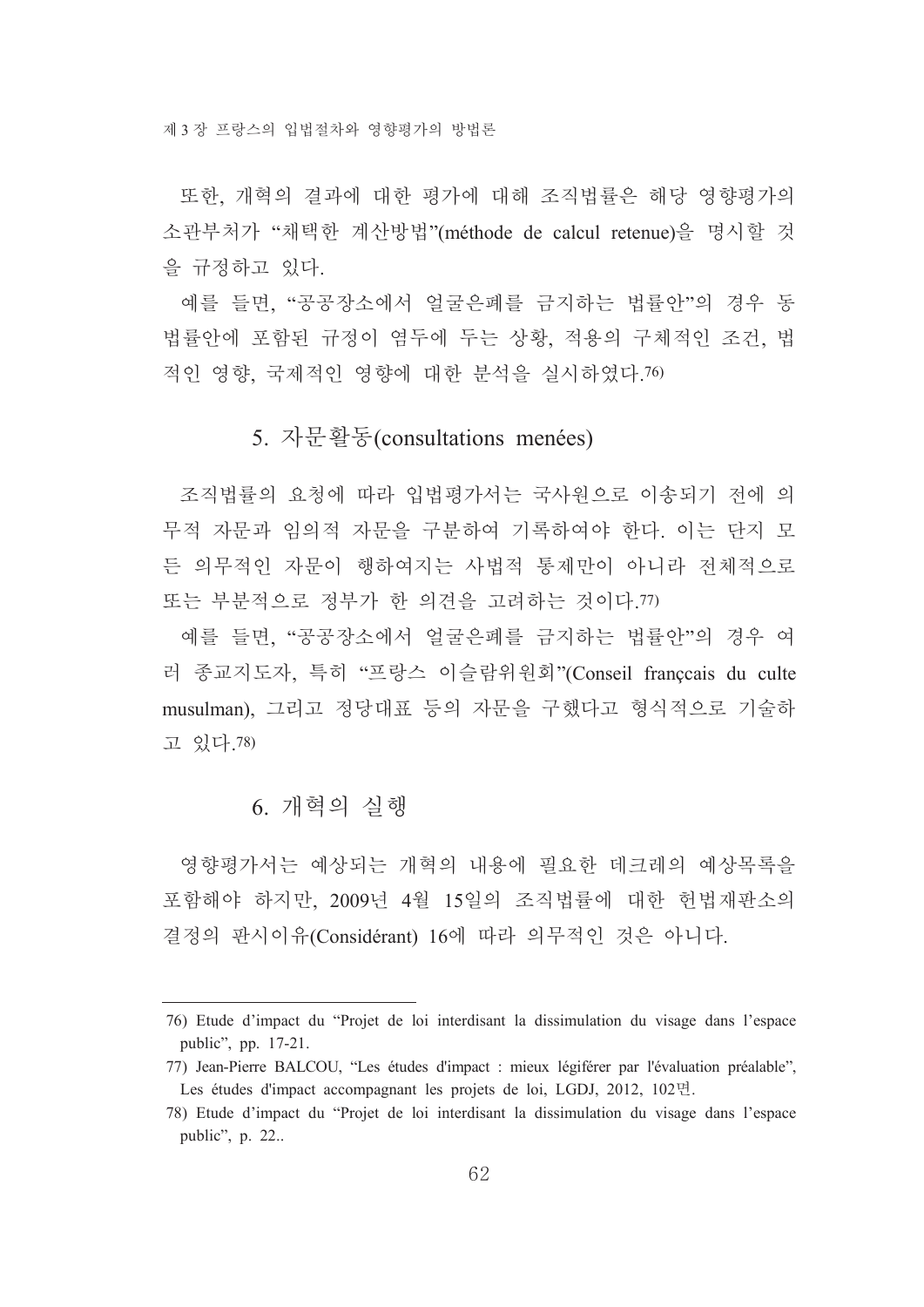뿐만 아니라, 개혁적 입법에 대비해서 미리 만들어진 데크레의 목록 은 개혁적 입법에 대한 의회의 토의결과에 따라 적합하게 변경되어야 하기 때문에 법률이 공포될 때 재검토되어야 한다.79)

그런데 위에서 살펴본 영향평가의 내용은 하나의 고정된 틀이 아니 라. 국정조정실이 하나의 공통적인 기준으로 제시한 것이기 때문에 법 률안의 목적과 전체구조에 따라 변화의 여지가 있는 기준으로 이해되 어야 한다.

<sup>79)</sup> RAPPORT D'INFORMATION FAIT AU NOM DU COMITÉ D'ÉVALUATION ET DE CONTRÔLE DES POLITIQUES PUBLIQUES SUR les critères de contrôle des études d''impact accompagnant les projets de loi, PAR MM. CLAUDE GOASGUEN ET JEAN MALLOT(N° 2094), 2009, 21면.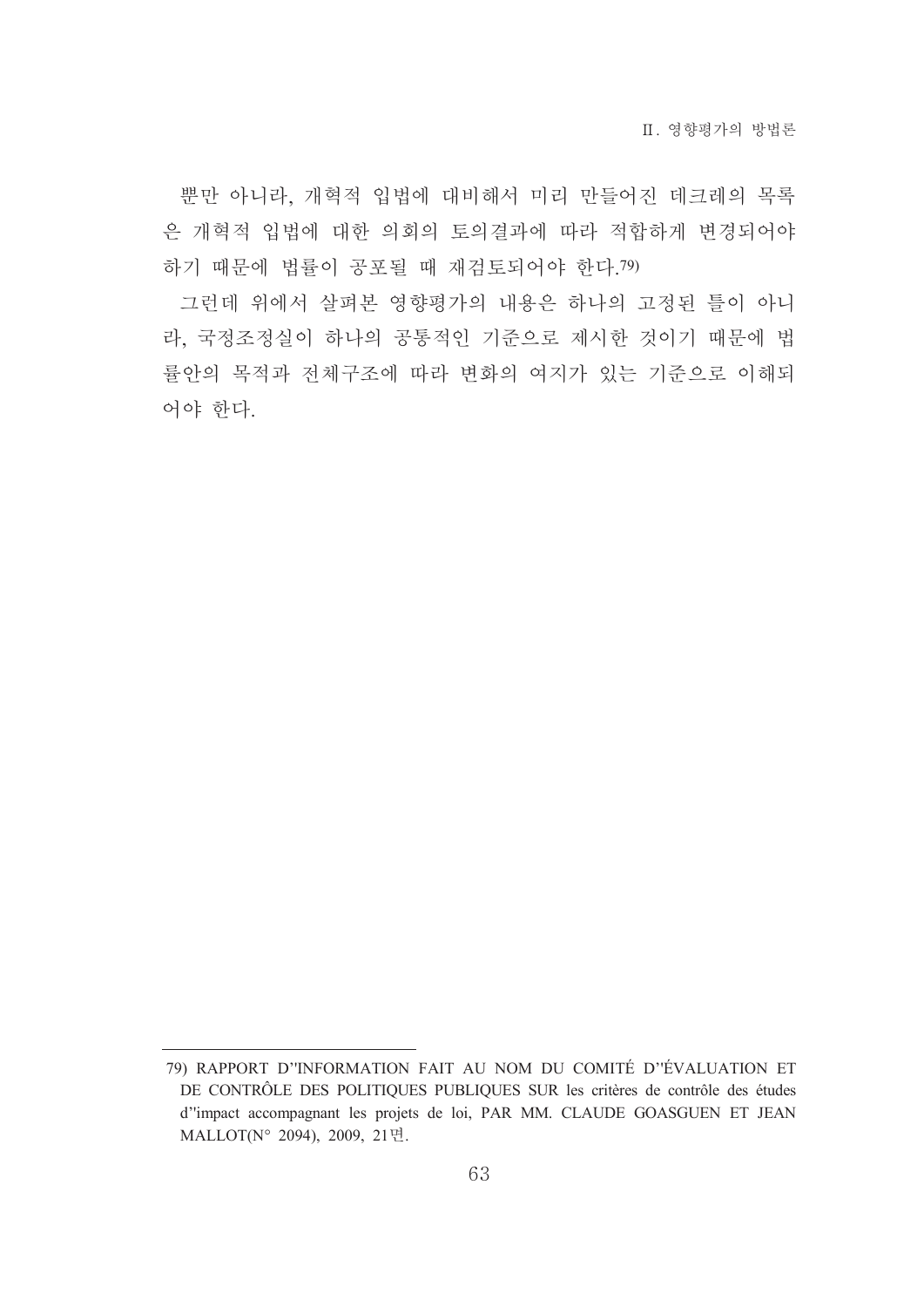[ 프랑스 영향평가의 최근 동향 및 국사워보고서의 판단

# 제 4 장 프랑스 영향평가의 최근 동향 및 평가

# Ⅰ. 프랑스 영향평가의 최근 동향 및 국사원 보고서의 판단

### 1. 영향평가와 관련된 통계

2009년 9월 1일 이래로 제출된 영향평가서의 통계를 살펴보자면 다 음과 같다. 우선 현재 준비중인 법률의 경우 13대 하원시절에 제출된 정부제출법률안의 경우 2009년에는 5건, 2010년에는 11건, 2011년에는 17건, 2012년에는 20건을 확인할 수 있으며, 14대 하원에는 2012년에 는 18건. 2013년에는 55건을 확인할 수 있다.80)81)

그러나, 이와 관련하여 정부제출법률안이 아닌 의원발의법률안의 경 우 영향평가서를 제출해야 하는 의무가 면제되기 때문에 정부는 점점 더 의원발의 형태의 법률안 제출을 하고자 하며, 이는 결국 입법과정 에서 영향평가가 담당하는 역할을 반감시키는 결과를 초래하고 있다 는 비판도 있다.82)

## 2. 2012년 프랑스 국사워의 보고서의 진단

위에서 살펴본 바와 같이 영향평가와 관련하여 국사원은 영향평가 서의 확실함(sincérité)과 완벽함(caractère complet)을 검토하는 역할을 한다. 따라서 국사원의 보고서는 프랑스의 영향평가제도의 실제적 운 영의 단면을 볼 수 있는 계기가 되기 때문에 참고의 가치가 있다고 생각되다

<sup>80)</sup> http://www.legifrance.com/Droit-francais/Etudes-d-impact/Lois-en-preparation

<sup>81)</sup> 제12대 하원과 제13대 하원에 제출된 영향평가목록은 부록을 참조할 것.

<sup>82)</sup> Yves Jégouzo, L'étude d'impact : formalité ou garantie des lois?, AJDA, 2012, p. 1425.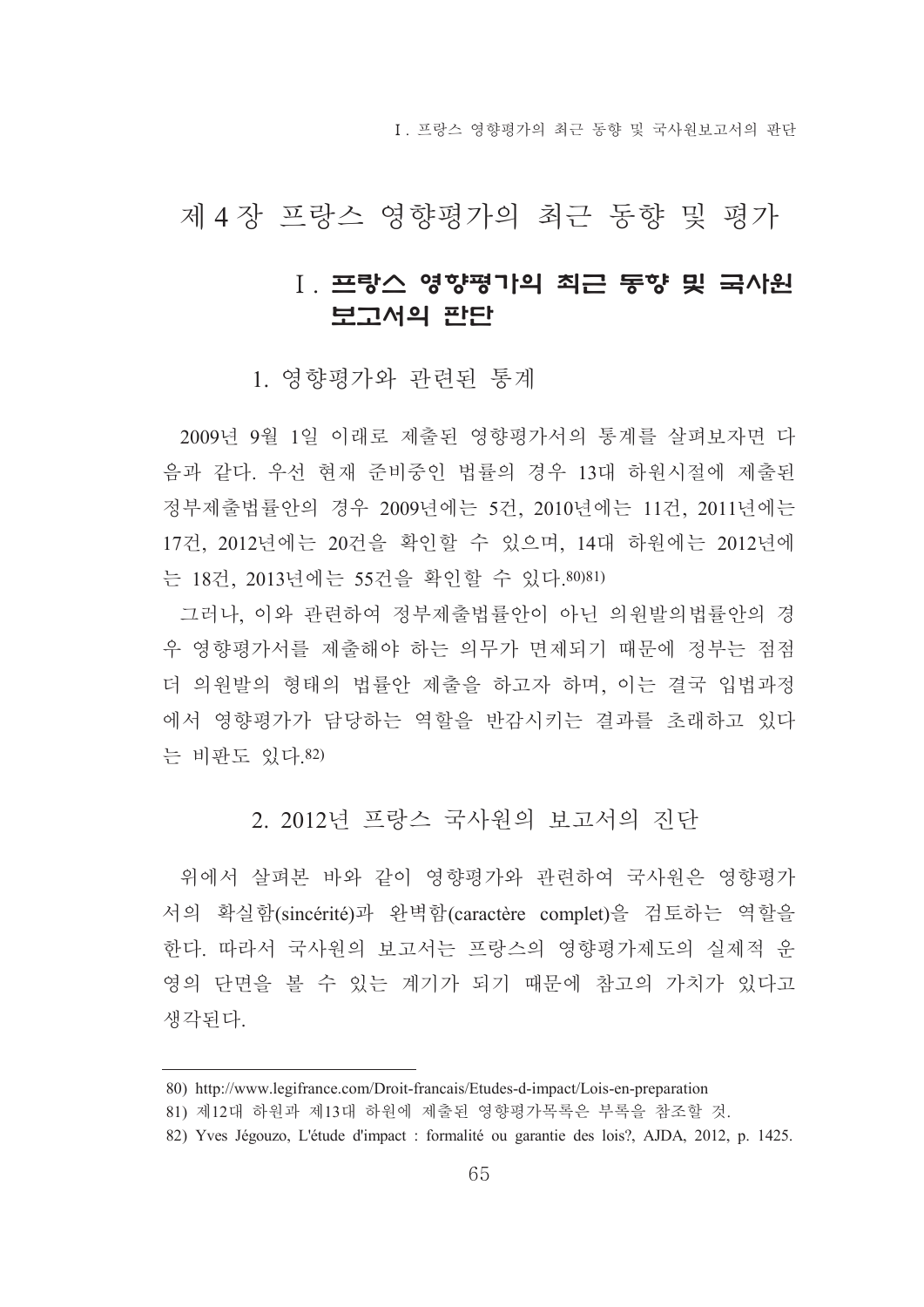이하에서는 일반법률, 재정법률, 프로그램적 법률로 나누어서 소개 하기로 하다.

(1) 일반법률에 요구되는 요청

1) 정치적 영역에서의 이익충돌의 방지

이익충돌을 방지하기 위한 정부제출법률안과 관련하여 영향평가서 는 관련될 수 있는 모든 경우를 충분하게 구체화하지는 못한 것으로 판단된다. 즉. 정부제출법률안은 채택된 제목에 따르면 정치적 영역에 서의 이익충돌을 방지하는 것을 목적으로 한다고는 하지만, 해당 영 향평가서는 수많은 의무가 단지 일부분의 사람들에게만 부과되고 다 른 사람들은 면제되는 이유를 불충분하게 기술하였다고 국사원의 보 고서는 지적하였다.

2) 유럽연합의 지침결정의 전환을 위한 정부제출법률안

그리고 국사원은 프랑스의 국제 및 유럽연합의 참여의 적용과 관련 하여 사법분야의 적용을 위한 정부제출법률안의 경우, 해당 영향평가 서는 유럽연합의 회원국의 사법부에서 선언된 유죄판결의 프랑스에서 의 집행과 유럽사법공동체의 구성국의 권한의 증대에 관한 규정이 헌 법적 요청과 일치하는지에 대한 분석이 전무하였다고 지적하였다.

나아가 국사원은 유럽사법공동체의 강화에 관한 2008년 12월 16일의 유럽이사회의 결정(2009/426/JAI)이 유럽연합회원국의 명시적인 해당 규정 의 실행은 개별국가의 헌법적 질서에 합치되는지 확인하는 것에 종속되 는 것으로 규정한다는 점을 고려할 때 더욱 유감스럽다고 평가를 하였다.

3) 국제조약의 비준을 승인하는 정부제출법률안

프랑스 및 독일의 군대에 관한 프랑스 공화국과 독일여방공화국간 의 협정을 승인하는 정부제출법률안과 관련하여 국사원은 정부로 하

66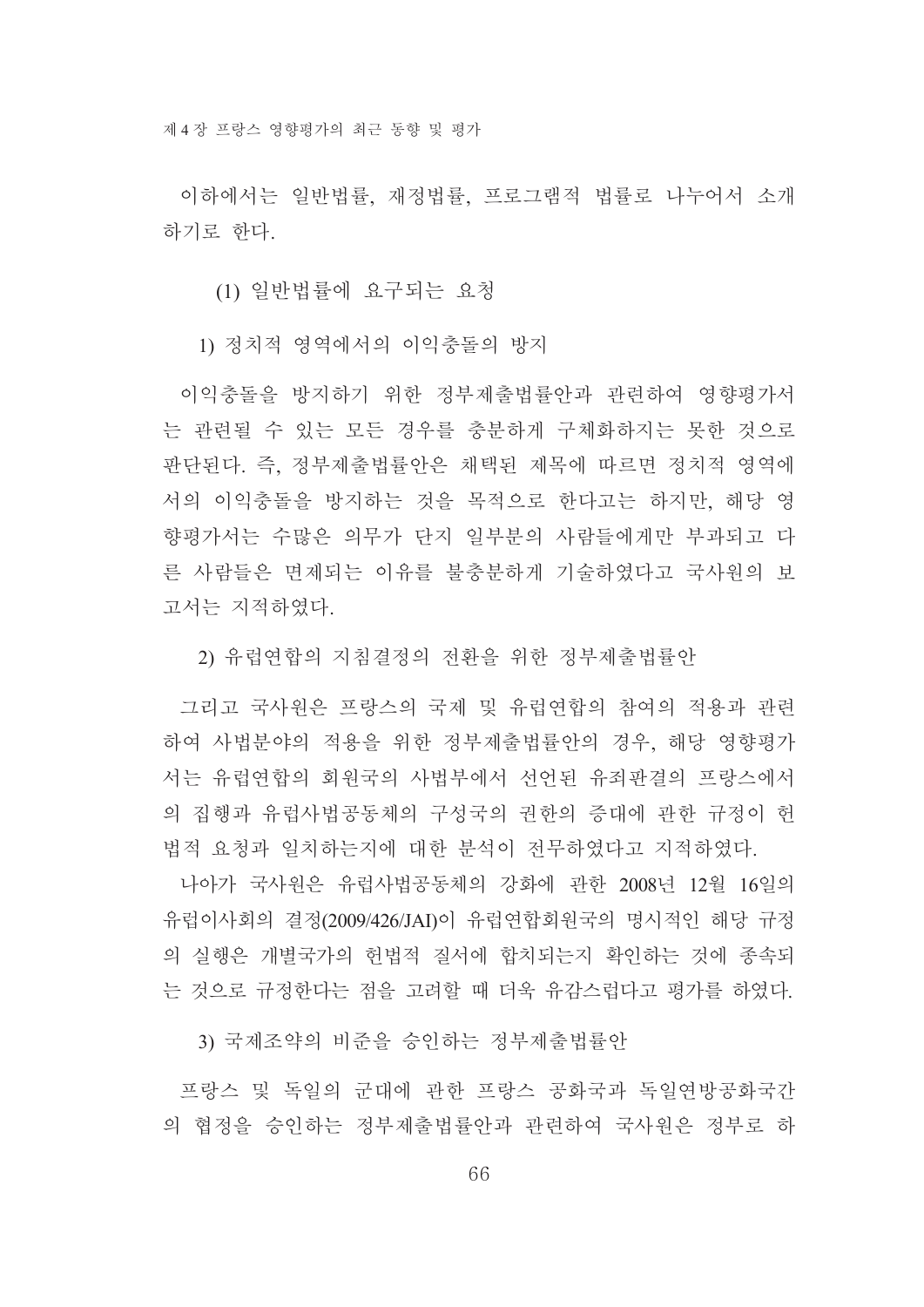여금 2009년 4월 15일의 조직법률 제11조 제3항83)에 의거하여 헌법 제53조에 따라 정부제출법률안에 부가된 영향평가서는 이미 프랑스가 서명한 국제조약 특히 유럽여합법과 해당 협정간의 유기적 관련성에 대한 분석을 포함해야 함을 지적하였다.

그런데 위의 협정을 승인하는 정부제출법률안의 영향평가서는 단지 새로운 협정에 의해 언급된 군사활동에 적용될 수 있는 국제조약 및 협정을 단지 열거만 하고 있는 상황이며, 이는 진정한 분석이라고 보 기에 부족하며, 특히 위의 영향평가서는 협정의 잠정적 적용기간, 세 금면제를 규정하는 조항의 발효조건과 같은 본질적 사항은 포함하고 있지 않으며, 이에 따라 국사원은 위의 정부제출법률안을 의회로 이 송하기 전에 보충할 것을 지시하였다.

(2) 재정법률에 요구되는 요청

국사원은 정부에게 여러 번 2001년 8월 1일의 재정법률에 관한 조 직법률 제51조와 제53조에서 규정한 의무에 비추어 볼 때 상당수의 재정법률안에 대한 사전적 평가(évaluation préalable)가 지나치게 간략 하다고 지적하였다 84)

즉, 2011년 수정예산법률안을 검토할 때 부동산가치상승에 대한 과 세체제의 수정에 관한 하나의 조항과 관련하여 국사원은 정부로 하여 금 의회에 동예사법률안을 이송하기 전에 이와 같은 조치가 부동산 시

<sup>83) &</sup>quot;제8조는 헌법 제53조에 따라 제출된 정부제출법률안에는 적용되지 않는다. 그렇 지만 이 법률안의 제출은 경제적 · 재정적 · 사회적 · 화경적 결과를 평가하고, 프랑 스법질서에 대한 영향을 분석하고, 협상의 역사, 서명과 비준의 상황 및 필요한 경 우 유보조항 또는 프랑스에 의해 표명된 해설적 성명을 제출함으로써 조약과 협정 에 의해 추구된 목적을 명확히 설명하는 문서가 부가된다."

<sup>84)</sup> 재정법률의 경우 재정법률에 관한 조직법률이 정한 특별한 절차를 따르기 때문 에 영향평가(étude d'impact)의 대상이 되지 않으며 특별한 사전적 평가의 대상이 될 뿐이다. 2009년 4월 15일의 조직법률 제11조 제1항 "제8조는 헌법개정안, 재정법률 안, 사회보장자금조달법률안, 헌법 제34조 제7항에서 규정한 프로그램적 법률안 및 위기상황을 연장하는 법률안의 경우에는 적용되지 않는다."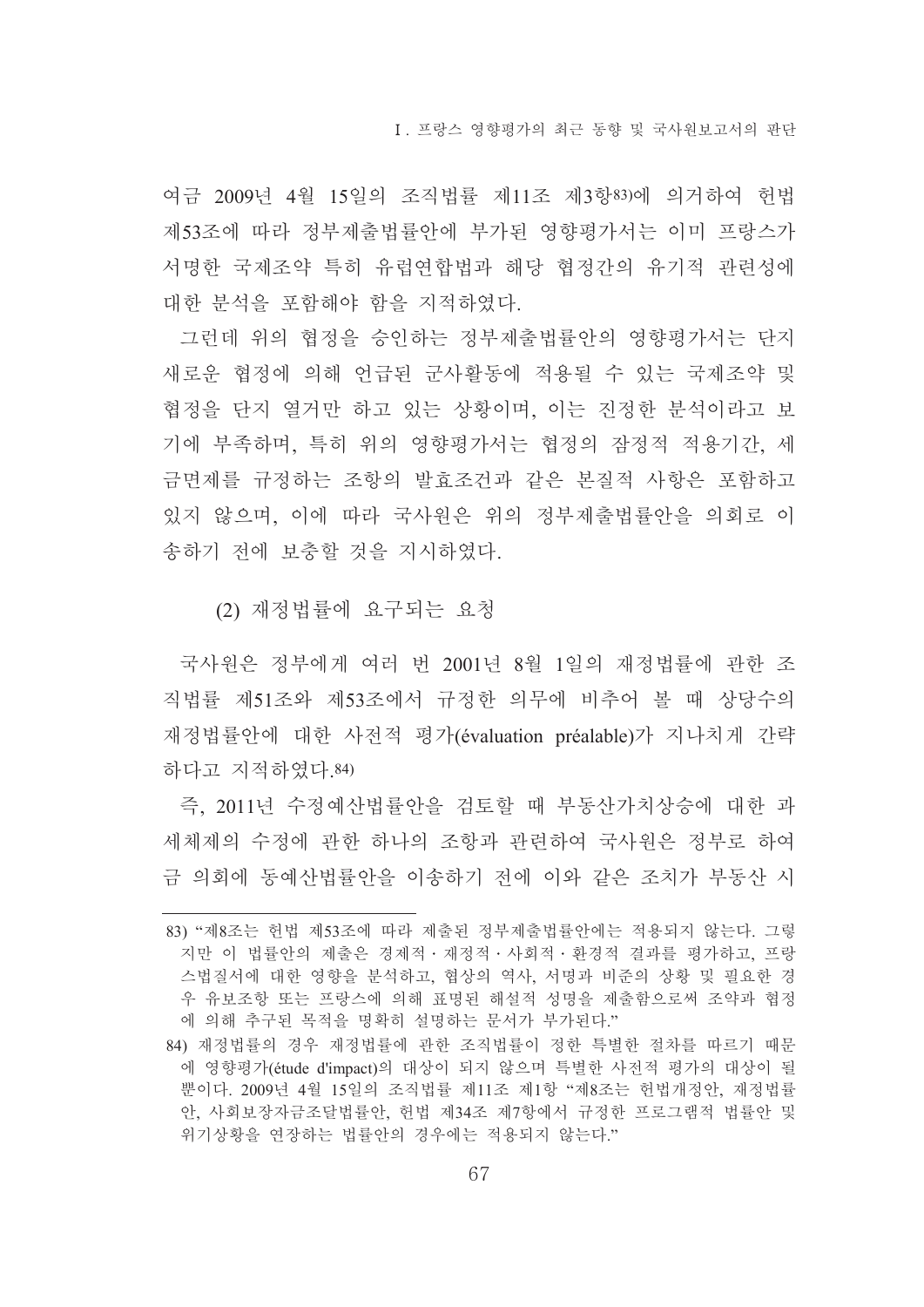장에 미치는 파급력을 고려하여 사전적 평가를 보충할 것을 지시하였다.

뿐만 아니라, 2012년 재정법률안을 검토할 때 작은 면적의 주거에 대한 고율의 세금에 관한 조항과 관련하여 국사원은 정부로 하여금 너무나 간략한 사전적 평가라는 점을 지적하였으며, 이 또한 부동산 시장에 미치는 파급력을 고려하여 의회에 동재정법률안을 이송하기 전에 사전적 평가를 보충할 것을 지시하였다.

그 외에 2011년의 수정예산법률안의 경우도 예산진실성과 투명성원 칙을 준수하게 하기 위하여 정부로 하여금 사전적 평가를 충실히 할 것을 지시하였다.

(3) 프로그램적 법률에 요구되는 요청

헌법 제34조 제7항에서 규정한 법률(공공재정의 다년간의 방향설정 을 정하는 프로그램적 법률)과 달리 헌법 제34조 제6항에서 규정한 프 로그램적 법률은 2009년 4월 15일의 조직법률 제8조와 제11조에서 규 정한 영향평가를 실시하여야 한다.85)

<sup>85)</sup> 프랑스 헌법 제34조 : ① 법률은 다음 사항을 규정한다. ●시민적 권리 및 공적 자 유의 행사를 위해 시민에게 부여된 기본적 보장, 자유, 다원주의 미디어의 독립, 국 방을 위해 시민에게 과하여진 신체 및 재산상 의무; ●국적, 개인의 신분 및 법적 능력, 부부재산제, 상속 및 증여; •중죄 및 경죄 및 위법행위의 결정과 그에 대한 형벌: 형사소송절차: 사면: 새로운 심급의 법원 설치와 사법관의 지위에 관한 규정: ● 모든 주세의 과세기준, 세율, 징수방식; 화폐발행제도, ② 법률은 다음 사항에 대 해서도 규정한다. ●의회, 지방의회, 재외프랑스인의 대표부, 지방자체단체의 심의회 구성워의 선거위임과 선거기능의 행사조건: ●공공기관의 설립: ●국가의 일반공무 원 및 군공무원의 신분보장: ●기업의 국유화 및 공기업의 민영화: ③ 법률은 다음 사항의 기본원칙을 정한다. ●국방조직: ●지방자치단체의 자유행정, 권한, 재원; ● 교육: ● 환경보존: ● 재산권, 물권, 민간채권, 상업채권: ● 노동권, 노동조합권, 사 회보장권. 4) 재정법률은 조직법률에서 정한 요건과 그 유보조항에 따라 국가의 재 원과 및 부담을 정한다. ⑤ 사회보장 자금조달법률은 조직법률에서 정한 요건과 그 유보조항에 따라 균형재정에 대한 일반적인 요건을 정하고, 예상수입을 감안하여 지출의 용도를 정하다. 60 프로그램적 법률은 국가활동의 목적을 정하다. ⑦ 공공 재정의 다년간의 방향설정은 프로그램적 법률에 의해 정해진다. 공공재정의 다년간 의 방향설정은 공공행정의 회계균형이라는 목적에 포함된다. ⑧ 본 조항은 조직법 률로 구체화되고 보완될 수 있다.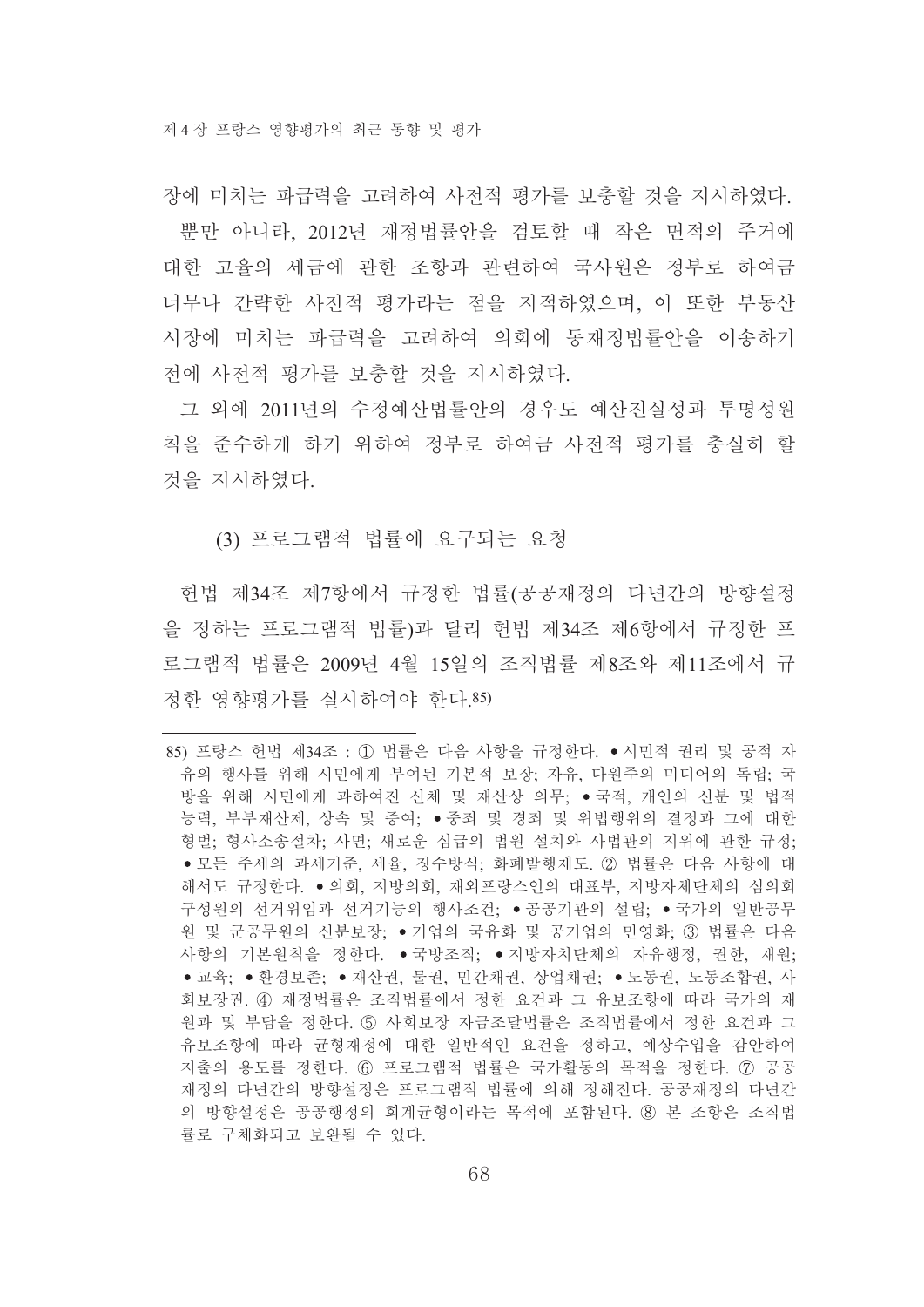이와 관련하여 국사원은 이미 이와 같은 프로그램적 법률안에 대한 영향평가의 내용을 정하였으며, 이와 같은 프로그램적 법률안은 2009 년 4월 15일의 조직법률 제8조의 요청에 따라야 함을 지적하였지만, 정부가 부담하는 의무는 해당 규정이 프로그램적 성격을 가지기에 동 일하지는 않다고 강조하였다. 따라서 프로그램적 규정의 경우 현재의 법규정과 새로운 규정을 국내법질서에 도입하는 것, 그리고 유럽연합 법과의 유기적 연관을 고려한 선택을 정당화하는 것이 필요하며, 또 한 영향평가서에는 새로운 규정에 대한 경제적 및 재정적 결과에 대 한 평가 및 모든 성격의 자문활동이 포함되어야 한다고 지적하였다.

그리고 프로그램적 법률이 채택한 목적과 수단과 현재의 공공재정 프로그램적 법률규정간의 정합성과 프로그램적 법률의 방향설정과 최 근에 동일한 영역에서 채택된 법률의 전체적 구조간의 정합성에 대한 유용한 설명이 제공되는 것이 바람직하다는 견해도 피력하였으며. 규 범적 효력을 가지는 프로그램적 법률안의 규정의 경우 통상의 정부제 출법률안과 동일하게 각각의 규정 전체의 영향이 구별되어 다루어질 수 있도록 영향분석을 할 필요가 있기 때문에 2009년 4월 15일의 조 직법률 제8조의 규정을 적용해야 한다고 하였다.

예를 들면, 형벌집행에 관한 프로그램적 법률안과 관련하여 국사원 은 공공재정 프로그램과 최근에 관련분야에서 채택된 법률과의 유기 적 관련성에 관한 정보가 없음을 지적하였다. 즉 감옥의 공간분야에 서 채택한 목적과 그 목적 중의 하나가 누범의 경우를 제외하고 형의 조정에 의한 금고를 회피하고자 하는 2009년 11월 24일의 행형법률의 실행과의 조합에 대한 언급이 빠져있음을 지적하였다.

마지막으로, 국사원은 위의 법률안 제2조에 대한 영향평가가 없음을 지적하였으며, 교정행정의 적용조건에 적용될 수 있는 법을 언급하고, 국사원에 제출하기 전에 자문활동을 수행하고, 해당 조항에 대한 경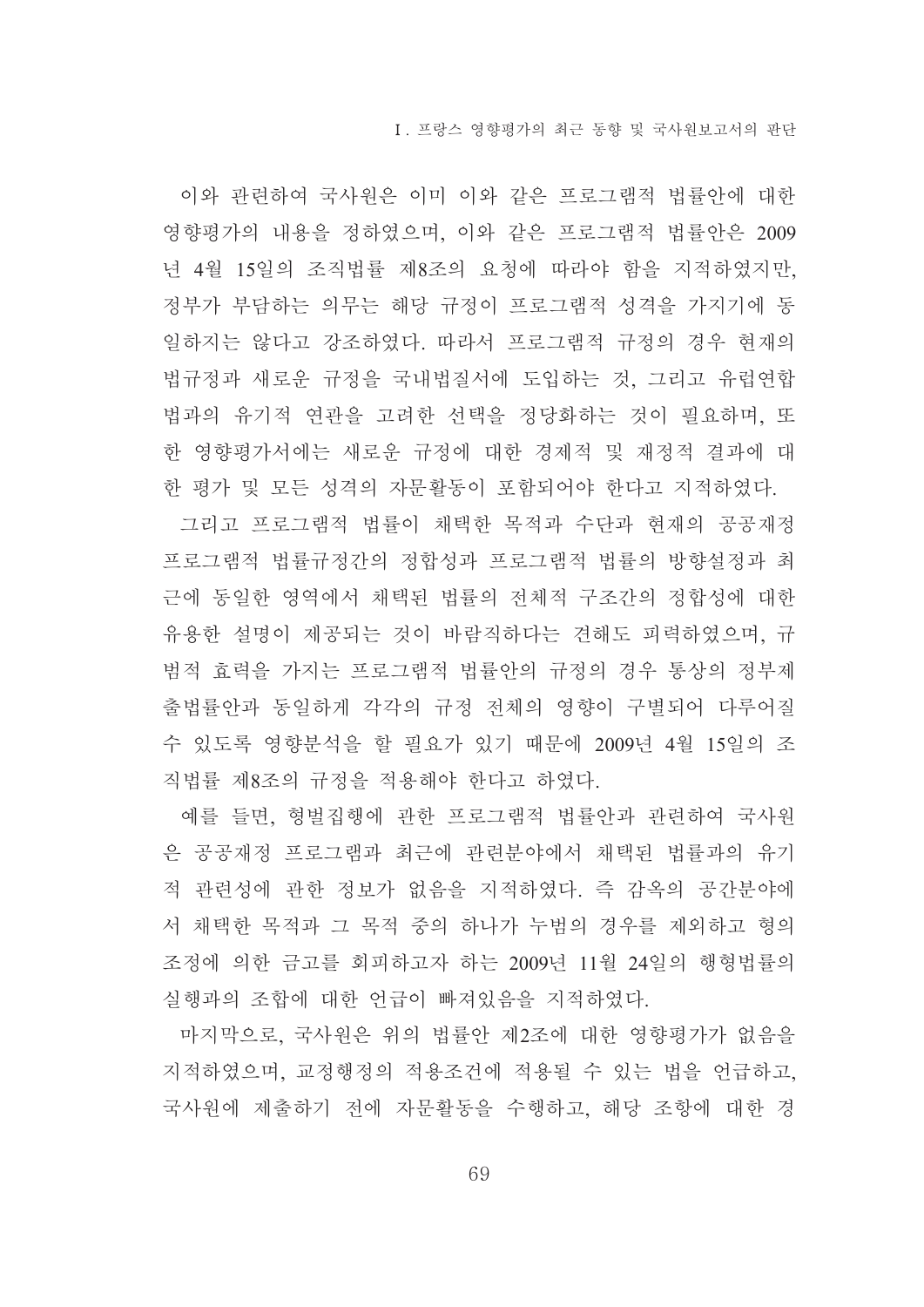제적, 재정적, 사회적, 및 환경적 결과에 대한 평가를 영향평가서에 보 충할 것을 지시하였다.

요컨대. 국사원은 2012년의 보고서에서 영향평가서가 상당히 형식적 인 것으로 판단되며, 질적인 면에서 전체적으로 상당히 개선되어야 하 며, 정부제출법률안의 성격 및 목적과 관련하여 조직법률상의 요청이 충실히 반영되지 못하였다고 판단하였다.86)

## $\Pi$ . 프랑스 영향평가에 대한 학계의 평가 $s\tau$

1. 영향평가제도 도입에 대한 견해

프랑스의 영향평가제도에 대한 대하여 영향평가제도의 도입자체에 의미를 부여하기도 하다. 우선 2008년 헌법개정으로 오늘날 프랑스의 하원과 상원은 실제로 영향평가서가 존재하는지, 영향평가서가 정부제 출법률안에 부합하는지를 확인하고 있는 모습에 주목을 한다.

긍정적인 견해는 비록 지금까지 어떠한 정부제출법률안도 영향평가 서의 부적합함으로 수리불가능한 것으로 선언되지 않았지만, 반대파 의 요구에 따라 몇몇 예외적인 경우에 영향평가서가 정부제출법률안 에 합치되는지에 대한 검토가 있었고, 부처간의 토의, 국사원에서의 검토에서도 영향평가서는 검토의 대상이 된다는 점은 입법과 관련된 프랑스의 헌정관행을 변화시킬 수 있는 잠재력이 있는 제도로 평가할 수 있다고 본다.

그리고 동 견해는 영향평가제도는 필연적으로 이전의 조치에 대한 평가와 새로운 개혁의 탄생간의 계속적인 관계를 검토하는 결정의 과 정은 "평가의 문화"를 발전시키게 하며, 이는 실정법의 안정성의 강화,

<sup>86)</sup> CONSEIL D'ÉTAT, Rapport public 2012, pp. 135-139.

<sup>87)</sup> 프랑스 영향평가에 대한 학계의 평가는 한동훈, 프랑스의 영향평가제도, 공법학 연구 제13권 제4호, 2011, 96-100면을 참조하였음.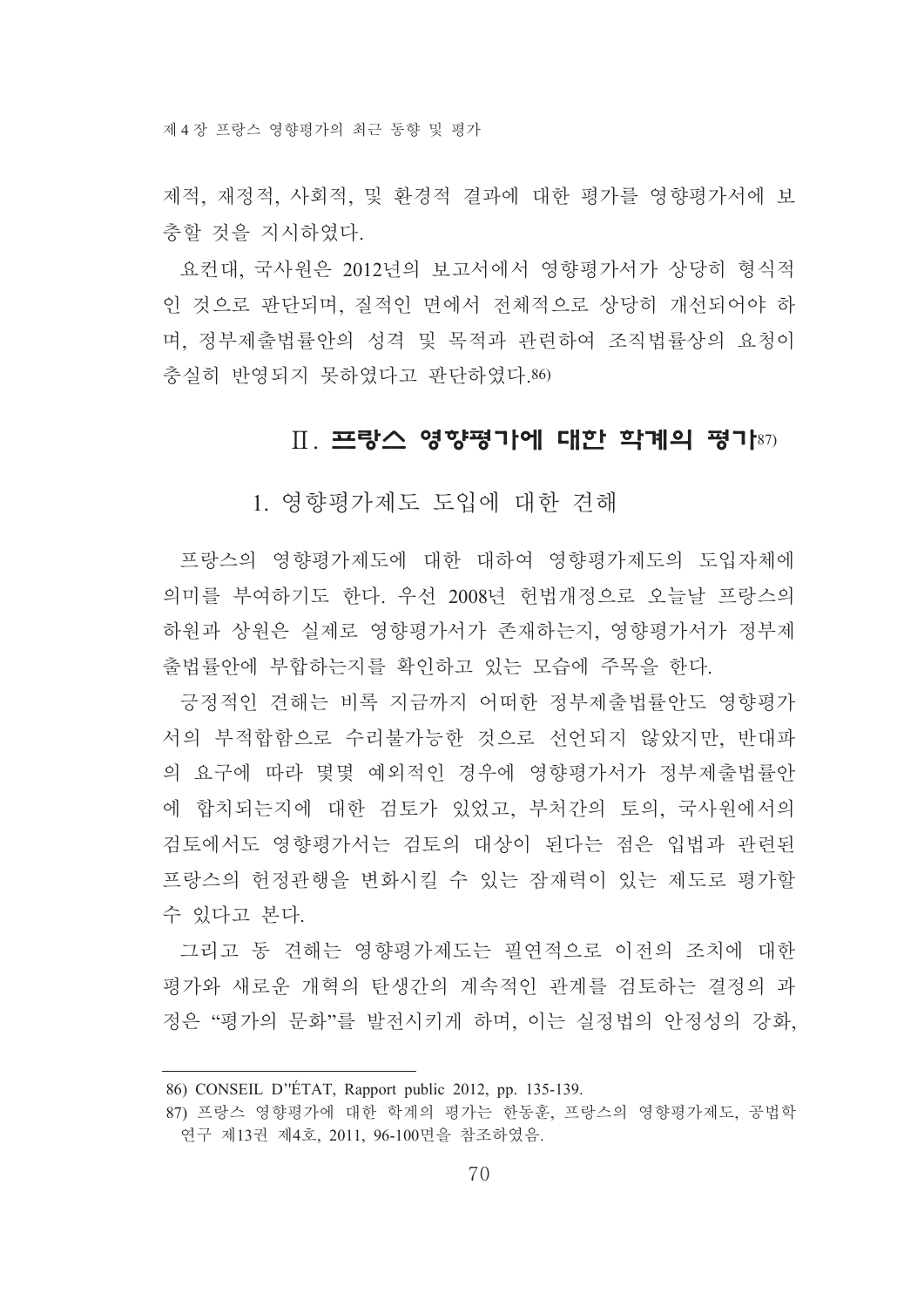Ⅱ. 프랑스 영향평가에 대한 학계의 평가

실정법의 양의 통제, 실정법의 복잡성의 감소에 결정적인 기여를 할 것으로 평가하다.88)

또한 헌법재판소와의 관계에서 영향평가제도는 헌법재판소 재판관 이 비례성 통제를 행사하는 데 있어서 보충적인 정보를 제공하는 기 능을 수행할 수도 있을 것으로 판단한다.89)

### 2. 영향평가제도의 목적에 대한 견해

영향평가제도의 목적에 대한 견해는 우선 법규범의 과잉의 문제와 관련하여, 법률안을 작성하는 부처가 영향평가를 하는 담당자이기 때 문에 자신의 법률안이 의회에서 통과되기를 바라는 부처가 해당 법률 안을 포기할 각오를 가지고 영향평가 자체에 대한 실질적인 논쟁할 것으로 기대하기는 어렵다는 점이 지적하면서. 영향평가제도가 제도 자체의 목적인 법규범의 수를 감소시키는 것과 법규범의 질을 개선하 는 것에 기여하지 못할 것이라고 평가한다.90)

그리고 법규범의 질의 개선과 관련하여 조직법률 제8조는 "그 채택 되는 계산방법을 적시함으로써 경제적, 재정적, 사회적 그리고 환경적 결과와 공공 행정, 개인 및 법인의 각각의 분류에 대하여 고려되는 규정에 따른 예상되는 비용 및 편익"을 정확하게 나타나도록 하여야 한다고 규정이 있지만, 영향평가를 책임지는 부처는 바로 법률안을 발의한 부처이기 때문에, 환경보호 또는 경제적 사회적인 요청에 대 한 고려를 위하여 자신들의 법률안이 안고 있는 문제점을 드러나게

<sup>88)</sup> Jean-Pierre BALCOU, "Les études d'impact : mieux légiférer par l'évaluation préalable", Les études d'impact accompagnant les projets de loi, LGDJ, 2012, 109-110면.

<sup>89)</sup> Valérie GOESEL-LE BIHAN, Études d'impact de l'article 39 de la Constitution et contrôle de proportionnalité exercé par le Conseil constitutionnel, Les études d'impact accompagnant les projets de loi, L.G.D.J., 2012, 127면.

<sup>90)</sup> Sophie DENOLLE, Les études d'impact : une révision manquée?, Revue française de droit constitutionnel, n°87, PUF, 2011. 7., 503-505면.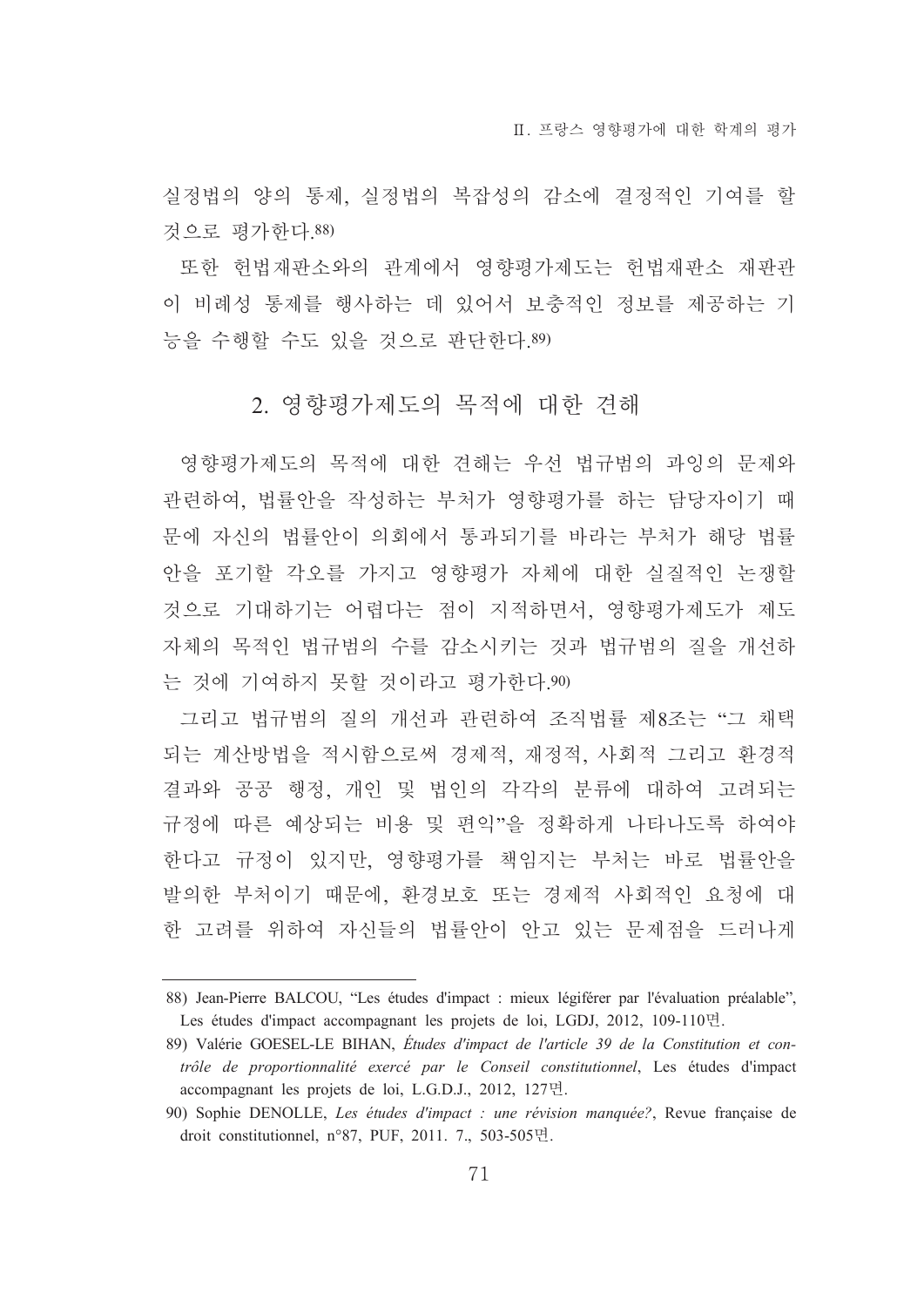할 어떠한 이익도 존재하지 않고 있다는 점에서 영향평가제도가 실제 로 법규범의 질을 개선할 수 있다는 논의는 그 자체로 한계를 가지지 않을 수 없다고 지적하다.91)

3. 영향평가제도와 헌정관행과의 관계에 대한 견해

프랑스 제5공화국 헌법체제는 프랑스 제3공화국과 제4공화국의 병폐 로 진단되었던 집행권의 약화 및 무능력에 대한 반동으로서의 성격을 가지는 것으로, 정부형태의 측면에서는 국민의 주권적 의사표현의 향 방에 따라 "공화적 군주"(monarchie république)<sup>92)</sup>에서 "동거정부"(cohabitation)<sup>93)</sup>까지 현실적으로 구현될 수 있는 체제이다.

그런데 최근에는 2007년 5월 6일 Nicolas Sarkosy가 공화국 대통령이 당선되었고, 그 다음 달에는 하원의원선거에서도 우파가 다수파를 차 지하는 등 대통령주의제적인 헌정혁실이 보다 강화되어 제5공화국 초 기의 상황과 유사하다는 평가가 있다.94)

이와 같은 프랑스 제5공화국의 최근의 헌정과행과 영향평가제도를 함께 고려해볼 경우에 영향평가제도는 실제로 아무런 효과를 나타내 지 못하는 제도로 운영될 우려가 있다. 왜냐하면, 공화국 대통령과 의

<sup>91)</sup> Sophie DENOLLE, Les études d'impact : une révision manquée?, Revue française de droit constitutionnel, n°87, PUF,, 2011, 7,, 505면,

<sup>92)</sup> 프랑스 제5공화국 헌법은 일반적으로 규범적으로는 반대통령제를 설계한 것으로 평가되나, 선거결과에 따른 의회다수파와 공화국 대통령과의 관계에 따라 상이한 정치적 상황이 연출된다. 이 가운데 의회의 다수파와 공화국 대통령이 동일한 정치 세력이며, 의회의 다수파가 공화국 대통령을 자신들의 지도자로 받아들이는 경우에 공화국 대통령은 수상과 같은 실질적 권한과 왕과 같은 상징적 권한을 동시에 가 지게 되며, 이를 뒤베르제는 "공화적 군주"(monarchie république)라 칭하였다. 이에 대한 자세한 내용은 성낙인, 프랑스 헌법학, 법문사, 1995, 344-345면 참조.

<sup>93) &</sup>quot;동거정부"(cohabitation)란 공화국 대통령과 의회의 다수파가 상이한 경우로 집행 권은 공화국 대통령과 수상에 의해 양분된다. 프랑스 헌정실제에서의 동거정부에 대한 설명으로는 성낙인, 위의 책, 1995, 348-350면 참조.

<sup>94)</sup> Jean Gicquel/Jean-Éric Gicquel, *Droit constitutionnel et institutions politiques*, Montchrestien, 2009, 504-505면.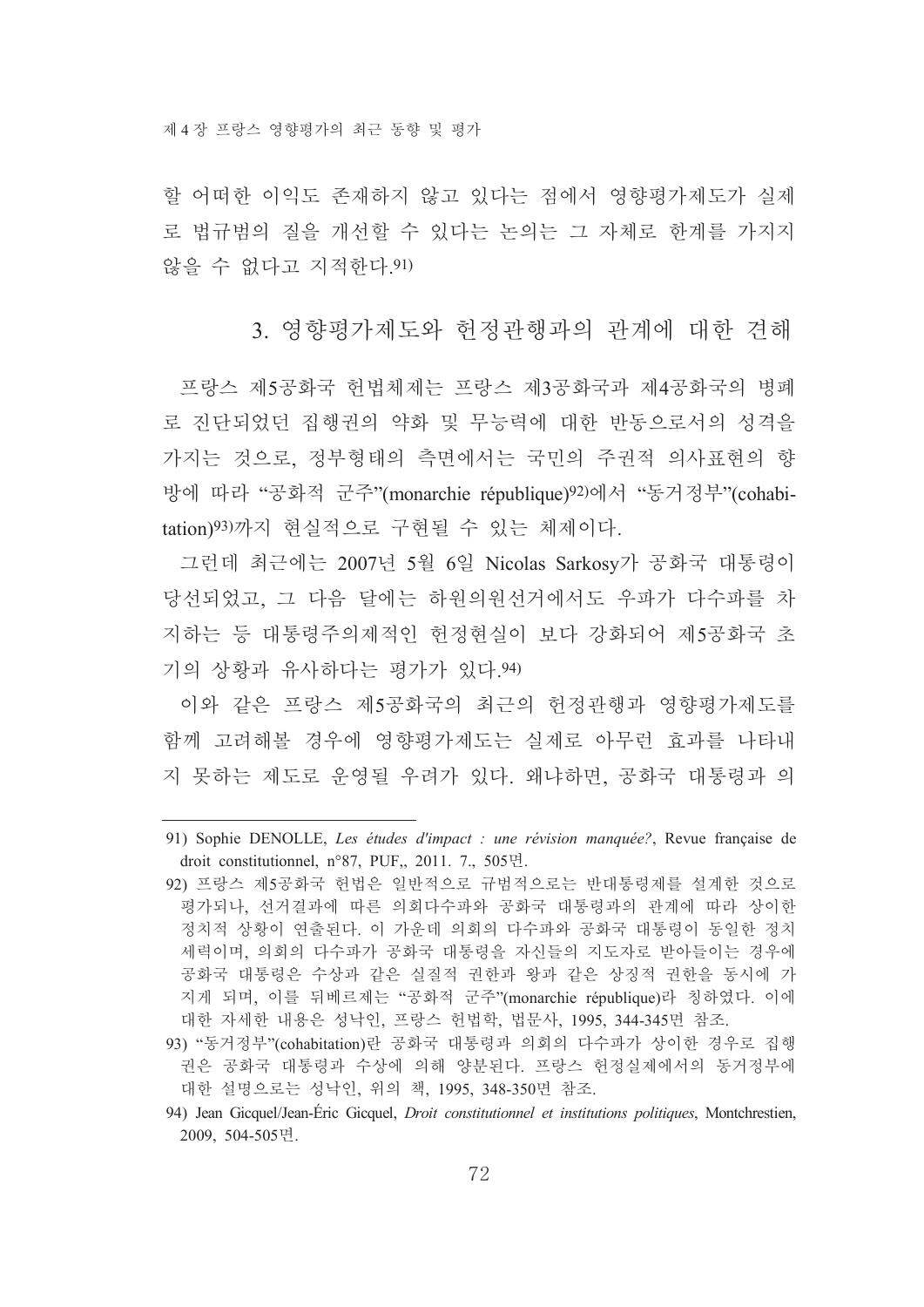회의 다수파가 일치하는 경우에 하워의워이 영향평가에 대하여 이의 를 제기할 수는 있지만, 이 경우 의회다수파가 자신들이 지지하는 정 부의 법률안을 의사일정에 등록하는 것을 거부하는 것은 상상하기 어 렵기 때문이다. 95)

4. 영향평가제도와 의회권한과의 관계에 대한 견해

영향평가제도는 당초의 의도와 달리 실제에 있어서는 의회권한을 약화시키는 결과를 초래할 수도 있다는 견해도 있다.

그 첫 번째 이유로는 영향평가에 관한 조직법률 제9조는 영향평가 에 포함되어야 할 사항에 대하여 정부와 의회가 불일치하는 경우 해 당 의회의 의장과 수상이 헌법재판소에 제소를 할 수 있도록 하고. 이에 대해 헌법재판소가 8일 내에 결정을 내릴 수 있도록 규정하고 있다. 그러나 이와 같은 규정은 외형적으로는 의회의 권한을 강화시 키는 것으로 보이지만, 영형평가에서 포함되어야 하는 내용은 가변적

<sup>95) &</sup>quot;이와 과련하여 퇴직연금개혁에 과한 정부제출법률안은 위의 상황을 상당히 잘 설명해 준다. 2010년 7월 13일 하원사무국에 제출된 동법률안은 88페이지의 영향평 가서가 첨부되었다. 그러나 사회주의, 급진주의 그룹과 시민들은 위의 영향평가서 가 와전히 불충분하고. 2009년 4월 15일의 조직법률의 규정 및 공공정책에 대한 평 가 및 통제위원회의 기준에도 부합하지 않는다고 생각하였다. 따라서 반대파그룹의 장은 2010년 7월 20일 하워의장에게 제소를 하였으며, 하워의장은 2010년 7월 22일 에 대답을 하기를 2010년 8월 31일에 의장단회의가 이에 대한 결정을 내리기 위해 소집될 것이라 하였다. 특히 반대파 그룹은 조직법률의 규정에 반하여 정부제출법 률안에 대한 대안적 선택은 무시되었으며, 상당히 왜곡되게 기술되었다고 주장하였 다. 그리고 제안된 수단에 대한 비용은 사용된 방법을 제시하지 않고 상당히 간략 하게 기술되었다. 영향평가서는 정부제출법률안의 결과 특히 실업의 증대, 퇴직연 금에 대한 보충적 제도 등에 대해서 전혀 언급하지 않았으며, 가정의 구매력, 공직 에 대한 결과, 남녀평등에 대한 영향 등에 대해서도 다루지 않았다. 실행된 자문과 관련하여 영향평가서는 특히 노사쌍방대표가 제시한 의견은 무시하고, 투표만 언급 한 것에 그쳤다. 이와 같은 모든 반박은 의장단회의에서 제시되었다. 법률내용에 대한 제소를 받는 위워회의 장과 다수파 그룹의 장은 그들이 생각하기에 영향평가 서는 충분하다고 판단하였다." Jean MALLOT, Regards parlementaires sur les études d'impact accompagnant les projets de loi. Les études d'impact accompagnant les projets de loi, L.G.D.J., 2012, 115-116면.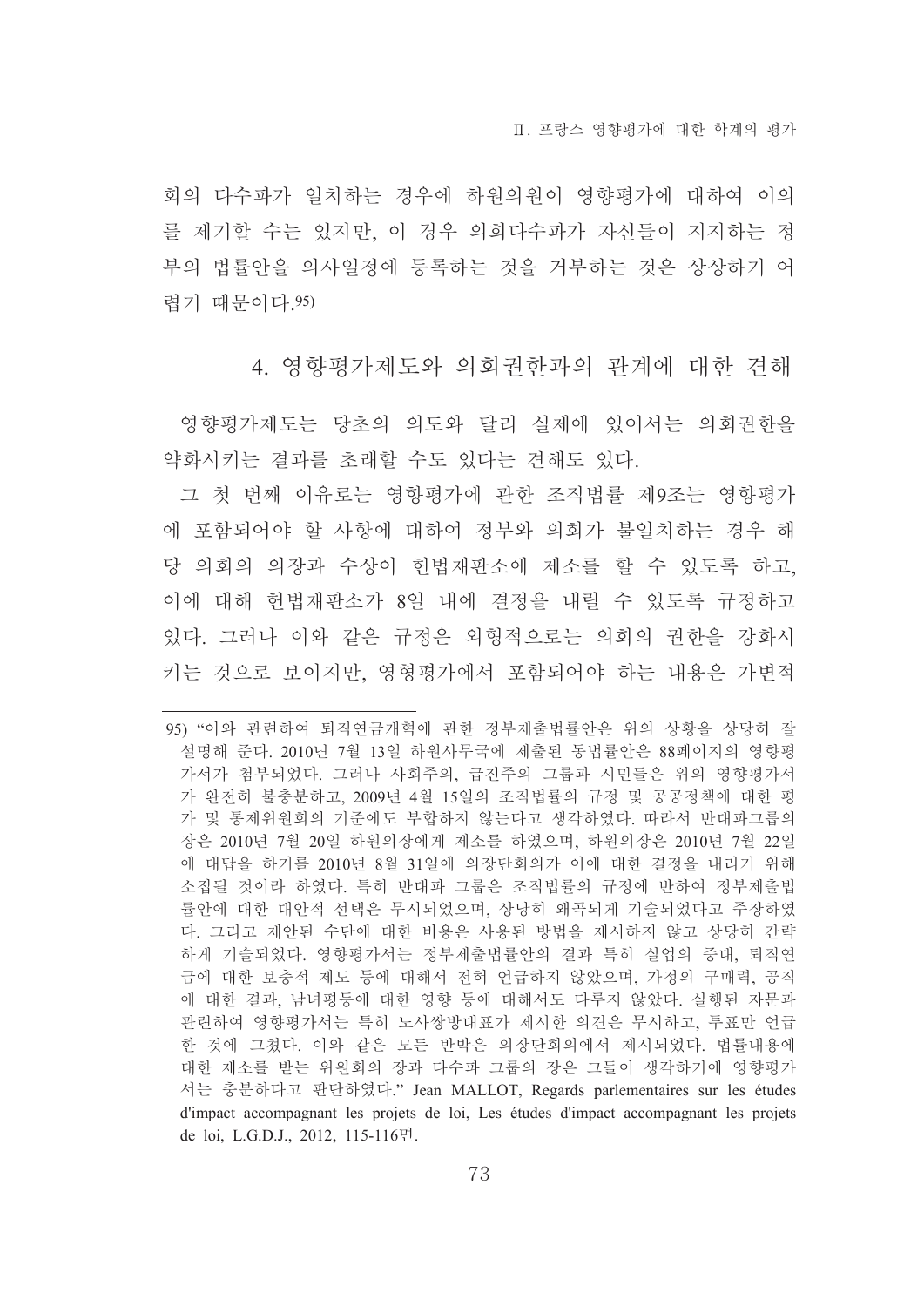이기 때문에 법률아의 부야에 따라 유동적으로 판단되어야 한다고 인 식하는 헌법재판소의 입장에 따를 때 이는 결국 영향평가제도에 대한 의회의 통제권을 약화시키며 정부의 견해를 확고하게 하는 정치적이 며, 편향된 도구로 변형될 수 있다.96)

두 번째 이유로는 영향평가제도는 원칙적으로 가능한 해결책에 대 한 검토와 비용 및 편익에 대한 평가 후에 정부제출법률안의 불가피 함을 설명하는 문서로서의 성격을 가진다.

그런데 이는 정부제출법률안에 담겨 있는 현저한 정치적 색채를 벗 겨 내고, 하나의 과학적 · 합리적 해결책으로 둔갑시키는 것으로 귀결 된다. 그러나 이는 국민의 대표기관으로서 다원적인 국민의 정치적 의사를 조정하는 기능을 하는 의회가 기술관료(technocratie)에 의한 지 배를 받게 되는 결과를 초래할 위험으로 내몰게 된다.97)

### 5. 그 밖의 견해

(1) 자문활동에 대한 견해

영향평가의 내용 가운데 자문은 정부제출법률안의 접근가능성과 효 율성을 제고하기 위해 법률아을 작성하는 단계에서 고려하기 어렵지 만 적용하는 단계에서 나타날 수 있는 여러 문제를 확인하는 기능을 담당해야 하다.

그러나 실제에 있어서는 영향평가에 관한 조직법률이 시행된 이래 로 하원규칙 제83조는 정부제출법률안에 대하여 전자적 방법으로 의

<sup>96)</sup> Sophie DENOLLE, Les études d'impact : une révision manquée?, Revue française de droit constitutionnel, n°87, PUF, 2011. 7., 509-510면.

<sup>97)</sup> 특히 "공공장소에서 얼굴을 가리는 것을 금지하는 법률안"의 영향평가서의 경우 동법률안에 대한 비판적인 분석을 한 것이 아니라, 정당화를 하고 있다고 평가된 다. Sophie DENOLLE, Les études d'impact : une révision manquée?, Revue française de droit constitutionnel, n°87, PUF,, 2011. 7., 509-510면.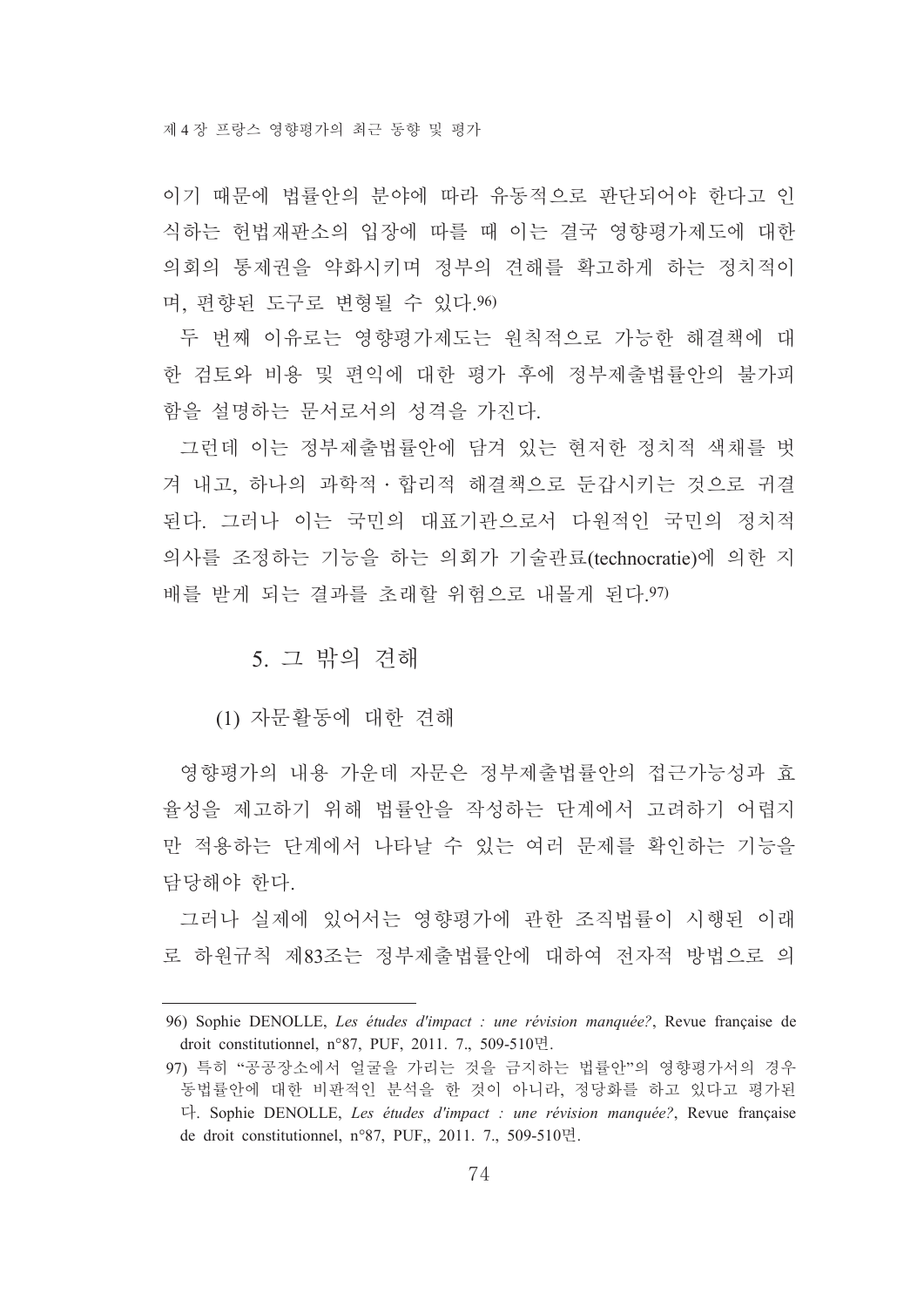견을 제시할 수 있도록 규정하고 있음에도 불구하고, 법률안의 보고 자는 이와 같은 자문의견을 너무 간략하게 요약하는 등 자문활동을 실질적으로 운영하고 있지 않은 것으로 평가된다.98)

(2) 영향평가의 대상에 관한 실효성 문제

2009년 4월 15일의 조직법률 제15조는 수정안의 경우 영향평가의 대 상이 될 수 있음을 규정하고 있다. 그러나 하원규칙 제98-1조가 "수정 안에 대한 사전적 영향평가의 실시, 인쇄, 배포가 없어도 본회의에서 의 수정안에 대한 토의를 할 수 있다"고 규정하며, 헌정실제상 본회의 에서 수정안에 대한 영향평가를 검토하기에는 시기적으로 너무 촉박 하다는 사실은 수정안에 대한 영향평가의 실효성을 없애버리는 결과 를 초래하다. 99)

(3) 제한적 적용범위에 따른 실효성 문제

2009년 4월 15일의 조직법률은 의원발의법률안에는 영향평가제도가 적용되지 않도록 규정하고 있다.

그러나 이는 정부가 의워발의법률안을 통하여 영향평가제도를 교묘 하게 회피할 수 있도록 하며, 실제로 2009년 7월 21일의 병원개혁 등 에 관한 법률의 경우 이와 같은 우려가 실현되었다는 점에서 영향평 가제도의 적용범위의 흠결에 따라 그 실효성은 반감되고 있다.100)

결국, 이와 같은 점에서 영향평가제도는 그 제도 자체의 흠결, 그 실제 운영에서의 비판이 존재한다고 판단되며, 이와 같은 비판을 극

<sup>98)</sup> Sophie DENOLLE, Les études d'impact : une révision manquée?, Revue française de droit constitutionnel, n°87, PUF,, 2011. 7., 506-508면.

<sup>99)</sup> Jean MALLOT, Regards parlementaires sur les études d'impact accompagnant les projets de loi, Les études d'impact accompagnant les projets de loi, L.G.D.J., 2012, 115<sup>-</sup>E.

<sup>100)</sup> Jean MALLOT, Regards parlementaires sur les études d'impact accompagnant les projets de loi, Les études d'impact accompagnant les projets de loi, L.G.D.J., 2012, 114-115<sup>n</sup>.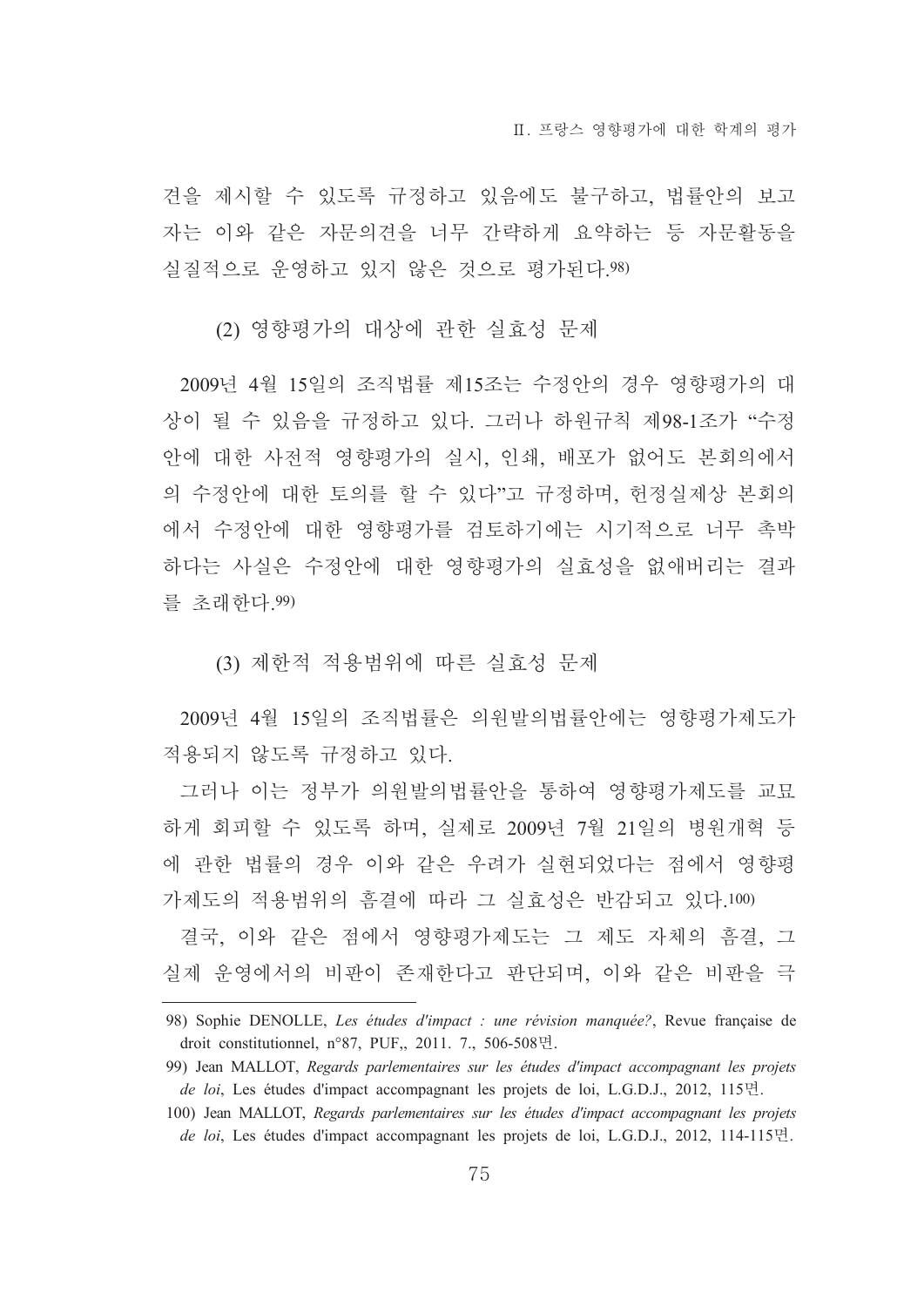복하고 명실상부한 헌법상 제도로 정착되기 위해서는 제도의 개선뿐 만 아니라, 영향평가에 관계되는 여러 기관이 영향평가제도가 순기능 을 발휘할 수 있도록 정착시키고자 하는 정치적인 의지가 보다 요구 된다고 할 수 있다.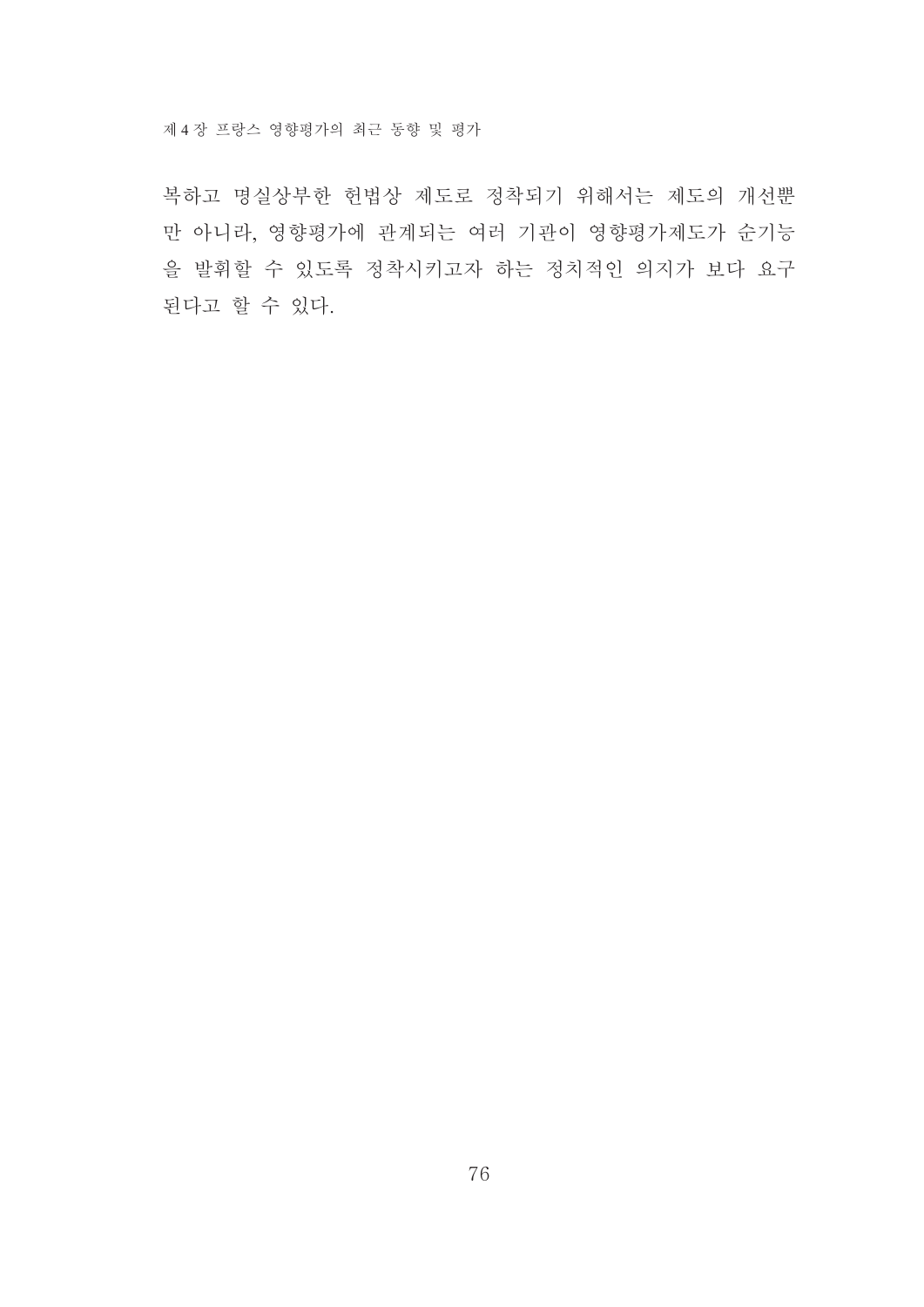제 5 장 결론 - 프랑스 영향평가의 시사점

### 제 5 장결론 - 프랑스 영향평가의 시사점

이상에서 살펴본 프랑스의 영향평가제도는 규범의 홍수를 방지하고. 규범의 질을 제고하기 위한 프랑스 헌법상의 제도이며. 개별 국가기 과은 프랑스 허법이 말한 워래의 권력구조에 따라 영향평가의 수행과 관련하여 각각의 권한을 보유하고 있다고 판단된다.101)

위에서 소개한 프랑스의 영향평가제도의 규범적 모습과 그 현실적 운영의 모습은 우리나라의 입법평가의 제도화를 위한 논의에 다음과 같은 점을 교훈으로 제시할 수 있다고 판단된다.

첫째로, 입법평가제도의 법적 근거에 관한 논의와 관련하여, 프랑스 에서 종래 수상통첩(circulaire)을 통한 영향평가제도가 실효성이 없었 다는 비판이 여러 보고서 및 학자들에 의해 제기됨에 따라 2008년 헌 법개정으로 영향평가에 관한 근거규정을 헌법에 설치하고, 조직법률 을 통해 구체화하였고, 영향평가를 구체적으로 조직하는 조직법률에 대 한 헌법재판소의 사전적 위헌법률심판의 결정 또한 입법권과 집행권 의 권한의 문제를 중심으로 동조직법률에 대한 판단을 하였다는 점을 유의해야 한다.

이와 관련하여 국내에서의 논의는 입법평가의 법적 근거와 관련하 여 헌법, 입법평가에 관한 법률, 각 부처의 공동직무규정, 행정규칙 또는 내부지침으로 규정하다는 견해가 존재하며, 입법평가를 헌법적 사항으로 보기 어렵다는 이유로 국회법에 그 근거를 두자는 견해가 유력하게 제시되고 있다.102)

그러나 이와 같은 견해들은 자신들의 관점 및 이해에서 나름의 논 리를 제기하였다고 판단되며, 일견 장점과 단점이 있다고 판단되지만,

<sup>101)</sup> 다만 프랑스내의 최근 논의를 살펴볼 때, 프랑스의 영향평가제도는 당초의 기대 만큼 현실적으로 적극적인 효과를 발휘하고 있다고 보기는 다소 무리가 있다고 판 단된다.

<sup>102)</sup> 김수용, 입법평가의 제도화 방안, 일감법학 제22호, 2012, 26면.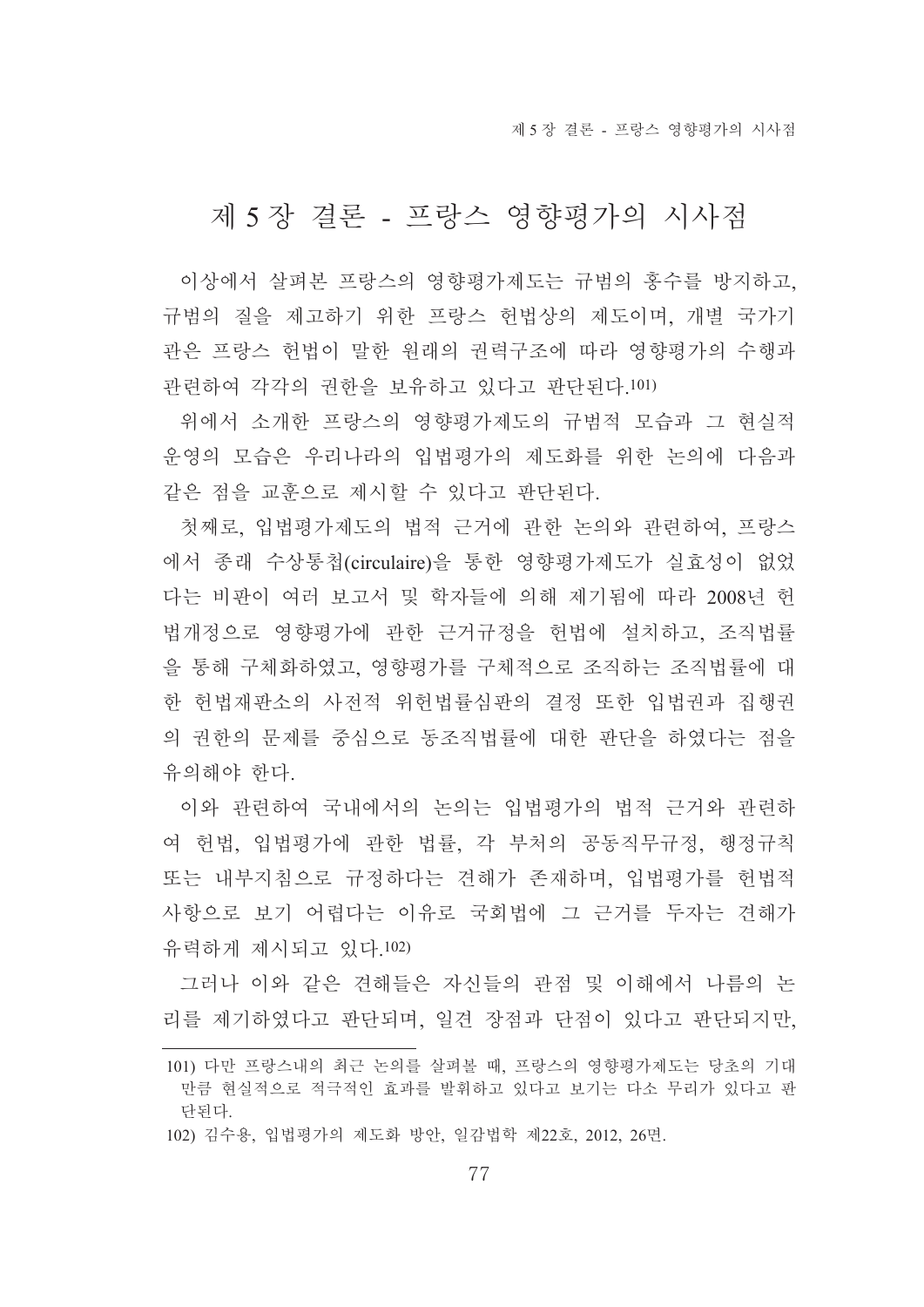입법평가가 입법권과 집행권의 권한에 관한 헌법적 차원의 문제에 해 당한다는 근본적인 점을 간과하였다고 판단된다.

따라서 우리나라가 입법평가를 제도화하는 경우 법논리적으로 헌법 에 직 • 간접적적 근거를 두는 것이 바람직하다고 판단된다(따라서 향 후 개헌의 논의가 있을 경우 논의되어야 할 문제라 생각된다).

둘째로 영향평가서의 작성을 담당하는 기관과 관련하여, 이미 살펴 본 바와 같이 프랑스의 경우 영향평가서를 원칙적으로 책임지는 것은 해당 법률의 소관부서 장관이며, 중간단계에서 영향평가서가 조직법 률에 부합하도록 통제하는 것은 국정조정실이며, 그리고 국사원은 영 향평가서의 확실함과 완벽함에 대한 통제를 담당하고 있다.

그리고 이와 관련하여 영향평가서의 작성을 담당하는 기관과 법률 안을 작성하는 부처를 동일한 기관이 담당함으로 인하여 규범의 홍수 를 방지하고, 규범의 질을 확보하고자 하는 제도 자체의 목적이 몰각 되고 있다는 비판이 제시되고 있다.

이와 같은 프랑스의 논의를 국내의 논의와 연결하여 생각해보자면, 프랑스의 국정조정실, 국사원과 같은 기관은 역사적 배경이 다른 프 랑스 헌정체제의 특유의 기관이라는 점에서 우리나라의 입법평가와 관련된 제도의 설계에 있어서는 직접적인 수용을 한다든가, 적실성 있는 시사점을 도출하기는 어느 정도의 벽이 있다는 점은 인정되어야 하지만, 영향평가서의 작성기관과 법률안을 작성기관이 동일하여 입 법평가의 목적 자체를 실현하기가 무척 어렵다는 프랑스의 경험은 충 부히 고려해볼 만한 사례라고 생각되다.

즉, 현재 우리나라에는 영향평가의 평가기관과 관련하여, i) 행정부 에 설치하는 방안(이 경우 각 부처단위로 또는 정책이나 법제의 종합 기능을 적어도 부분적으로 가지는 부처로 할 수도 있고, 감사기관으 로 할 수도 있음), ii) 입법부에 설치하는 방안(이 경우 정당 내부에 평가기관으로 설치할 수도 있음), iii) 독립된 제3의 기관(연구기관, 전

78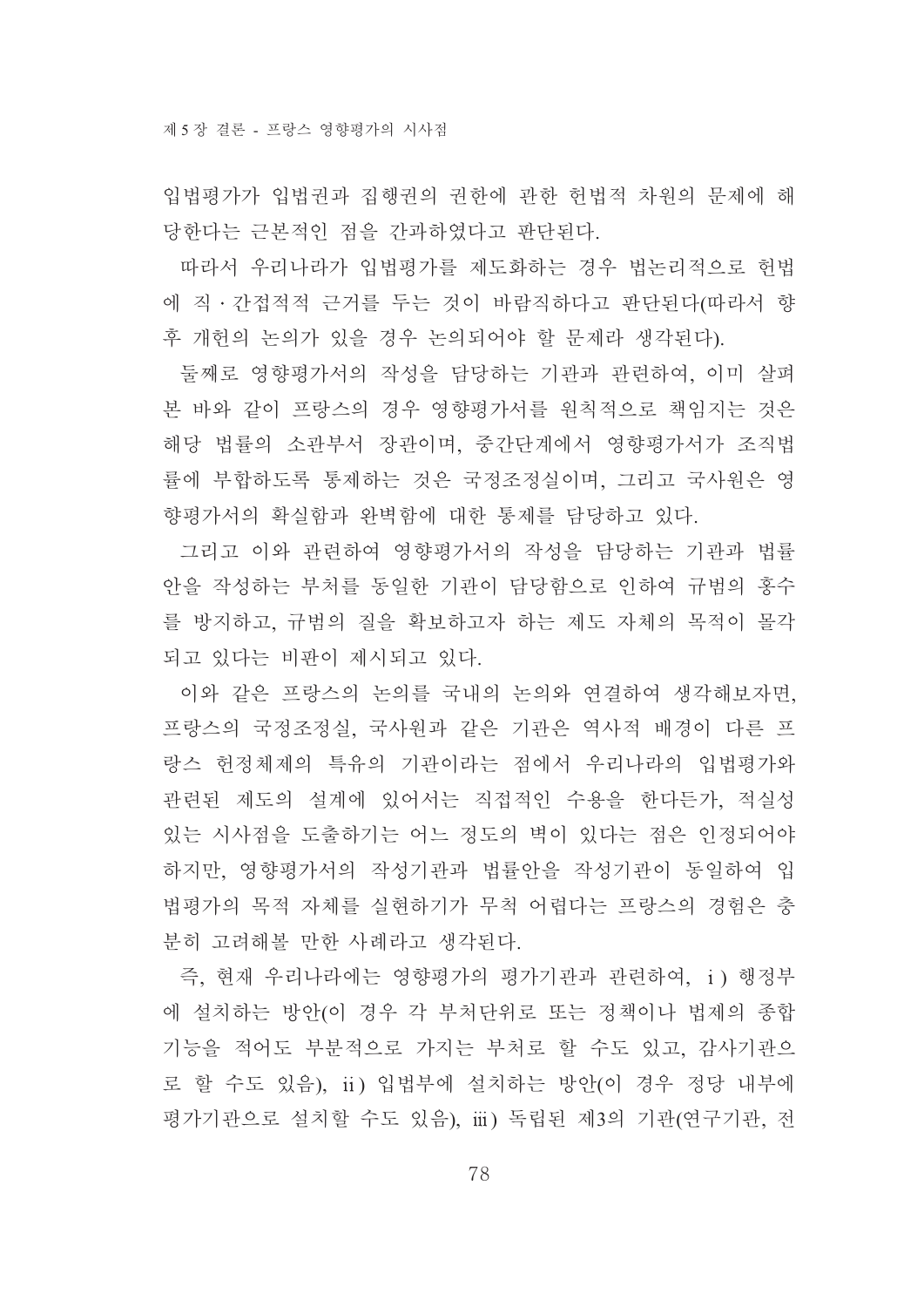문가단체)으로 하는 방안이 논의되고 있는데 103) 어떠한 기관이 평가 기관이 되더라도 입법평가가 실질적으로 수행되기 위해서는 최소한 입 법평가서를 제출하는 기관과 직접 입법평가를 하는 기관 간의 구별은 전제되어야 한다고 생각한다.

셋째로, 영향평가제도가 과학적 합리성이라는 무기를 통해 국민의 다원적 의사를 조정하는 의회를 약화시킬 수 있다는 프랑스에서의 지 적은 현재 국민의 다원적 의사를 조정하는 역할에 있어서도 충분하지 못한 우리의 의회에 여전히 의미있는 지적이라고 생각되며, 우리나라 의 입법평가의 제도화를 위한 구체적 설계를 함에 있어서도 늘 염두 에 두어야 할 지적이라고 생각된다.

마지막으로, 프랑스의 영향평가제도와 헌정관행과 관련된 비판과 관 련하여, 우리의 경우도 의회다수파와 정부가 동일한 정치적 지지세력 을 가지는 집단에 의해 장악되었을 때 영향평가제도가 과연 실효성을 담보할 수 있을지 의문이며, 이는 결국 영향평가제도 역시 모든 다른 제도와 마찬가지로 제도 자체만으로는 정착할 수 없으며, 정치인과 행 정관료들의 영향평가에 대한 의지가 보다 요구되는 제도라는 점을 보 여준다 할 것이다.

103) 김수용, 위의 논문, 2012, 13면.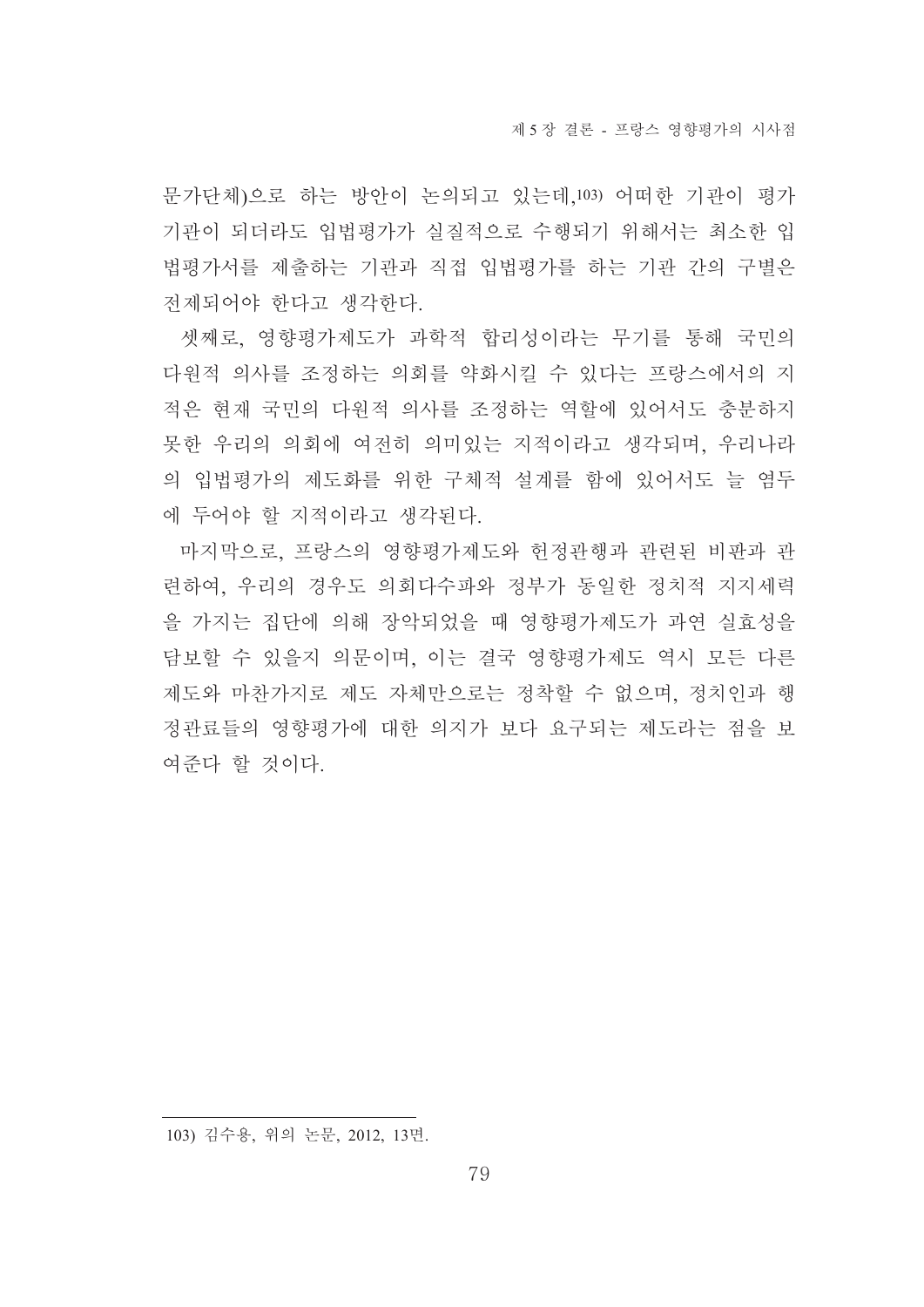#### 참고문헌

#### 1 국내문헌

- 김동희, 프랑스의 행정재판소, 공법연구 제9집, 1981, pp. 120-122.
- 김수용, 입법평가의 제도화 방안, 일감법학 제22호, 2012.
- 김혜진. 프랑스 헌법재판소 결정의 효력 국사워과 파기워에 대 한 효력을 중심으로 - 헌법논총 제22집, 2011.
- 박인수, 프랑스에서의 법률의 합헌성 통제, 헌법학연구 제10권 제  $1\bar{\Sigma}$ , 2004.
- 변해철, 프랑스의 법제문화 Conseil d'Etat의 입법기능을 중심으로 -, 프랑스학연구 제25권, 2003.
- 성낙인, 프랑스 재판기관의 다원성과 헌법재판기관, 공법연구 제 39집 제3호 2011.
- 성낙인, 프랑스 헌법학, 법문사, 1995.
- 성낙인, 헌법학 제12판, 법문사, 2012.
- 윤계형 · 박통희 · 김주찬 · 홍완식, 입법평가와 규제영향분석의 개 념 및 관계정립에 관한 연구, 한국법제연구원, 2012.
- 유계형 · 한동훈, 프랑스 입법평가의 방법론 및 사례연구, 한국법 제연구원, 2011.
- 전 훈, 프랑스 위헌법률심사 제도의 변화와 우선적 위헌(합헌)심 사(OPC), 공법학연구 제12권 제2호, 2011.
- 전학선, 프랑스 위헌법률심판에서 심판범위, 외법논집 제8집, 2000.8.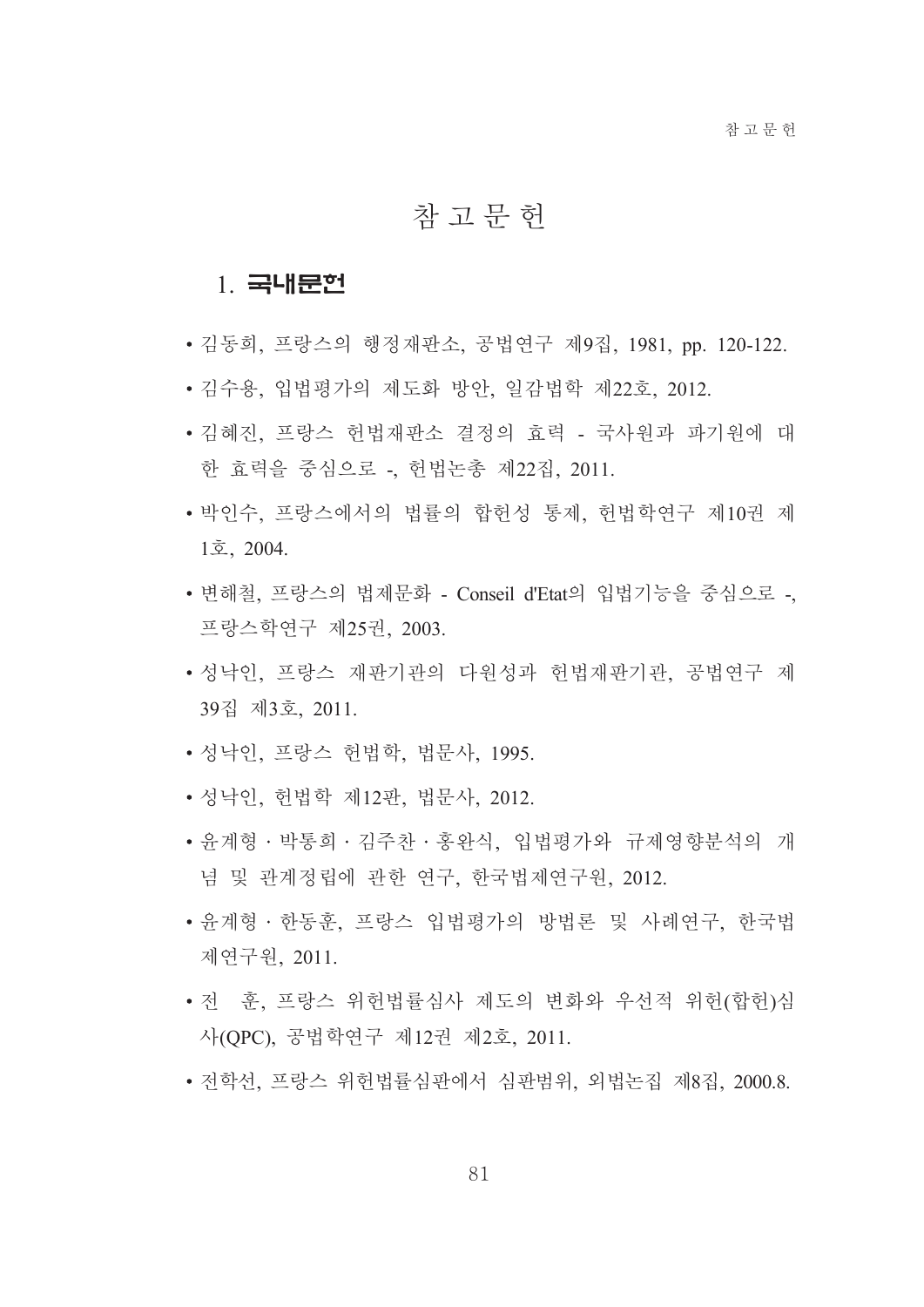- 저학서, 프랑스 헌법재판제도의 개혁과 한국 헌법재판의 비교, 공 법학연구 제10권 제1호, 2009.2.
- 전학선, 프랑스에서 위헌법률심사청구의 취하, 헌법학연구 제10권 제3호, 2004.9.
- 전학선, 프랑스에서 헌법재판소에 의한 헌법에 대한 위헌심사, 토 지공법연구 제54집, 2011.8.
- 전학선, 프랑스의 국민투표법률을 통한 헌법개정 1962년 11월 6 일 국민투표에 의한 법률(Loi référendaire)에 관한 결정을 중심으 로 -, 헌법학원론 제13권 제1호, 2007.3.
- 전학선, 프랑스의 법령체계 및 법치주의에 관한 연구, 공법학연구 제12권 제1호, 2011.
- 전학선, 프랑스의 위헌법률심사의 결정유형과 그 효력, 판례실무 연구(IV), 2000.9.
- 정재황, 사법제도의 개선방안에 관한 고찰, 법학연구 제3호, 홍익 대학교 법학여구소 2001.
- 정재황, 프랑스 혼합정부제의 원리와 실제에 대한 고찰, 공법연구 제27집 제3호.
- 정재황, 프랑스에 있어서 위헌심사결정의 효력, 공법연구 제18집, 1990.
- 정재황. 프랑스에서의 헌법재판제도에 관한 헌법개정. 성규관법학 제20권 제3호, 2008.
- 정재황, 프랑스의 사후적 위헌법률심사제에 관한 연구, 성균관법 학 제22권 제3호, 2010.12.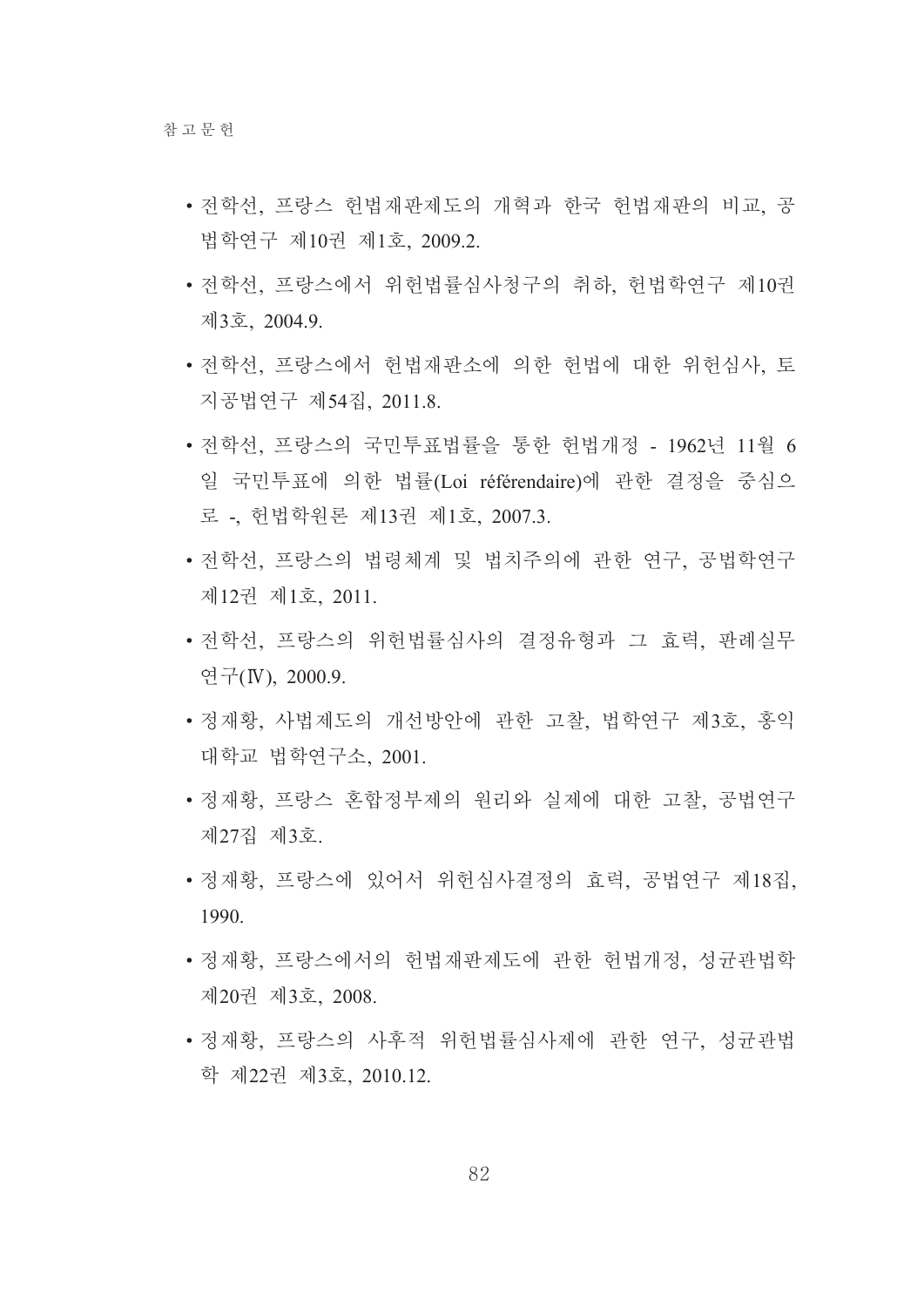- 정재황 · 한동훈, 2008년 프랑스 헌법개정에 관한 연구, 한국법제 연구워. 2008.
- 한동훈, 2008년 프랑스 헌법개정과 프랑스의 영향평가제도, 입법평 가연구(창간호), 2009.
- 한동훈 프랑스의 영향평가의 기준틀과 적용사례, 입법평가연구 제 4호, 한국법제연구원, 2011.
- Anne-Sophie Denolle/한동훈(역), 프랑스의 영향평가 : 실패한 개혁 인가?, 입법평가연구 제6호, 한국법제연구원, 2012.
- 한동훈. 2008년 프랑스 헌법개정에 관한 소고. 토지공법연구 제43 집 제3호, 2009.2.
- 한동훈(역), 정부제출법률안에 부가되는 영향평가, 한국법제연구원, 2012.
- 한동훈, 프랑스 제3공화국 헌정체제 초기 정립과정을 중심으로 -, 한국학술정보, 2009.
- 헌법재판소, 추상적 규범통제제도에 관한 고찰, 헌법재판연구 제 22권, 2011.

#### <u>2</u>. 해외문헌

- · Bernard Chantebout, Droit constitutionnel, Dalloz, 2009.
- Bertrand Mathieu/Michel Verpeaux (sous la direction de), L'autorité des décisions du conseil constitutionnel, Dalloz, 2010.
- Christine Maugüe/Jacques-Henri Stahl, La question prioritaire de constitutionnalité, Dalloz, 2011.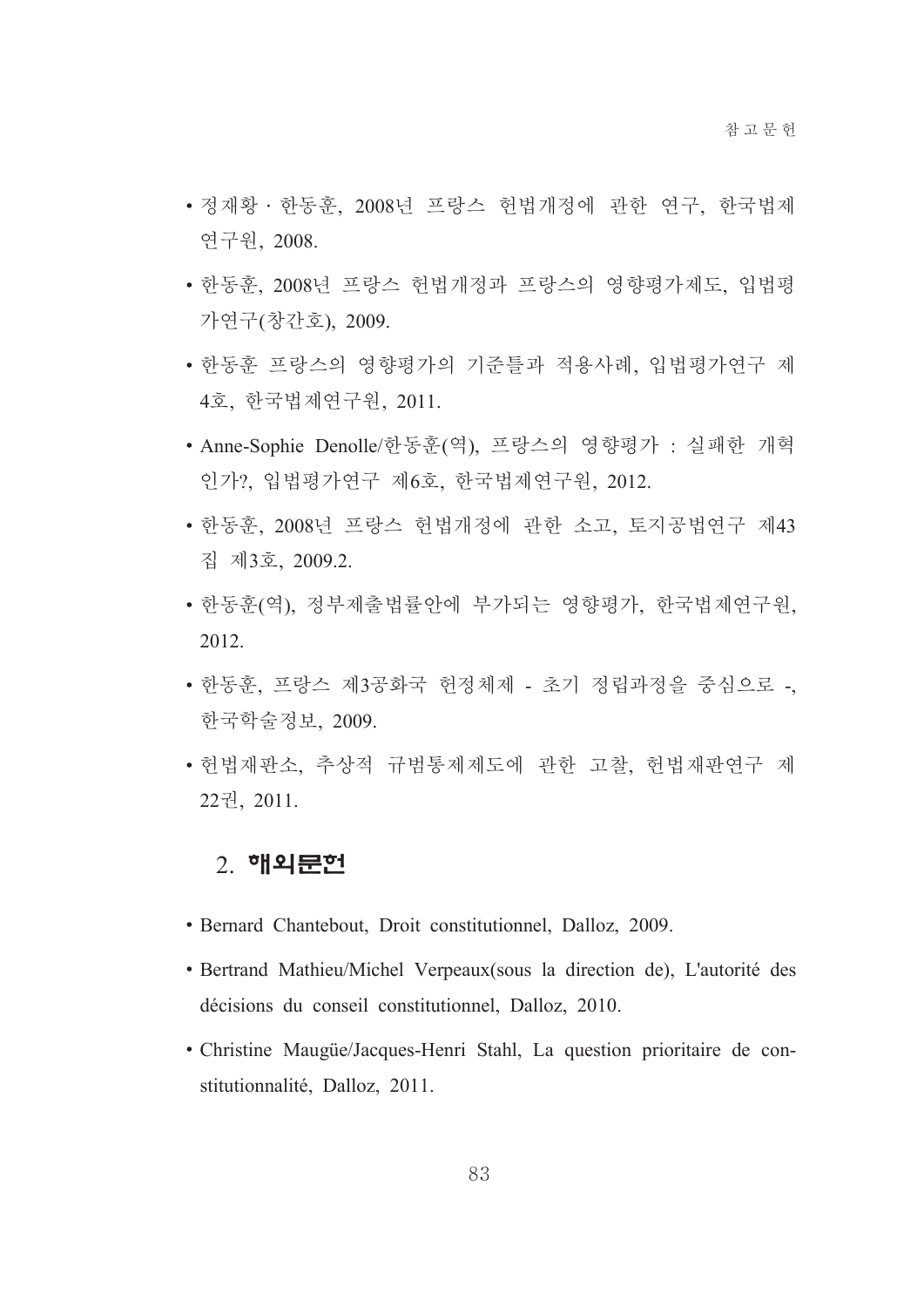- Comité de réflexion et de proposition sur la modernisation et le rééquilibrage des institutions de la Ve République, Une Ve République plus démocratique, 2008.
- Comité national chargé de la publication des travaux préparatoires des institutions de la Ve République, Documents pour servir à l'histoire de l'élaboration de la constitution du 4 octobre 1958, Vol. I, La documentation française, 1987.
- · Comité national chargé de la publication des travaux préparatoires des institutions de la Ve République, Documents pour servir à l'histoire de l'élaboration de la constitution du 4 octobre 1958, Vol. II, La documentation française, 1988.
- Conseil constitutionnel, Les Cahiers du Conseil constitutionnel N°28, Dalloz, 2008.
- · Didier MAUS/Louis FAVOREU/Jean-Luc PARODI(sous la direction de), L'écriture de la constitution de 1958, Economica, 1992.
- Dominique Chagnollaud(sous la direction de), Aux origines du contrôle de constitutionnalité XVIIIe - XX e siècle, Panthéon Assas, 2003.
- Dominique Rousseau (sous la direction de), La Question prioritaire de constitutionnalité, lextenso, 2011.
- · Dominique Rousseau, Droit du contentieux constitutionnel(9e édition), Montchrestien, 2010.
- Francis Hamon/Michel Troper, Droit constitutionnel, L.J.D.J., 2005.
- · Gérard Cornu, Vocabulaire juridique, PUF, 2005.
- · Guillaume Drago, Contentieux constitutionnel français (3e édition), PUF, 2011.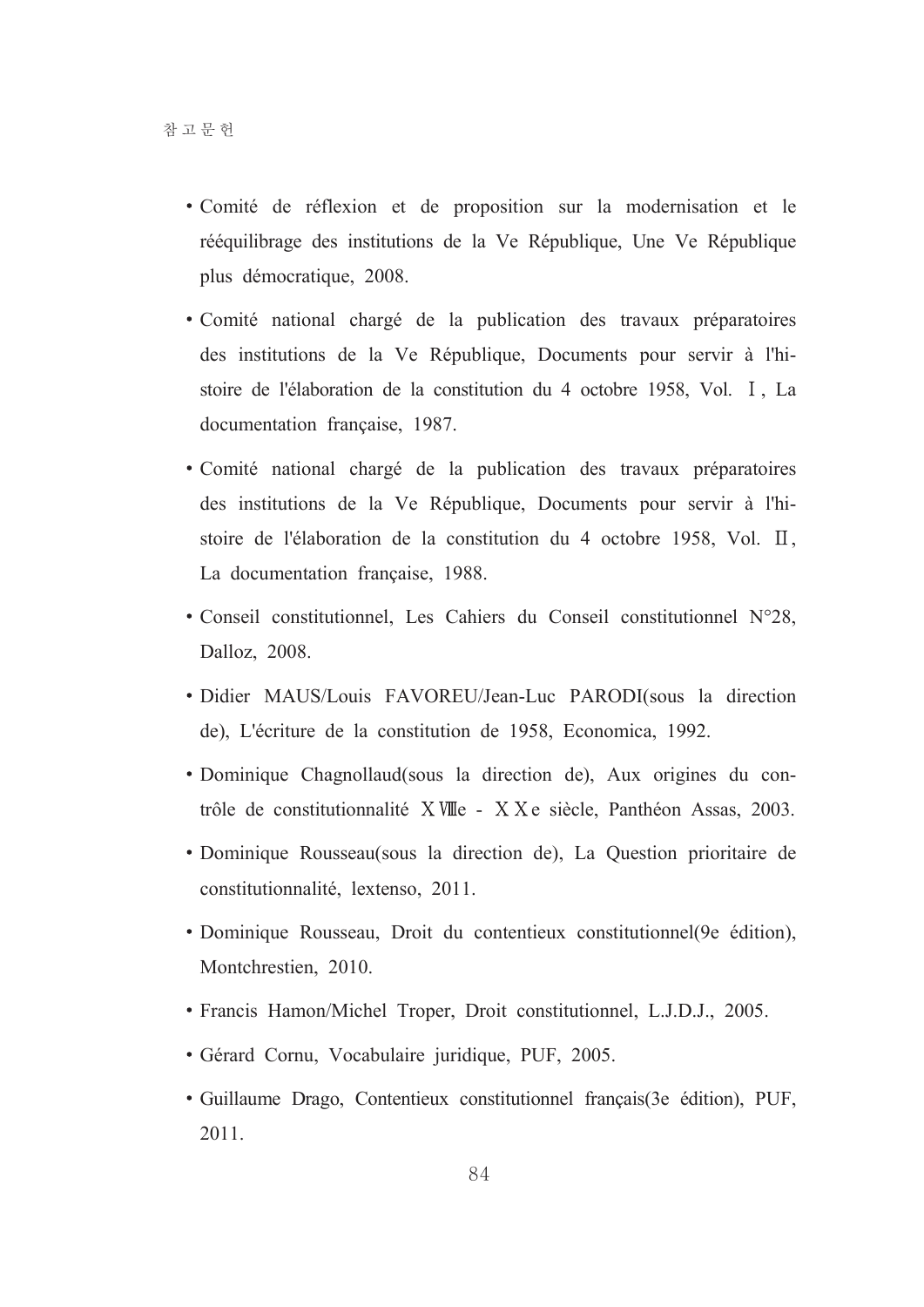- · Guillaume Drago, Contentieux constitutionnel français, PUF, 2011.
- · Henry Roussillon, Le Conseil Constitutionnel, Dalloz, 2004.
- · Jean Gicquel, Le nouveau Conseil supérieur de la magistrature, La semaine juridique - Édition générale n° 31-35, 30 juillet 2008.
- Jean Gicquel/Jean-Éric Gicquel, Droit constitutionnel et institutions politiques, Montchrestien, 2009.
- · Jean MALLOT, Regards parlementaires sur les études d'impact accompagnant les projets de loi. Les études d'impact accompagnant les projets de loi, L.G.D.J., 2012.
- Jean-Pierre BALCOU, Les études d'impact : mieux légiférer par l'évaluation préalables, Les études d'impact accompagnant les projets de loi, L.G.D.J., 2012
- · Journal officiel de la République Française.
- La Question prioritaire de constitutionnalité, Pouvoirs 137, PUF, 2011.
- Les nouveaux cahiers du Conseil constitutionnel N°28, Dalloz, 2010.
- Les nouveaux cahiers du Conseil constitutionnel N°29, Dalloz, 2010.
- Louis Favoreu/Wanda Mastor, Les cours constitutionnelles, Dalloz, 2011.
- Marco FIORAVANTI, Sievès et le jury constitutionnaire : Perspectives historico-juridiques, Annales historiques de la Révolution française, N°3, 2007.
- Michel Le Pogam, Réforme du Conseil supérieur de la magistrature -Entre ouverture et autonomie, La semaine juridique - Édition Générale  $N°40$ , 4 octobre 2010.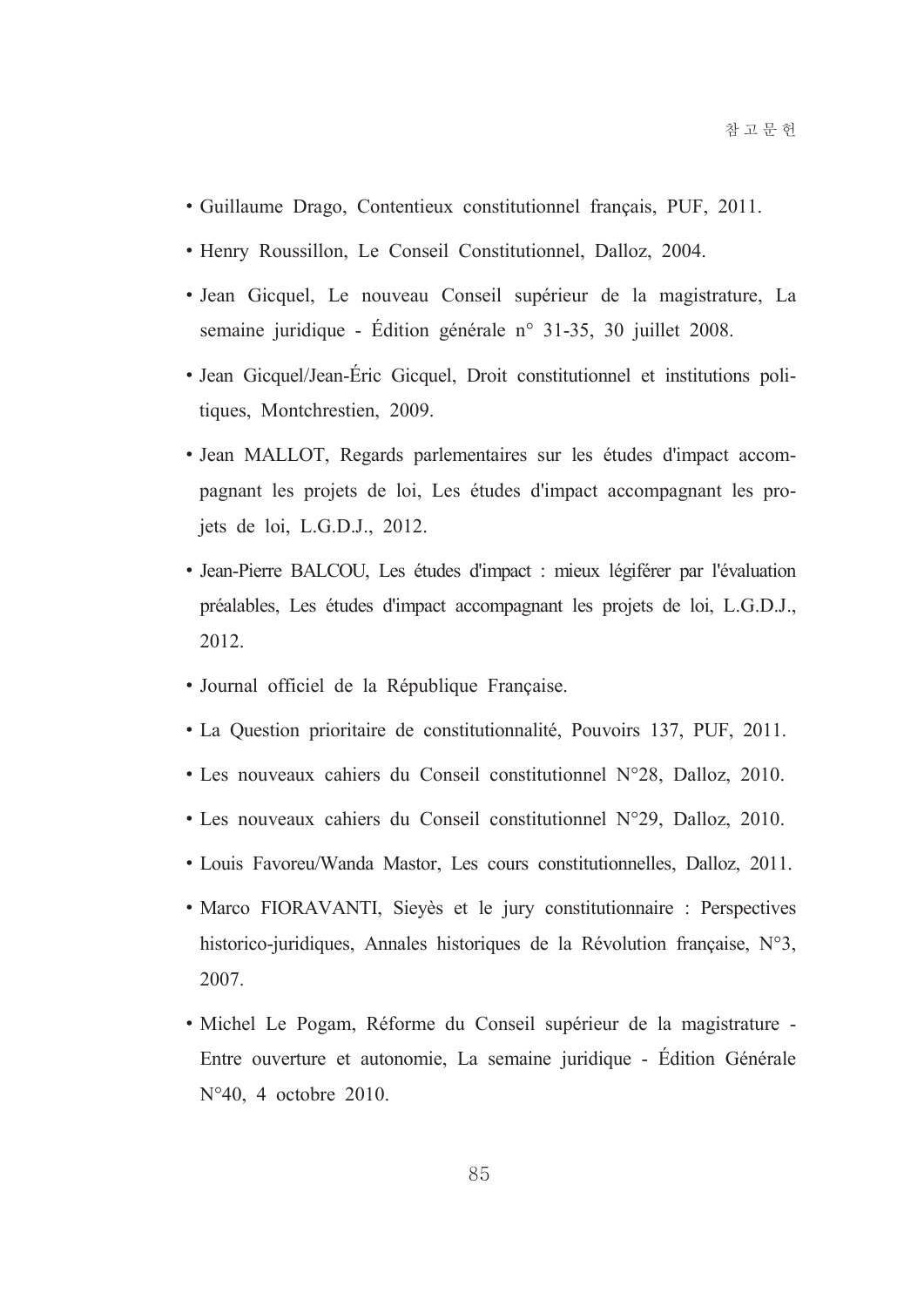- · Michel Le Pogam, Réforme du Conseil supérieur de la magistrature -Entre ouverture et autonomie, La semaine juridique - Édition Générale  $N°40$ , 4 octobre 2010.
- · Michel Troper, Sieyès et le jury constitutionnaire, Mélanges Pierre Avril - La République, Montchrestien, 2001.
- Pauline GERVIER, Le changement de circonstances dans la jurisprudence du Conseil constitutionnel, Revue du droit public et de la science politique en france et à l'étranger N°1, 2012.
- Pauline GERVIER, Le changement de circonstances dans la jurisprudence du Conseil constitutionnel. Revue du Droit Public et de la science politique en france et à l'étranger N°1, L.G.D.J., 2012.
- · Pierre Avril/Jean Gicquel, Droit parlementaire, Montchrestien, 2010.
- Pierre Avril/Jean Gicquel, Le Conseil constitutionnel, Montchrestien, 2011.
- · Pierre PACTET/Ferinand MÉLIN-SOUCRAMANIEN, Droit constitutionnel, Dalloz, 2009.
- Sophie DENOLLE, Les études d'impact : une révision manquée?, Revue française de droit constitutionnel, n°87, PUF, 2011. 7.
- · Valérie GOESEL-LE BIHAN, Études d'impact de l'article 39 de la Constitution et contrôle de proportionnalité exercé par le Conseil constitutionnel, Les études d'impact accompagnant les projets de loi, L.G.D.J., 2012.
- Véronique CHAMPEIL-DESPLATS, Les principes fondamentaux reconnus par les lois de la République, Economica, 2001.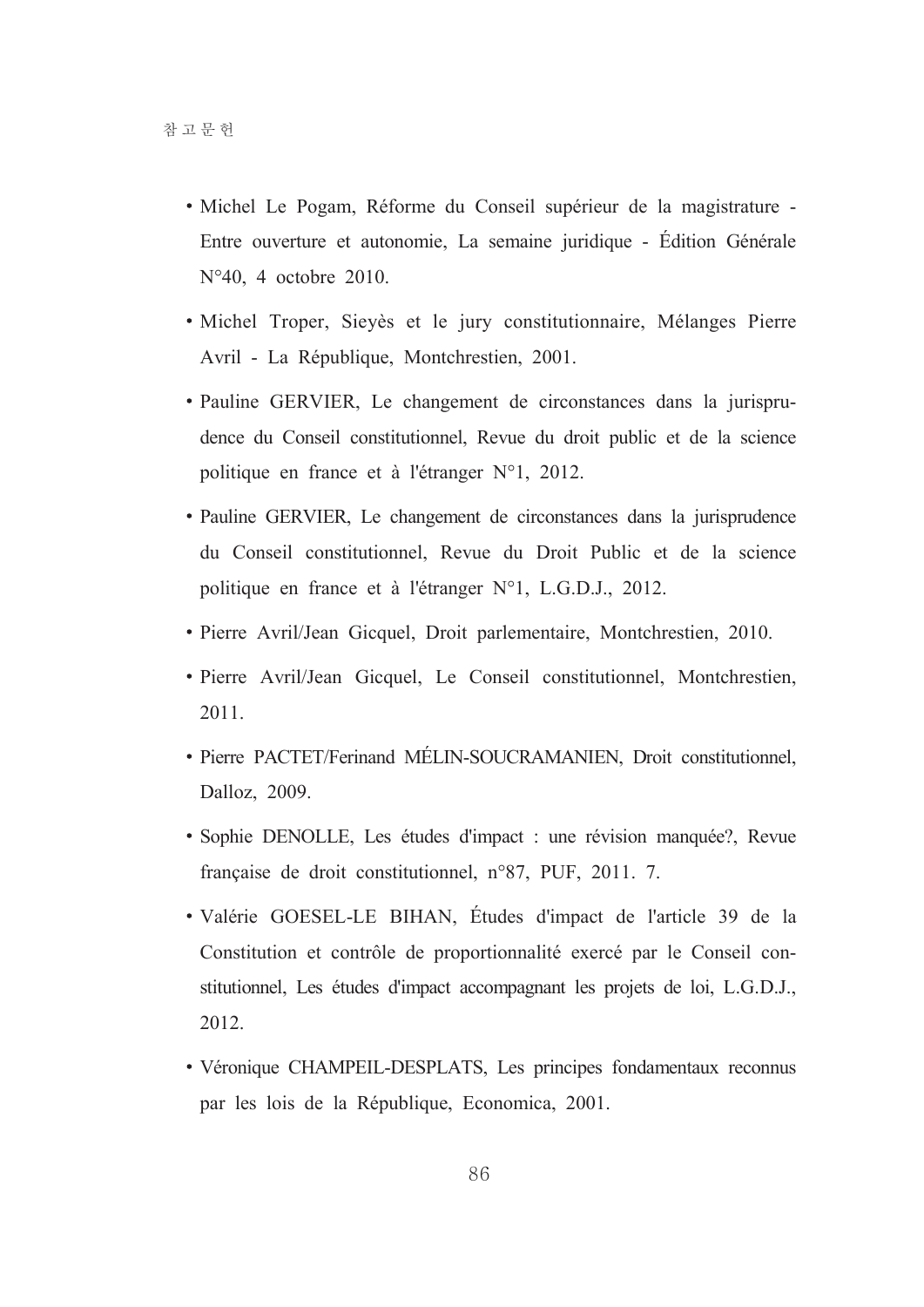• Yves GAUDEMET(sous la direction de), Le préambule de la constitution de 1946, Panthéon Assas, 2008.

#### 3. 인터넷주소

- http://www.assemblee-nationale.fr/
- http://www.conseil-etat.fr/
- http://www.gouvernement.fr/
- http://www.legifrance.com/
- http://www.cnda.fr/
- http://www.conseil-constitutionnel.fr/
- http://www.conseil-etat.fr/
- http://www.conseil-superieur-magistrature.fr
- http://www.courdecassation.fr/
- http://www.justice.gouv.fr/
- http://www.legifrance.com/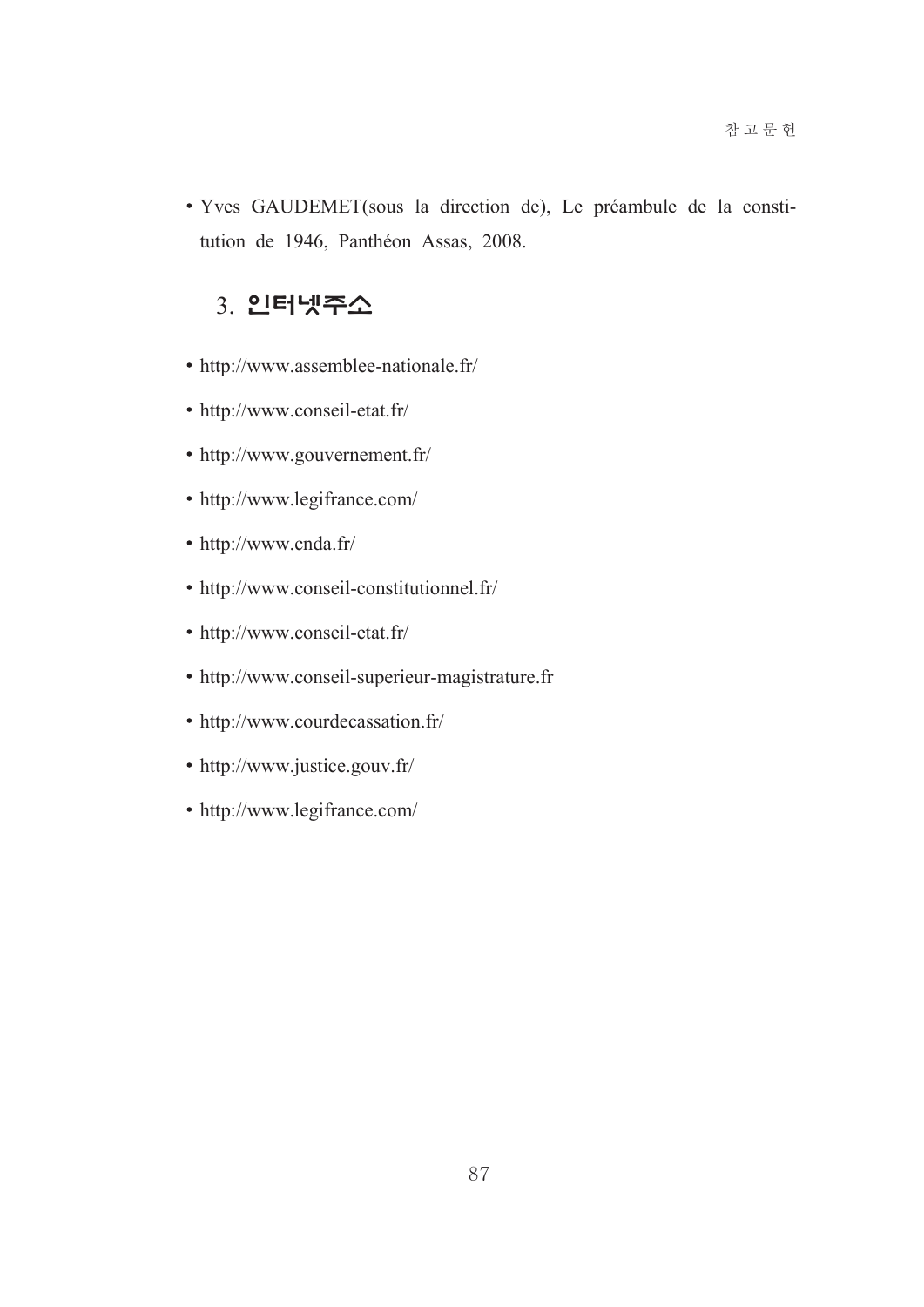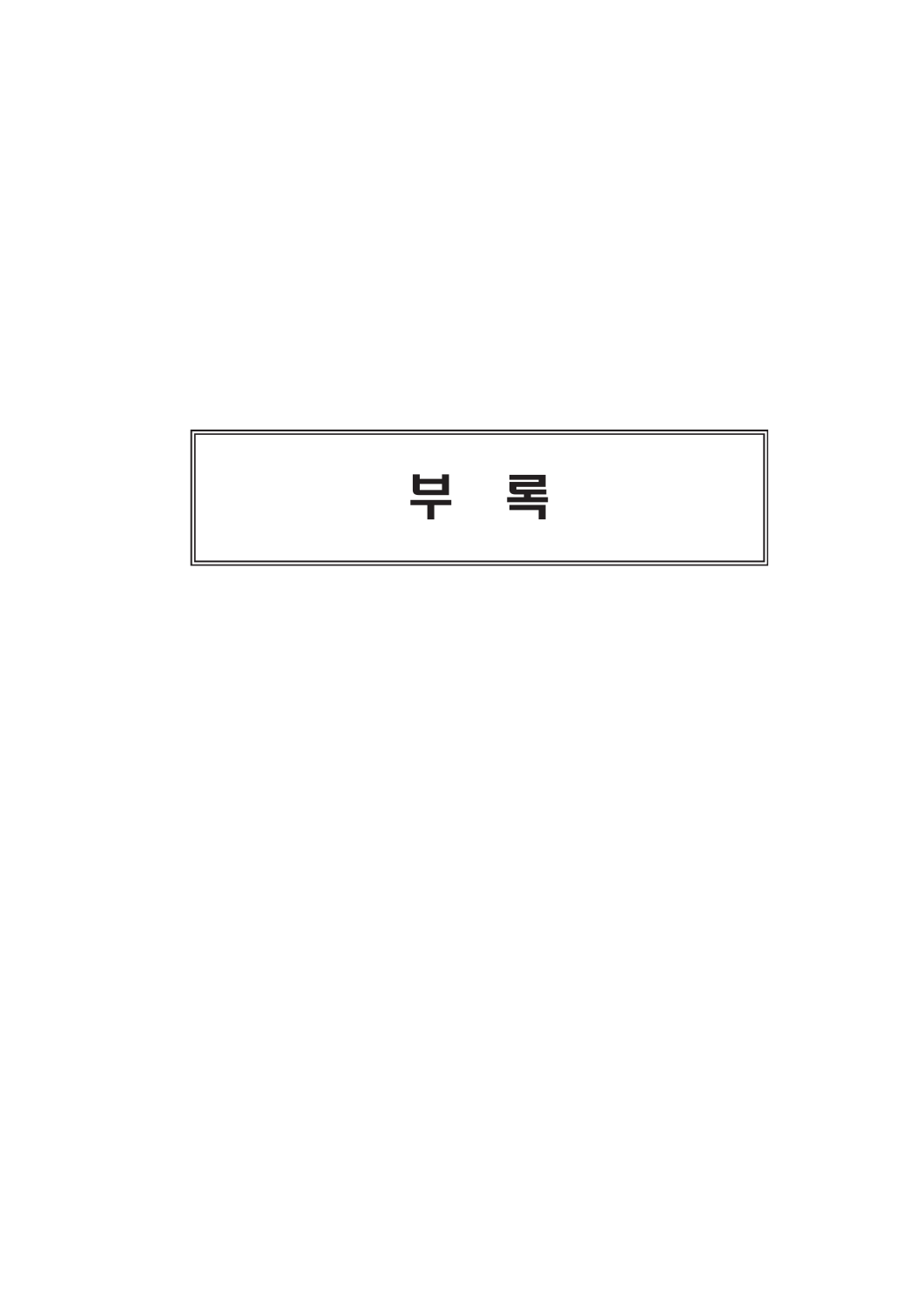## ※ 프랑스 하원에 제출된 영향평가서 1)

#### I. 제13대 하원에 제출된 영향평가서

| - 도<br>년 | 법 률 안                                                                |  |
|----------|----------------------------------------------------------------------|--|
|          | 협약통제시스템을 수정하는 인권과 기본적 자유의 보호에 관한<br>유럽협약 제14-2 의정서를 승인하는 법률안         |  |
|          | 유럽공동체와 유럽공동체 개별국가와 티르크멘스타인 간의 협력<br>을 확립하는 협력과 협동을 위한 협약비준을 승인하는 법률안 |  |
| 2009     | 재정재판권의 개정에 관한 법률안                                                    |  |
|          | 지방자치단체의 의회의 구성원의 선거와 꼬뮌간의 협력체에 관한<br>조직법률안                           |  |
|          | 지방자치단체의 선거와 지방민주주의 강화를 위한 법률안                                        |  |
|          | 헌법 제68조의 적용을 위한 조직법률안                                                |  |
|          | 헌법 제11조의 적용을 위한 조직법률안                                                |  |
|          | 헌법 제11조의 적용을 위한 법률안                                                  |  |
|          | 민사 및 상사 분야에서 유럽의회와 유럽위원회의 여러 지침의 전<br>환을 위한 법률안                      |  |
|          | 영화와 시청각의 등록의 보존을 위한 법률안                                              |  |
| 2010     | 세계우편협정의 승인을 위한 법률안                                                   |  |
|          | 이민에 대한 합의적 운영과 견고한 발달에 관한 프랑스와 카메룬<br>간의 협정의 승인을 위한 법률안              |  |
|          | 농업법전을 수정하는 2010년 5월 6일의 법률명령에 관한 법률안                                 |  |
|          | 은행과 보험의 규제기구의 통합에 관한 법률안                                             |  |
|          | 의학 생물학에 관한 2010년 1월 13일의 법률명령에 관한 법률안                                |  |
|          | 농업법전에 관한 2009년 12월 10일의 법률명령에 관한 법률안                                 |  |

1) 2013년 10월 9일 현재까지의 영향평가서임.

http://www.legifrance.com/Droit-francais/Etudes-d-impact/Lois-en-preparation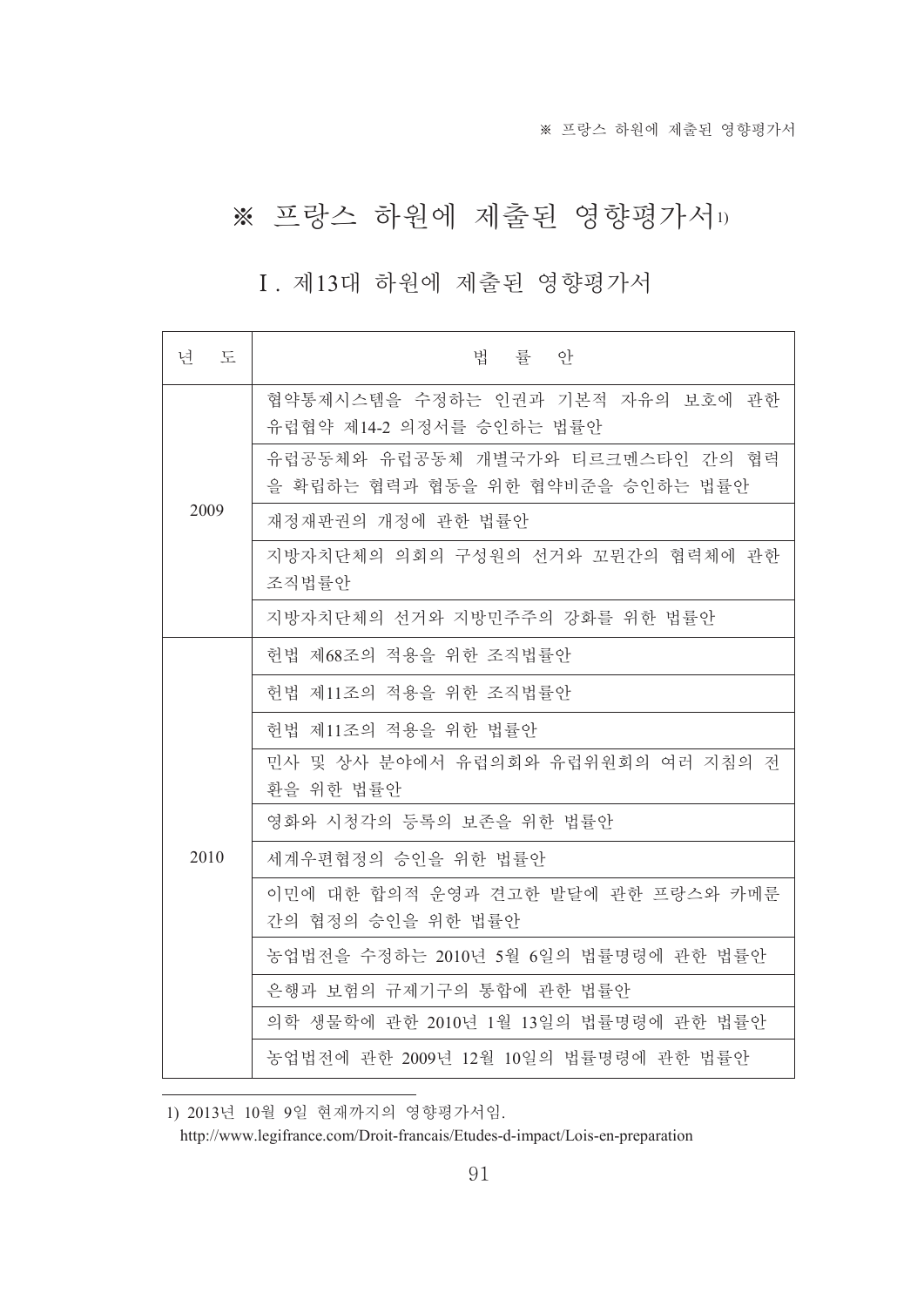부 록

| 넘<br>도 | 법<br>률 안                                                                                       |  |
|--------|------------------------------------------------------------------------------------------------|--|
|        | 핵분야의 물리적 보호를 위한 협정의 수정을 승인하는 법률안                                                               |  |
|        | 이증과세를 방지하고 조세회피 또는 조세범죄를 방지하기 위한<br>프랑스와 파나마의 협정을 승인하는 법률안                                     |  |
|        | 지상파 디지털 텔레비전의 보상채널에 관한 법률안                                                                     |  |
|        | 프랑스와 칠레간의 범죄인 인도협정의 승인을 위한 법률안                                                                 |  |
|        | 평화적 목적을 위해 대기권밖의 영역을 이용 및 활용하기 위한<br>프랑스와 카자흐스탄간의 협력을 위한 협정에 관한 법률안                            |  |
|        | 젊은이들의 이동을 위한 프랑스와 마케도니아간의 협정의 승인을<br>위한 법률안                                                    |  |
|        | 에너지법전의 법률편의 법전화를 위한 2011년 5월 9일의 법률명<br>령을 위한 법률안                                              |  |
|        | 공적인 삶에 있어서 윤리와 이익충돌의 방지를 위한 법률안                                                                |  |
|        | 사법관의 지위에 관한 조직법률안                                                                              |  |
| 2011   | 남인도양에서의 어업에 관한 협정의 비준을 위한 법률안                                                                  |  |
|        | 소비자의 권리, 보호, 정보를 강화하는 법률안                                                                      |  |
|        | 재정분야의 정보를 교환하기 위한 프랑스와 도미니크 영연방간의<br>협정을 비준하기 위한 법률안                                           |  |
|        | 재정분야의 정보를 교환하기 위한 프랑스와 코스타리카의 협정을<br>비준하기 위한 법률안                                               |  |
|        | 노동자와 용역이 국경을 넘어서 이동하는 경우 신고되지 않은 사<br>용을 방지하고 사회적인 권리를 보장하기 위한 프랑스와 불가리<br>아간의 협정을 비준하기 위한 법률안 |  |
|        | 광업법전의 법률편을 법전화하기 위한 2011년 1월 20일의 법률명<br>령을 승인하는 법률안                                           |  |
|        | 유료우편서비스에 관한 협정의 승인에 관한 법률안                                                                     |  |
|        | 국내치안분야의 협력을 위한 프랑스와 그루지아 정부간의 협정의<br>승인에 관한 법률안                                                |  |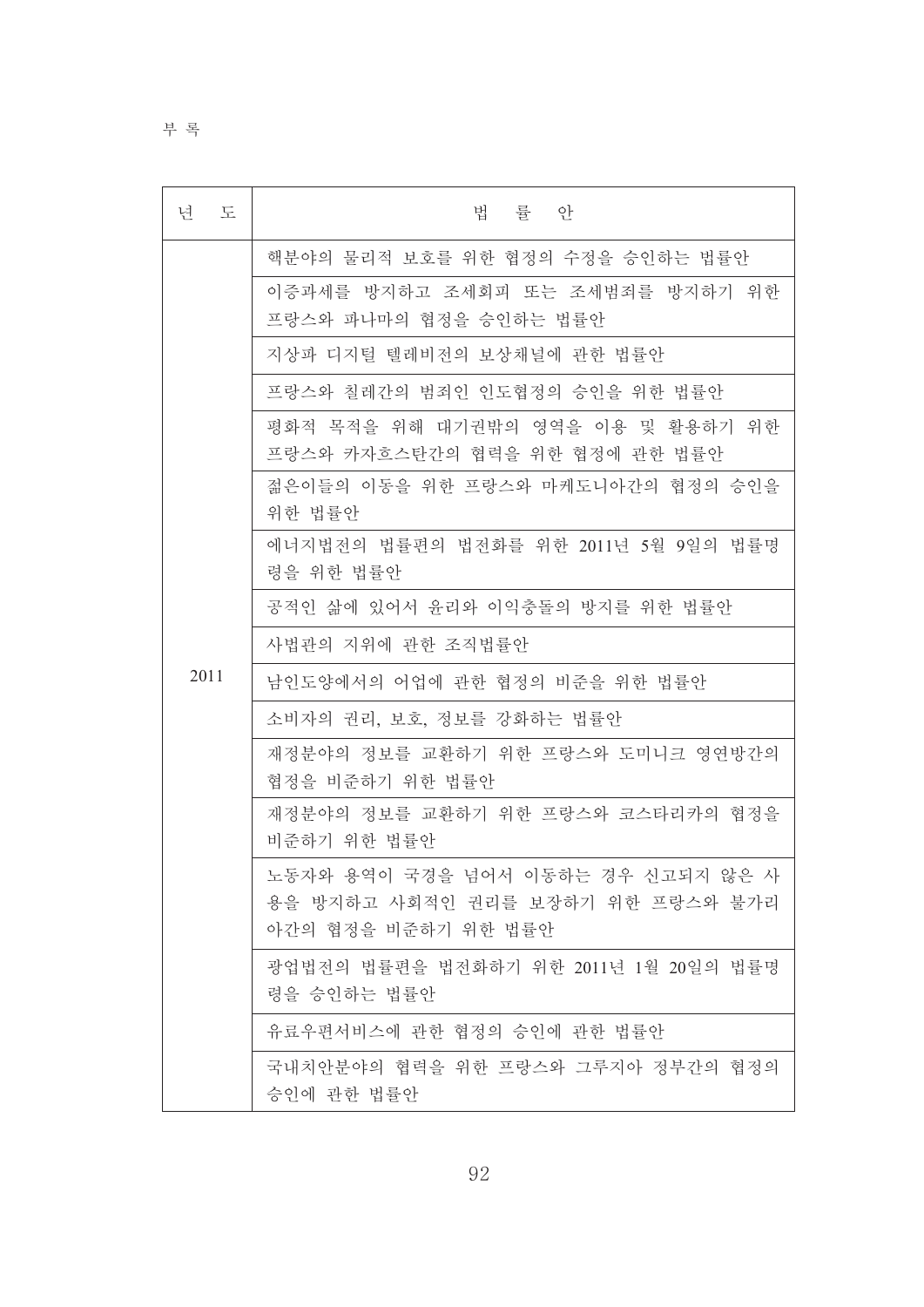| 년<br>도 | 법 률 안                                                                                                                 |  |
|--------|-----------------------------------------------------------------------------------------------------------------------|--|
|        | 국내치안법전의 법률편에 관한 2012년 3월 12일의 법률명령의 승<br>인을 위한 법률안                                                                    |  |
|        | 민사 및 상사분야의 여러 가지 양상의 중재에 관한 2008년 5월<br>21일의 유럽의회 및 유럽위원회의 2008/52/CE지침의 전환을 규정<br>하는 2011년 11월 16일의 법률명령의 승인을 위한 법률안 |  |
|        | 선박의 안전하고 친환경적인 재사용을 위한 홍콩협정의 비준을<br>위한 법률안                                                                            |  |
|        | 산림법전의 법률편에 관한 2012년 1월 26일 법률명령의 승인과<br>산림범죄에 적용되는 형사절차규정의 조화를 위한 법률안                                                 |  |
|        | 북대서양의 해양보호를 위한 OSPAR협정의 승인을 위한 법률안                                                                                    |  |
|        | 테러방지 및 테러 억제의 강화를 위한 법률안                                                                                              |  |
|        | 프랑스와 아랍에미레이트의 국내치안분야의 협력을 위한 협정을<br>비준하기 위한 법률안                                                                       |  |
|        | 자연재해의 보상체제의 개선을 위한 법률안                                                                                                |  |
| 2012   | 프랑스와 요르단정부간의 형사분야의 상호협조를 위한 협정을 비<br>준하는 법률안                                                                          |  |
|        | 프랑스와 요르단 정부간의 범죄인 인도협정의 비준을 위한 법률안                                                                                    |  |
|        | 프랑스와 아르헨티나간의 범죄인 인도협정의 비준을 위한 법률안                                                                                     |  |
|        | 베니스협정과 파리협약의 적용에 관한 공동의정서의 비준을 위한 법률안                                                                                 |  |
|        | 환경법전, 공중보건법전, 국방법전의 개정을 위한 2012년 1월 5일<br>의 법률명령의 승인을 위한 법률안                                                          |  |
|        | 우주센터와 그 부담금에 관한 프랑스 정부와 유럽우주국의 협정<br>을 승인하기 위한 법률안                                                                    |  |
|        | 직장의 안전과 건강을 위한 촉진적인 틀에 관한 국제노동기구의<br>187호 협정의 비준을 위한 법률안                                                              |  |
|        | 프랑스의 국제협정의 적용에 있어 형사 및 형사절차적 여러 규정<br>을 위한 법률안                                                                        |  |
|        | 트로멜랭섬과 트로멜랭섬 주위의 해양에 관한 프랑스정부와 모리<br>스 공화국 정부간의 경제, 과학, 환경의 공동운영을 위한 협정의<br>승인에 관한 법률안                                |  |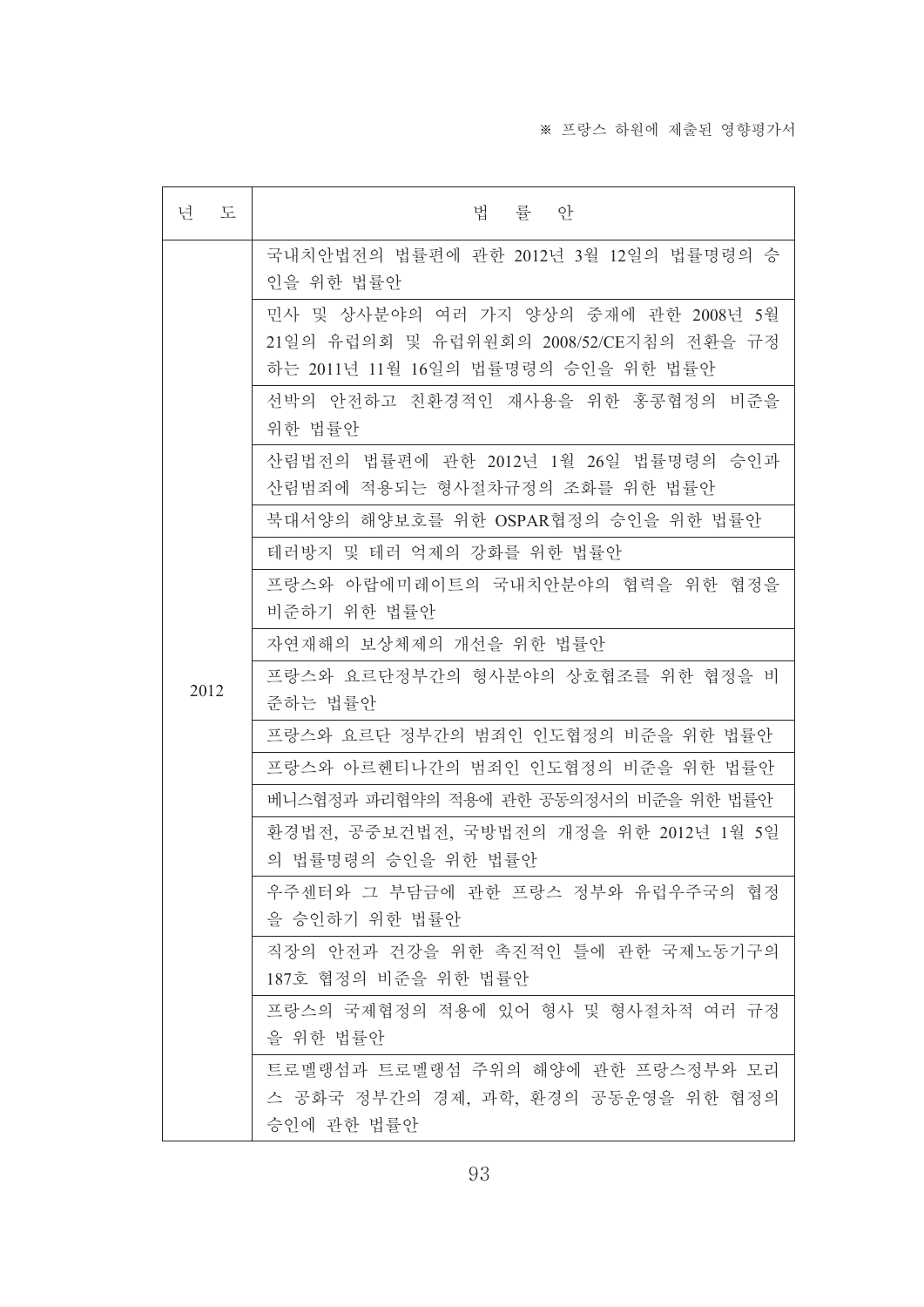## Ⅱ. 제14대 하원에 제출된 영향평가서

| 년<br>도 | 법<br>률 안                                                                        |  |
|--------|---------------------------------------------------------------------------------|--|
|        | Lyon-Turin 간의 새로운 철도의 건설과 이용을 위한 프랑스 정부<br>와 이탈리아 정부간의 협정의 승인을 위한 법률안           |  |
|        | 프랑스와 코트디부아간의 국방협력을 위한 조약을 비준하기 위한 법률안                                           |  |
|        | 프랑스와 세네갈간의 군사적 협력을 위한 조약을 비준하기 위한 법률안                                           |  |
| 2012   | 국방분야와 군대의 지위의 협력을 위한 프랑스 정부와 세르비아<br>정부간의 협정의 승인을 위한 법률안                        |  |
|        | 프랑스와 지부티간의 군사분야의 협력을 위한 조약을 비준하기<br>위한 법률안                                      |  |
|        | 유럽연합 및 유럽연합의 개별국가와 미합중국간의 항공분야에 관<br>한 협정을 비준하기 위한 법률안                          |  |
|        | 유럽여합 및 유럽여합의 개별국가와 요르단간의 항공분야에 관한<br>협정을 비준하기 위한 법률안                            |  |
|        | 친주거적인 토지의 동원과 사회적 주거의 생산의무의 강화에 관<br>한 법률안                                      |  |
|        | 국내치안분야에서 협력을 위한 프랑스와 터어키의 협정을 비준하<br>기 위한 법률안                                   |  |
|        | 프랑스정부와 우루과이 정부간의 사회보장협정의 비준을 위한 법률안                                             |  |
|        | 프랑스정부와 아제르바이잔정부간의 문화센터의 설립과 활동조건<br>에 관한 협정을 비준하기 위한 법률안                        |  |
|        | 불법체류자의 재승인에 관한 유럽공동체와 세르비아간의 협정의<br>적용을 위한 프랑스 정부와 세르비아 정부간의 의정서의 비준을<br>위한 법률안 |  |
|        | 불법체류자의 재승인과 적용협정에 관한 프랑스 정부와 코소보정<br>부간의 협정의 비준을 위한 법률안                         |  |
|        | 국경지역의 경찰 및 세관당국의 협력에 관한 프랑스 정부와 뤽상<br>부르그 정부간의 협정의 승인을 위한 법률안                   |  |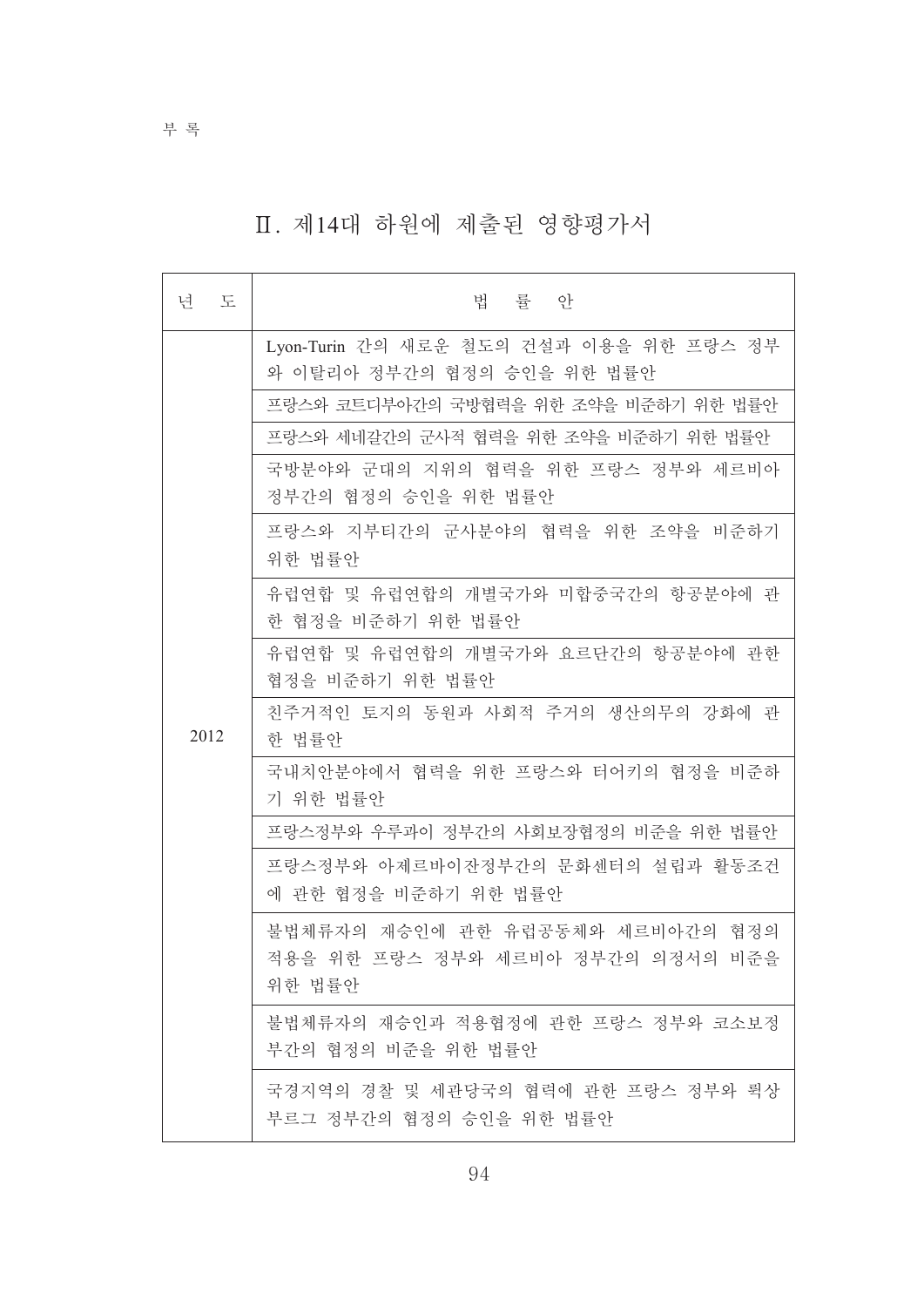#### ※ 프랑스 하원에 제출된 영향평가서

| 년<br>도 | 법<br>률 안                                                                                          |  |
|--------|---------------------------------------------------------------------------------------------------|--|
|        | 프랑스 정부, 벨기에 정부, 독일정부, 뤽상부르그 정부간 공동지역<br>에서의 경찰 및 세관업무의 협력을 위한 공동센터의 설치와 이용<br>에 관한 협정의 승인을 위한 법률안 |  |
|        | 하노이 과학 및 기술대학의 설치 및 발전을 위한 프랑스 정부와<br>베튼남 정부간의 협정의 승인을 위한 법률안                                     |  |
|        | 프랑스에 거주하는 국제이민조직의 구성원에 대한 세금면제를 위<br>한 프랑스 정부와 국제이민조직간 협정의 승인을 위한 법률안                             |  |
|        | 재범의 방지와 형벌개별화에 관한 법률안                                                                             |  |
|        | 2014년의 사회보장자금조달법률안                                                                                |  |
|        | 2014년 재정법률안                                                                                       |  |
|        | 퇴직시스템의 장래와 정의를 보장하는 법률안                                                                           |  |
|        | 국내치안법전의 법률편에 관한 여러 법률명령을 승인하는 법률안                                                                 |  |
|        | 입양분야에서 프랑스와 러시아간의 조약의 비준을 위한 법률안                                                                  |  |
|        | 2012년 유럽위원회의 지침 2013/1/UE의 전환을 위한 법률안                                                             |  |
|        | 무기거래에 관한 조약의 비준을 위한 법률안                                                                           |  |
|        | 기업활동의 간편화와 안정화에 관한 법률안                                                                            |  |
| 2013   | 프랑스 정부와 이라크 정부간의 문화, 과학 및 기술의 협력과 발<br>전을 위한 협정의 비준을 위한 법률안                                       |  |
|        | 유럽연합 및 유럽연합의 개별국가와 이라크 정부간의 문화, 과학<br>및 기술의 협력과 발전을 위한 협정의 비준을 위한 법률안                             |  |
|        | 수공업, 상업, 극소기업에 관한 법률안                                                                             |  |
|        | 도시와 도시연대를 위한 프로그램적 법률안                                                                            |  |
|        | 2014년에서 2019년까지의 군사계획과 국방에 관한 법률안                                                                 |  |
|        | 사법관들의 윤리적 의무를 강화하기 위한 법률안                                                                         |  |
|        | 예심의 합의체에 관한 법률안                                                                                   |  |
|        | 사회적 및 연대적 경제에 관한 법률안                                                                              |  |
|        | 공무원의 윤리, 권리 및 의무에 관한 법률안                                                                          |  |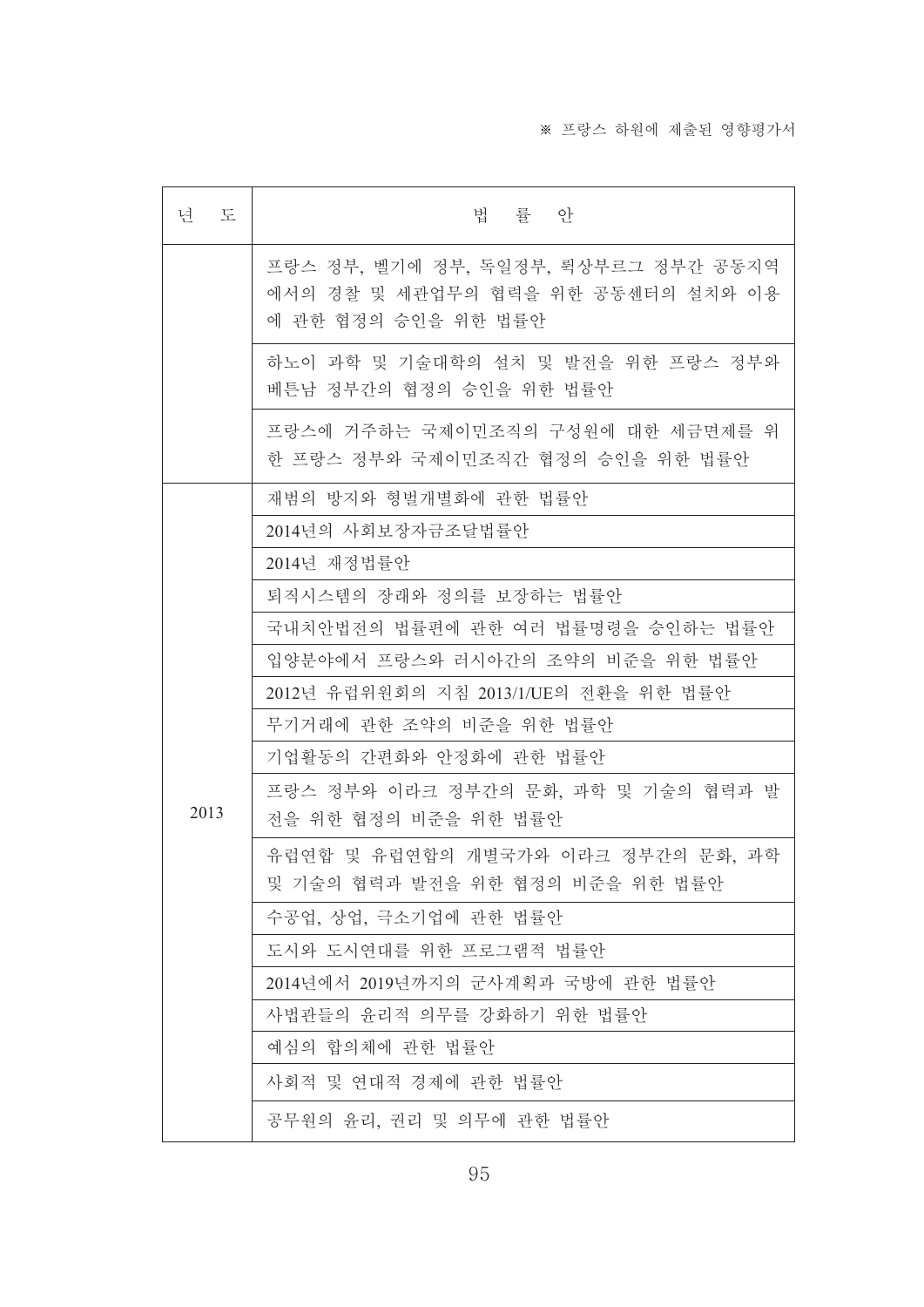부록

| 년<br>도 | 법 률 안                                                                    |
|--------|--------------------------------------------------------------------------|
|        | 유럽연합 및 유럽연합의 개별국가와 남아프리카 공화국간의 상업,<br>개발, 협력에 관한 협정을 개정하는 협정의 비준을 위한 법률안 |
|        | 난파선의 잔해의 반출에 관한 나이로비 국제협정의 비준을 위한 법률안                                    |
|        | 누벨깔레도니아에 관한 1999년 3월 19일의 법률의 실현을 위한 법률안                                 |
|        | 해외령에 관한 여러 규정을 위한 법률안                                                    |
|        | 남성과 여성의 평등을 위한 법률안                                                       |
|        | 주거에 대한 접근과 새로운 도시계획을 위한 법률안                                              |
|        | 코트디부아와 유럽연합 및 유럽연합의 개별국가간 경제협력을 위<br>한 협정의 비준을 위한 법률안                    |
|        | 유럽연합 및 유럽연합의 개별국가와 코트디부아간의 기본협정의<br>비준을 위한 법률안                           |
|        | 기자의 취재원의 비밀보호를 위한 법률안                                                    |
|        | 공공시청각의 독립성에 관한 조직법률안                                                     |
|        | 공공시청각의 독립성에 관한 법률안                                                       |
|        | 프랑스 정부와 벨기에의 봘롱지역정부간 장애인의 수용을 위한<br>기본협정의 비준을 위한 법률안                     |
|        | 프랑스 정부와 이라크 정부간의 문화, 과학 및 기술협력과 개발을<br>위한 협정의 비준을 위한 법률안                 |
|        | 유럽연합 및 유럽연합의 개별국가와 이라크간의 협력 및 협동을<br>위한 조약의 비준을 위한 법률안                   |
|        | 여성에 대한 그리고 가정에서의 폭력의 방지 및 억제를 위한 유<br>럽위원회의 협정을 비준하기 위한 법률안              |
|        | 조세범죄 및 중대한 경제범죄의 억제를 위한 법률안의 수정서한                                        |
|        | 경제검찰관에 관한 조직법률안                                                          |
|        | 행정과 시민간의 관계를 단순화하기 위해 정부에 권한을 부여하<br>는 법률안                               |
|        | 소비에 관한 법률안                                                               |
|        | 조세범죄 및 중대한 경제범죄의 억제를 위한 법률안                                              |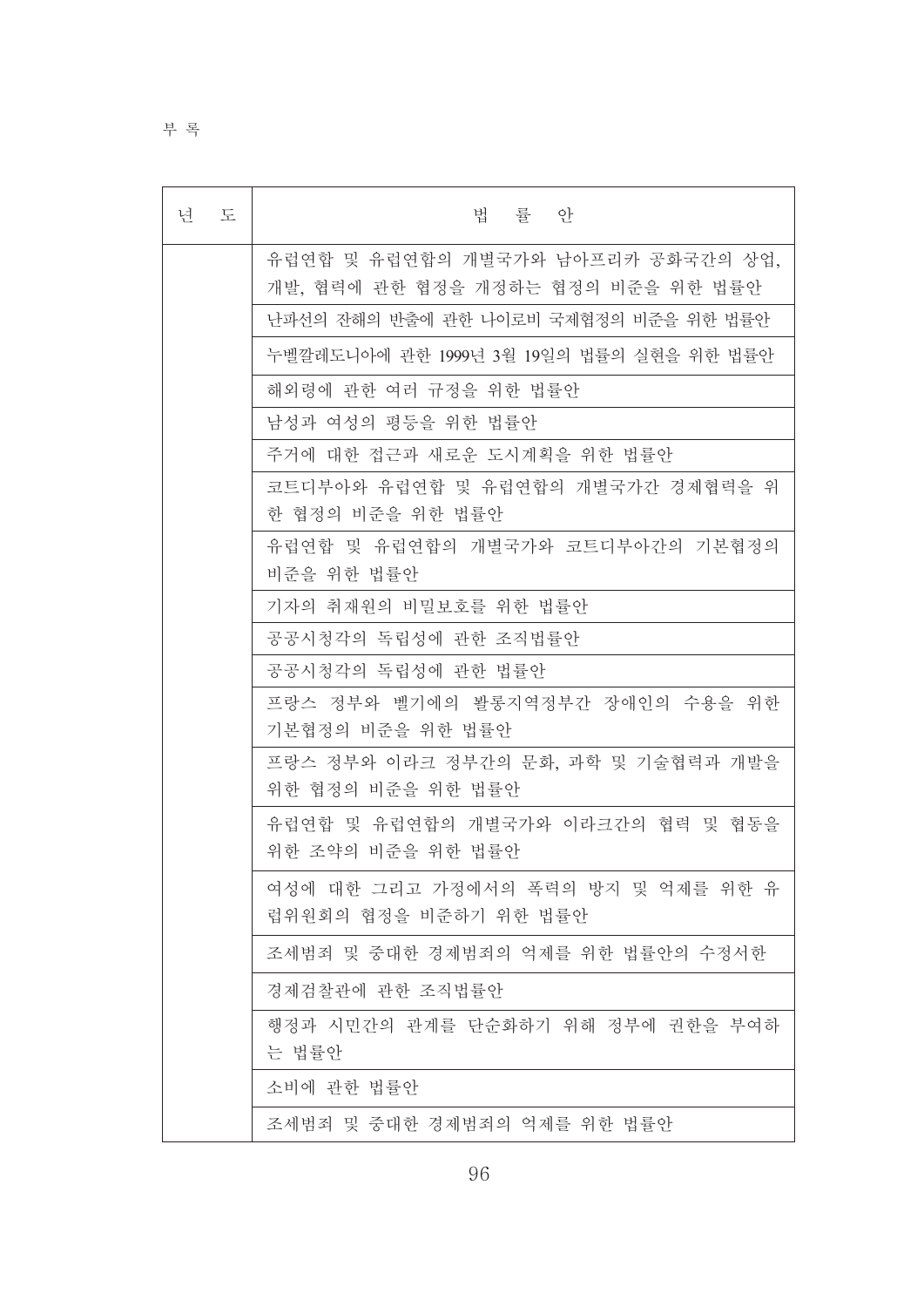| 넌 | 도 | 법률 안                                                                     |
|---|---|--------------------------------------------------------------------------|
|   |   | 시민적 보호, 긴급한 상황의 방지 및 운영에 있어서의 협력을 위<br>한 프랑스와 체코간의 조약을 비준하는 법률안          |
|   |   | 몽블랑의 육로터널에 관한 프랑스와 이탈리이간의 추가의정서의<br>비준을 위한 법률안                           |
|   |   | 이중과세와 조세회피의 방지를 위한 프랑스 정부와 카나다 정부<br>간의 협정을 비준하기 위한 법률안                  |
|   |   | 해외영토의 연대와 지방차원의 민주주의의 발전을 위한 법률안                                         |
|   |   | 해외영토간의 평등을 신장하고 증진하기 위한 레지옹의 결집을<br>위한 법률안                               |
|   |   | 해외영토의 공적 활동의 현대화와 본토의 긍정에 관한 법률안                                         |
|   |   | 지방자치단체의 집행권의 기능과 유럽의회의 대표간의 겸직금지<br>에 관한 법률안                             |
|   |   | 지방자치단체의 집행권의 기능과 하원의원 또는 상원의원간의 겸<br>직금지에 관한 법률안                         |
|   |   | 젊은이들을 위한 프랑스 및 퀘벡사무소에 관한 프랑스 정부와 퀘<br>벡정부간 협정의 승인을 위한 법률안                |
|   |   | 범죄물품 및 테러자금의 세탁, 추적, 압수에 관한 유럽위원회의<br>협정의 비준을 위한 법률안                     |
|   |   | 사회보장분야의 행정적 협력과 협조를 위한 프랑스 정부와 뤽상부<br>르그 정부간의 서신교환의 형식을 띤 협정의 비준을 위한 법률안 |
|   |   | 프랑스와 스페인간 국경을 넘는 위생적 협력에 관한 협정의 비준<br>을 위한 법률안                           |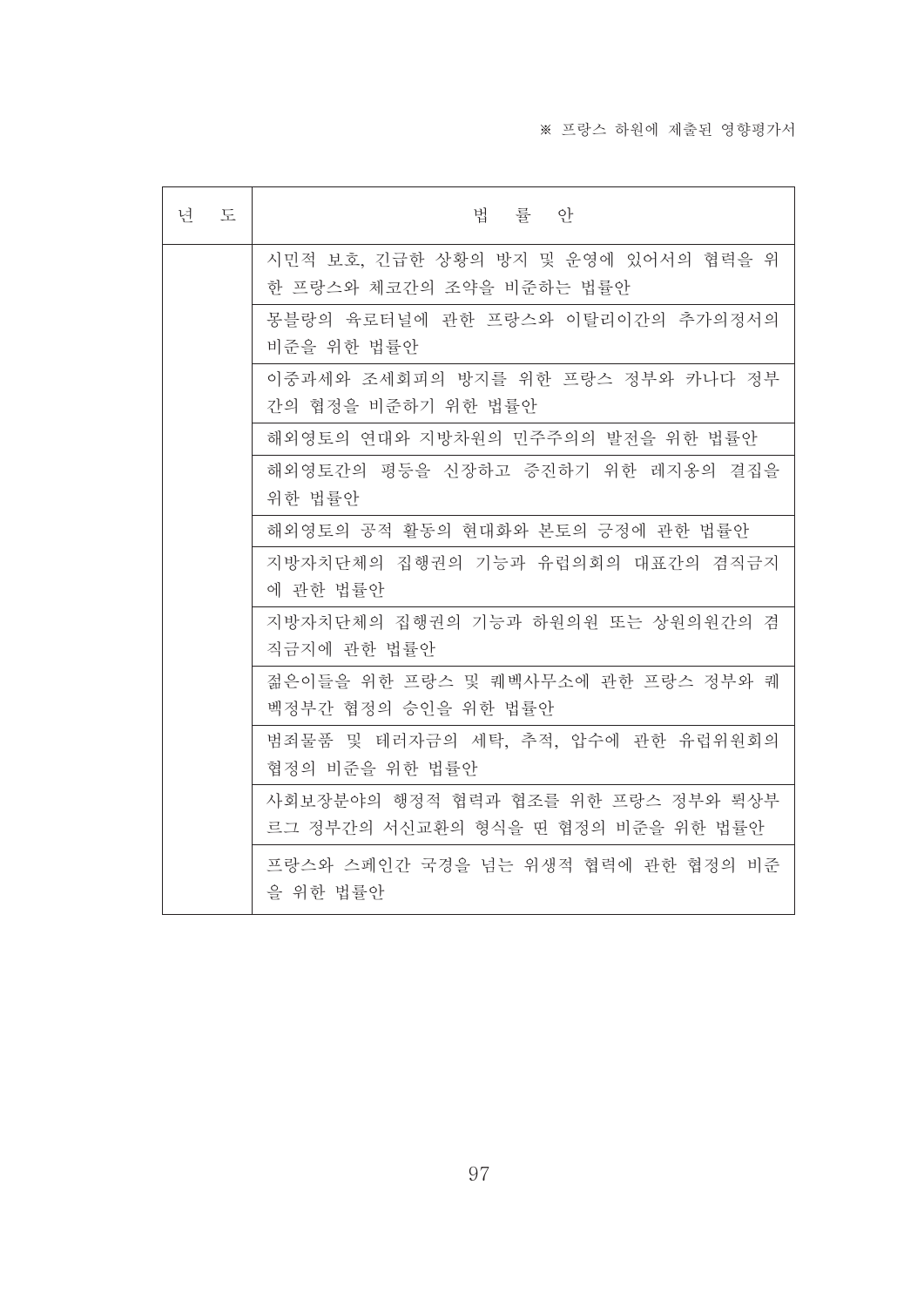※ 영향평가를 검토하기 위해 제시된 기준표

## ※ 영향평가를 검토하기 위해 제시된 기준표

아래의 표는 국정조정실장(Secrétariat général du Gouvernement)의 안 내서(vade-mecum) 이 따른 것이다. 질문목록과 항목의 형태로 제시된 아래의 표는 국민의회(Assemblée nationale, 하원)의 관계부서가 조직법 률의 요청과 의회의 적법한 기대의 측면에서 영향평가가 충분히 완전 한 지를 확인하는데 조력하기 위한 것이다.

1. 진단과 행위의 정당화(조직법률 제8조 제2항)

| 1.1. 해결해야할<br>문제의 제시                                                       | 문제되는 상황의 존재를 서술함. 무엇이 해결되어야 하는<br>문제인가?                                                                                                                                                                                                                                                                                                                                        |  |
|----------------------------------------------------------------------------|--------------------------------------------------------------------------------------------------------------------------------------------------------------------------------------------------------------------------------------------------------------------------------------------------------------------------------------------------------------------------------|--|
| 1.2. 간섭의 정당화                                                               | 1.1.1. 문제와 문제의 범위의 묘사<br>1.1.2. 고려된 사항에 의해 영향을 받는 사람의 숫자<br>1.1.3. 문제의 원인의 기술<br>1.1.4. 참가인의 신분확인(관련자의 확인)<br>1.1.5. 문제되는 상황을 이해하는 것을 가능하게 하는 주요<br>관계<br>1.1.6. 정치적 · 제도적 상황의 묘사<br>간섭이 필요한 특성의 묘사. 왜 현재의 문제를 해결하려고<br>시도하는가?<br>1.2.1. 공적인 간섭이 없는 경우 어떤 일이 발생할 것인가?<br>1.2.2. 어떤 상황속에서 문제되는 상황은 공적인 문제가 되는가?<br>1.2.3. 왜 공권력은 문제되는 상황을 검토하는가?<br>1.2.4. 성공과 실패의 주요요소에 대한 묘사. |  |
| 첫 번째 단계는 공적인 문제의 존재를 보여주어야 하며, 그 문제의 해결은 곧<br>이어 검토될 수 있는 공권력의 활동을 필요로 한다. |                                                                                                                                                                                                                                                                                                                                                                                |  |

<sup>1) &</sup>quot;안내서"(vade-mecum)는 직접적인 안내서가 아니라 분석적인 관점에서 논의될 수 있는 모든 문제가 거론 및 확인되도록 입법평가서를 작성하는 부처를 조력하는데 그 목적이 있으며, 입법평가서의 수취인의 경우 그 추진목적과 업무를 스스로 승인 하도록 하고 있으며, 이는 단계별 평가방법을 상세히 제시하고 있다(원문은 Rapport n° 2094, 60면 참조).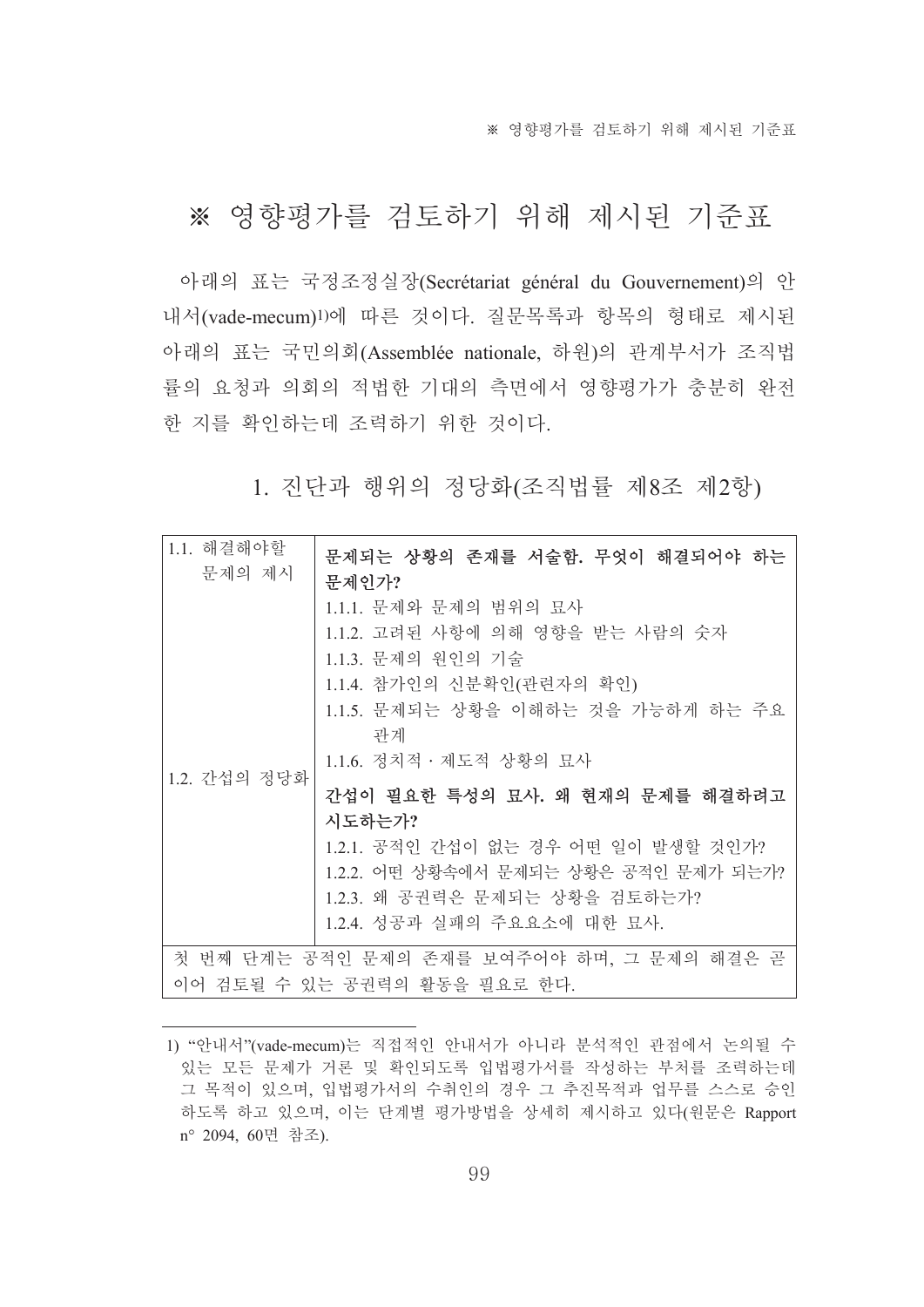부록

### 2. 목적의 정의(조직법률 제8조 제2항)

| 2.1. 달성하고자 하는 | 문제점:                                     |
|---------------|------------------------------------------|
| 상황과 관련된       | 2.1.1. 무엇을 해야 하나? 그 최종목적은 무엇인가?          |
| 목적에 대한 기술     | 2.1.2. 달성하고자 하는 상황의 정의                   |
|               | 그 간섭의 실행이 새로운 상황에 이르게 하는 방법의             |
| 2.2. 간섭의 제시   | 묘사                                       |
|               | 2.2.1. 각각의 선택과 관련하여 어떤 수단이 동원될 것         |
|               | 인가?                                      |
|               | 2.2.2. 각각의 선택의 직접적 실현은 무엇인가?             |
|               | 2.2.3. 어떻게 이와 같은 직접적 실현은 기대하는 영향         |
|               | 을 발생시키는가?                                |
| 2.3. 간섭과 관련된  | 다음과 같은 질문의 도움으로 목적을 검토하기                 |
| 목적의 제시        | 2.3.1. 무엇이 과도기적 목적인가?                    |
|               | 2.3.2. 과도기적 목적이 어떻게 전략적 목적에 유기적으         |
|               | 로 연결되는가?                                 |
|               | 2.3.3. 전략적 목적의 진보는 추적될 수 있는가?            |
|               | 2.3.4. 전략적 목적과 관련된 목적과 실현은 SMART(구       |
|               | 체적이고(Spécifique), 측정될 수 있고(Mesurable), 받 |
|               | 아들여질 수 있고(Accepté), 현실적이고(Réaliste), 시간  |
|               | 적으로 범위가 정해지고(délimité dans le Temps)한가?  |
|               | 2.4.1. 성공은 완전히 간섭당사자의 활동에 달려있는가?         |
| 2.4. 성공의 주요조건 | 2.4.2. 그렇지 않다면, 성공은 어떤 정도에 있어서 다른        |
|               | 당사자에 달려있는가?                              |
|               | 2.4.3. 성공은 어떤 정도에 있어서 상황적 요소에 달려         |
|               | 있는가?                                     |

3. 가능한 선택과 법제화의 필요성(조직법률 제8조 제2항)

법제화의 필요성에서는 가능한 다른 선택에 대한 법률의 우월성을 제시해야 한다.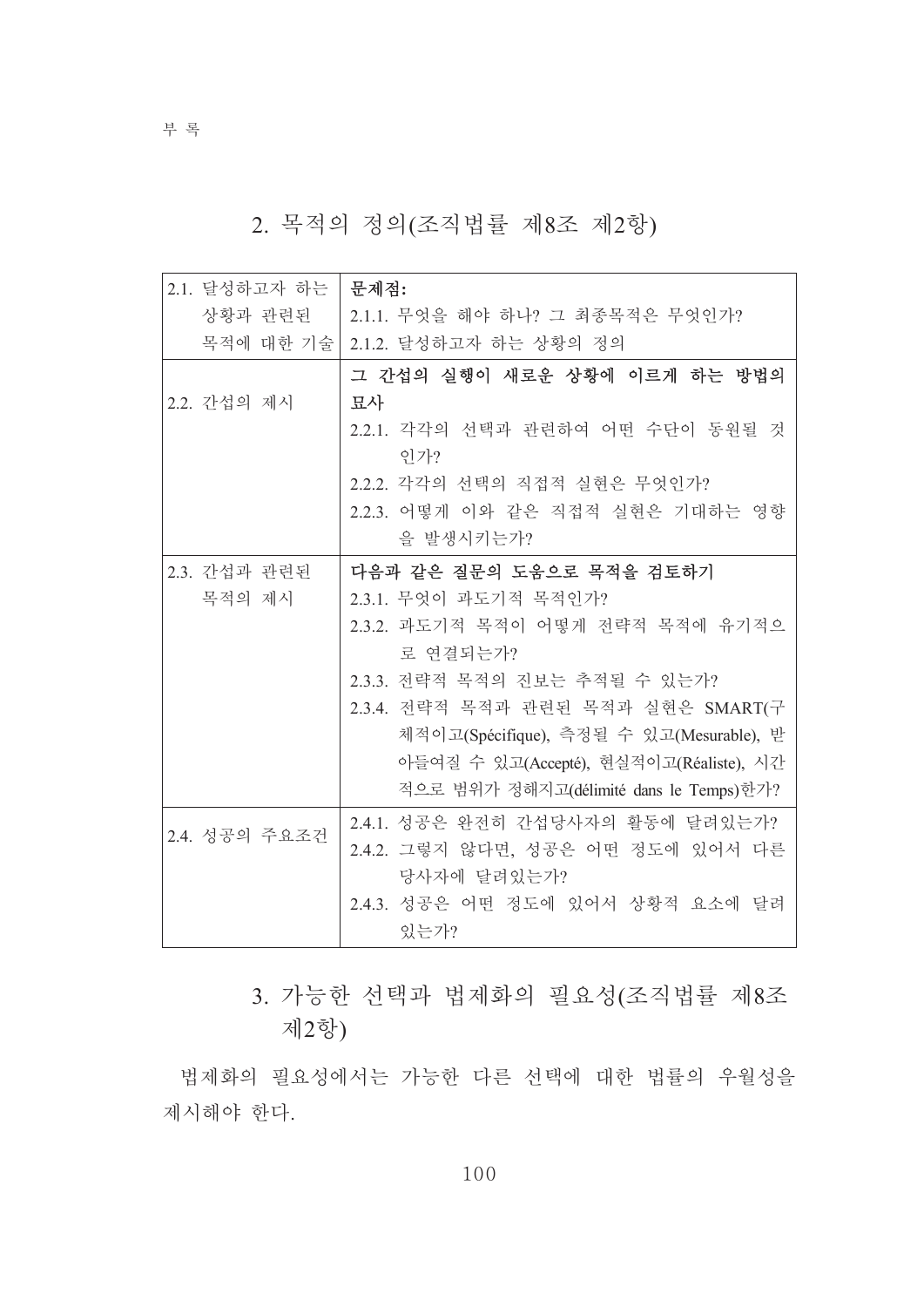| 3.1. 선택의 목록2) |                                        |  |  |
|---------------|----------------------------------------|--|--|
|               | 3.2. 문제해결에 있어서 각각의 선택의 기여정도            |  |  |
| 각각의 선택에 대한    | 각각의 선택에 대한 장점과 단점의 비교                  |  |  |
| 분석            | 각각의 선택의 결과에 대한 기여                      |  |  |
|               | 3.3. 법률안에 의해 제안된 선택을 채택하게 된 이유의 제시     |  |  |
| 최상의 선택의 채택    | 채택된 선택의 기준의 제시 및 이에 대한 설명              |  |  |
| 기준의 제시        | 제시된 문제의 성격과 관련된 쟁점과 관련하여 감소하           |  |  |
|               | 는 순서대로 기준을 등급화 함.                      |  |  |
| 법제화의 필요성      | 기준의 적용 : 제안된 선택의 강조                    |  |  |
|               | 입법적 간섭의 우월성이 확립되었는가?                   |  |  |
| 제안된 선택의 성공수   | • 제안된 선택은 제시된 문제의 완전한 해결에 기여하는가?       |  |  |
| 단과 한계         | • 강점과 약점은 무엇인가?                        |  |  |
|               | 최고의 효율성을 위해 다른 활동이 요구되는가?<br>$\bullet$ |  |  |
| 법률안을 통한 입법적   | 해결의 대안으로써 가능한 선택의 요약                   |  |  |
|               | 의무적으로 예상되는 선택 :                        |  |  |
| 가능한 선택의 목록    | ● 목적에 대한 정의를 할 때에 형식화된 현재상태의 선택        |  |  |
|               | ● 필요한 경우 현재의 간섭의 중단                    |  |  |
|               | 예를 들면, 입법적 해결에 대한 대안적 선택 :             |  |  |
|               | ● 법규의 적응                               |  |  |
|               | • 법규의 단순화                              |  |  |
|               | ● 현재 실행중인 법규의 적용을 위해 실행되는 수단의          |  |  |
|               | 강화 또는 재조직                              |  |  |
|               | 소통과 정보의 노력                             |  |  |
|               | 권고가 추가된 사용자 또는 집행자의 자유로운 활동            |  |  |
|               | ● 사용자, 집행자 또는 간섭자의 인맥형성                |  |  |
|               | • 중재의 이용                               |  |  |
|               | ● 기업 또는 직업단체에 의해 사적인 인증의 실시를 장려함       |  |  |
|               | ● 직업적 분야와 협상한 좋은 행동을 법전으로 작성하          |  |  |
|               | 기 또는 노사쌍방간의 협약의 협상                     |  |  |
|               | 재정적 유인(보조금뿐만 아니라 세제적 유인)<br>$\bullet$  |  |  |
|               | ● 독립행정청에 의한 규율과 자율규제                   |  |  |
|               | ● 위에서 제시된 2가지 이상의 도구의 결합               |  |  |

<sup>2)</sup> 조직법률은 상이한 선택의 조사만을 규정한다. 그렇지만, 토의의 적절함을 위하여 상이한 선택의 장점과 단점간의 비교요소를 규정하는 것이 유용하다.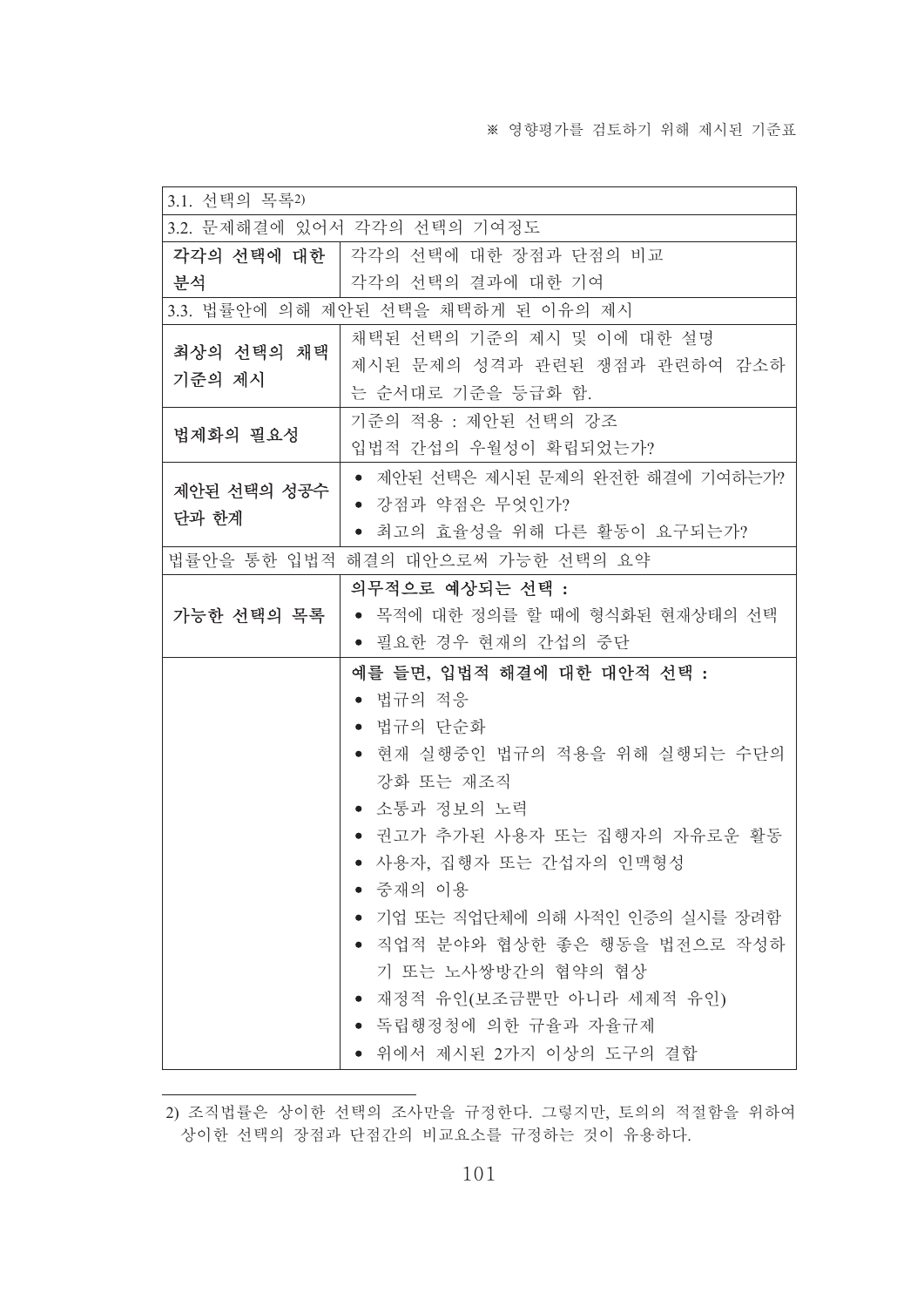부록

# 4. 예상되는 규정의 제시 및 영향분석

| 4.1. 영향의 조사 및 분석                        |
|-----------------------------------------|
| 각각의 유형의 영향에 대한 단기, 중기 및 장기는 구별되어야 한다.   |
| 4.1.1. 특히 경제적 영향(조직법률 제8조 제8항)          |
| - 시장의 기능                                |
| - 경쟁                                    |
| - 기업                                    |
| - 중기업/소기업                               |
| - 사인                                    |
| - 연구 및 혁신                               |
| - 국토                                    |
| - 국가경제의 경쟁력                             |
| - 거시경제적 환경                              |
| 4.1.2. 특히, 사회적 영향(조직법률 제8조 제8항)         |
| - 일자리와 노동시장                             |
| - 사회적 통합 및 사적 단체의 보호                    |
| - 대우와 기회의 평등                            |
| - 공적 자유                                 |
| - 통치, 대중의 참여, 투명성                       |
| - 공중보건                                  |
| 4.1.3. 특히, 법적 영향(조직법률 제8조 제5항)          |
| - 법적 안정성                                |
| - 명료함/법의 접근가능성                          |
| - 유럽법 및 국제법(제8조 제4항)                    |
| - 소송                                    |
| 4.1.5. 특히 행정에 대한 영향(조직법률 제8조 제8항 및 제9항) |
| - 노동                                    |
| - 전개                                    |
| - 교육                                    |
| - 행정적 절차                                |
| - 통제                                    |
| - 다른 행정                                 |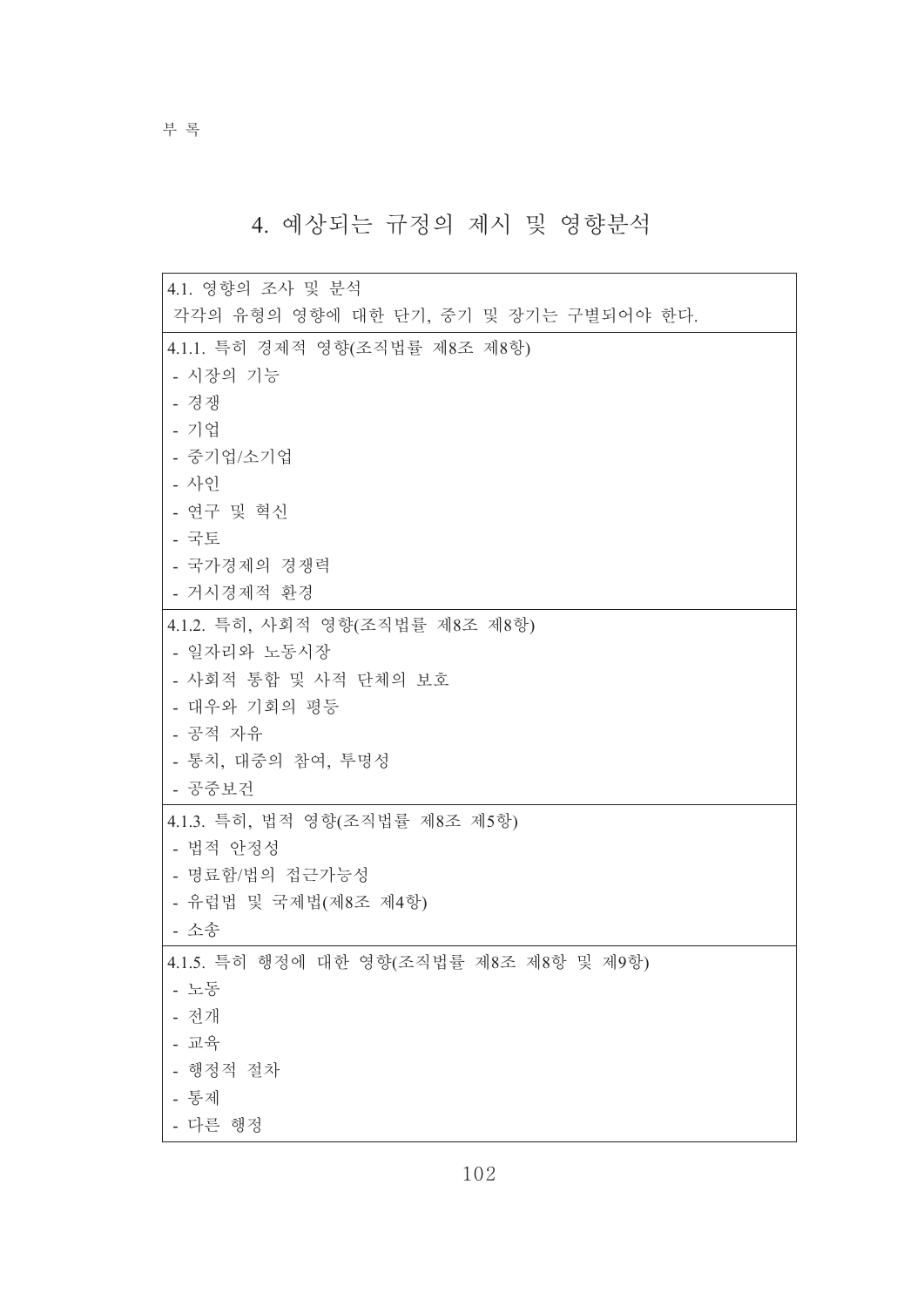| 4.1.6. 특히 사법에 대한 영향(조직법률 제8조 제8항)                                                                                                                                                                                                           |                                     |  |  |
|---------------------------------------------------------------------------------------------------------------------------------------------------------------------------------------------------------------------------------------------|-------------------------------------|--|--|
| - 소송                                                                                                                                                                                                                                        |                                     |  |  |
| - 수형인구                                                                                                                                                                                                                                      |                                     |  |  |
|                                                                                                                                                                                                                                             | 4.2. 해외지방자치단체에서의 적용조건(조직법률 제8조 제7항) |  |  |
| 4.3. 분포분석(조직법률 제8조 제8항)<br>개혁으로부터 혜택으로 보게 될 국민들은 누구인가?(그 이유는?)<br>개혁의 결과를 겪게 될 국민들은 누구인가?(그 이유는?)                                                                                                                                           |                                     |  |  |
| 4.4. 예산의 분석(조직법률 제8조 제8항)<br>검토된 간섭에 사용되는 액수는 얼마인가?<br>제안된 개혁에 대한 예상되는 예산의 조직과 재편성은 무엇인가?<br>실행기간에 대한 예상되는 개혁의 비용은 얼마인가?<br>지방자치단체의 예산에 대한 간섭의 영향은 어떠한가?<br>다른 공공집행자에 대한 예산상의 영향은 어떠한가?<br>국가와 다른 공공행정기간 내부에서의 공적인 사용에 대한 전체적인 영향은<br>어떠한가? |                                     |  |  |
| 다년간의 범주에서 국가예산에 대한 영향을 정확하게 가늠할 수 있는가?<br>지방자치단체에 대한 간섭의 영향은 무엇인가?<br>다른 공공행정기간에 대한 예산상의 영향은 어떠한가?(영조물법인, 공기업, 사<br>회적 기금)                                                                                                                  |                                     |  |  |
| 4.5. 위험분석(조직법률 제8조 제8항)                                                                                                                                                                                                                     |                                     |  |  |
| 채택된 선택과 관련된 위험은 무엇인가? 역효과를 확인하는 것이 가능한가?<br>가장 중요한 부정적 위험을 방지하고, 줄이고, 제한하기 위해 취해진 조치는<br>무엇인가?                                                                                                                                              |                                     |  |  |
| 위험의 유형                                                                                                                                                                                                                                      |                                     |  |  |
| 사용가능성의 위험                                                                                                                                                                                                                                   | 없음, 약함, 보통, 높음                      |  |  |
| 수요와 관련된 위험                                                                                                                                                                                                                                  |                                     |  |  |
| 경제적 위험                                                                                                                                                                                                                                      |                                     |  |  |
| 환경적 위험                                                                                                                                                                                                                                      |                                     |  |  |
| 재정적 위험                                                                                                                                                                                                                                      |                                     |  |  |
| 법제적 위험                                                                                                                                                                                                                                      |                                     |  |  |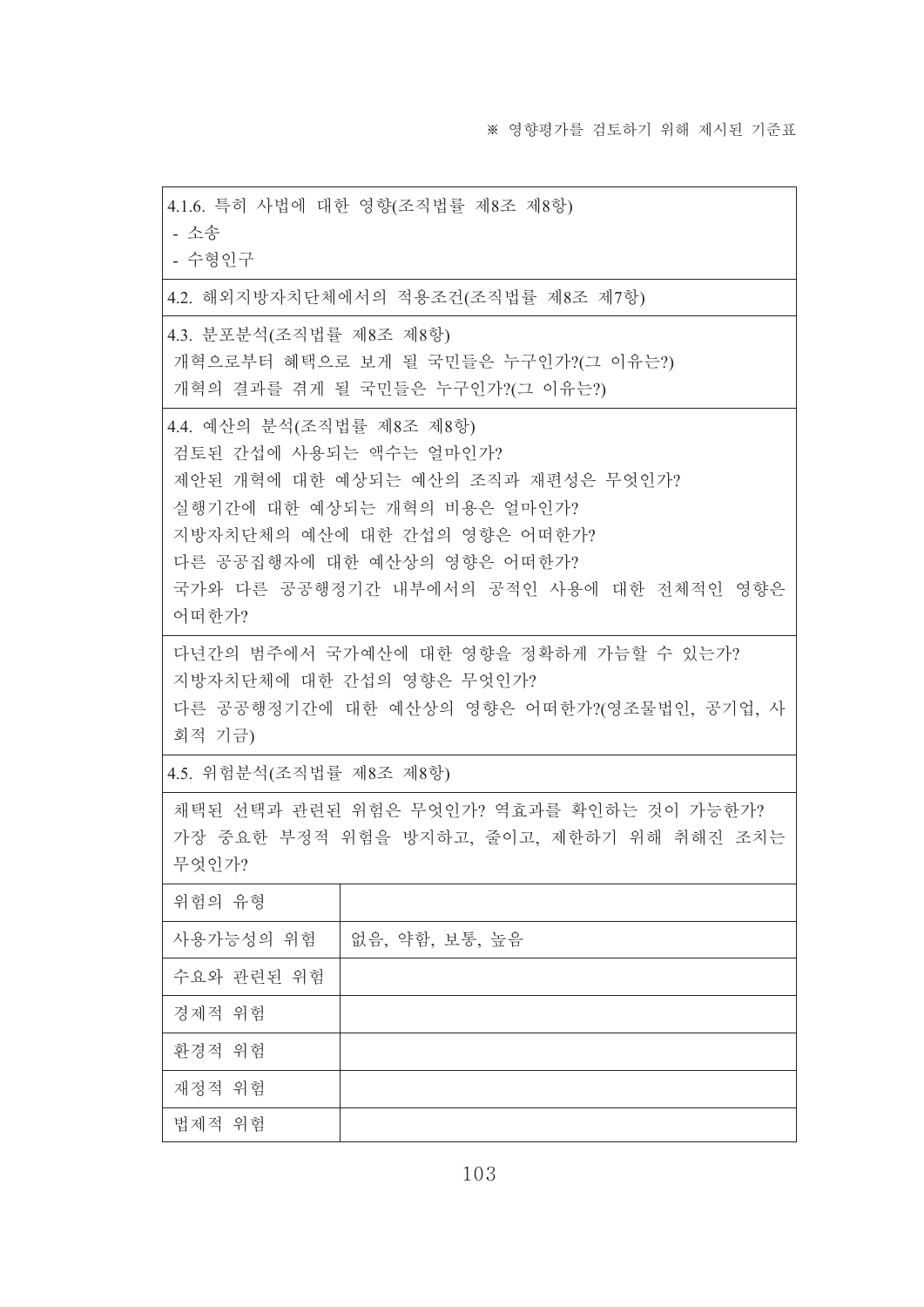부 록

| 실용적 위험                                                                                                                  |                                             |  |
|-------------------------------------------------------------------------------------------------------------------------|---------------------------------------------|--|
| 정치적 위험                                                                                                                  |                                             |  |
| 기술적 위험                                                                                                                  |                                             |  |
| 양적인 위험                                                                                                                  |                                             |  |
| 4.6. 실행(조직법률 제8조 제6항과 제11항)                                                                                             |                                             |  |
| 제안된 선택의 실행조치(정보시스템 등)?<br>실행에 있어서의 내포된 행정적 통합?<br>제안의 실행을 위해 채택된 운영방법?<br>● 제안된 선택의 실행을 위한 지시적 일정?<br>● 추구방법과 예상가능한 평가? |                                             |  |
|                                                                                                                         | 4.7. 제안된 선택의 장점과 단점(조직법률 제8조 제2항, 제8항, 제9항) |  |
| 제안된 선택의 주요한 장점과 단점의 조사                                                                                                  |                                             |  |
| 결 론<br>제안된 선택의 실행가능성에 대한 종합평가는 어떠한가?                                                                                    |                                             |  |

### 5. 자문활동(조직법률 제8조 제10항)

| [5.1. 의무적 자문] |  |
|---------------|--|
| [5.1. 선택적 자문] |  |

## 6. 실행, 조사 및 간섭의 평가(조직법률 제8조 제6항과 제11항)

| 6.1. 관리적 조사                               |
|-------------------------------------------|
| 6.2. 성과적 조사                               |
| ● 제안된 개혁은 어떤 프로그램과 관련되는가? 어떤 행위와 관련되는가?   |
| ● 만약 개혁이 프로그램의 예산에 있어 중요한 요소라면, 이와 같은 개혁과 |
| 관련된 프로그램의 목적에 영향을 미치는 것이 예상되는가?           |